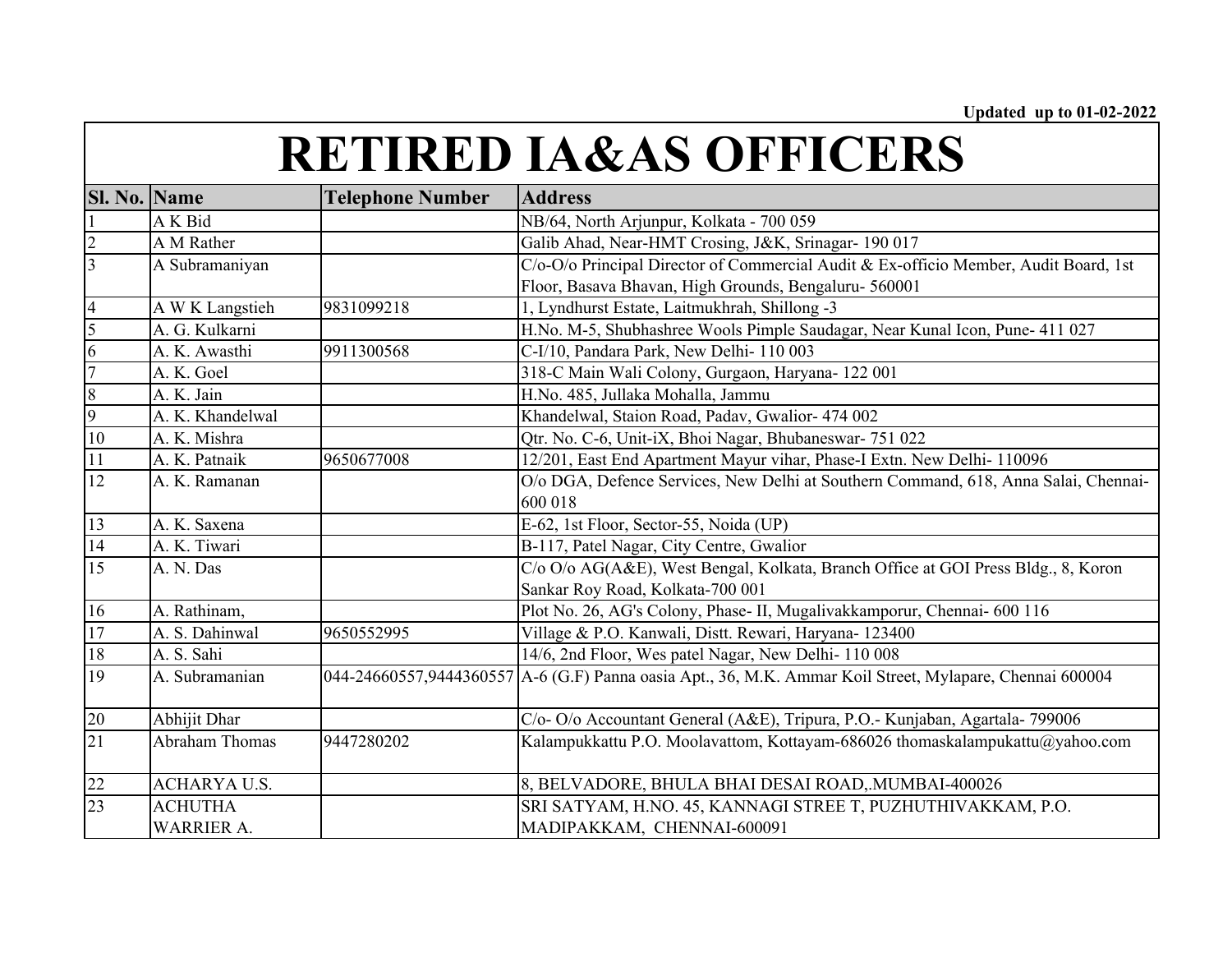| <b>Sl. No. Name</b> |                     | <b>Telephone Number</b> | <b>Address</b>                                                                      |
|---------------------|---------------------|-------------------------|-------------------------------------------------------------------------------------|
| 24                  | Adgaonkar S D       | 9324265011              | 706, Irish Towers, Everst Country Side, Ghodbunder Road, Kasarvadavli, Thane(West)- |
|                     |                     |                         | 400615                                                                              |
| 25                  | <b>AGARAM S.</b>    | 22335406                | 12, FIFTH MAIN ROAD, NANGANALLUR, CHENNAI - 600061                                  |
| 26                  | Agarwal R S         | 25437062                | D-34, Kirti Nagar, New Delhi-110015                                                 |
| 27                  | Agarwal R L         | 0532-2500701            | 1454, Kidwai Nagar, Bhardwaj Puram, Allahbad-211006                                 |
|                     | Agarwal SK          | 26864650, 26512905,     | C-25, Gulmohar Park, New Delhi-110049                                               |
| $\frac{28}{29}$     | Aggarwal K C        | 0532-25692800           | HIG-109, Ganga Enclave, Jhusi, Allahabad-221506                                     |
| 30                  | Aggarwal B D        | 0532-2500015            | 1429, Kidwai Nagar, Allah Pur, Allahabad-217006                                     |
| $\overline{31}$     | Aggarwal R R        | 9415922780              | 101, Beverly Apartments, 422, New Hyderabad, Lucknow-226007                         |
| 32                  | <b>AGGARWAL</b>     | 2305257                 | E-37, SHASTRI NAGAR, JAIPUR-302016                                                  |
| 33                  | Aggarwal V C        | 0532-2240892            | 84, Uncha Mandi Chowk, Allahabad-211002                                             |
| 34                  | AGGARWAL V.D.       |                         | 69, ANUPAM NAGARNEAR JIWAJI UNIVERSITY, GWALIOR-474011                              |
| 35                  | AGGOVNAL H.C.       | 7114852                 | 28/21, SHAKTI NAGAR, DELHI-110007                                                   |
| 36                  | <b>AGRAWAL B.D.</b> | 2500015                 | 1429/23/47/75-B, KIDWAI NAGAR, ALLAHPUR, ALLAHABAD-211006                           |
| 37                  | <b>AGRAWAL RL.</b>  | 0532-2500701            | 1454, KIDWAI NAGAR, BHARDWAJ PURAM, ALLAHABAD –211 006                              |
| 38                  | Agrawal Sohan Lal   | 0141-2305257            | E-37, Shastri Nagar, Jaipur                                                         |
| 39                  | AHHUWALIA A.P.      |                         | 118-17, UNION TWENPIKE APARTMENT, 20 - H, FOREST HI LLS, NEW YORK, NY-              |
|                     | (Ms.)               |                         | 11375 USA                                                                           |
| 40                  | Ahluwalia S J S     | 0172-2213741            | 1984/Phase-X, Mohali                                                                |
| 41                  | AHMED S.S.          |                         | AHMED VILL CHITRAKOHRA, PATNA-800002                                                |
| 42                  | AIER R.S.           |                         | SWATI 21, AMBALA NAGAR, KAWADIYAR, TRIVENDRUM-695003                                |
| 43                  | Ajanta Dayalan      |                         | C-I/79, Bapa Nagar, New Delhi-110003                                                |
| 44                  | Ambardar Y M        | 9910077054              | E-17, 1st Floor, AARDEE City, Sector-52, Gurgaon (Haryana)                          |
|                     |                     |                         | yogender.ambardar@nrsery.com                                                        |
| 45                  | Ammal Bhanumathy    | 0471-2478331            | Thekkedathu, Pettah, Thiruvananthapuram                                             |
| 46                  | Ammal L Subbaleksmy | 0471-2490713            | No. 20, Vinayaka Nagar, Papanam Code P.O, Thiruvananthapuram-695018                 |
| 47                  | Ammal M S           | 0471-2363746            | Souparnika, TC/2393, GRA-B128, Kurivikkad, Vattiyurkavu, P.O. Thiruvananthapuram -  |
|                     | Vijayalakhmi        |                         | 695013                                                                              |
| 48                  | Anand D N           | 080-28600654            | "ARPANA" 624, 37th Main Sri Rajeshwari Nagar, Bangalore-560039                      |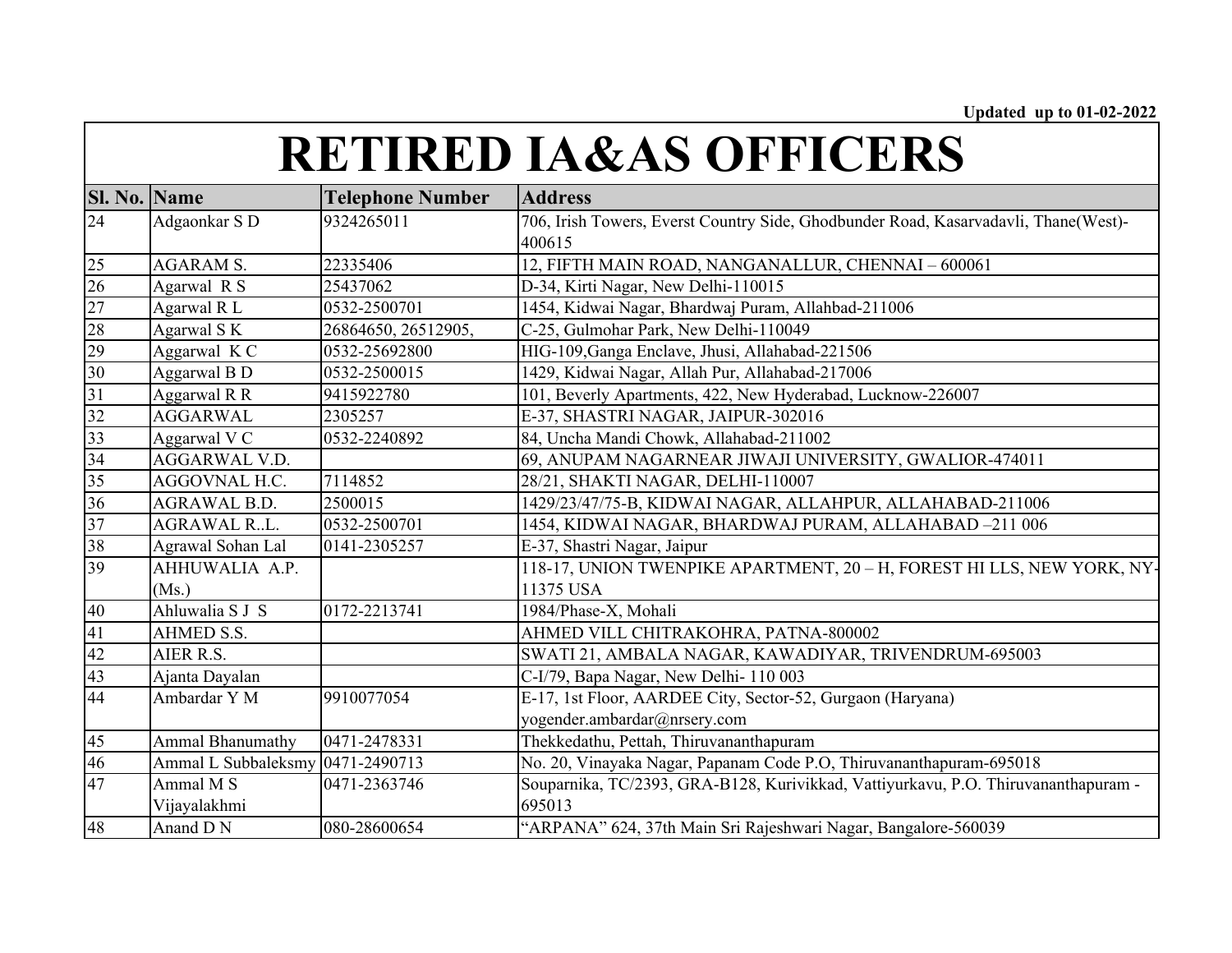| <b>Sl. No. Name</b> |                           | <b>Telephone Number</b>                    | <b>Address</b>                                                                                                                 |
|---------------------|---------------------------|--------------------------------------------|--------------------------------------------------------------------------------------------------------------------------------|
| 49                  | Anand S C                 | 0120-2827859, 0120-<br>4380384, 9818122287 | R-4/7, Raj Nagar, Ghaziabad-201002 scanand80@yahoo.com                                                                         |
| 50                  | <b>Anand Shankar</b>      | 022-21715865                               | 71, Primrose, Glendale, Gladis ALvaris Marg, Vihar Pokhran Road No. 2, Thane (West)-<br>400601                                 |
| $\overline{51}$     | <b>ANANDSHANKAR</b><br>A. | 25397753                                   | FLAT NO. 71, PRIME ROSE, GLENDALE, TATA HOUSING COMPLEX, GLADYS<br>ALWARIS MARG, OFF. POKHRAM ROAD, NO. 2 THANE (WEST), MUMBAI |
| $\overline{52}$     | ANANTHAN U.N.             |                                            | 15/1, $6^{TH}$ MAIN ROAD, BETWEEN $13^{TH}$ & $15^{TH}$ CROSS, MALLESWARARAM,<br>BANGALORE-560003                              |
| 53                  | Ananthaswamy Rao R        | 080-26641432                               | 665, 11th Main, Near 34th Cross, 4th Block, Jayanagar, Bangalore-560011                                                        |
| 54                  | ANANTRAM L.V.             |                                            | 27, PARTHASARATHY PURAM NORTH, T. NAGAR, CHENNAI-17                                                                            |
| 55                  | Anjali Anand              | 9810146784                                 | D-I/63, Bharti Nagar, New Delhi                                                                                                |
| 56                  | <b>ANMOL L. SUBBA</b>     |                                            | 20, VINAYAKA NAGAR, PAPPAN CODE P.O, TRIVENDRUM-18                                                                             |
| 57                  | ANNAVI M.M.B.             | 24410072                                   | H-6/2, HIG FLATS, TIRUVALLUVAR NAGAR, CHENNAI-600041                                                                           |
| 58                  | Ansari M A                |                                            | Rahmat Colony, East Doranda, Ranchi-834002                                                                                     |
| 59                  | ANTONY T.C.               |                                            | VI/156, LOURDE PURAM, TRICHUR-680005 (KERALA)                                                                                  |
| 60                  | Anupam Kulshreshtha       | 9968281160                                 | C-I/17, Bapa Nagar, New Delhi- 110 003/ B-33, Yarrows Appt. Noida                                                              |
| 61                  | Appa Rao A V              | 0855-287557                                | R2-B1, Prasanthi Nilayam, Puttaparthy, Anantapur Dist., Pin-515134                                                             |
| 62                  | ARCHIBALD P.              |                                            | 2/16, II ROAD, MISOBILE HIRA CHAND LAYOUT, JEEVANAHALLI, COX TOWN,<br>BANGALORE-560005                                         |
| 63                  | Arora KL                  | 25468507                                   | 36, DDA Flats, LIG, Rajouri Garden Extension, New Delhi-110027                                                                 |
| 64                  | Arun Goyal                | 7742717588                                 | A-2, GPRA- Haddows Road, Shastri Bhavan, Nungambakkam, Chennai- 600034                                                         |
| 65                  | Arun Kumar Singh          | 9971992840                                 | B-2, Tower-5, New Moti Bagh, New Delhi-110 021                                                                                 |
| 66                  | Arya Mukesh               | 9650749825                                 | DX-85, Sector-56, Kendriya Vihar, Gurgaon-122001 mukesharya@yahoo.com                                                          |
| 67                  | Asha Ram Yadav            | 9450613001                                 | 61-1/8A/1, Om Gayatri Nagar, Chandpur, Salori, Prayagraj                                                                       |
| 68                  | Ashtikar SK               | 8765629033                                 | 57/03, Poundrik House, Brahampuri, Jaipur- 302 002                                                                             |
| 69                  | <b>ASSARAM</b>            | 90-1672-84238                              | VILL. & POST UBHAWAL, DISTT.SANGRUR, PUNJAB                                                                                    |
| $\overline{70}$     | Asthana PC                | 0124-2352409                               | 102/67, Silver Oaks Apartments, P.O. DLF Qutab Enclave, Phase-I, Gurgaon-122002                                                |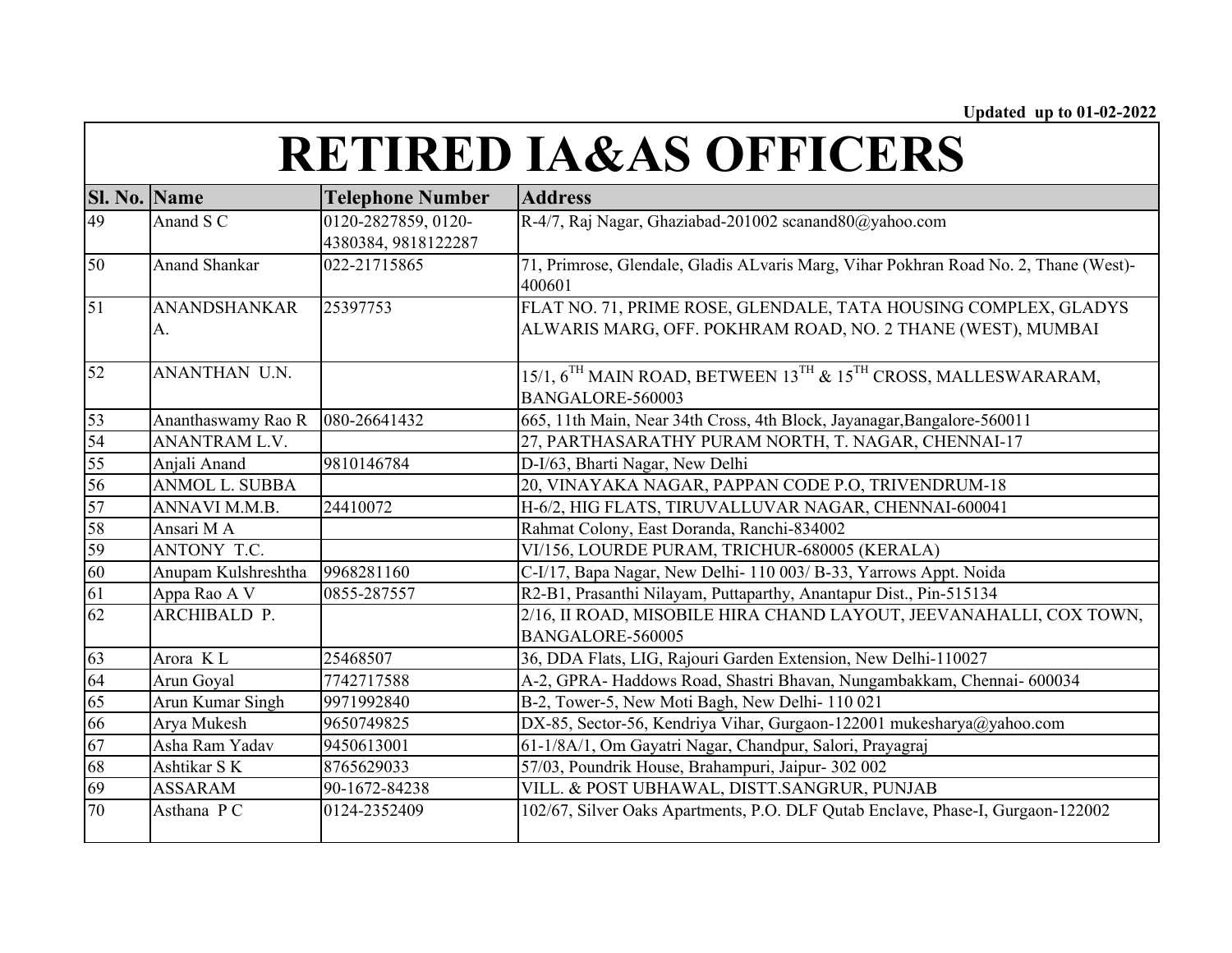| Sl. No. Name    |                        | <b>Telephone Number</b>                | <b>Address</b>                                                                        |
|-----------------|------------------------|----------------------------------------|---------------------------------------------------------------------------------------|
| 71              | ATREY, K.K.            | 95-171-2823049                         | VILL. & P.O. BIHTA, DISTT.- AMBALA                                                    |
| $\frac{72}{73}$ | Attri, Ashwini         | 9818117412                             | H No.343, Sector 44A, Chandigarh                                                      |
|                 | Avadesh Mall           | 0522-6565527,                          | 2/250, Vishwash Khand, Gomtinagar, Lucknow-226010 mallavadhesh@yahoo.co.in            |
| 74              | Avalakki SA            | 9869445176                             | C/O D.B.Gadekar, 4/8 Gayatri Apartments, Plot No. 56/A, Sector-21, Scheme No. I, Opp. |
|                 |                        |                                        | Maghadev Temple, Yamuna Nagar, Nigdi, Pune-411044                                     |
| 75              | AYYAR T.K.             | 24894176                               | FLAT NO. H-3-D, GANGA COLONY, FIRST AVENUE, ASHOK NAGAR, CHENNAI-                     |
|                 |                        |                                        | 600083                                                                                |
| 76              | <b>B</b> G Loganathan  | 9444182109                             | loganathanBG@cag.gov.in, Flat No. 8, Ist Floor, Meenakshi Aptt., Nilamangai Nagar,    |
|                 |                        |                                        | Adambakkam, Chennai                                                                   |
| 77              | <b>B</b> R Khairnar    |                                        | 42, Exogreen Park, Ayodhya Byepass, Raisen Road, Bhopal                               |
| 78              | B. B. Pandit           |                                        | d-2, Type 6-SA, Block-10, New Moti Bagh, New Delhi-110021                             |
| 79              | <b>B.</b> Basumatary   |                                        | H.No. 9-A, B. R. Path, , Ghoramara, Navaday Nagar, Path, Guwahati- 780 028            |
| 80              | B. K. Agnihotri        |                                        | H.No. B2/BA, A1 Sector, Berkheda, Bhel, Bhopal                                        |
| 81              | B. S. Lakshminarayana  |                                        | 8/96-A, Annapoorna 4th Cross, AG'sLayout, New Bel Road, Bangalore-560 054             |
| 82              | B. S. Meena            |                                        | V-11, Ag Colony, Bajaj Nagar, Jaipur- 302 015                                         |
| 83              | <b>BADHAN G.S.</b>     | 2273327                                | 1864, PHASE-VII, SAS NAGAR (MOHALI), CHANDIGARH - 1 60059                             |
| 84              | Badhwar S K            | 9717243773                             | 192, M-Blockmvikas Puri, New Delhi-110018                                             |
| 85              | Bajjar D S             | 0172-22633541,                         | 793/4, Mohali                                                                         |
| 86              | Bakshi J S             | 262777009, 9811277250                  | 357, Mandakni Enclave, Alaknanda, New Delhi-110019                                    |
| 87              | <b>BAKSHI RAM</b>      | 2613557                                | 3557/46-C, CHANDIGARH                                                                 |
| 88              | <b>BAKSHI S.P</b>      | 304998                                 | H. NO. 16E, HIRA NAGAR, PATIALA                                                       |
| 89              | Bala Nirajan           | 0674-2393907,                          | Plot No 66, Madhusudan Nagar, Unit-IV, Bhubaneswar-751002                             |
| 90              | Balakrishnamurthy V    | 9440379348,011-301-424-                | 8-3-318/6/3/7A, Flat No. 301, Satguru Villa, Opp: Allahabad Bank, Engineers Colony,   |
|                 |                        | 3152                                   | Yellareddy Guda, Hyderabad-500873,1068, Pipesteuo Place, Potomae, MD-20854 (USA)      |
|                 |                        |                                        |                                                                                       |
| 91              | <b>BALAKRISHNAN S.</b> |                                        | 6-3-596/3, S.V.R NAGAR, KHAISATABAD, HYDERABAD-500004                                 |
| 92              | Balakrishnan V         | 011-301-424-3152                       | 1068, Pipestenplace, Potomac, MD - 20854 USA                                          |
| 93              |                        | BALAKRISHNANNA 2541716, 9847661716 (M) | J-49, KRIPA, JYOTHI NAGAR, KESAVADASAPURAM, THIRUVANANTHAPURAM                        |
|                 | IRP.N                  |                                        | 695004                                                                                |
| 94              | <b>BALARAMA</b>        | 23398287                               | 6-3-596/3, S.V.R. NAGAR, KHAIRATABAD, HYDERABAD-500004                                |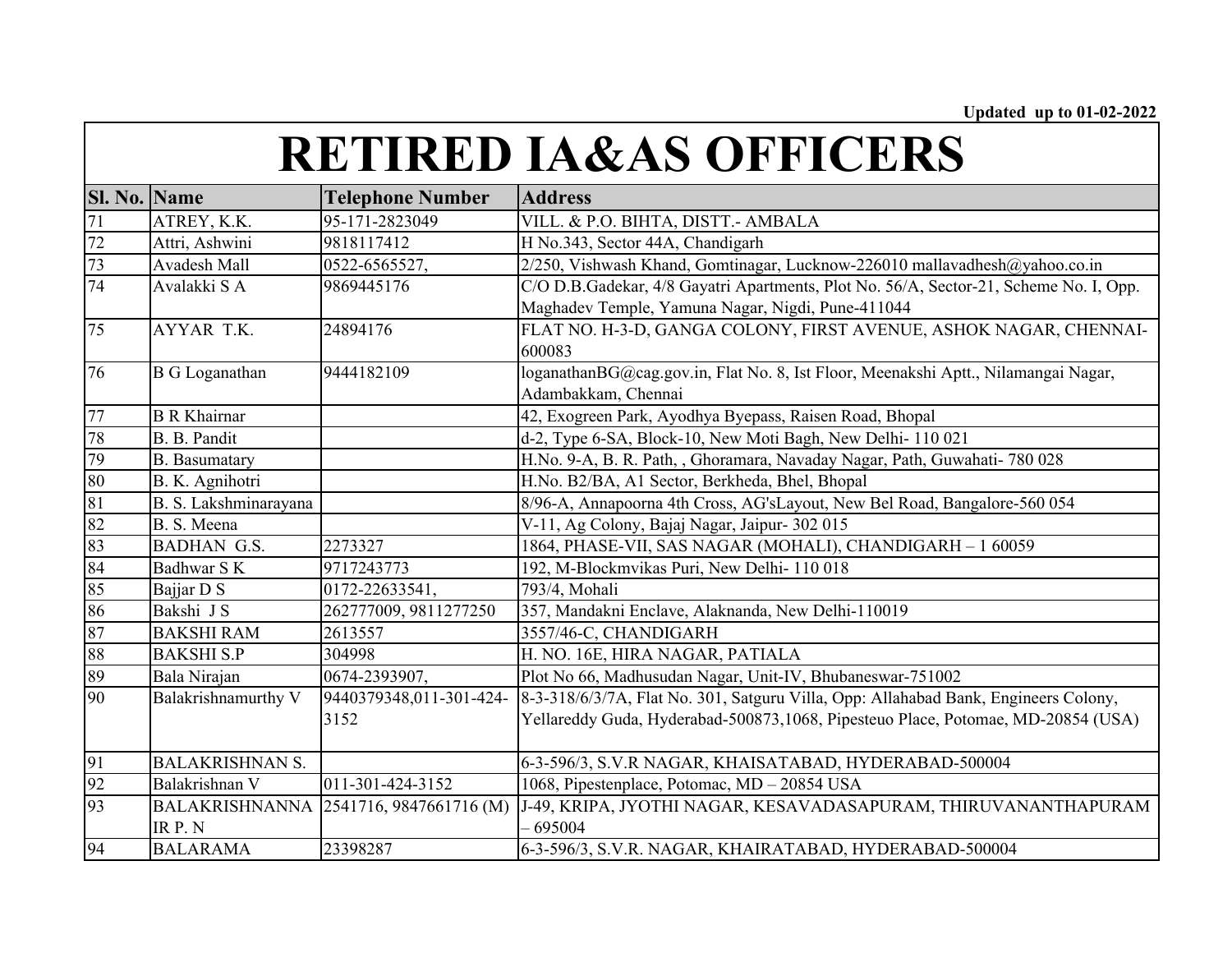| Sl. No. Name |                         | <b>Telephone Number</b> | <b>Address</b>                                                                      |
|--------------|-------------------------|-------------------------|-------------------------------------------------------------------------------------|
| 95           | Balasubramanian KR      | 044-22340070            | 9, Sixth Street, Ram Nagar, Nanganallur, Chennai-600061                             |
| 96           | BALASUBRAMANIA 27793464 |                         | FLAT NO. 433, MANASAROVAR AEIGHTS, JAISAGAR ENCLAVE, MANOVIKAJ                      |
|              | NT.K.                   |                         | NAGAR, P.O.- JECUNDERSBAD, ANDHRA PRADESH                                           |
| 97           | BALASUBRAMANIA 633376   |                         | 11-3-392/2/8, SRINIVASA NAGAR COLONY, SEETHAPHALMANDI,                              |
|              | N V. S.                 |                         | SECUNDERABAD-500361                                                                 |
| 98           | <b>BALASUNDARAM</b>     | $044 -$                 | C-3, JAWAHAR FLATS, KARANEESWARAR KOIL STREET, IST LANE                             |
|              | N.                      |                         | 24980110/24983633/98843 MYLAPORE, CHENNAI - 600 004                                 |
| 99           | Baliga KR               | 044-28363035            | 2B, Parkland Apartments, 7, Nathan Street, Harrington Road, Chennai-600031          |
| 100          | Baljeet Kumar Mehra     |                         | H.No. 2536, Sector-22-C, Chandigarh                                                 |
| 101          | Balooni N N             | 0135-2627708            | 68, Vidya Vihar, Phase-I, Kargi Road, Dehradun-248001                               |
| 102          | Baman Pradhan           | 9583218233              | Beura Sahi Near Girls High School At/po Choudwar, Dist Cuttack Odisha Pin 754025    |
| 103          | <b>BANDOPADHYAY</b>     |                         | C-II/76, SHAHJAHAN ROAD, NEW DELHI                                                  |
| 104          | <b>BANERJEE G.C.</b>    | 25763056                | AB/8/57, DESHBANDHUNAGAR, KOLKATA - 700059                                          |
| 105          | Banerjee A.K.(Dr.)      | 8853381627              | Flat No. 403, Block B2, Eledco Elegance Vibhuti Khand, (Opposite Apna Bazar), Gomti |
|              |                         |                         | Nagar, Lucknow-226010(UP)                                                           |
| 106          | Banik BK                | 033-25932378            | 15/A, Talabagan Main Road, P.O. Nona-Chandanpukur, 24 Parganas (N), Kolkata-700122  |
| 107          | <b>BANSAL R.V.</b>      |                         | FLAT NO. 29, BUILDING NO. 5, PRAKSASH CO-OP HOUSING SOCIETY, RELIEF                 |
|              |                         |                         | ROAD, SANTA CRUG (WEST), MUMBAI-54                                                  |
| 108          | Bansod RV               | 022-26609547,           | 5/27, Prakash Cooperative Housing Society, Relief Road, Santa Cruz (W), Mumbai -    |
|              |                         | 9920322066              | 400054                                                                              |
| 109          | <b>BARMAN D.K.</b>      |                         | 3A, AUCHLAND PLAC E, KOLKATA - 700017                                               |
| 110          | Basu Anusua (Ms.)       | 080-26782400,           | No. 38, V B Cross, 16th Main, IAS Officers Colony, BTM Layout, Bangalore-560076     |
|              |                         | 9980290516              |                                                                                     |
| 111          | Basu S P                | 033-23582825            | BJ-153, Sector-II, Salt Lake City, Kolkata-700091                                   |
| 112          | Bazaranna M             | 040-66882711,           | 17-C, Block No. 27, Raintree Park, Malasia Township, Phase-14, KPHG Colony,         |
|              |                         | 9848224837              | Hyderabad-500072                                                                    |
| 113          | <b>BEDAN G.S.</b>       |                         | 1864, PHASE-VII, MOHALI, CHANDIGARH-15                                              |
| 114          | <b>BEEDUP.R</b>         | 24375695                | FLAT 14-B, BUILDING B, IIIRD FLOOR, HIRABAD MANSION COOP. HSG.                      |
|              |                         |                         | SOCIETY LTD., SITLADEVI TEMPLE ROAD, MAHIM, MUMBAI -400016                          |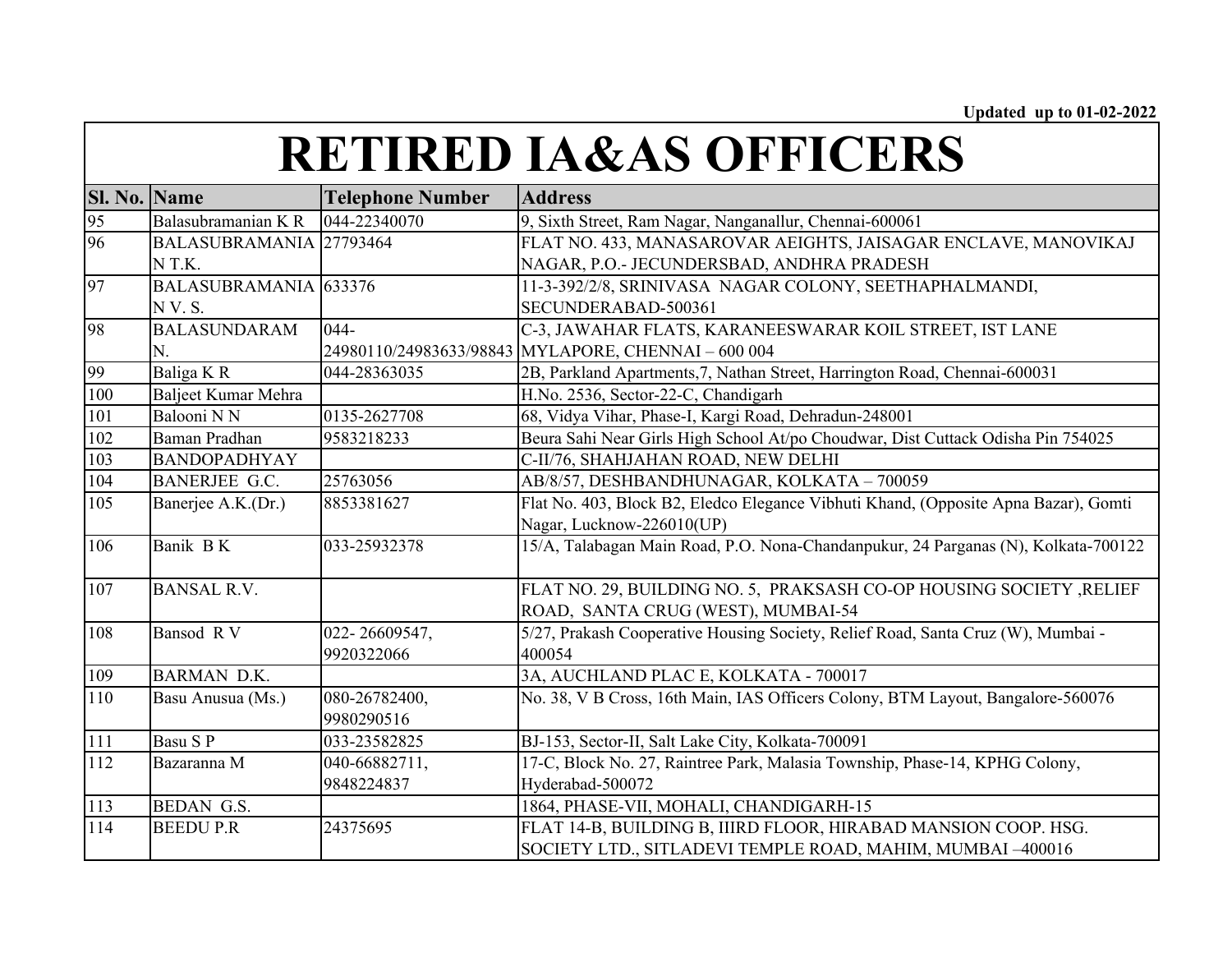| <b>Sl. No. Name</b> |                           | <b>Telephone Number</b> | <b>Address</b>                                                            |
|---------------------|---------------------------|-------------------------|---------------------------------------------------------------------------|
| 115                 | <b>Bhadra</b> Timir       | 8902496202              | 87/58, Raja S.C. Mullick Road, Kolkata- 7000 047                          |
| 116                 | <b>BHAGAR P.S.</b>        | 0172-2228391            | 270, SECTOR-33, CHANDIGARH-160033                                         |
| 117                 | <b>BHAMBANI H.</b>        |                         | C/4, MANGLAYATAM FLATS ELLIS BRIDGE, AHMEDABAD                            |
| 118                 | Bhan A K                  | 0124-2460833,           | D-13, New Palam VIhar, Phase-1, Gurgaon-122017                            |
| 119                 | Bhan, Chandra             | 8462801667              | B-25, C/o Shri Deepak Verma, Hari Shankar Puram, Gwalior - 474 002        |
| 120                 | Bhandari NK               | 22434006                | 128, New Rajdhani Enclave, Vikas Marg, Delhi-110092                       |
| 121                 | <b>BHANDARI P.B</b>       | 2652182                 | 3-TA-51, JAWAHAR NAGAR, JAIPUR-302004                                     |
| 122                 | <b>BHANSALI C.C.</b>      | 2618544                 | 12, GANGWAL PARK, BEHIND SMS MEDICAL COLLEGE, JAIPUR- 302 004             |
|                     |                           |                         |                                                                           |
| 123                 | BHAR H.P.                 |                         | BF-85, SALT LAKE, KOLKATA -700064                                         |
| 124                 | <b>BHARDVAJ V.S.</b>      | 2215187                 | FLAT NO. 309, KOMARK APARTMENTS, PLOT NO. 22, NIGM GROUP HOUSING          |
|                     |                           |                         | SOCIETY, DELHI-110092                                                     |
| 125                 | Bhardwaj DD               | 0129-2278778            | House No. 164, Sector-35, Ashoka Enclave-III, Faridabad-121003            |
| 126                 | <b>BHARDWAJ D.D</b>       | 7263355                 | B-34, SHAKTI APPARTMENTS, SECTOR-9, ROHINI, NEW DELHI                     |
| 127                 | Bhardwaj R N              | 9869153474, 022-        | 1A, Anugiri, Opp. Padma High School, Mankhurd(E), Mumbai-400088           |
| 128                 | Bhargava K N              | 29523354, 9968293200    | 475, DDA Flats, Lado Sarai, New Delhi-110030                              |
| 129                 | Bharti Prasad (Ms.)       | 9868134214              | C-307, Humsab Apartments, Plot No. 14, Sector-4, Dwarka, New Delhi-110078 |
| 130                 | Bhaskaran Nair K G        | 0471-2446384            | Sreerangom, Kannanmoola, Thiruvananthapuram-695011, kgbnair@hotmail.com   |
| 131                 | Bhaskaran P               |                         | M-19, Prahibha, Maithri Nagar, Sreekaryam, Thiruvanathapuram-695017       |
| 132                 | BHATIA A.S.               | 3951868                 | 1811, PHASE-VII, MOHALI                                                   |
| 133                 | Bhatia RM                 | 079-27476895,           | 4, Nrusinh Park, Near Vijaynagar, Ahemdabad-380013                        |
| 134                 | <b>Bhatia Amrik Singh</b> | 9814528357, 9356091357  | 2799, Phase-VII, Mohali                                                   |
| 135                 | Bhatnagar G K             | 0141-2780107,           | 104/102, Somya Marg, Agarwal Farm, Jaipur-302020                          |
| 136                 | BHATT M.V.                |                         | NO. MF 3/2, G'I BTM, LAYOUT, BANGALORE-560076                             |
| 137                 | Bhattacharjee AK          | 26180307, 26108019      | 519-B/4, Sector-3, R.K. Puram, New Delhi                                  |
| 138                 | <b>BHATTACHARJEE</b>      |                         | FLAT NO. 229, TYPE-III, IA&AD HOUSING COMPLEX ULTADARIGA                  |
| 139                 | Bhattacharjee             | 9435118301              | Block-I/101, Sagar Housing Complex, Kamakhya Nagar, Guwahati-781012       |
| 140                 | Bhattacharjee, Govinda    |                         | B-9, Tower-4, New Moti Bagh Complex, New Delhi-110 021                    |
| 141                 | <b>BHATTACHARYA</b>       |                         | 12/C, KALUPARALANE, KOLKATA                                               |
| 142                 | <b>BHATTACHARYA</b>       | 23349451                | CE/8, SALT LAKE, KOLKATA - 64                                             |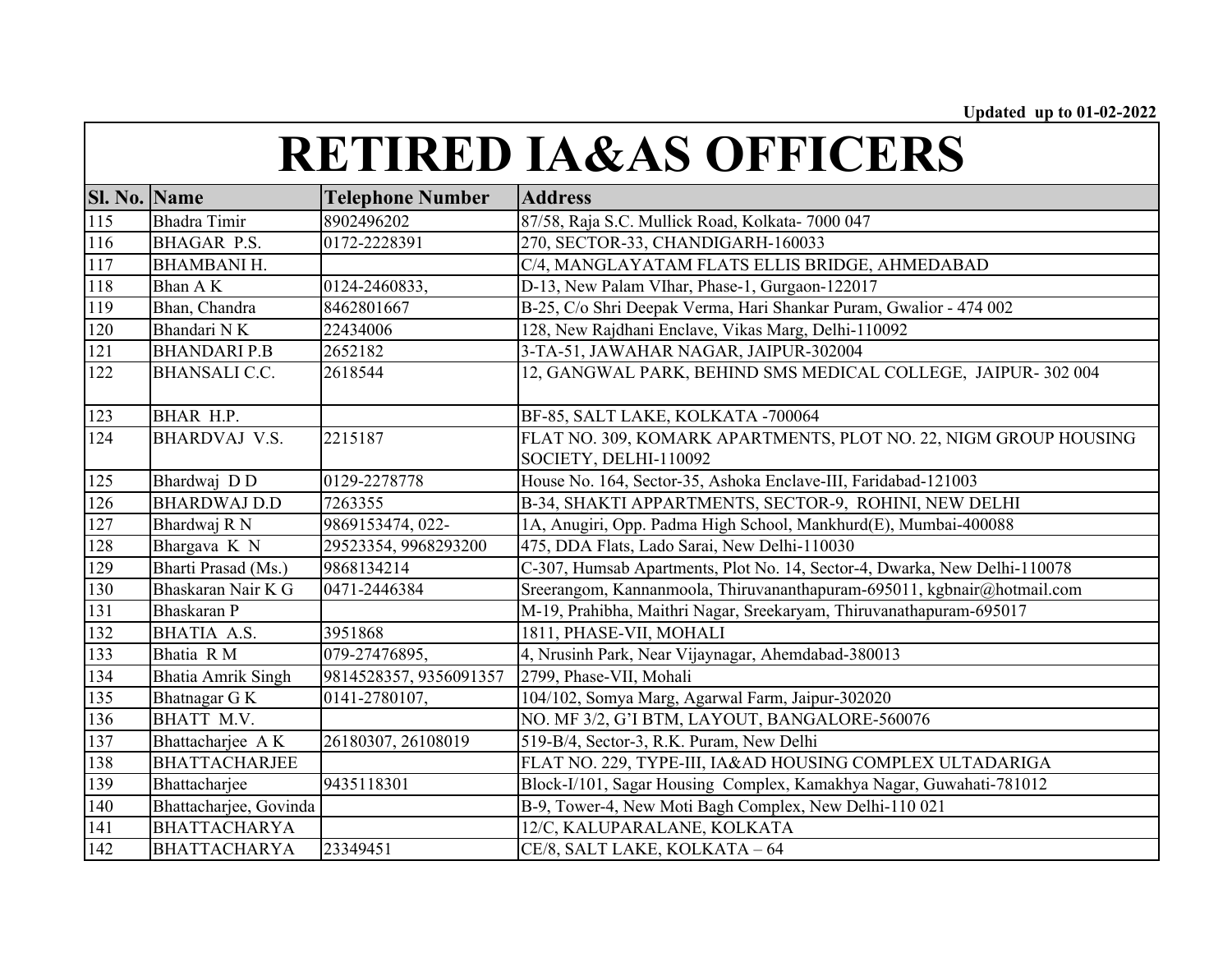| <b>Sl. No. Name</b> |                         | <b>Telephone Number</b> | <b>Address</b>                                                                                               |
|---------------------|-------------------------|-------------------------|--------------------------------------------------------------------------------------------------------------|
| 143                 | Bhattacharya M (Ms.)    | 9338797450              | H.No. 10, Maruti Eston Residency, At/PO: Patrapada,, Bhubaneswar                                             |
| 144                 | Bhattacharya SK         |                         | 033-65364885,9433165047 A Row-9, Kolkata West International City, Howrah-Amta Road and Delhi Road            |
|                     |                         |                         | Crossing(NH 6), PO Howrah-711403                                                                             |
| 145                 | Bhattacharya S P        | 033-25814101            | 66, Thakurpara Road, P.O. Naihati, 24-Parganas (N),-743165                                                   |
| 146                 | Bhattacharya Utpal      | 033-24778251            | 44, Aghore Sarani, P.O. Rajpur 24-Parganas(S)-58                                                             |
| 147                 | Bhattacharya, AK        | 9433902254              | Subhash Chowdhury, Ground Floor, Bidhan Park, Barasat, North 24 Parganas, Pin Code -<br>700 124, West Bengal |
| 148                 | Bhatti RK               | 9872991951              | 2045/3. Sector 45-C, Chandigarh                                                                              |
| 149                 | <b>Bhengra Marcus</b>   |                         | Kusai Basti(South), PO doranda, Ranchi-834002 or Flat No. 1303, Zimmy Tower, sector-4,                       |
|                     |                         |                         | Vashi, Navi Mumbai                                                                                           |
| 150                 | Bhima Rao N             | 040-27133168,           | Plot No. 430/431, Phase-II, Prajaisaigardens Bundlaguda, Cherial, Kesara (M), R.R. Dist-                     |
|                     |                         | 9866799559              | 501301                                                                                                       |
| 151                 | <b>BHOWMIK K.B. DAS</b> | 2250863                 | E-14, PURVASHA, ANANDLOK, GROUP HOUSING SOCIETY, MAYUR VIHAR,                                                |
|                     |                         |                         | PHASE-I, NEW DELHI-110091                                                                                    |
| 152                 | <b>BHUPALAN C.B.</b>    |                         | 7, 24 <sup>TH</sup> CROSS STREET, INDIRA NAGAR, Chennai - 20                                                 |
| 153                 | Bhussary VK             | 23012884, 9810077895    | 17, Gauri Apartments, Rajesh Pilot Lane, New Delhi-110011                                                    |
| 154                 | Bihagara Hari Ram       | 26123771                | C-I/1402, Vasant Kunj, New Delhi-110070                                                                      |
| 155                 | Bindra Shri Ram         | 0126-2292370,           | 179, Sector-1, Rohtak(Haryana)- 124001                                                                       |
| 156                 | <b>Bipin Chander</b>    | 0177-2842454            | Goyal Apartments, Sector-5, North Oak, Sanjauli Shimla-171006 (HP)                                           |
| 157                 | <b>BISWAS ANIL CH.</b>  |                         | Z/28, PANCHASAYAR, P.O GARIA, KOLKATA -84                                                                    |
| 158                 | BOIPAI B.L.             |                         | FLAT NO. 206, LUMBINI APARTMENT, BEHIND SYNDICATE BANK, OPPOSITETO                                           |
|                     |                         |                         | NIMS, SOMAJIGNDA, HYDERABAD-500482, 2, SOMLONG CHOWK,                                                        |
|                     |                         |                         | P.O.SOMLONG, NUMKUM, RANCHI                                                                                  |
| 159                 | <b>BORKAR R.A</b>       |                         | 13, ANAND BHAVAN, BHULA BHAI DESAI ROAD, MUMBAI-36                                                           |
| 160                 | Bose Meena (Ms.)        | 9532877889              | 14-A, Divine Blessing Apartment, Jayantipur, Suleman Sarai, Prayagraj-211011                                 |
| 161                 | Brahma PK               | 22750055, 9871119244    | D-105, Anand Lok Cooperative Society, Mayur Vihar, Phase-1, Delhi-110091                                     |
|                     |                         |                         | pkbrahma@hotmail.com                                                                                         |
| 162                 | Brij Mohan              |                         | 10/37, SF, Old Rajinder Nagar, New Delhi-110 060                                                             |
| 163                 | C Gopinathan            |                         | Krishnanjali, TC/10/177 (1), Swathi Nagar, Thiruvananthapuram- 695 005                                       |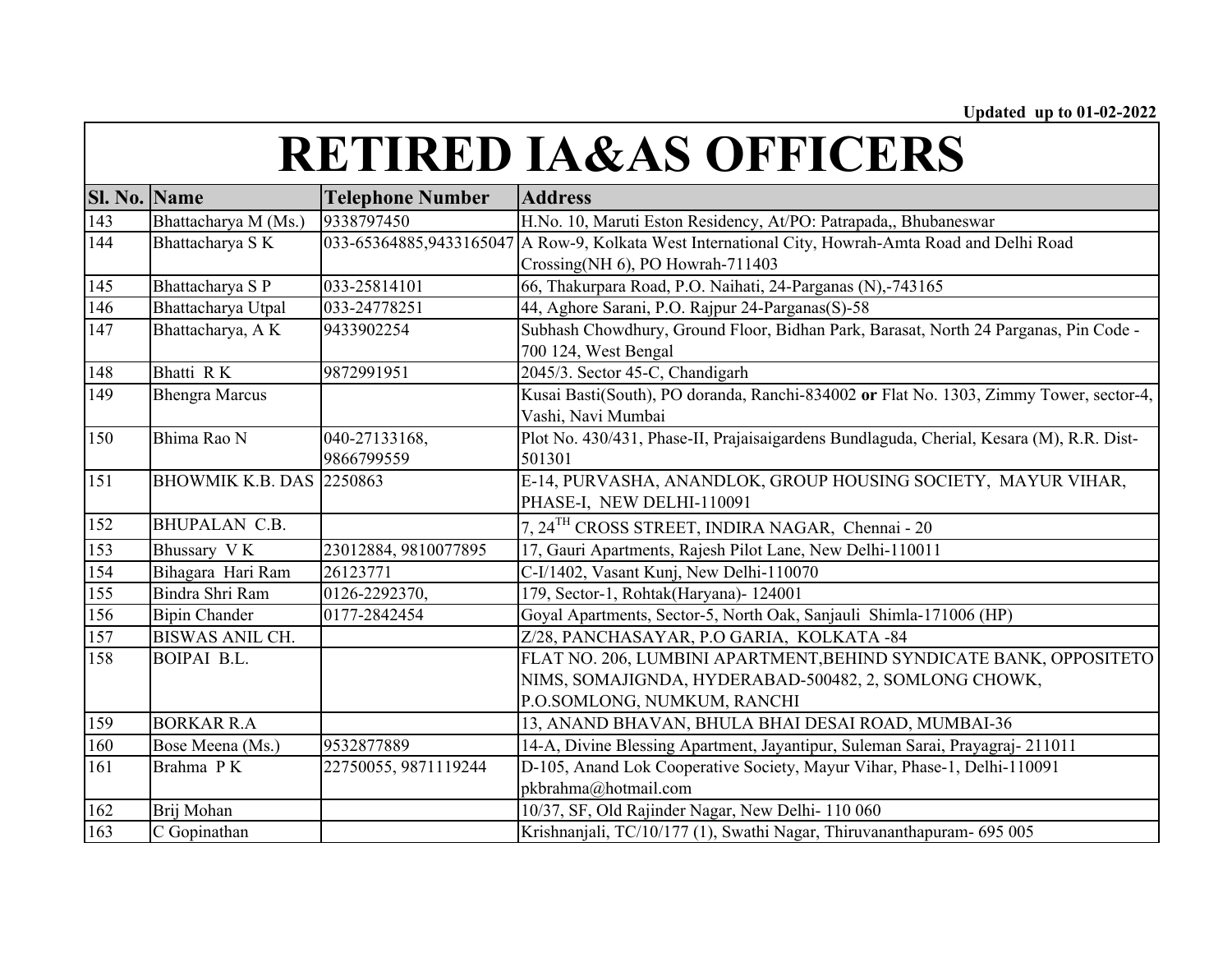| <b>Sl. No. Name</b> |                                | <b>Telephone Number</b> | <b>Address</b>                                                                         |
|---------------------|--------------------------------|-------------------------|----------------------------------------------------------------------------------------|
| $\overline{164}$    | C. Arumugam                    |                         | No. 10, 3rd St., K. K. Nagar, Pazhavanthangal, chennai- 600 114                        |
| $\overline{165}$    | C. L. Bharatia                 |                         | H.No. D-83, Sector-4, Vinay Nagar, Gwalior - 474 012                                   |
| 166                 | C. Nanjundaswamy               |                         | 392, 21st Main AG's Lay Out Arehalli, Bengaluru- 560 061                               |
| 167                 | C. V. Kasturirangan            |                         | 4/4, Ramakrishna Comples, 3rd Street, Devi Karumari Nagar, velachery, chennai- 600 042 |
| 168                 | $\overline{C}$ . Vijayakumaran |                         | C-103, Rajsshree arcade, Jodhpur Gam Road, Ahmedabad- 380 015                          |
| 169                 | Cawasji Jeroo A                |                         | H.No. 84, Sarojini Road, Opposite Manju Cinema, Telangana, Secunderabad -500 003       |
| 170                 | CHACKO P.J.                    |                         | TC 11/1109, BAIUS COMPOUND, KOWDIAR (PO) NANTHANCODE,                                  |
|                     |                                |                         | TRIVENDRUM-695003                                                                      |
| 171                 | Chadha B B                     | 9464121290              | 724, Sector-26, Panchkula                                                              |
| 172                 | CHADHA K.C.                    | 22213201                | 14/20C, KRISHNA NAGAR, DELHI - 110051                                                  |
| 173                 | Chakrabarti Pankaj             | 9432300566              | H.No. 1/1A, Bediadanga, 2nd Lane New Ballygunge, Kolkata -700 039                      |
| 174                 | Chakraborti A K                | 079-26301099            | B-101, Samasta Apartments, Near Indian Institute of Management, Opposite ATIRA, P.O.   |
|                     |                                |                         | Vastrapur, Ahmedabad-380015                                                            |
| 175                 | <b>CHAKRABORTY</b>             | 24329067                | F-7, PANCHASAYAR, KOLKATA - 700094                                                     |
| 176                 | <b>CHAKRABORTY</b>             |                         | D-8-3, M.S FLATS, SECTOR-XIII, R.K PURAM, NEW DELHI                                    |
| 177                 | Chakraborty Debasis            |                         | Deepannita Aptt., Flat -(G), Block-E, 16/1/1, Khanpur Road, Kolkata -700 047           |
| 178                 | Chakraborty K K                | 033-26544978            | 31, Dewan Gazi Road, Bally Howrah-201                                                  |
| 179                 | Chakraborty P K                | 033-23349506            | GD-22, Sector-3, Salt Lake City, Kolkata-700091                                        |
| 180                 | Chakravorty DK                 | 26272453, 41601828      | A-20, Chittaranjan Park, New Delhi-110019                                              |
| 181                 | Chand Kartar                   | 9872228843              | 3424, Sector-46, Chandigarh                                                            |
| 182                 | Chand Nem                      | 0124-2321354            | 22, Housing Board Colony, Jharsa Road, Gurgaon-122001                                  |
| 183                 | Chanda NK                      | 033-23591488            | BJ-104, Sector-II, Salt Lake City, Kolkata-700091                                      |
| 184                 | <b>CHANDER HARISH</b>          |                         | FA (HOUSING) DDA, VIKAS SADAN, NEW DELHI                                               |
| 185                 | Chandra Mohan                  | 9717724141              | 102, Nand Puri, Kankar Khera, Meerut Cantt. (UP)                                       |
| 186                 | Chandra Prem                   | 9455692186              | Sultanpur Khash, P.O. - Mauaima, Allahabad- 212 506                                    |
| 187                 | Chandra Ramesh                 | 9424417539              | Flat No. 305, Type M, Block-6, Kendriya Vihar, Sector-56, Gurgaon-122011/ A-I/10,      |
|                     |                                |                         | SECTOR-B, ALIGANJ SCHEME, LUCKNOW-226024                                               |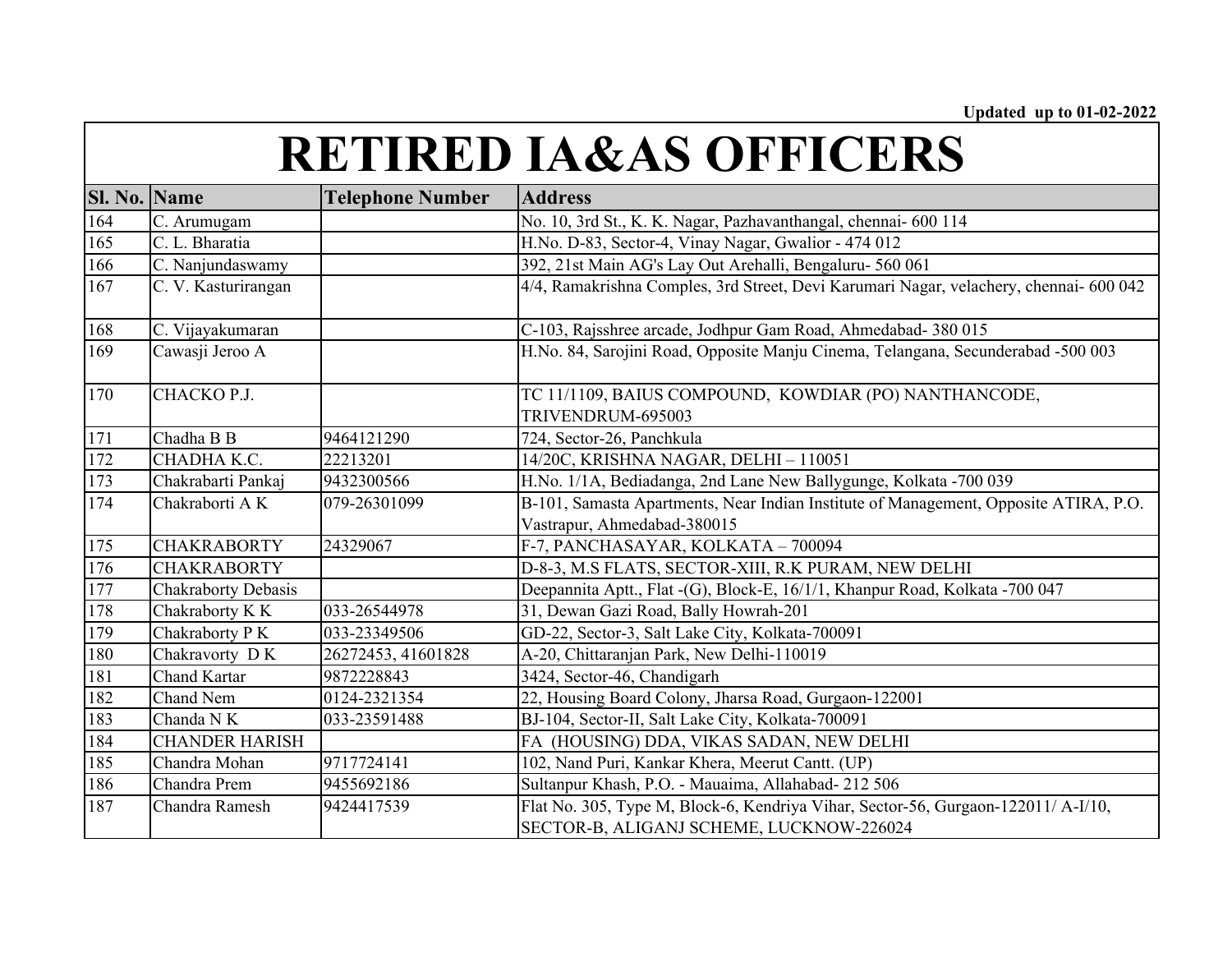| <b>Sl. No. Name</b> |                       | <b>Telephone Number</b> | <b>Address</b>                                                              |
|---------------------|-----------------------|-------------------------|-----------------------------------------------------------------------------|
| 188                 | <b>CHANDRAMOULI</b>   |                         | SECRETARIAT GENERAL OF COMMERCIAL AUDIT, P.O BOX NO. 727, RC 113,           |
|                     | R.                    |                         | MUSCAT, SULTANATE OF OMAN                                                   |
| 189                 | Chandrasekaran R      | 044-24483931,           | 2/342-A, I Cross Street, AG's Colony, Kottivakkam, Chennai-600041           |
| 190                 | Chandrasekhar S       | 044-24995689            | 19 (old No. 10, ) Third Street, Abhiramapuram, Chennai-600018               |
| 191                 | <b>CHANDRASEKHRA</b>  |                         | 400, $12^{TH}$ 'A' MAIN, SECTOR A, PHASE-II, YELAHANKA, NEW TOWER,          |
|                     | NR.K.                 |                         | BANGALORE-560068                                                            |
| 192                 | CHARABORTY B.N.       |                         | F-7, PANCHNAGAR, P.O, GERIA, KOLKATA-84                                     |
| 193                 | CHARI D V.K.          | 23372954                | APARTMENT 1 D, KINGS COURT, 9, MILLERS ROAD, BANGALORE - 560046             |
| 194                 | Chatterjee A N        | 9433002323              | 11-B-1, Peak, Hiland Park, 1925 chakgaria, Kolkata-700094                   |
| 195                 | Chattopadhyay, G C    | 9432465485              | 39/1, Robertson Road, Naihati, Goriha, Kolkata- 743 166                     |
| 196                 | CHATURDEDI T.N.       |                         | 19, GURUDWARA RAKABGANJ ROAD, NEW DELHI-1                                   |
| 197                 | CHAUBAL R.T.          | 2527061, 9860218921     | 201, PARNAKUTI APARTMENT, KHARE TOWN, DHARAMPETH, NAGPUR-440010             |
|                     |                       |                         |                                                                             |
| 198                 | Chaudhury Jyotirmoy   |                         | 40/61, C.R. Park, New Delhi-110019                                          |
| 199                 | Chauhan Tara Chand    | 9459129680, 9418171118  | Tara Cottage Sangti, PO Sanjauli, Shimla-171006                             |
| 200                 | Chauhan V S           | 0751-2623429            | D-25, Basant Vihar, Motimahal Road, Gwalior-474007                          |
| 201                 | Chawla VK             | 0562-2572241,           | 3/68, Prem Nagar, Dayalbagh, Agra-282005 vchachoo@yahoo.com                 |
| 202                 | <b>CHELAPATHI RAO</b> | 23513287                | H. NO. 9-4-84/4, KAKATIYA NAGAR, HYDERABAD-500008                           |
| 203                 | Cherian Thomas        | 9446125051              | H.No. 13/784, Mattackal House, vanchiyoor P.O., Thiruvananthapuram- 695 035 |
| 204                 | Cheriyan Elizabeth    |                         | 100 Devapalan Nagar, Peroorkkada, Thrivananthapuram                         |
| 205                 | Chhaya K H            | 079-26928797            | 109, Joytikalash Society, Jodhpur Tekra, Ahmedabad-380015                   |
| 206                 | <b>CHINZAH</b>        |                         | LUNGITAIF, CHHIMUIPUI DISTRICT, MIZORAM                                     |
| 207                 | Chirivi Ashok Kumar   | 27933238, 9810586437    | 437, Divya Jyotui Apartments, Block-C, sector-19, Rohini, Delhi-110089      |
|                     |                       |                         | ashokchrvi@yahoo.co.in                                                      |
| 208                 | Chopra Adarsh Pal     | 0177-2813816,           | Set No.5, Greenwoods, Lower Kaithu, Shimla-171003                           |
| 209                 | Chopra B D            | 9254642159              | 1232, Phase-V, Mohali                                                       |
| 210                 | Chopra Devinder       | 0172-2646675,           | 2151, Sector-42C, Chandigarh                                                |
| 211                 | Chopra NL             | 29241162                | B-231-B, Greater Kailash, Part-I, New Delhi-110048                          |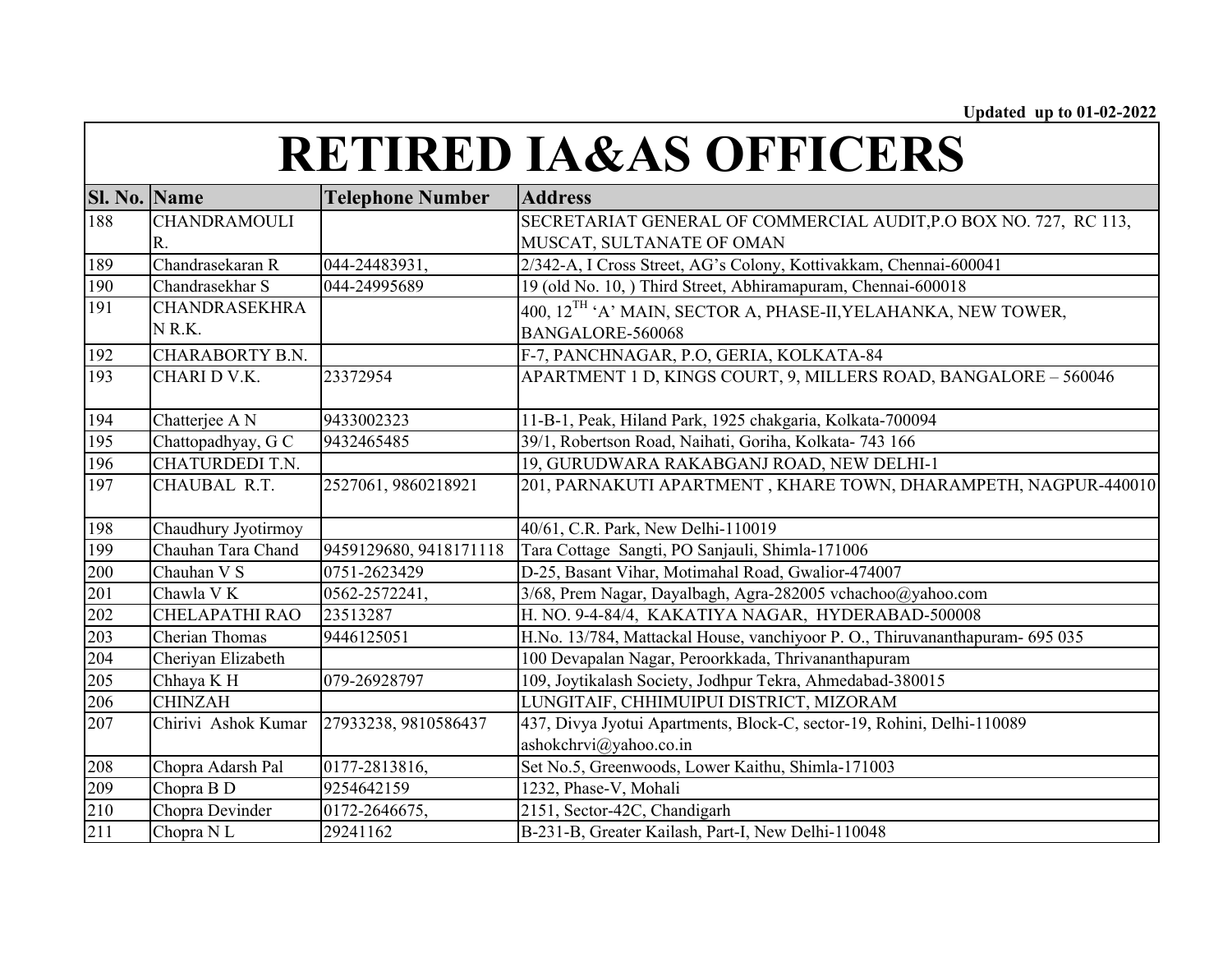| <b>Sl. No. Name</b> |                            | <b>Telephone Number</b>                     | <b>Address</b>                                                                                           |
|---------------------|----------------------------|---------------------------------------------|----------------------------------------------------------------------------------------------------------|
| 212                 | Chopra R N                 | 26861790, 41829166                          | B-110, Sarvodya Enclave, New Delhi-110017                                                                |
| 213                 | CHOPRA R.C.                |                                             | C/O SH V.P. CHOPRA, 398, URBAN ESTATE, PHASE-I, JALANDHAR (PB)                                           |
| 214                 | <b>CHOUDHARY H.S.</b>      | 22161420                                    | TRIVENI, 56, SRESHTHA VIHAR, MASTER SOMNATH MARG, DELHI-110092                                           |
| 215                 | <b>CHOUDHURY</b>           | 2337-5698                                   | BG-74, SALT LAKE CITY, SECTOR-II, KOLKATA - 700091                                                       |
| 216                 | <b>CHOUDHURY ROY</b><br>S. | 2537594 (M) 9436111255                      | SUDHIR NIWAS, LINK ARBLITHNOT ROAD, NONGRIMMAW, SHILLONG -<br>793011                                     |
| 217                 | CHRISTIDAS H.              |                                             | 48, CHINNABABU STREET, NAMMALWARPET, CHENNAI-12                                                          |
| 218                 | D K Datta                  |                                             | 254, Naity Road, Konnagar Borobehera Nabagram, West Bengal, Kolkata- 700 046                             |
| 219                 | D. K. Bakshi               |                                             | C/o O/o PDA, D.S., 5th Floor, PAG(AU)Punjab, Building, Sector-17E, Chandigarh-160<br>017                 |
| 220                 | D. K. Bhatt                |                                             | 571, Delhi Apartments, Sector-22, Dwarka, New Delhi- 110 077                                             |
| 221                 | D. K. Gazmer               |                                             | H.No. 22/C (Top Floor), Subhash pally, regent estate, Jadavpur, Kolkata- 700 092                         |
| 222                 | D. K. Shrivastava          |                                             | K-59, Sector-11, Noida, Uttar Pradesh                                                                    |
| 223                 | D. M. Dhapre               |                                             | A-301, Mahesh co-operative Housing Society, Pot No. 38, Sector-2, Kandivali (West),<br>Mumbai- 400 067   |
| 224                 | D. Murugiah                |                                             | Seavilla, 21, Eagappan Street, Old Washermenpet, Chennai- 600 021                                        |
| 225                 | D. R. Vankar               |                                             | C-5, Sumin Park, Sezpur, Ahmedabad                                                                       |
| 226                 | D. S. Nehra                |                                             | H.No. 139, Sector-24-A, Chandigtarh-160 021                                                              |
| 227                 | Dabak Sushama              | 9869016798                                  | B-5, Bhagyodaya, Linking Road Extension, Santaacruz West Mumbai- 400 054                                 |
| 228                 | DADH S.N.                  | 401163                                      | PLOT NO. 63, MADHSUDAN NAGAR, UNIT-IV, BHUBANESWAR                                                       |
| 229                 | DANDAPANI R.               | 2565006                                     | 100-B-BHARATHI COLONY, PEELAMEDU, COIMBATORE-641004                                                      |
| 230                 | Dani HL                    | 29231163                                    | S-270, Greater Kailash-I, New Delhi-110048                                                               |
| 231                 | Das Abhijit                |                                             | 1102, Vindhyachal, Kashumbi, Ghazibad-201010 (UP)                                                        |
| 232                 | <b>DAS ANIRUDHA</b>        | 9937153610 (M),0674-<br>2591978, 9437438832 | C/O PRABODH KUMAR DAS, H. NO. A/M-22, BHIMATANGI HOUSING BOARD,<br>Colony, Phase-I, BHUBANESWAR - 751020 |
| 233                 | Das Bhowmik K B            | 22750863                                    | E-014, Anand Lok Cooperative Group Housing Society, Mayur Vihar, Phase-I, Delhi-<br>110091               |
| 234                 | Das Deo Narain             | 9431669320                                  | Village Bariarabandhu, PO Deosangh, Distt Deoghar (Odisha)                                               |
| 235                 | Das HP                     | 0674-2555278,                               | Plot No. N/2-26, IRC Village, Navapalli, Bhubaneswar                                                     |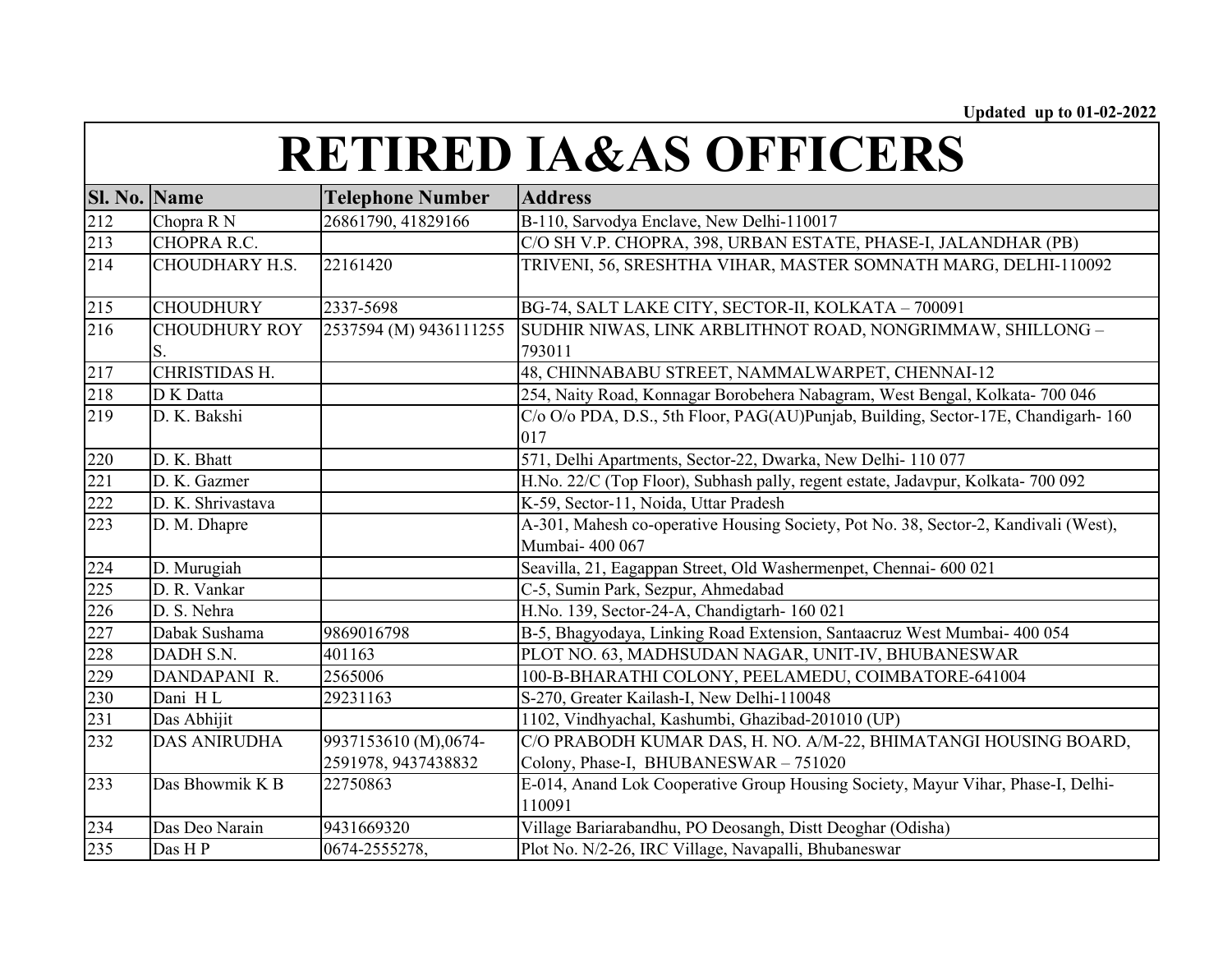| <b>Sl. No. Name</b> |                                 | <b>Telephone Number</b> | <b>Address</b>                                                                                 |
|---------------------|---------------------------------|-------------------------|------------------------------------------------------------------------------------------------|
| 236                 | DAS K. KRISHNA                  |                         | ANAND ZALMI BHAWAN, TAMALAM, TRIVANDRUM-695042                                                 |
| 237                 | DAS N.V.                        | 27226437                | 30-265/6, VENKATESWARA NAGAR, ECIL P.O., HYDERABAD - 500062                                    |
| 238                 | Das R C                         | 9864501699              | Vill:Hatisatra, P.O. Soalkuchi, Dist: Kamrup, Assam                                            |
| 239                 | Das R N                         | 033-25589810            | 63, Palipara Row, Flat No. 7, Kolkata-700037                                                   |
| 240                 | Das, Jagdish                    | 9431362499              | Vill.- Getlatu, Po - Neori Vikas, P.S. Sardar, Distt. Ranchi- 835 217                          |
| 241                 | DASGUPTA P.K.                   | 24726987                | 9B, CENTRAL ROAD, JADAVPUR, KOLKATA - 700 032                                                  |
| 242                 | Dasgupta R                      | 033-24003062            | 122, Buroshibtala Main road, Kolkata-700038                                                    |
| 243                 | Dash S N                        | 0674-2392163            | Plot 63, Madhusudan Nagar, Unit IV, Bhubaneswar                                                |
| 244                 | <b>DAULAT RAM</b>               | 2663370                 | 370, SECTOR-45A, CHANDIGARH                                                                    |
| 245                 | DAVE K.D.                       | 55430930                | A-10, SHRI RANGASHISH SOCIETY, NEAR CHANDOLA KANS, MANINAGAR                                   |
|                     |                                 |                         | (WEST), AHMEDABAD - $380008$                                                                   |
| 246                 | DEB A.K.                        | 24166113                | 38 A AJANTA ROAD, FIRST FLOOR, NEW SANTOSHPUR, KOLKATA-700 075                                 |
| 247                 | DEB P.K. RANJAB                 | 340361                  | TC-19/2112, VYSAKH VANIATH LANE, MUDARANJUGAL POOJA                                            |
|                     |                                 |                         | PARK, TRIVENDRUM-695012 (BEHIND CASINO HOTEL)                                                  |
| 248                 | <b>DEB PRADIP</b>               |                         | C/O S.K DAS, BIRUBARI UDAYPUR, GUWAHATI-16,(ASSAM)                                             |
| 249                 | DEBPURKAYASTHA 0364-2225955     |                         | SUBORNA KUTIR, LOWER LACHUMIERE, MEGHLAYA, SHILLONG-793001                                     |
|                     | <b>SUNILKANTI</b>               |                         |                                                                                                |
| 250                 | Deena Dayalan M                 | 24653535, 9818696401    | D-1/97, Rabindra Nagar, Amrita Shergill Marg, New Delhi-110003                                 |
| 251                 | Deepak Anurag                   | 9810676339              | C-9, Hudco Place, New Delhi- 110049                                                            |
| 252                 | Desai B J                       | 079-26745963            | 22/237, Parishram Apartments, Satellite Road, Ahmedabad-380015                                 |
| 253                 | Desai G K                       | 080-26767320            | Flat No. 302, "Pallava Terrace", Opp. Yediyur Lake, 6th Block, Jayanagar, Bangalore-<br>560082 |
| 254                 | DESIKACHARI S.                  |                         | BANGALORE WATER SUPPLY & SEVERAGE BOARD, BANGALORE-9                                           |
| 255                 | Devashish Goswami               |                         | Flat No. 403, Santosh Apartment, North Office Para, Doranda, Ranchi- 834002                    |
| 256                 | Devender Kumar Gupta 9868965032 |                         | 602, Saksham Apartment, Plot No. 40-B, Sector-10, Dwarka, New Delhi- 110075                    |
| 257                 | Dewan P S                       | 26241895, 9868940895    | 52-D, DDA Flats, Masjid Moth, Phase-I, New Delhi-110048                                        |
| 258                 | Dewan Ravi                      | 011-29237685 9899388202 | B-30, Kailash Colony, New Delhi                                                                |
| 259                 | DEY K.C.                        | 2500824                 | KILBURN COLONY HINOO, MAIN ROAD, P.O. DORANDA, RANCHI-834002,                                  |
|                     |                                 |                         | <b>JHARKHAND</b>                                                                               |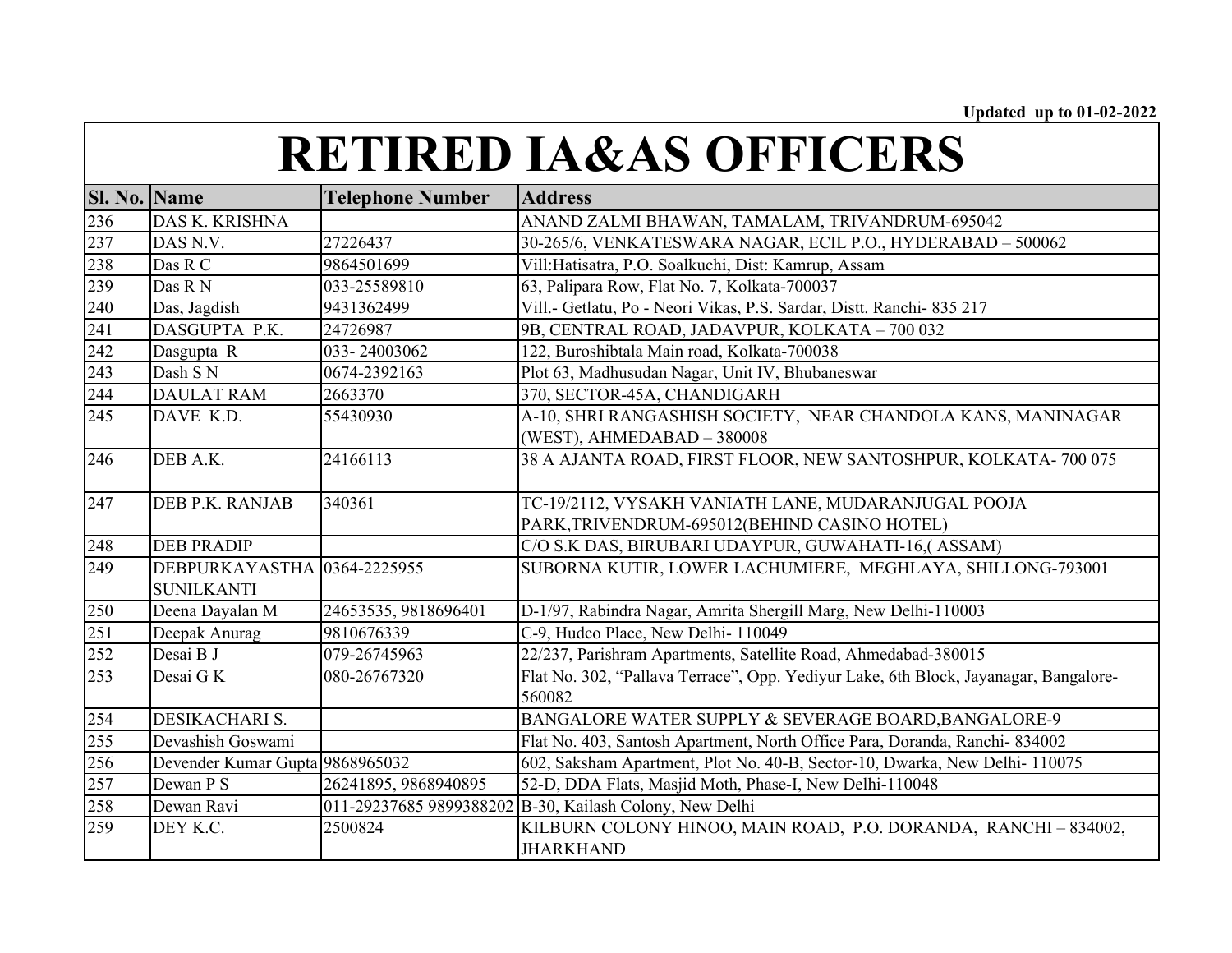| Sl. No. Name |                      | <b>Telephone Number</b> | <b>Address</b>                                                                          |
|--------------|----------------------|-------------------------|-----------------------------------------------------------------------------------------|
| 260          | Dey Kinkar Chandra   | 0651-2500824            | Hinoo, Kilbwin Colony, Ranchi-834002                                                    |
| 261          | Dhar Vijay Kumar     | 080-25740662,           | 2D/503, ACME Harmony, Sarjapur Road, Bellandur, Bangalore-560103                        |
| 262          | Dharam Singh         | 9999787805              | B-727, Ashok Vihar, Phase- IV, Delhi- 110 052/ singhD@cag.gov.in                        |
| 263          | Dharam Vir           | 22792945                | B-502, Anand Lok, Cooperative Group Housing Society, Mayur Vihar, Phase-1, Delhi-       |
|              |                      |                         | 110091 dharam vir2008@rediffmail.com                                                    |
| 264          | <b>DHARMADHIKARI</b> | 25399228                | B-3, SHUBHANKAR APPTTS., NEAR KOTHRUD TELEPHONE EXCHANGE,                               |
|              | P.D.                 |                         | KOTHRUD, $PUNE - 411038$ (MAH)                                                          |
| 265          | Dharmarajan R        | 040-27535570,           | Flat No. S-2, Divya Durga Apartments, Kavadiguda, Hyderabad-500080                      |
| 266          | DHASMARAYAN R.       |                         | 62, SOUTH MASI STREET, TENKASI-627011 (T.NADU)                                          |
| 267          | Dhiman T C           | 0177-2623435            | Tara Niwas, Near Laxmi Narayan Mandir, Main Bazar, Kasumpti, Shimla-171009              |
| 268          | Dhirendra Swarup     | 26140164, 26143827      | A-9/13B, Vasant Vihar, New Delhi-110057                                                 |
| 269          | Dhirendra Krishna    | 26514925, 26515035,     | C-4, Ushaniketan, (3 <sup>rd</sup> Floor) Safdarjung Development Area, New Delhi-110016 |
|              |                      | 9871440814              | ushaniketan@tatanova.com dhirendrakrishna@yahoo.co.uk                                   |
| 270          | Dhole P T            | 0712-2289200,           | 5, Karve Nagar, Wardha Road, Nagpur-440025                                              |
| 271          | Dikshitulu M V       | 044-24713569            | MIG 4/3, P.T. Rajan Salai, Chennai-600078                                               |
| 272          | DIVAN V.P.           |                         | B-28, MAHATMA GANDHI ROAD, ADARSH NAGAR, NEW DELHI                                      |
| 273          | Dogra TK             | 25120132, 9868497732    | EA-82, Maya Enclave, G-8, Area, New Delhi-110064                                        |
| 274          | Dolly Chakrabarty    | 9971666779              | 1-Block/1732, 2nd floor, Chittaranjan Park, New Delhi                                   |
| 275          | <b>DONDAPANI R</b>   | 416991                  | A 2, KAPALESWAR APARTMENTS, 10, THIRD MAINROAD, GANDHI NAGAR,                           |
|              |                      |                         | ADYAR, CHENNAI-600020                                                                   |
| 276          | DORASWAMY V.         | 24937885                | 8, SECOND CROSS STREET, R.K. NAGAR, RA PURAM, CHENNAI-600028                            |
| 277          | Doreswamy MN         | 080-23346586,           | Flat No. 101, "SOUMYA" Apartments, No. 84, 4th Main Road, Malleswaram, Bangalore-       |
|              |                      | 9449833500              | 560003                                                                                  |
| 278          | DOSHI P.C.           |                         | 3-11, MLA FLAT, MANSROVAR, JAIPUR                                                       |
| 279          | Dudhwal S S          |                         | 2158-A, Sector -42-C, Chandigarh                                                        |
| 280          | Duggal B D           | 29219835, 9312656283    | S-271, Greater Kailash-II, New Delhi-110048                                             |
| 281          | Duggal J C           | 0172-2594594,           | 1266, Sector-15, Panchkula                                                              |
| 282          | Dutta DK             | 033-24967021            | 2/5, Rajani Banerjee Road, Kolkata-700008                                               |
| 283          | <b>DUTTA RANJIT</b>  |                         | 10-B, DOVER LANE EXTN, KOLKATA-700020                                                   |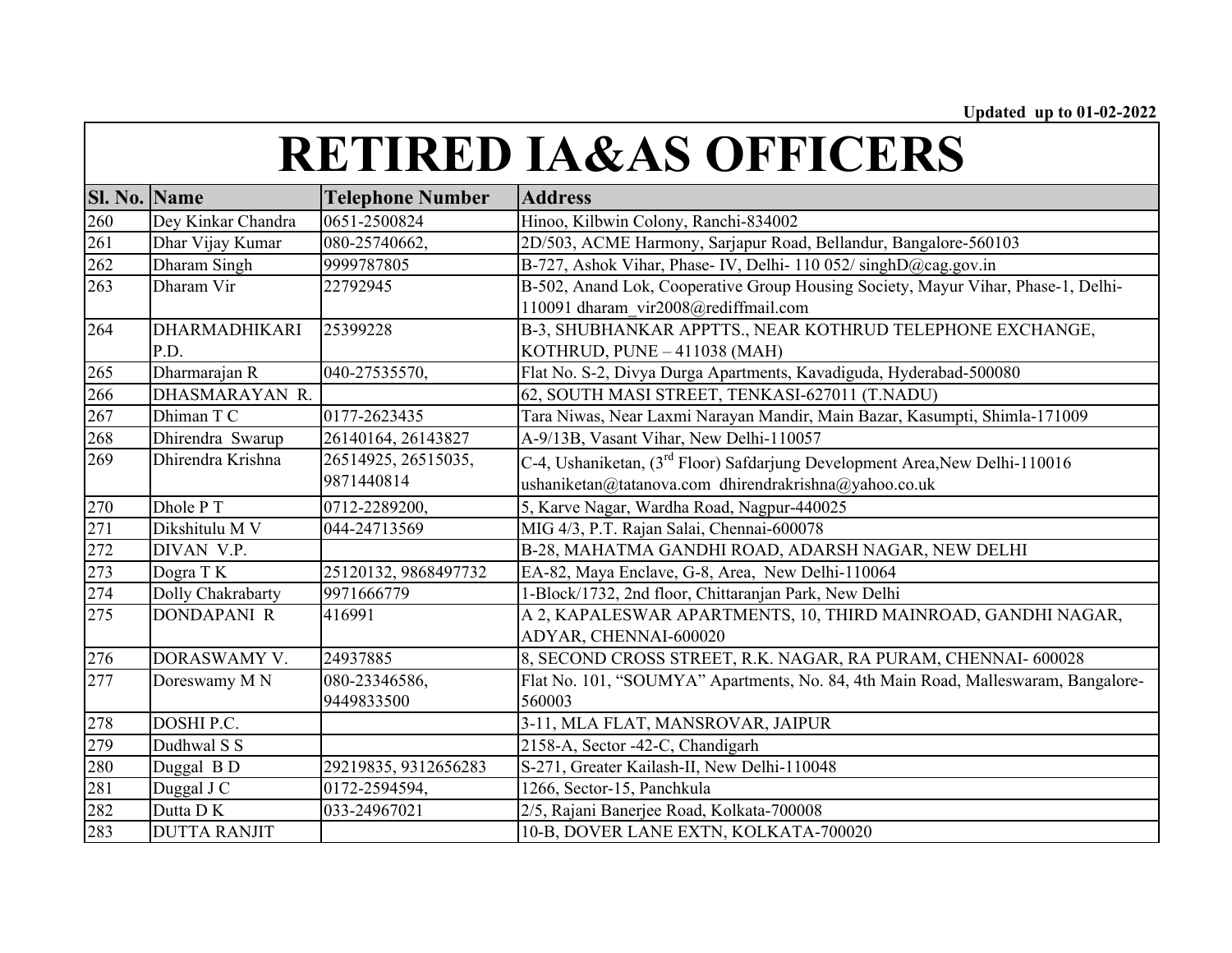| <b>Sl. No. Name</b> |                        | <b>Telephone Number</b> | <b>Address</b>                                                                             |
|---------------------|------------------------|-------------------------|--------------------------------------------------------------------------------------------|
| 284                 | DWARAKANATHAN 26212460 |                         | AH-20, VTH STREET, ANNA NAGAR, CHENNAI-600040                                              |
| 285                 | Dwarka Prasad Yadav    |                         | 26, Sita Vihar, Behind Road Dadi Ka Phatak, Jaipur- 302012                                 |
| 286                 | E. R. Solomon          | 9868874770              | D-I/76, Bharti Nagar, Maharishi Raman Marg, New Delhi                                      |
| 287                 | EKAMBARAM R.           | 26477001                | 116, VELLALA STREET, CHENNAI - 600023                                                      |
| 288                 | Ekka Victor            | 0651-2503944            | Kadru, New Basti, P.O. Doranda, Ranchi-834002                                              |
| 289                 | G L Gujar              | 9413825217              | 502, Devi Nagar, New Sanganer Road, Jaipur-302 019                                         |
| 290                 | G. C. Sarkar           |                         | Udayan Apartment, Flat No. 302/A, Basisthapur, Byelane No. 4, Beltola, Guwahati-781<br>028 |
| 291                 | G. Chandraprakash      |                         | Flat No. 27, Vasavi Appts., 42, Station road, Villivakkam, Chennai- 600 049                |
| 292                 | G. Lakshminarayanan    |                         | No. 134/13, Thulasingam Street, perambur, Chennai- 600 011                                 |
| 293                 | G. Sunder Raja         |                         | H.No. 16-222, Sri Sri Homws, Almasguda, Saroor Nagar, Mandal, Hyderabad- 500 058           |
| 294                 | Gajendra Singh         |                         | Plot No. 12, Viman Nagar, G. T. Road, Kanpur- 208 007                                      |
| 295                 | Ganapathi A L (Ms.)    | 080-25250806            | No. 40, HAL, 3rd Stage, Opp. State Bank of India, Indiranagar, Bangalore-560038            |
| 296                 | Ganapathy P K          | 044-24953985            | 3 A, East Wood, Wingate Gardens R.A. Puram, Chennai-600028                                 |
| 297                 | <b>GANDHI J.S</b>      |                         | 246, AGCR ENCLAVE, INDERAPRATHA EXTN. II, DELHI-110092                                     |
| 298                 | Gandhi Mayalagan       |                         | B-3/8, SAF Games village, youambedu, Chennai-600 106                                       |
| 299                 | Ganesan K              | 044-22485567            | Plot 191, Third Cross Street, Sri Sankara Nagar, Pammal, Chennai-600075                    |
| 300                 | Ganeshan V             | 0471-2344479            | No 20/3004, Shastha Nagar, Karamana Gramam Thaliyal Road, Thiruvananthapuram-<br>695002    |
| 301                 | <b>GANGADHARAN</b>     | 24355516                | 27, FOURTH MAIN ROAD, RA PURAM, CHENNAI-600028                                             |
| 302                 | GANGAR H.R.            | 22522962, 9899558295    | A-53, NIRMAN VIHAR, VIKAS MARG, NEW DELHI-110092                                           |
| 303                 | GANGULI A.N.           | 2529908                 | 6, TARUN NAGAR, MAIN ROAD, P.O. DISPUR, GUWAHATI-781005, ASSAM                             |
| 304                 | GANGULY R.K.           |                         | 15/7, R.N. TAGORE ROAD, HATHI BARKALA, DEHRADUNN-248001                                    |
| 305                 | <b>GANGULY S.R</b>     |                         | MITALI, OFFICE PARA (SOUTH), P.O. HINOO, RANCHI-834002                                     |
| 306                 | GANGULY S.P.           | 23590526,               | E-5/5, KARUNAMAYEE HOUSING ESTATE, SALT LAKE, KOLKATA -700064/                             |
|                     |                        | 9433000526,26123153,    | 1343, Sector-A, Pocket B, Vasant Kunj, New Delhi-110070                                    |
| 307                 | Ganguly Arijit         | 033-24604235,           | 3/C, Panchanantala Road, Golpark, Kolkata-700029                                           |
| 308                 | Ganguly Satya Ranjan   |                         | South Office Para (South), Doranda, Ranch-834002                                           |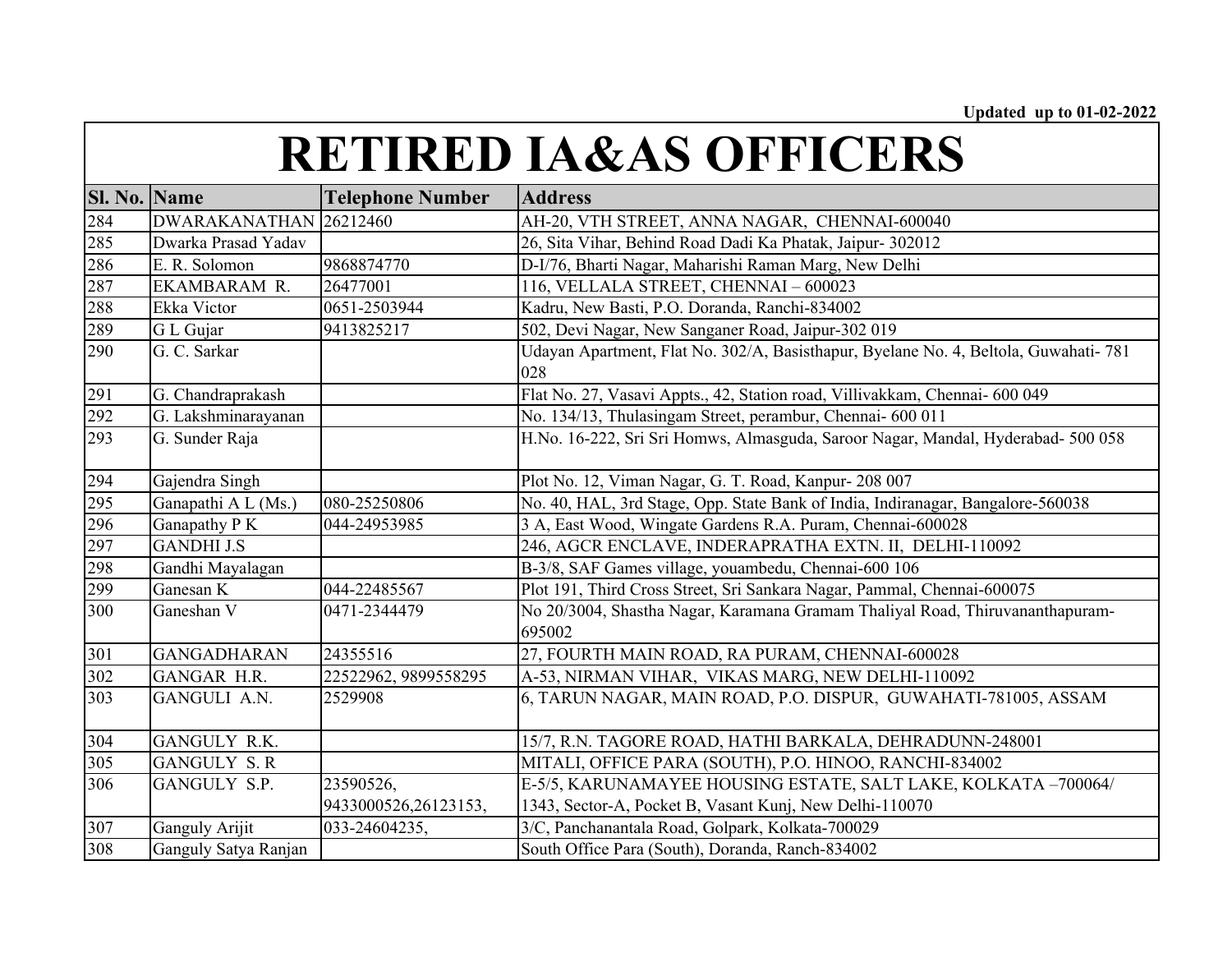| Sl. No. Name |                               | <b>Telephone Number</b> | <b>Address</b>                                                                     |
|--------------|-------------------------------|-------------------------|------------------------------------------------------------------------------------|
| 309          | <b>GANPATY R.</b>             | 24024                   | 27, ASHOKA CRESCENT, DLF, QUTAB ENCLAVE, PHASE-I, GURGAON                          |
|              |                               |                         | (HARYANA)                                                                          |
| 310          | Garg A C                      | 0120-2713475            | KB-78/8, Old Kavi Nagar, Ghaziabad-201002                                          |
| 311          | Garg B B                      |                         | C-136, Pundrik Vihar, Pitam Pura, Delhi-110034                                     |
| 312          | <b>GARG BANWARI</b>           | 2653908                 | H. NO. 1-KHA-26, JAWAHAR NAGAR, JAIPUR-302004                                      |
| 313          | <b>GARG</b>                   | 230320                  | BHUSAWAR, DISTT. BHARATPUR, RAJASTHAN                                              |
| 314          | Gautam Chaudhury              |                         | 26, B/2, Chanditala Lane, PO & PS- Rgent Park, Tollygunge, Kolkata- 700 046        |
| 315          | Gautam Guha                   |                         | Flat No. C-5, Tower No. 10, Type-VI-A, New Moti Bagh Complex, New Delhi-110 023    |
| 316          | Gedam S Z                     | 022-28540993,           | K-402, Ekta Bhoomi Garden, Dattapada Road, Rajendra nagar, Borivali (E), Mumbai-   |
|              |                               | 9421578706              | 400066                                                                             |
| 317          | GEEVARGHESE P.V. 079-27458728 |                         | GUJ. STATE CIVIL SUPPLIES COOP. LTD., SECTOR-21, GANDHINAGAR-21/                   |
|              |                               |                         | 41/243, Vijaynagar, Naranpura, Ahmedabad-380013                                    |
| 318          | GEORGE C.J.                   |                         | RORELYN BUILDING NO. XII/138, MAIN ROAD, IRIN JALKUDA                              |
| 319          | George T M                    | 0471-2447582            | CHAMONIX', 1, Avittom Road, Medical College, P.O. Thrivananthapuram -695011        |
| 320          | Ghei R C                      | 65712826, 29552755      | 71, Sainik Farm, Khanpur, New Delhi-110062                                         |
| 321          | GHOSH A.P.                    |                         | 113/2, SCLIMPUR ROAD, KOLKATA-700031                                               |
| 322          | GHOSH D.N.                    | 2574-6428               | 159, BANGAR AVENUE, BLOCK A, KOLKATA-700055                                        |
| 323          | Ghosh TK                      | 0361-2269777,           | C-I/102, Shantigram Housing Complex, Tripura Road, P.O. Khanapara, Guwahati-781022 |
|              |                               | 9435104227              |                                                                                    |
| 324          | Ghosh DN                      |                         | 159, Bangur Avenue, Block-A, Kolkata-700055                                        |
| 325          | <b>Ghosh Prasant Kumar</b>    |                         | 178, New AG Cooperative Colony, Kadru, P.O. Doranda, Ranchi-834002                 |
| 326          | Ghouri N A                    | 080-23330413,           | 18/1, II Cross, Marappa Garden, Church Road, J.C. Nagar, Bangalore-560006          |
|              |                               | 9449721905              | msaghouri@yahoo.com                                                                |
| 327          | Gill B S                      | 0172-2555361,           | 5 GA, Rail Vihar, Sector -4, Mansa Devi Complex, Panchkula-134109                  |
| 328          | Gill M S                      | 0172-2674418            | 870, Phase-VII, Mohali                                                             |
| 329          | Girdhari Lal Halwai           | 9829062775              | Plot No. 107, Path No.3, Vijaywadi dehar Ka Balaji Sikar Road Jaipur-302039        |
| 330          | Girish Chandra                |                         | A-I/304, Aditya Royal Cresent Sector-2-B, Vrindavan Colony, Lucknow-226029         |
| 331          | <b>GNANAOLIVA</b>             | 2344506                 | 15/2, MAIN STREET, DR THIRUMURTHINAGAR, CHENNAI-600034                             |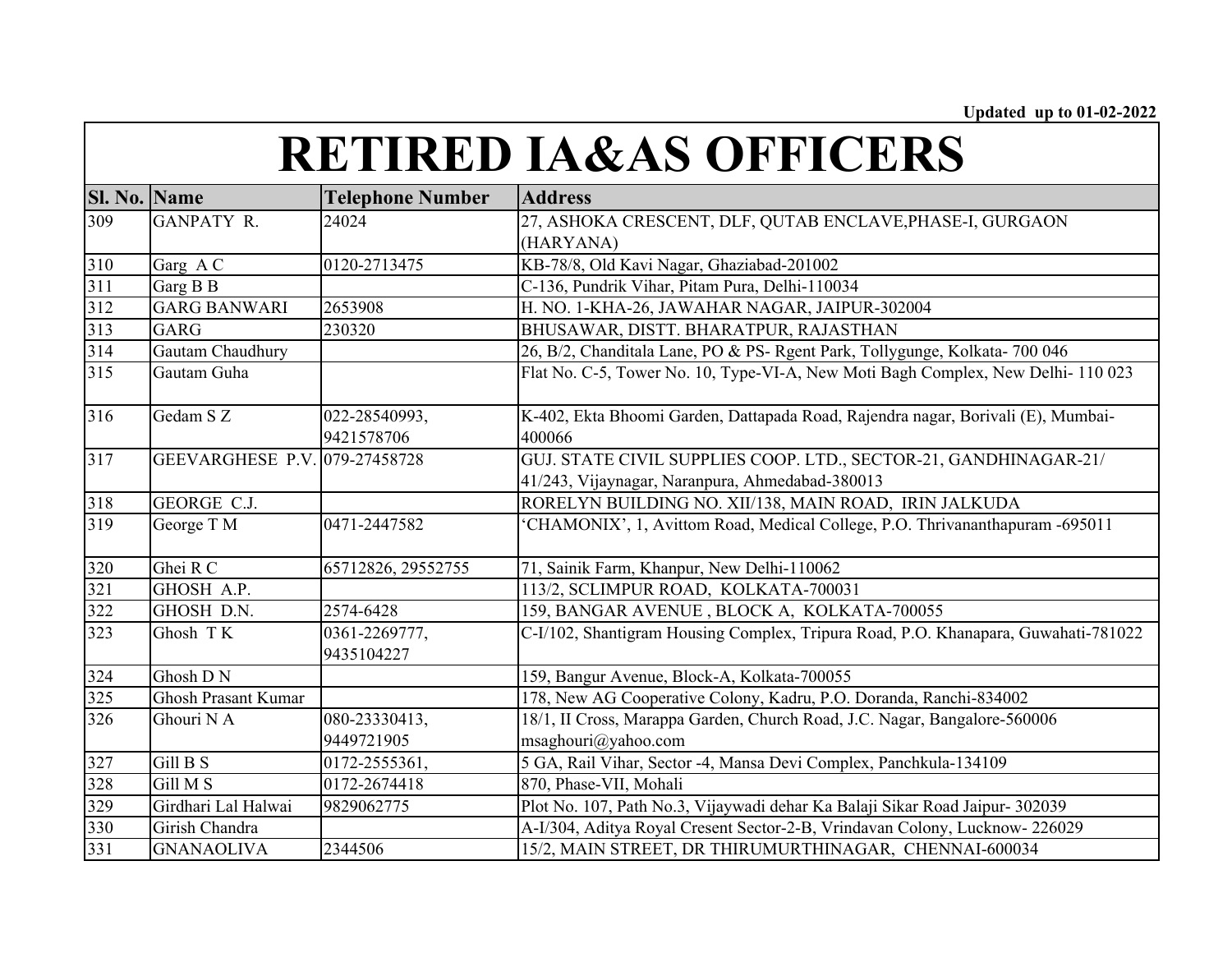| <b>RETIRED IA&amp;AS OFFICERS</b> |  |
|-----------------------------------|--|
|-----------------------------------|--|

| Sl. No. Name |                                     | <b>Telephone Number</b> | <b>Address</b>                                                                        |
|--------------|-------------------------------------|-------------------------|---------------------------------------------------------------------------------------|
| 332          | Goel JML                            | 0120-4123187 9818602555 | Flat No. 413, Sector-17E, Vasundhra. Distt. Ghaziabad-201010                          |
| 333          | GOEL O.P.                           |                         | 177, MADHU-BAN, TRANS - JAMUNA, DELHI                                                 |
| 334          | Goel NK                             | 22152734                | 25, Sreshtha Vihar, I.P. Extension, Delhi-110092                                      |
| 335          | Goel O P                            | 22548181                | 171, Madhuban, Delhi-110092                                                           |
| 336          | Goel SL                             | 26961821, 9350368543    | D-259, Sarvodaya Enclave, New Delhi-110017                                            |
| 337          | Gopal P                             | 044-24791266            | B-3/6, IAAS Officers Flats, SAG Games Village, Koyembedu, Chennai-600107              |
| 338          | Gopala Swami S                      | 080-28602127            | No. 1123-A Dattakrupa, I Main Road Dr. Srinivasaiah Block, BEML III Stage,            |
|              |                                     |                         | Rajarajeswari Nagar, Bangalore-560098                                                 |
| 339          | Gopalakrishanan S                   | 040-23513573            | 12-2-790/33, Flat G1, Ayodhya Apartments, Ayodhyanagar Mehdipatnam, Hyderabad-        |
|              |                                     |                         | 500028                                                                                |
| 340          | Gopalakrishnan Nair V               |                         | Karthika' No. 788, 5th Cross, 11th A Main, 4th Block, HBR 1st Stage, Bangalore-560043 |
|              | K                                   |                         | vkgnair2003@yahoo.com                                                                 |
| 341          | <b>GOPALAN D.</b>                   |                         | 220, MUNIRKA VIHAR, NEW DELHI                                                         |
| 342          | Gopalan S S                         | 044-22580622            | 57, Velacheri Main Road, Near Pentacostal Mission Madipakkam, Chennai-600091          |
| 343          | <b>GOPALASWAMI N.</b>               | 24350328                | FLAT 1-B, AMRUTHAM FLATS, NO. 4, SEETHAMMA EXTENSION I CROSS                          |
|              |                                     |                         | STREET, TEYNAMPET, CHENNAI - 600018                                                   |
| 344          | GOPINATHAN NAIR 2443337             |                         | SREE LEKSHMI, KRA B. 104, KOLLOOR, KANNAMMOOLA,                                       |
|              | V.                                  |                         | THIRUVANANTHAPURAM - 695011                                                           |
| 345          | GORE S.V.                           | 2501993, 9415125528     | 182/95, BAGHAMBARI HOUSING SCHEME, ALLAHPUR, ALLAHABAD (U.P)-                         |
|              |                                     |                         | 211006                                                                                |
| 346          | <b>GOURI SHANKER B. 6121223 (R)</b> |                         | C-6/6258, VASANT KUNJ, DELHI-30                                                       |
| 347          | Govinda D S                         | 079-26420750            | C/4, Babul Apartments, B/H Hanuman Temple, Nehrunagar, Ahmedabad-380015               |
| 348          | Govinda Krishnan A                  | 080-25710468,           | D-211, Kumara Dhara Block, National Games Village, Koramangala, Bangalore-560047      |
|              |                                     | 9448353209              |                                                                                       |
| 349          | <b>GOVINDA RAJAN</b>                | 237749                  | 39, AVANTHI NAGAR, BASHEER BAGH, HYDERABAD-29                                         |
| 350          | <b>GOWAPATHY P.K</b>                | 4953985                 | 3A, EASTWOOD, WINGATE GARDENS, RA PURAM, CHENNAI-600028                               |
| 351          | Grover Amrita (Ms.)                 | 25784514                | 49/10 East Patel Nagar, New Delhi-110008                                              |
| 352          | <b>GROVER MOHAN</b>                 | 2621877                 | C-40, TARUN MARG, TILAK NAGAR, JAIPUR-302004                                          |
| 353          | Gugnani SP                          | 26491367                | B-74, Soami Nagar, New Delhi-110017                                                   |
| 354          | Guha, SK                            |                         | Kustia Govt. Housing Estate, Block-1/A, Flat No. 15, Kolkata-700039                   |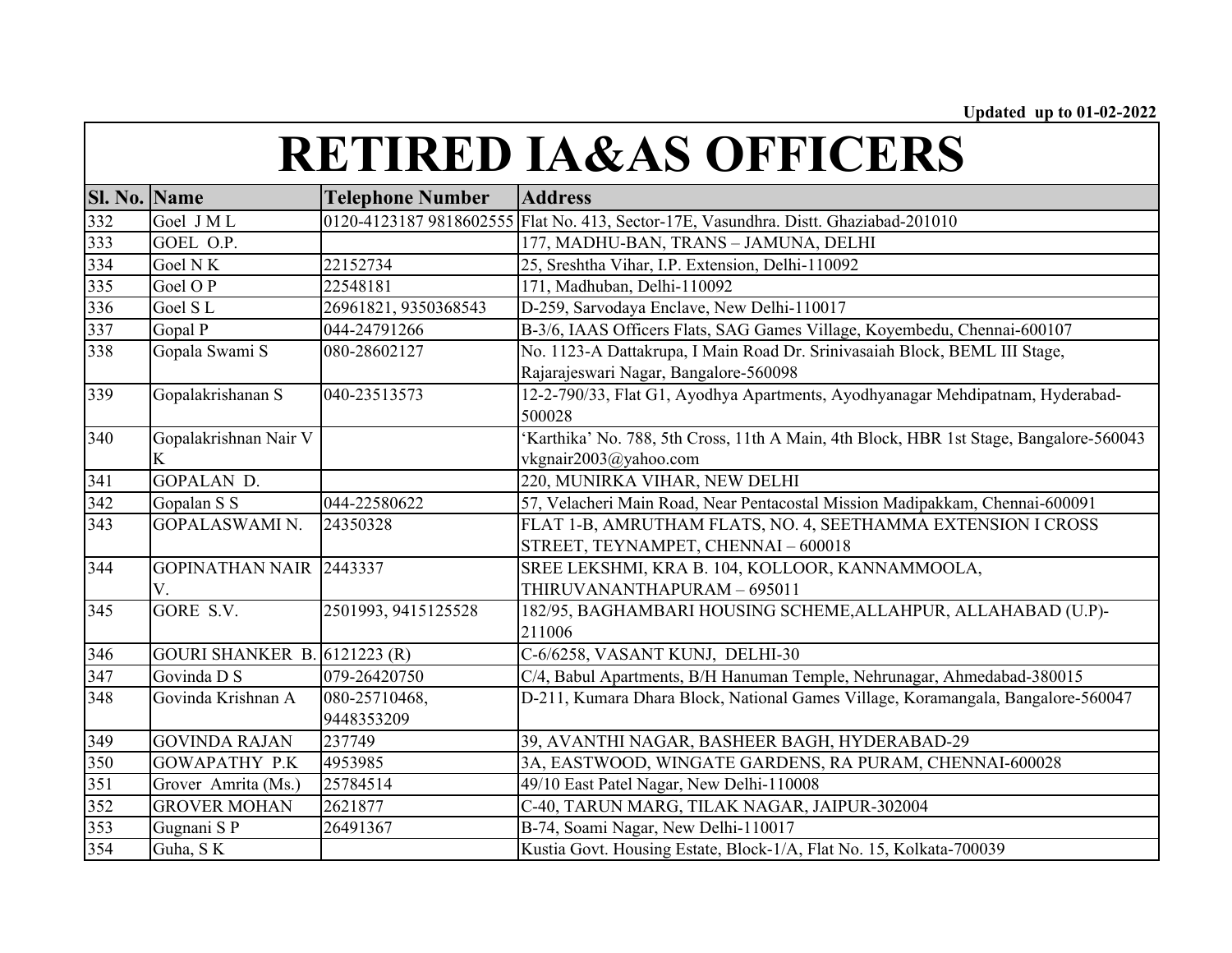| <b>Sl. No. Name</b> |                       | <b>Telephone Number</b> | <b>Address</b>                                                                |
|---------------------|-----------------------|-------------------------|-------------------------------------------------------------------------------|
| 355                 | Gulam Din             | 9878486836              | H.No. 1162, Burail, Chandigarh                                                |
| 356                 | Gulshan Relan         | 8826669617              | D-123, Pushpanjali Enclave, Pitam Pura, Delhi- 110034                         |
| 357                 | <b>GUPTA A.L.</b>     | 2564121                 | 249, SECTOR-8, PANCHKULA                                                      |
| 358                 | Gupta CL              | 27523204                | House No. 153, Pocket F-22, Sector-III, Rohini, New Delhi-110085              |
| 359                 | <b>GUPTA C.K.</b>     |                         | QR. NO. 18, TYPE IV, NW MOTI BAGH, NEW DELHI-110021                           |
| 360                 | GUPTA I.P.            | 2583933                 | 801, SECTOR-17, PANCHKULA                                                     |
| 361                 | Gupta J C             | 22140393                | 63, Srestha Vihar, I.P. Extention-II, Delhi-110092                            |
| 362                 | GUPTA K.C.            | 25592636, 20036584      | C-3/297SFS FLATS, PANKHA ROAD, JANAKPURI, NEW DELHI - 110058                  |
| 363                 | <b>GUPTA K.R.</b>     | 661891                  | H. NO. 1-8-522/5, CHIKKADPALLI, HYDERABAD-500028                              |
| 364                 | GUPTA M.C.            | 2709805                 | D-8, GANESH MARG, BAPU NAGAR, JAIPUR-302015                                   |
| 365                 | GUPTA M.P.            | 27251026, 9810781025    | C-2/2, ASHOK VIHAR, PHASE-II, DELHI-110052                                    |
| 366                 | GUPTA P.C.            | 2420988                 | J-13, GANDHINAGAR, GWALIOR-474002                                             |
| 367                 | Gupta R R             | 26962470                | F-61(FF), Green Park Main, New Delhi-110016/ C/O SHJRI DILIP SEN GUPTA, 42/13 |
|                     |                       |                         | B, EAST END PARK, B.D. SECOND LANE, KOLKATA-39                                |
| 368                 | <b>GUPTA R.C.</b>     |                         | C-3/297-C (SFS FLATS) PANKHA ROAD, JANAKPURI, NEW DELHI                       |
| 369                 | Gupta Rekha (Mrs.)    | 9818741549              | Flat No. 1013 Sector D, Pocket-I Vasant Kunj New Delhi-110070                 |
|                     |                       |                         | rekhagupta4@hotmail.com                                                       |
| 370                 | GUPTA S.G.            | 2330661                 | I-7, GANDHI NAGAR, GWALIOR-474002                                             |
| 371                 | Gupta TL              | 26176212, 9953778787    | E-15/F, DDA Flats, Munirka, New Delhi-110067                                  |
| 372                 | GUPTA V.C.            | 621993                  | 572, RAJA PARK, JAIPUR                                                        |
| 373                 | GUPTA (I) R.S.        | 26144617, 9312251496    | SWAMINN, D-7/7, VASANT VIHAR, NEW DELHI - 110057                              |
| 374                 | GUPTA (II) R.S.       |                         | 45-D, VIJAY MANDAL ENCLAVE, NEAR I.I.T GATE, NEW DELHI-110016                 |
| 375                 | Gupta A L             | 0172-4657249,           | 249, Sector-8, Panchkula                                                      |
| 376                 | <b>GUPTA AMRIT</b>    | 0172-2564121            | 249, SECTOR-8, PANCHKULA-134109                                               |
| 377                 | Gupta I P             | 0172-2583933            | $801/17$ , Panchkula                                                          |
| 378                 | <b>GUPTA J.K.</b>     |                         | F-308, LANE NO. 11, SHAKTI NAGAR, JAMMU                                       |
| 379                 | <b>GUPTA JANAKRAJ</b> | 2669193                 | 768-A-BARAFKHANA, JAWAHAR NAGAR ROAD, JAIPUR - 3020 04                        |
| 380                 | Gupta M C             | 0141-2709805,           | D-8, Ganesh Marg, Bapu Nagar, Jaipur-302015                                   |
| 381                 | Gupta MP              | 0172-2546588            | 1619/18-B, Chandigarh                                                         |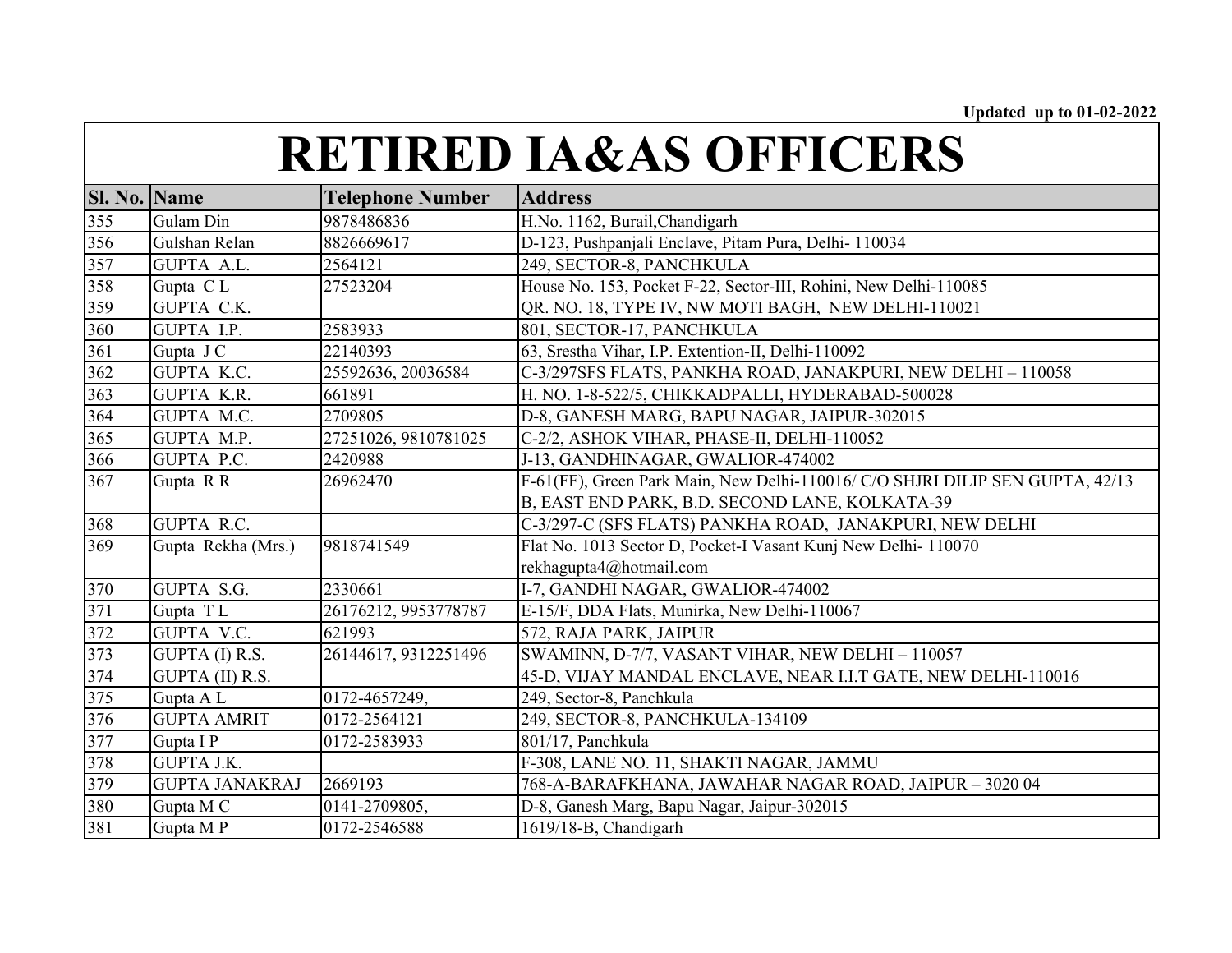| <b>Sl. No. Name</b> |                      | <b>Telephone Number</b> | <b>Address</b>                                                                      |
|---------------------|----------------------|-------------------------|-------------------------------------------------------------------------------------|
| 382                 | Gupta Mahendra       | 27251026, 27401456,     | C-2/2 Ashok Vihar, Phase-2, Delhi-110052 mpguptamp in@yahoo.com                     |
|                     | Prakash              | 9810781025              | $mp$ guptamp $@$ vsnl.net                                                           |
| 383                 | Gupta R P            | 0751-4012252            | 12, Kantinagar, Tansen Road, Gwalior-474002 rnpg777@yahoo.co.in                     |
| 384                 | <b>GUPTA RADHEY</b>  | 26891595                | 1224, POCKET A, SECTOR A, VASANT KUNJ, NEW DELHI - 110070                           |
| 385                 | Gupta Samir          | 22731655                | Flat-39, Kailash Apartment, 45, I.P. Extension, Patpergaunj, Delhi-110092           |
| 386                 | Gupta Sekhar         | 033-24144335,           | 3/2C/1, Bade Raipur Road, 5-A, Nabanagar, Jadavpur, Kolkata-700032                  |
|                     |                      | 9831103753              | sekhargupta550@gmail.com                                                            |
| 387                 | Gupta T S R          | 8985746911              | 22/E, Panhala Bldg, Plot No.R-4/B, G Block, Bandra (East), Mumbai                   |
| 388                 | Gupta V C            | 0141-2621993,           | 572, Balmiki Marg, Raja Park, Jaipur-302004                                         |
| 389                 | Gupta, Ashok Kumar   |                         | Qtr. No. 537, Sector-3, R.K. Puram, New Delhi-110 022                               |
| 390                 | Gupta, Sahab Lal     |                         | 39, Lohia Vihar, Sector-9, Indira Nagar, Lucknow- 226 016                           |
| 391                 | GURUMURTHY S.        | 24899881, 044-23762346  | FLAT NO. 2, BALAJI GRIHAM, NO. 7, FIFTY SEVENTH STREET, ASHOK NAGAR,                |
|                     |                      |                         | CHENNAI - 600083/ Flat F-3, Block II Sree Lekha SSR Pankajam Gardens, Saligramam,   |
|                     |                      |                         | Chennai-600093                                                                      |
| 392                 | H Dasgupta           | 9432207517              | Post- Sapuipara, Vill.- Santinagar, Distt.- Howrah, Pin code - 711 227, West Bengal |
| 393                 | H Gopalakrshna       |                         | 01/VI, NEC Sectt. Complex, Norgrim Hills, Shillong-793 003                          |
| 394                 | H. R. Sarangal       |                         | H. No. 3193/40-D, Chandigarh.                                                       |
| 395                 | H. R. Shetty         |                         | 360, 7th A Cross Annapoorna Arehally, Bengaluru- 560 231                            |
| 396                 | H. Vanlalhluta       |                         | 01/VI, Nex Sectt. Compex, Nongrim Hills, Shillong-793 003                           |
| 397                 | Haque Md. Ansarul    | 0674-2475346,           | HIG 12, Kalinga Vihar, PO Patrapada, Bhubaneswar-751019 haquema06@yahoo.co.in       |
|                     |                      | 9437005505              |                                                                                     |
| 398                 | Haran NP             | 22626595, 22713550      | A-206, MOD Apartments, CGHS, Plot No. 61, Vasundhara Enclave, New Delhi-110096      |
|                     |                      |                         |                                                                                     |
| 399                 | Hargopal Goel        | 9313381344              | H.No. E-15, 1st Floor, Sector-1, Avantika Rohini, Delhi- 110 085                    |
| 400                 | HARIHARAN P.S.       |                         | 109/110, AG OFFICE COLONY, VELACHERY, CHENNAI-6                                     |
| 401                 | HARIHARAN R.         | 323181 (O) 323814 ®     | MEMBER (ADMN), CAT JABALPUR (MP) CARAVS BUILDING, 15, CIVIL LINES, J                |
|                     |                      |                         | ABALPUR (MP)-482001                                                                 |
| 402                 | Harish Chander       | 22377105, 9810807105    | 128, A.G.C.R. Enclave, Delhi-110092                                                 |
| 403                 | Hindupur Pradeep Rao | 9650855779              | D-186, Ist Floor, Defence Colony New Delhi-24                                       |
| 404                 | Hira B S             | 9478555541              | Modren Housing Complex, Mani Majra, Chandigarh                                      |
|                     |                      |                         |                                                                                     |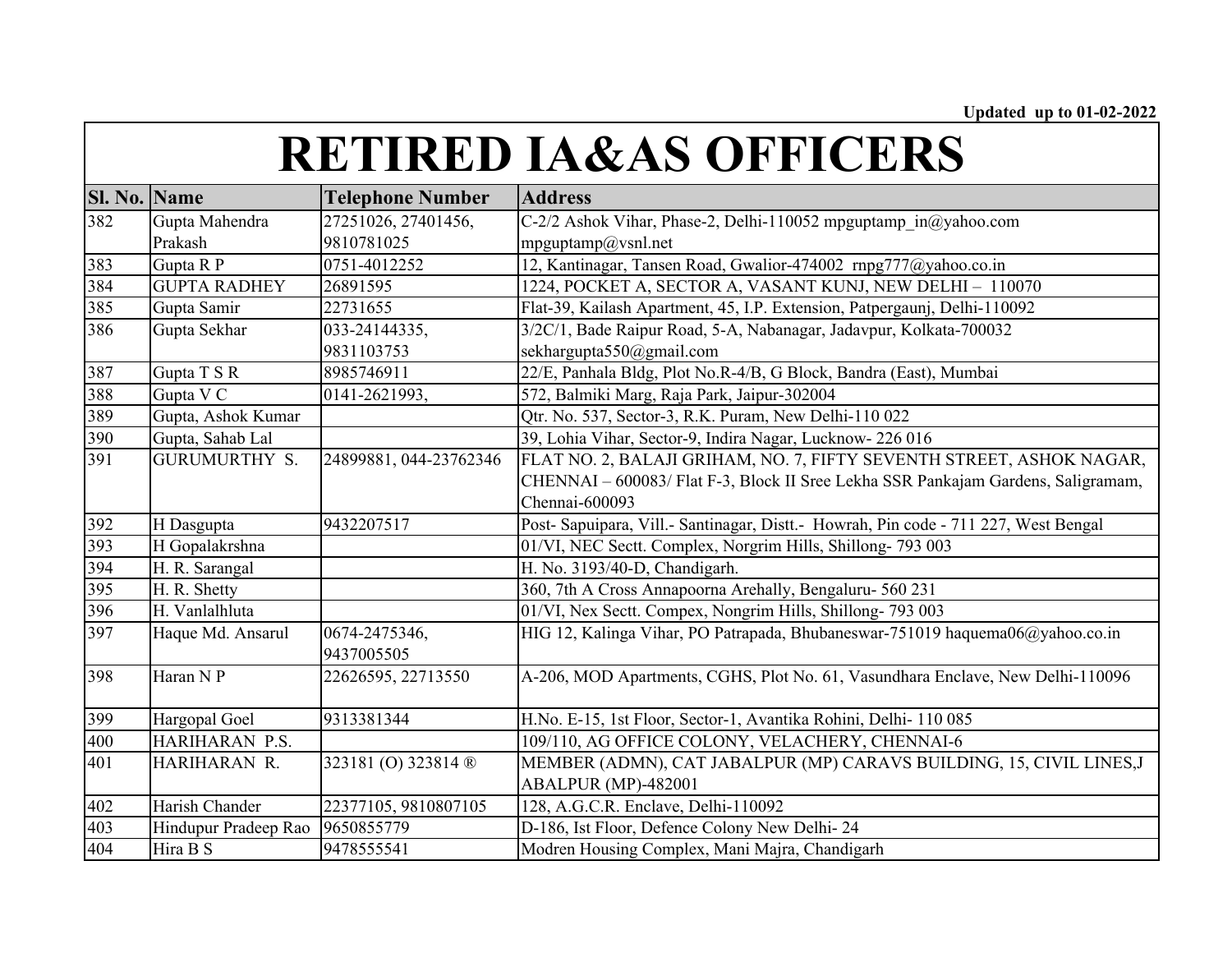| <b>Sl. No. Name</b> |                                           | <b>Telephone Number</b> | <b>Address</b>                                                                             |
|---------------------|-------------------------------------------|-------------------------|--------------------------------------------------------------------------------------------|
| 405                 | Hrushikesan G                             | 9849330032              | 12-2-709/17, Navodaya Colony, Mehdipatnam, Hyderabad-500028                                |
| 406                 | IYER D.S.                                 |                         | TC 4/571, KAWALIGAR, TRIVENDRUM                                                            |
| 407                 | <b>IYER K.S.</b>                          | 2490249                 | 32, VINAYAK NAGAR, TRIVANDRUM-695018                                                       |
| 408                 | <b>IYER R.H.</b>                          |                         | 4/32, CPWD QRTRSS, INDIRA NAGAR, CHENNAI - 20                                              |
| 409                 | <b>IYER R.S.</b>                          | 2432681                 | 21, AMBALA NAGAR, KAWDIAR, THIRUVANTHAPURAM -695003                                        |
| 410                 | Iver K S                                  | 0471-2490249            | 32, Vinayak Nagar, Thiruvananthapuram -695018                                              |
| 411                 | <b>IYER KRISHNA</b><br><b>SUBRAMANIAN</b> | 76249 I                 | H. NO. 32, VINAYAKA NAGAR, TRIVANDRUM-695018                                               |
| 412                 | <b>IYER R.</b>                            |                         | C-I/2, LODHI GARDEN, NEW DELHI-3                                                           |
| 413                 | J Mahalekshmy Menon 9667003114            |                         | Route Du Camp, 24C, Plan Les Ouates, 1228 Geneva, Switzerland                              |
| 414                 | J. M. Chinchkhandi                        |                         | 14/397, geetanjali, 8th BOA Chembur, Mumbai- 400 017                                       |
| 415                 | J. N. Gupta                               |                         | B-3-1, M.S. Flats, Sector-33, R. K. Puram, New Delhi-110 066                               |
| 416                 | J. R. Biswas                              |                         | 1573, Rajdanga Main Road, (Near Raiganj Bhawan), East Kolkata Township, Kolkata-700<br>107 |
| 417                 | J. R. Rinwa                               | 9001241888              | VI/1, AG Colony, Bajaj Nagar, Jaipur- 302 015                                              |
| 418                 | Jagannathan S                             | 044-23713612            | 15/3, Kothandramar koil St. West Mambalam, Chennai-600033                                  |
| 419                 | Jagbans Singh                             | 8284043344              | C-63, Kendriya Vihar, Sector 48-B, Chandigarh-160047                                       |
| 420                 | <b>JAGDEESAN</b>                          |                         | PLOT NO. 227, CHOUDHARY NAGAR, VALASARAVAKKAM, CHENNAI-87                                  |
| 421                 | Jagtap, S S                               | 9444976723              | Senthil Aptta., B-Block, 2nd Floor, Flat No. 17, Chennai - 600 015                         |
| 422                 | Jain AK                                   | 26011352, 9818555773    | S-328 Panchsheel Park, New Delhi-110017                                                    |
| 423                 | Jain DK                                   | 46620007, 9810052432    | A-22, Mound Kailash, New Delhi-110065 dk jain95@yahoo.com                                  |
| 424                 | Jain HC                                   | 25504549                | C-1/149, Janak Puri, New Delhi-110058                                                      |
| 425                 | JAIN H.C.                                 | 25504549                | C-I/149, JANAKPURI, NEW DELHI-110058                                                       |
| 426                 | <b>JAIN KAMAL</b>                         | 513969                  | SB-13, BHAWANI SINGH ROAD, BAPU NAGAR, JAIPUR                                              |
| 427                 | Jain MK                                   | 26021773, 9810303751    | 108, Godavari Apartments, Alaknanda, New Delhi-110019                                      |
| 428                 | Jain Naresh Mittar                        | 0141-2650252            | 4-JA-11, Jawahar Nagar, Jaipur-302004                                                      |
| 429                 | Jain SP                                   | 0141-2620939            | House No. 317, Gali No. 6, Raja Park, Jaipur-302004                                        |
| 430                 | Jain, Prakash                             | 9414405948              | C-159, Dayanand Marg, Tilak Nagar, Jaipur - 302 004                                        |
| 431                 | Jairath S K                               | 22773725, 9810513725    | 626, Pocket E, Mayur Vihar, Phase-II, Delhi-110091                                         |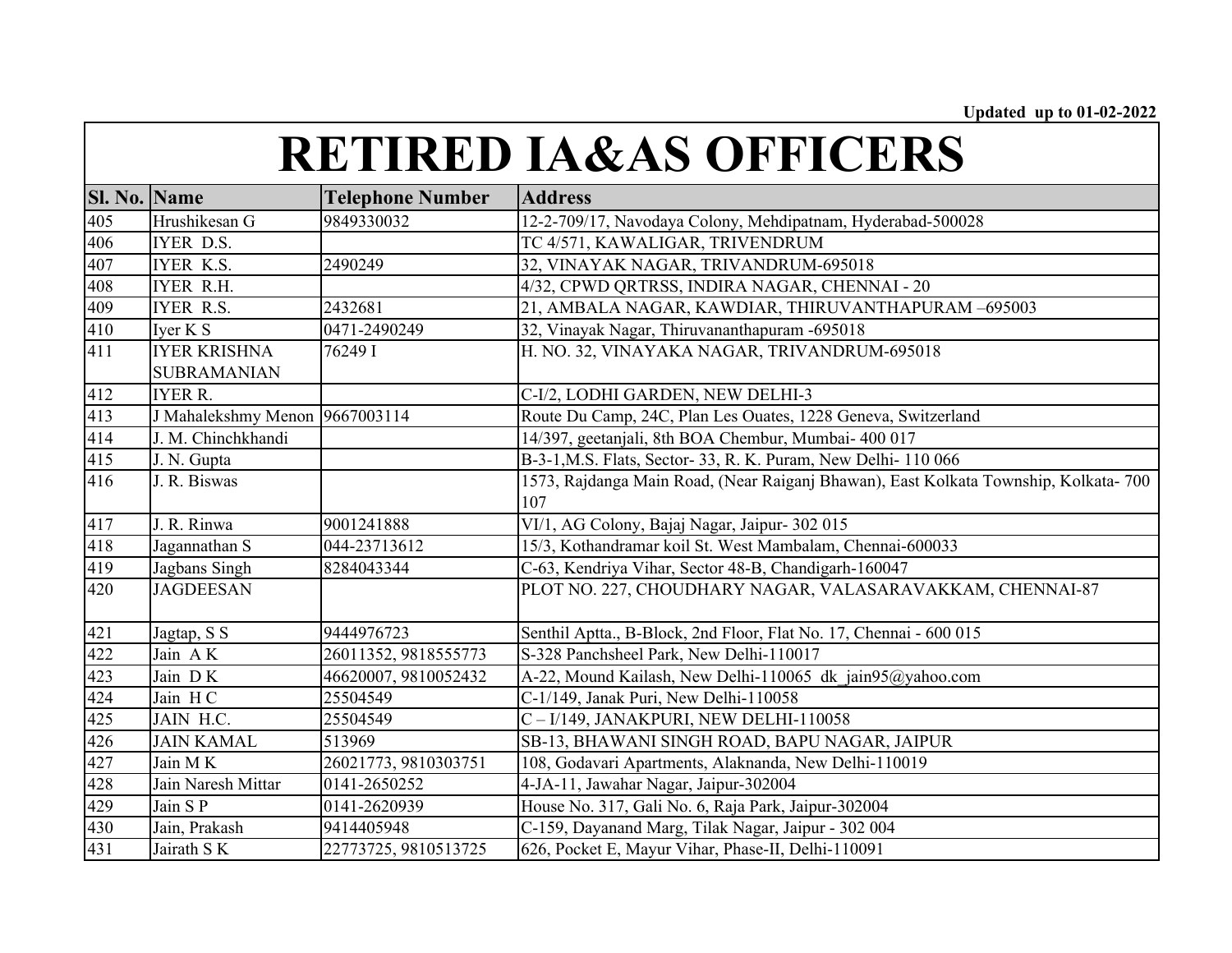| <b>Sl. No. Name</b> |                      | <b>Telephone Number</b>     | <b>Address</b>                                                                                                               |
|---------------------|----------------------|-----------------------------|------------------------------------------------------------------------------------------------------------------------------|
| 432                 | Jairath S R          | 22770697, 9868201680        | Flat No. 34, Pocket-E, Mayur Vihar, Phase-II, Delhi-110091 srjairath@hotmail.com                                             |
| 433                 | <b>JAKHMOLA V.S</b>  | 721875                      | E-3/244, ARORA COLONY, BHOPAL                                                                                                |
| 434                 | JALIHAL H.           | 080-23386133                | NO. 26, HIG, IST CROSS, II STAGE, BASAWESHWARNAGAR, BANGALORE-<br>560079                                                     |
| 435                 | Janardhana Sastry K  | 040-23411265,               | 18, 2RT. Ligh, 6-3-712/85, Punjagutta Colony, Hyderabad-500082                                                               |
| 436                 | Jaspal Singh         | 9911353356                  | IV/1017, Luxmi Cinema Gali Gandhi Nagar, Delhi-110031                                                                        |
| 437                 | Jayant Khanna        | 8527362221                  | F/B-250, Lajpat Nagar, Sector-IV, Sahibabad-201 005 (Uttar Pradesh)                                                          |
| 438                 | Jayanth Rao Y        | 040-23533256,<br>9959730467 | 12-1-331/24, Dattatreya Colony Asifnagar, Hyderabad-500028 jayant rao9@yahoo.com                                             |
| 439                 | JAYARAMAN K.         | 26283737                    | SURAJ, 134/7, AJANTA APARTMENTS, 7 <sup>TH</sup> AVENUE, ANNA NAGAR WEST,<br>CHENNAI-600040                                  |
| 440                 | Jayaraman G          | 044-22792274                | F-4, Saraswathi block SSM Residency Moppedu Road, Alappakkam, New Perungalathur,<br>Chennai-600063 gjram $@$ md4.vsnl.net.in |
| 441                 | Jayaraman K          | 044-283737                  | Suraj 134/7, Ajanta Apartments, Seventh Avenue, Annanagar, Chennai-600040                                                    |
| 442                 | Jayaraman S          | 044-24942204                | 13, Alladi Krishnaswamy St. East Tambaram, Chennai-600059                                                                    |
| 443                 | Jayaraman V          | 27940653, 9818865911        | 133, Pocket B-5, Sector-8, Rohini, Delhi-110085 jayaatreya@yahoo.com<br>vjayaramanj@gmail.com                                |
| 444                 | Jena P K             | 24624276                    | D-I/46 Ravindra Nagar, New Delhi-110003                                                                                      |
| 445                 | Jhakhmola V S        | 0755-2421875                | E-3/144, Arera Colony, Bhopal                                                                                                |
| 446                 | Joginder Singh       |                             | 222, Sector-45-A, Chandigarh- 160 047                                                                                        |
| 447                 | Johar B S            | 0172-2266348                | 925, HIG, Sector-70, Mohali                                                                                                  |
| 448                 | John Baby (Mrs.)     | 022-27820977                | Sinai, Plot No. 55, Sector-8, Vashi, Navi Mumbai-400713                                                                      |
| 449                 | John Elizabeth (Ms.) | 0469-2619229,               | Konnathu, Kizhakenmuthoor, Kuttapuzha, Tiruvalla-689103, Kerala                                                              |
| 450                 | Joseph CK            | 22442098/2598986            | 131 Madhuban, Delhi-110092/T.C. 8-311, OPP. BETHLEHEM SCHOOL,<br>SREEKARIYAM, THIRUVANANTHAPURAM - 695017                    |
| 451                 | JOSEPH O.A           | 448986                      | U.P-IV/263, SREEKARIYAM, TRIVANDRUM-695017                                                                                   |
| 452                 | Joseph James K       | 0471-2360673,               | Silver Oak, P.T.P. Nagar, Thiruvanthapuram-659038 james kjoseph@yahoo.co.in                                                  |
| 453                 | Joseph K P           | 0471-2448051                | 69, Kakanad Lane, Thiruvananthapuram -695004                                                                                 |
| 454                 | Joseph O A           | 0471-2598986                | TC 8-311, Opposite Bethleham School, Sree Kariyam, Thiruvananthapuram-695017                                                 |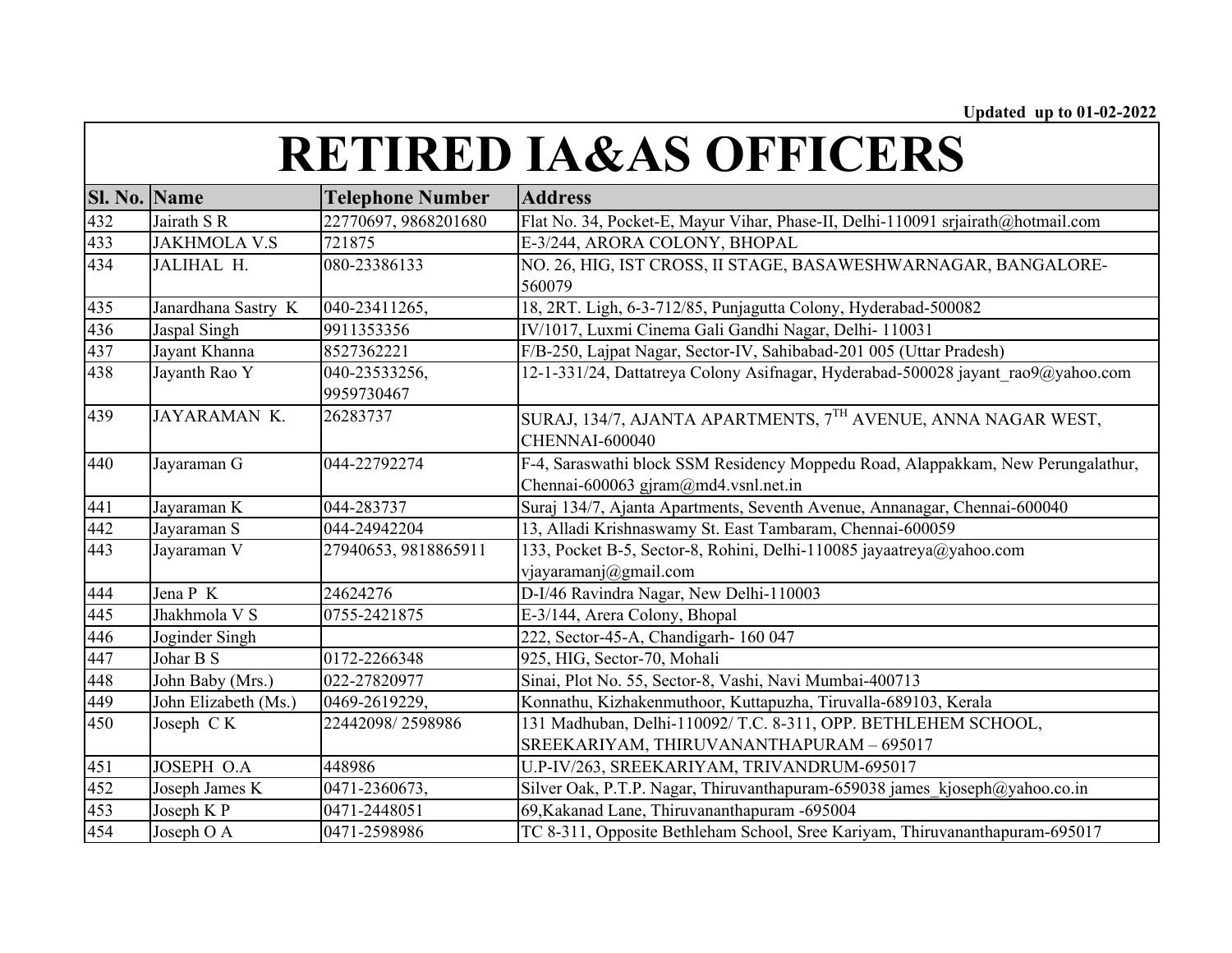| <b>Sl. No. Name</b> |                            | <b>Telephone Number</b> | <b>Address</b>                                                                    |
|---------------------|----------------------------|-------------------------|-----------------------------------------------------------------------------------|
| 455                 | Joshi GC                   | 27029569                | 24, Harit Niketan, West Enclave, Pitam Pura, Delhi-110034                         |
| 456                 | JOSHI L.M.                 |                         | H. NO. 6-385/8, NEAR JAL NIGAM OFFICE, NAWABI ROAD, P.O. BHOTIA PARAO,            |
|                     |                            |                         | HALDWANI, DISTT. NAINITAL-263141                                                  |
| 457                 | Joshi M M                  | 0135-2621411            | 43/3-1, Vivek Vihar, (Pocket II), GMS Road, Dehradun-248001                       |
| 458                 | Joshi SP                   | 0124-2328596            | B-304, Rail Vihar, Sector 15-II, Gurgaon-122001                                   |
| 459                 | JOSHI V.D.                 | 0712-2285395            | 32, TELECOM NAGAR, NAGPUR-440022                                                  |
| 460                 | Joykutty N                 | 022-28772577            | B-304, Raheja Solitaire, Udyog Nagar, Off S.V. Road, Goregaon (W), Mumbai-400062  |
| 461                 | Jung AH                    | 0120-2525238, 0120-     | B-234, Sector-26, Noida-201301                                                    |
| 462                 | K Baskaran,                |                         | GG, Hanut Aptts. 131 & 132 Adambakkam, Chennai-600 088                            |
| 463                 | K Ganga                    | 9910995123              | B-405, Mavilla Apartments, Mayur Vihar Phase-I, New Delhi-110091                  |
| 464                 | K S Nagaraj                | 9844370081              | No.82, 5th Main, 11th Cross, Srinidhi Layout, Chunchaghatta, Bengaluru- 560 062   |
| 465                 | K Sankaran                 |                         | Flat No F-1, Sampoornam Flats, gopal Nagar, Nanmangalam, Chennai -600 117         |
| 466                 | K T Raju                   |                         | TC-II/1744 (I), Crag-23, Charachir, Thiruvananthapuram                            |
| 467                 | K Vijayakumaran            |                         | B-3, IAAS Officers Transit Qtrs., SAF games Village, Koyambedu                    |
| 468                 | K. Balu                    |                         | Q-3, Sivakami Apartments, Somasundaram Street, Muthuvel Nagar, chennai- 600 059   |
| 469                 | K. C. Jain                 |                         | H.No. -6/216, S.F. S. Agrawal Farm, Mansarover, Jaipur                            |
| 470                 | K. Nagarajan               |                         | A/4, Sundram Flats, L. D. Engineering College, Navrangpura, Ahmedabad             |
| 471                 | K. Nagaraju                |                         | 39, 2nd floor, Lakshmana Mudaliar Street, Shivaji Nagar, Bengaluru- 560 001       |
| 472                 | K. P. Sadidharan           |                         | C/o O/o pDA, Central, C-25, Audit Bhavan, Bandra Kurla Complex, Behind Income Tax |
|                     |                            |                         | Bldg., Bandra, Mumbai- 400 051                                                    |
| 473                 | <b>KACHAPESWARAN</b><br>A. | 4942204                 | 3, FIRST TRUST CROSS STREET, MANDAVALIPAKKAM, CHENNAI- 600028                     |
| 474                 | KAHLON H.S.                | 2599432                 | 432, SECTOR-7, PANCHKULA                                                          |
| 475                 | Kahlon H S                 | 0172-2599432            | 432, Sector-7, Panchkula                                                          |
| 476                 | Kahole T C                 | 0124-2460887            | 206, Sector-23, Gurgaon                                                           |
| 477                 | Kailash Ram                |                         | H.No. 117, Chakharihar Van, Chatnag Road, Jhunsi, Allahabad- 211 019              |
| 478                 | Kale PR                    |                         | 30-2/4, Tirumalanagar, Military Diary Farm Road, Secunderabad-500015              |
| 479                 | <b>KALPANDE, S S</b>       |                         | PLOT NO 9, GAJANAN SOCIETY, GURUPRASAD NAGAR, DATTAWADI, NAGPUR-                  |
|                     |                            |                         | 440 023                                                                           |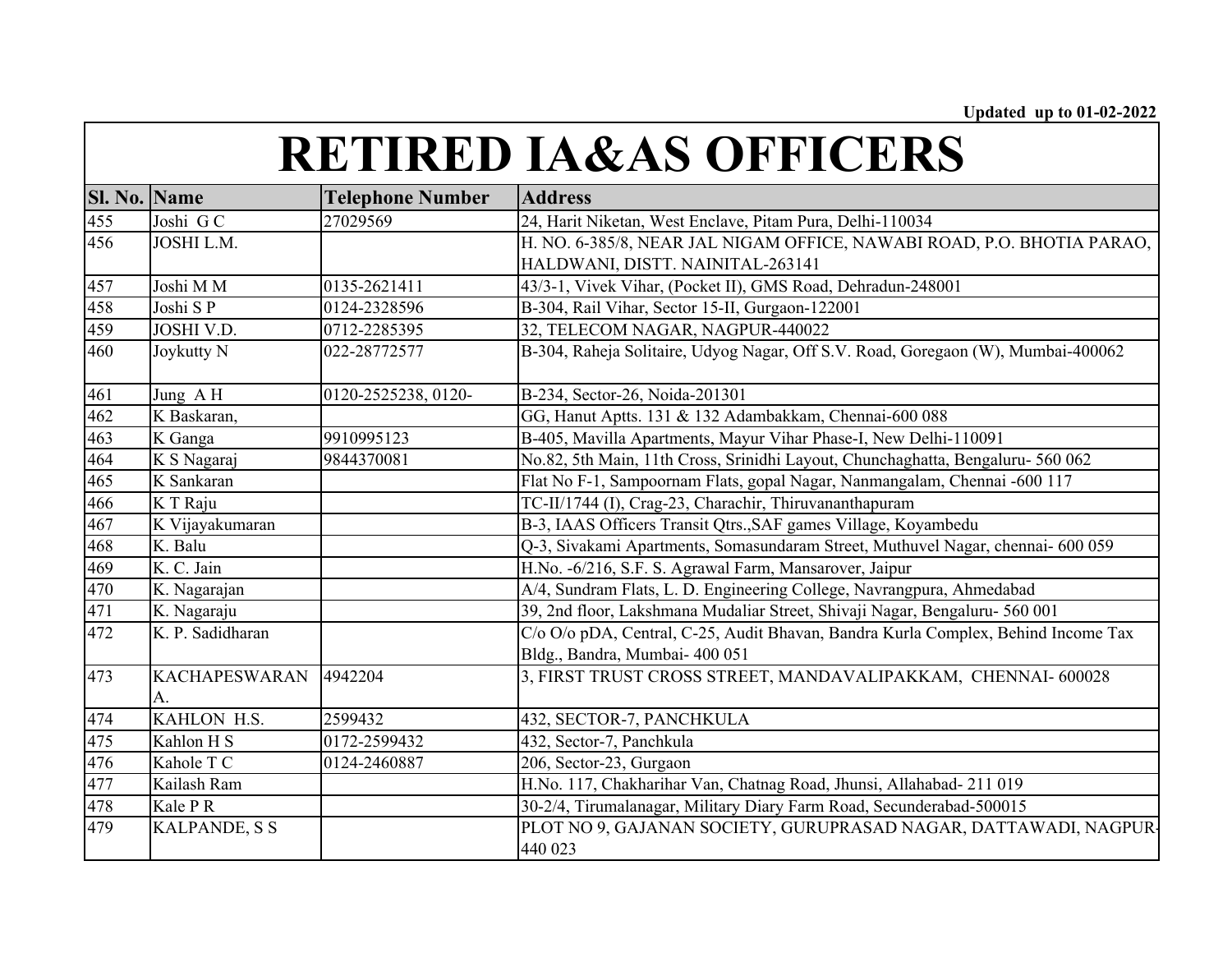| <b>Sl. No. Name</b> |                     | <b>Telephone Number</b> | <b>Address</b>                                                                           |
|---------------------|---------------------|-------------------------|------------------------------------------------------------------------------------------|
| 480                 | <b>KALYANARAMAN</b> |                         | 24/7, CPWD QRS, BASANT NAGAR, CHENNAI-90                                                 |
| 481                 | KAMALA R.           | 24834821                | A-I, MB FLATS, 11, V.P ARUNACHALAM STREET, OFF. THIRUVALLUVAR                            |
|                     |                     |                         | ROAD, CHENNAI-600078                                                                     |
| 482                 | Kamalendu           | 9911560367              | 844/103, Shalimar Garden Ext.-1, Sahibabad, Ghaziabad- 2010059                           |
| 483                 | Kamei Merajao Kabui |                         | H.No. 22-A, Krishnapur Maidamgaon, Beltola, Guwahati- 781 028                            |
| 484                 | KANNAN T.S.         | 24672633                | FLAT NO. 4, SRI KRISHNA KRIPA, 11, THIRD CROSS STREET, CIT COLONY,                       |
|                     |                     |                         | <b>CHENNAI-600004</b>                                                                    |
| 485                 | Kannan T S          | 044-24672633            | Flat-4, "Sri Krishna Kripa" 11, Third Cross St. CIT Colony Chennai-600004                |
|                     |                     |                         | tankan@airtelmail.in                                                                     |
| 486                 | Kanwal Nath         | 0124-2577210,           | 7210, DLF City, Phase-4, Gurgaon,                                                        |
| 487                 | Kapdi N Y (Mrs.)    | 9869648891              | 1402, Gloriasa, NM Kale Marg, Prabhadevi, Dadar(West), Mumbai-400 028                    |
| 488                 | Kapoor KL           | 0129-2220220,           | 1303, Sector -16, Faridabad-121002 kapoorkundanlal@gmail.com                             |
| 489                 | KAPUR H.R.          |                         | 549, VIKAS KUNJ, VIKASPURI, DELHI                                                        |
| 490                 | KAPUR S.P.          | 25852630                | 4C/14, IIND FLOOR, OLD RAJINDER NAGAR, NEW DELHI - 110 060                               |
| 491                 | KARAN T.S.          | 4995670                 | 5, GOKUL FLATS, 9/10, C.P. RAMASWAMI ROAD, CHENNAI-600018                                |
| 492                 | Karan Singh         |                         | 2126, Sector-42-C, Chandigarh- 160 036./Village Chhadiya, P.O. Chulkana, Distt: Panipat, |
|                     |                     |                         | Haryana.                                                                                 |
| 493                 | Karmudi KL          | 9960524119              | Flat No. 6, Abay Apartment II, Plot No. 20, Kasturbawadi cooperative Housing Society,    |
|                     |                     |                         | Vishrantwadi, Pune-411015                                                                |
| 494                 | <b>KARTAR CHAND</b> | 9872228843              | H. NO. 3424, SECTOR-15, PANCHKULA - 134113                                               |
| 495                 | Karunanidhi M       | 044-23743353            | 9/19, Savithri Apartment, I Street, BOC Colony, Aminjikarai, Chennai-600029              |
| 496                 | Kashyap CL          | 0751-2422458            | H-28, Gandhi Nagar, Gwalior-474002                                                       |
| 497                 | Katey VR            | 0712-2246500            | 72, Shankar Nagar Nagpur - 440010                                                        |
| 498                 | KATTE B.R.          | 530263                  | 72 A, SHANKAR NAGAR, NAGPUR-440010                                                       |
| 499                 | KAUL B.K.           | 232168                  | V & P.O. CHAUKI (KHALET), PALAMPUR (H.P)-176061                                          |
| 500                 | KAUL B.K.           |                         | 412 D POCKET II, MAYUR VIHAR, DELHI                                                      |
| 501                 | Kaul R L            | 0191-2545253,           | 166-A, Subash Nagar, Peer Baba Lane, Jammu-180005 (J&K) rattankaul@gmail.com             |
| 502                 | KAULASKAR H.N.      |                         | 325, TYPE D, SECTOR C, BHANDUP (E)                                                       |
| 503                 | Kavitha Kestur      |                         | Flat No. 302, 3rd Floor, Harsha Aspire 3363 B. 13th Main Road, Indira Nagar, Bengaluru-  |
|                     |                     |                         | 560008                                                                                   |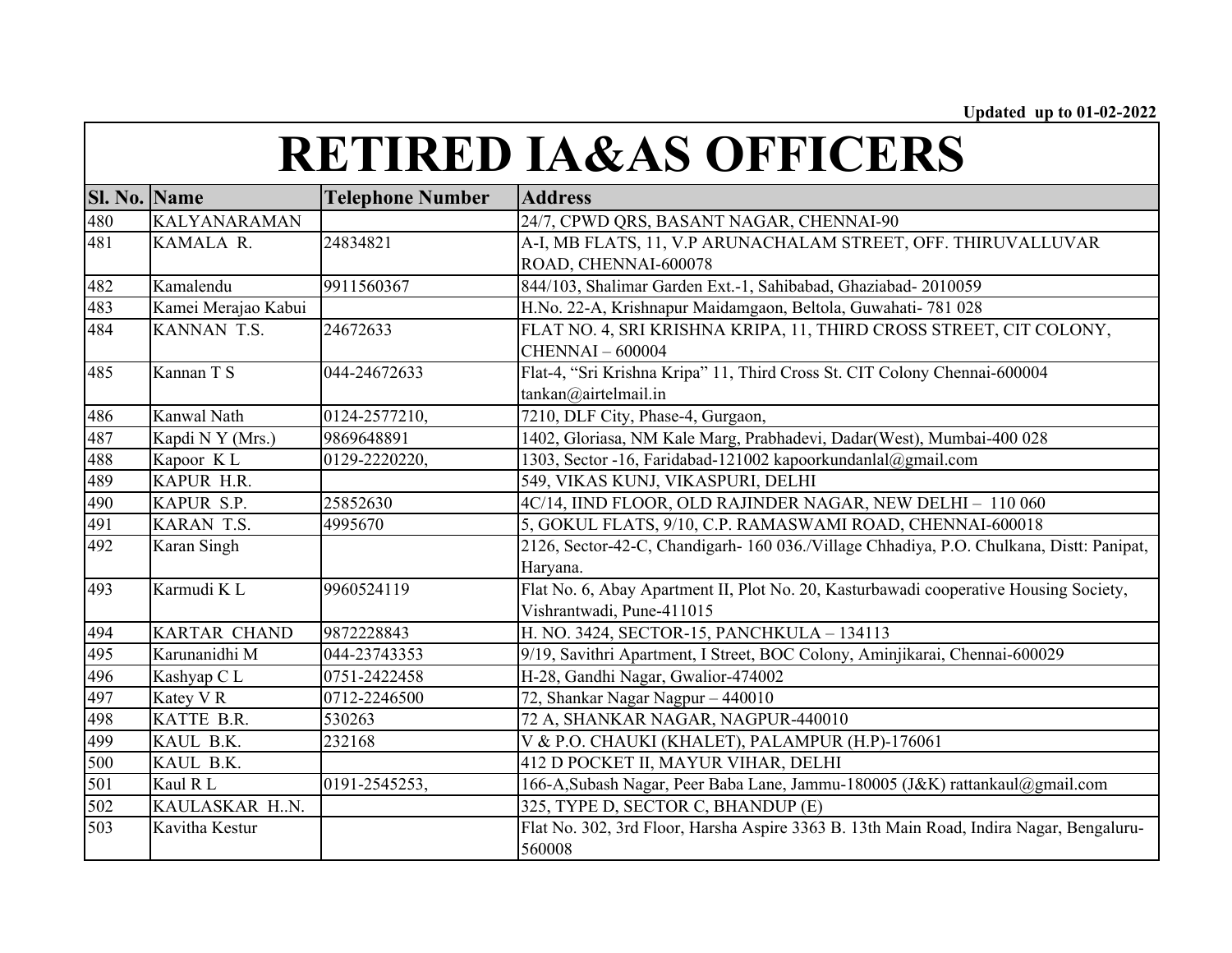| <b>Sl. No. Name</b> |                                 | <b>Telephone Number</b> | <b>Address</b>                                                                     |
|---------------------|---------------------------------|-------------------------|------------------------------------------------------------------------------------|
| 504                 | KENGHA S.T.                     |                         | B-514, PRAGATI VIHAR HOSTEL, LODHI ROAD, NEW DELHI-3                               |
| 505                 | Keshab Charan Behera 9439487344 |                         | At/Ekamre Vihar Ekamra Nagar sundarpada BBSR-2 Dist Khurda Odisha                  |
| 506                 | KHAN A.H.                       | 0571-2401749, 2640298   | (i) MS-15, ADA COLONY, S, S NAGAR, ALIGARH - 202002 (II) 16/18, STANLEY            |
|                     |                                 |                         | ROAD, JULGES COLONY, ALLAHABAD - 211002                                            |
| 507                 | Khandelwal K N                  | 22742014, 9810976912    | 17/203, East End Apartments, Mayur Vihar, Phase-I Extn., Delhi-110096              |
|                     |                                 |                         | kedarnathkh@yahoo.co.in                                                            |
| 508                 | Khandelwal P K                  | 0751-2340268,           | 10, Maharana Pratap Nagar, City Centre, Gwalior-474002                             |
| 509                 | Khanna KN                       | 0120-2572328,           | C-10, Sector-39, Noida-201303 (UP)                                                 |
| 510                 | KHANNA S.K.                     | 2651972                 | 6, KHA-7, JAWAHAR NAGAR, JAIPUR-302004                                             |
| 511                 | <b>KHARKONGAR</b>               |                         | MAWLAI MOTAYIAR, SHILLONG-793008                                                   |
| 512                 | KHEMKA H.R.                     |                         | C/O -GEETA BHOWMICK, NEAR ASUTOSH HARIDAS ASRAM, AT /PO- PURI -                    |
|                     |                                 |                         | 752002                                                                             |
| 513                 | Khokar A S                      | 9417741762              | 717, Phase-VII, Mohali                                                             |
| 514                 | Korea P S                       | 9414779906, 2591525     | 418, Barkat Nagar, Tonk Phatak, Jaipur                                             |
| 515                 | Kotlingeswaran K V              | 079-26745963            | 7, Tej Apartment, Bhaikakanagar, Ahmedabad-380059                                  |
| 516                 | Koul P N                        | 0120-3293647,           | 617B, Kendriya Vihar, Sector-51 Noida- 201301 pnkoul123@rediffmail.com             |
| 517                 | Krishan Y                       | 26894175, 91313368415   | 1329, Sector-D, Pocket-I, Vasant Kunj, New Delhi-110070                            |
| 518                 | KRISHNA M.G.                    |                         | 7-1-414/14, SRINIVASANAGAR (EAST), HYDERABAD-500038                                |
| 519                 | Krishna Das K                   | 040-23356957, 040-      | 8-4-438/3, Road No. 4, Banjara Hills, Hyderabad-500034                             |
| 520                 | Krishna Murthi R                | 080-26662427            | 1333, 14th Cross, Kumaraswamy Layout Bangalore-560078                              |
| 521                 | Krishna Murthy A                | 040-24045769            | 1-7-13, Sreepuram, Chaintanyapuri, Hyderabad-500060                                |
| 522                 | Krishna Murthy G                | 9848525566              | 8-3-976/56, Salivahana Nagar, Hyderabad-500073                                     |
| 523                 | Krishna Rao A                   | 040-23522544,           | 9-4-84/44, Kakatiyanagar, Hyderabad-500008 akrao44@yahoo.com                       |
| 524                 | Krishna Swamy G N               | 080-26651958            | 144, 12th Cross, J.P. Nagar, II Phase, Bangalore-560078                            |
| 525                 | Krishnamachari TR               | 044-28262754, 42185885  | Flat 1B, River Heights, 316, Valluvarkottam Hgh Road, Nungambakkam, Chennai-600034 |
| 526                 | <b>KRISHNAMURTH Y</b>           | 24890728                | 15, TWELFTH AVENU E, FIRST FLOOR, ASHOK NAGAR, CHENNAI - 600083                    |
|                     | R.                              |                         |                                                                                    |
| 527                 | KRISHNAMURTH Y. 22891823        |                         | 4B, BALLAGGUAGE COURT, 12/2 ABC, BALLAGGUAGE PARK ROAD, KOLKATA                    |
|                     | S.                              |                         | $-700019$                                                                          |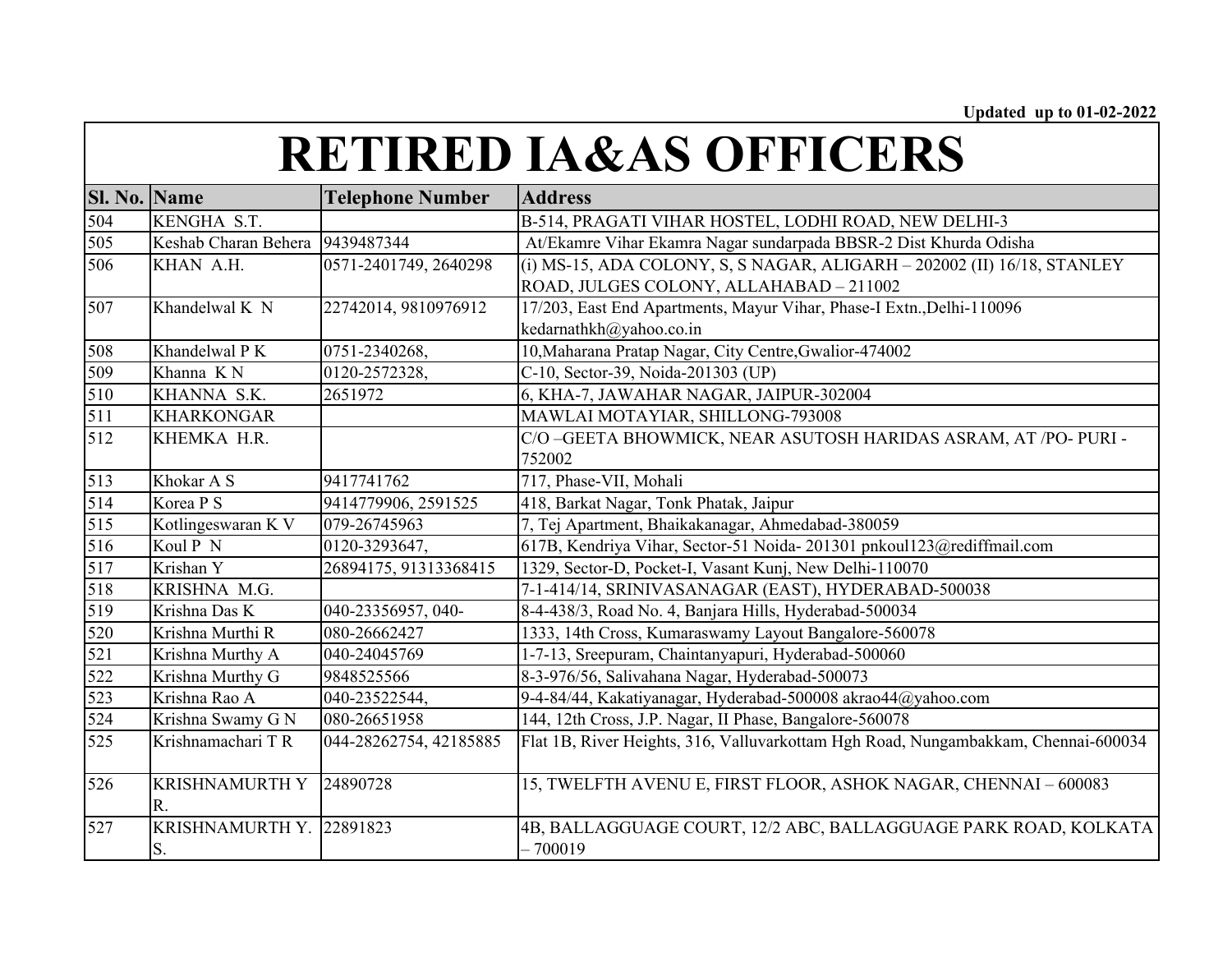| <b>Sl. No. Name</b> |                      | <b>Telephone Number</b> | <b>Address</b>                                                                      |
|---------------------|----------------------|-------------------------|-------------------------------------------------------------------------------------|
| 528                 | <b>KRISHNAMURTHY</b> | 875769                  | FA CAO APSRTC, HYD.7-13, SREEPURMA CHAITANYAPURI, HYDERABAD-                        |
|                     | A.                   |                         | 500036                                                                              |
| 529                 | Krishnamurthy P V    | 044-26630103,           | 385/4, Green Gardens, L-Block, Anna Nagar East Chennai-600102                       |
| 530                 | KRISHNAN K.          | 26216523                | K-30, B/8, SHAKTI APARTMENTS ANNA NAGAR EAST, CHENNAI - 600102                      |
| 531                 | KRISHNAN S.          | 22255390                | E-212, PURBASHA, ANAND LOK SOCIETY, MAYUR VIHAR, PHASE-I, DELHI-<br>10091           |
| 532                 | KRISHNAN S. (Ms.)    |                         | 8-C, I-'A', MAIN ROAD, MCHS COLONY, H.S.R. LAYOUT, BANGALORE - 560 034              |
| 533                 | KRISHNAN T.C.        | 632607                  | H. NO. 401, CENTRAL VIEW APARTMENTS, 1-2-319, GAGAN MAHAL,<br>HYDERABAD-500029      |
| 534                 | Krishnan K           | 044-26216523            | K-30, B/8, Shakthi Apartments, Annanagar East, Chennai-600102                       |
| 535                 | Krishnan K           | 022-25211766,           | 18/92, Brindavan, Road No.3, Chembur, Mumbai-400071                                 |
|                     |                      | 9967150917, 9741338710  |                                                                                     |
| 536                 | Krishnan R S         | 9420697134              | Vidya Deep Flat No. 7, 164 Rasta Peth, Pune-411011                                  |
| 537                 | Krishnan S           | 22755390, 9811334738    | E-212, Anand Lok CGH Society, Mayur Vihar, Phase-I, Delhi-110091                    |
| 538                 | Krishnan S B         | 044-24540375,           | Flat No. JG-1, Nararathnam, 286 Anna Street, OMR Kottivakkam, Chennai-600041        |
| 539                 | Kujur S K F          | 0651-2443076,           | No. 9, Heritage Garden, Opposite Surinder Nath Centenary School, HB Road, Dipatoli, |
|                     |                      | 9431106799              | Ranchi-2834009 sfkujur@gmail.com                                                    |
| 540                 | Kulandaiappan A      | 044-22470817            | 194, Siddu Vinayagar Salai, Subbam Nagar, Old Pallaram, Chennai-600117              |
| 541                 | Kuldeep Kumar        |                         | H.No. 402, Type-6A, Block-G, 4th Floor, Deen Dayal Upadhyay Marg, New Delhi-110124  |
| 542                 | Kulkarni SK          | 022-24935770,           | B-14, Pujari Nagar, Municipal Colony, K.A.G. Khan Road, Worli, Mumbai-400018        |
| 543                 | KULPUSWAMY K.        | 6282907                 | AI-38, BLOCK NO. 13, SHANTI COLONY, ANNA NAGAR (WEST), CHENNAI-                     |
|                     |                      |                         | 600040                                                                              |
| 544                 | <b>KUMAR M.PREM</b>  |                         | E-334, NIRMAN VIHAR, DELHI-92                                                       |
| 545                 | Kumar Indra          | 9471006940              | 1/98, Vinamra Khand, Gomti Nagar, Lucknow-226 010                                   |
| 546                 | <b>KUMAR</b>         | 2577160                 | 621, SECTOR-8, PANCHKULA                                                            |
| 547                 | Kumar Rajendra       | 22247293                | C-204, UNESCO Apartments, 55, I.P. Extension, Patparganj, Dehi-110092               |
| 548                 | Kumar Ravinder       |                         | F-47, Ashok Vihar, Phase-I, Delhi                                                   |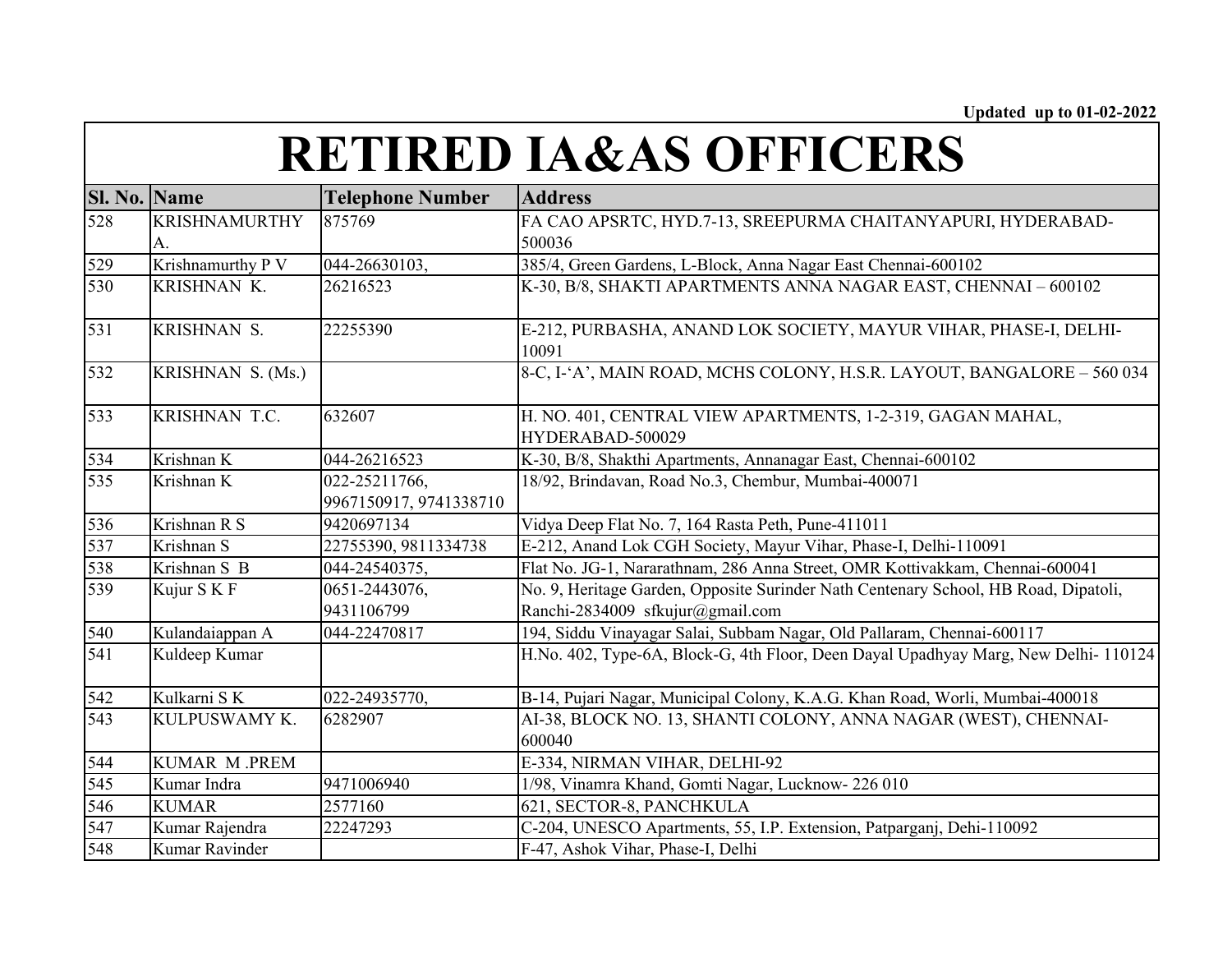| Sl. No. Name |                                | <b>Telephone Number</b> | <b>Address</b>                                                                                                                                                                                                 |
|--------------|--------------------------------|-------------------------|----------------------------------------------------------------------------------------------------------------------------------------------------------------------------------------------------------------|
| 549          | <b>KUMAR SUSHIL</b>            |                         | 9/96, RAMESH NAGAR, DELHI                                                                                                                                                                                      |
| 550          | Kumar Virendra                 | 26024894, 26036731      | 144, Narmada Apartments, Alaknanada, New Delhi-110019                                                                                                                                                          |
| 551          | KUPPUSWAMY N.R. 24950982       |                         | NO. 10, IST TRUST CROSISHRET (FLAT 1-A), MANDAVELIPAKKAM, CHENNAI –<br>600 028                                                                                                                                 |
| 552          | <b>KUPPUSWAMY N.S. 5615543</b> |                         | C/O SHRI K. KUMAR, C-116, PANCHVATI APARTMENTS, BODELLA PHASE-II,<br>VIKASPURI, NEW DELHI-110018                                                                                                               |
| 553          | Kuppuswamy K                   | 080-26630469,           | 604/28, HM Tambaring, Kanakapura Road, Phase-6, JP Nagar, Bangalore-560078                                                                                                                                     |
| 554          | Kureel J P                     | 9450304639              | 279/77E, Alopibagh, Allahabad-211006                                                                                                                                                                           |
| 555          | Kuruvilla Susmma               |                         | TC-2/138, Little Flower, Mosque Lane, Kesavadasapuram, Thrivananthapuram                                                                                                                                       |
| 556          | KUSEEL J.P.                    |                         | 279/77-E, ALOPI BAGH, ALLAHABAD                                                                                                                                                                                |
| 557          | Kusum J K                      | 65498853, 9911187033    | Flat No. 137, Sector 18-B, MIG Pink Apartment, Dwarka, New Delhi-110078                                                                                                                                        |
| 558          | <b>KUTTI RAMA</b>              |                         | AK-29 <sup>TH</sup> MAIN ROAD, ANNA NAGAR, CHENNAI-600040                                                                                                                                                      |
| 559          | KUTTY N.<br><b>KRISHNAN</b>    | 846630                  | 53, GAUTHAMI ENCLAVE, A.W.H.O COLONY, SECTOR 'A', SECUNDERABAD-<br>500003                                                                                                                                      |
| 560          | KUTTY O.S.                     | 2362898                 | HOUSE TARA, 39/3271, ALAPAT CROSS ROAD, ERNAKULAM, COCHIN - 682016                                                                                                                                             |
| 561          | Kutty Tara Bai                 | 0484-2356898            | House "Tara" 39/3271 Alapat Cross Road, Ernakulam, Cochin-682016                                                                                                                                               |
| 562          | L Krishnan                     | $011 - 23230670$ (o)    | Flat No. 1, Lekha Aptts., Mint Compound, Saifabad, Hyderabad-500004/No. 14, Old<br>village, Veeravanallur, Thirunelveli, Tamil Nadu/ O/o The AG (G&SSA), Saifabad,<br>Hyderabad - 500004, krishnanL@cag.gov.in |
| 563          | Lahiri P K                     | 0124-2389207            | F-2/11. DLF City-I, Phase-I, Gurgaon-122002                                                                                                                                                                    |
| 564          | Laisram Angam Chand            | 9448492440              | 304, Tower No.30, 3rd Floor, Commonwealth Games Village, Delhi- 110092                                                                                                                                         |
| 565          | Lakra Benjamin                 | 9546092483              | 304-D, Urmila apartments, Lal Pur, PC Road, Ranchi                                                                                                                                                             |
| 566          | Lakshmana Rao K P              | 044-2550938, 9790986996 | 64, Shankaran Avenue Velachery Chennai-600042                                                                                                                                                                  |
| 567          | Lakshminarasimhan S<br>R       |                         | B-306, 3rd Floor, Sac Kalyan Ultima Smart Homes, Behind manyata Business Park,<br>Bengaluru -560 045                                                                                                           |
| 568          | Lakshminarayanan S             | 0120-2402539            | IAAS Officers Sehkari Samiti, C-58/5, Block B-7-2 Yarrows, Sector 62, Noida-201301<br>subramaniam@hotmail.com                                                                                                  |
| 569          | Lakshminaryanan V              | 022-26300358            | G Wing, Flat 1104, 'Royal Classic' Link Road, Andheri West, Mumbai-400053                                                                                                                                      |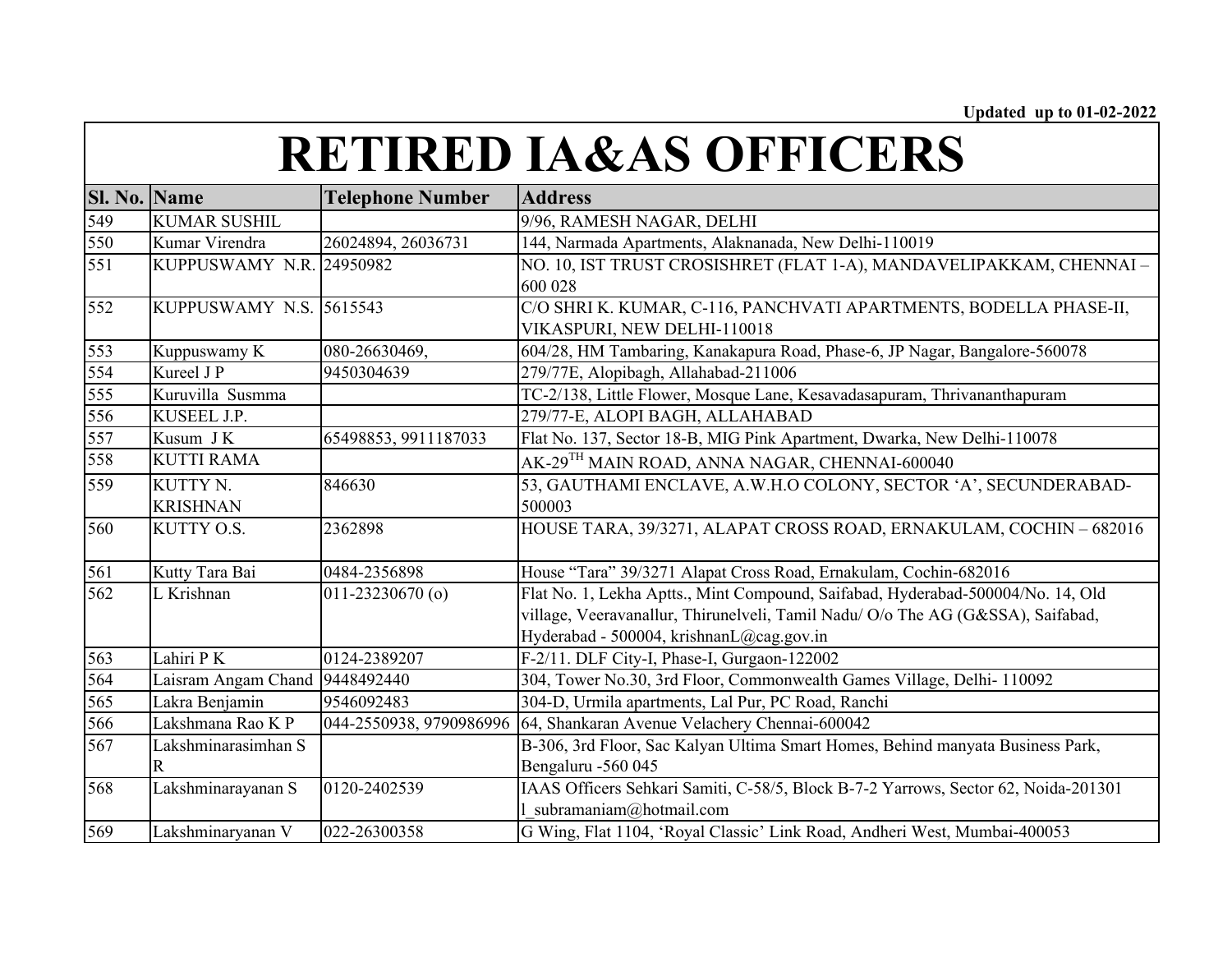| Sl. No. | <b>Name</b>        | <b>Telephone Number</b> | <b>Address</b>                                                                     |
|---------|--------------------|-------------------------|------------------------------------------------------------------------------------|
| 570     | Lakshmipathi J     | 040-23532903            | 12-2-417/13, Sarada Nagar Colony, Hyderabad-500067                                 |
| 571     | Lal BR             | 26105792, 9213643783    | B-7/75/1, DDA Flats, Safdarjung Enclave, New Delhi-110019                          |
| 572     | <b>LAL HARBANS</b> |                         | B-18, SHASTRI NAGAR, MEERUT-250005                                                 |
| 573     | Lal Krishan        | 011-22915683,           | C-6/85, Yanmuna Vihar, Delhi-110053                                                |
| 574     | Lal Nand           | 9871525588              | 7/1, Bhagwan Das Road, New Delhi-110001                                            |
| 575     | Lankeswar Pegu     |                         | Qtr. No. 3, type -IV, AG Qtr. Complex, Maidamgaon, Beltola, Guwahati- 781 029      |
| 576     | Leo Miranda        |                         | 54/2, Flat No 404, Khushi Towers, Tilak Nagar, Chembur, Mumbai 400 089             |
| 577     | Leuva M S          | 079-25327048,           | 8, Anand Vihar Society, Dani Limda, Ahmedabad-380028                               |
| 578     | LOGANATHAN C.N.    |                         | 27, THIRD MAIN ROAD, JAWAHAR NAGAR, CHENNAI                                        |
| 579     | M A Britto         | 9443439315              | B-3/7, SAF Games Village, Koyambedu, Chennai-600107                                |
| 580     | M K Sanal          | 9449824328              | sanalmk@cag.gov.in, 25, Abhi Bakery Road, Doddabommasandra, Vidyaranyapua,         |
|         |                    |                         | Bangalore-95                                                                       |
| 581     | M V Satyanarayana  |                         | H.No. 8-7-63/2, Rajarajeswari Nagar, Old Bowenpally, Secunderabad                  |
| 582     | M. B. Dhadod       |                         | C/o O/o G (E&RSA), Madhya Pradesh, Bhopal                                          |
| 583     | M. Basavaraju      |                         | 228, 11th Main AG's Layout, Arehalli, Bengaluru- 560 061                           |
| 584     | M. K. Isackutty    | 9496122555              | H.No. Shalom TC-31,/1048 (4), Akshra Veedi, Thiruvananthapuram- 695 024            |
| 585     | M. K. Sarkar       |                         | 60/8, garfa Manin Road, P.O. Santoshpur, Kolkata- 700 075                          |
| 586     | M. Naveen Kumar    |                         | 551, 13th Cross, RMV, 2nd stage, Bollars, Colony, Bengaluru- 560 094               |
| 587     | M. R. Malaker      |                         | 47-B, Chandi Ghosh Road, Regent Park, Kolkata- 700 040                             |
| 588     | M. V. Rajeswari    |                         | 24/1, K. G. Green Meadows, 5C Andal Nagar, 1st Main Road, Adambakkam, Chennai- 600 |
|         |                    |                         | 088                                                                                |
| 589     | MADAN N.N.         |                         | 6, EAST END ENCLAVE, DELHI                                                         |
| 590     | Madan Lal          |                         | H. No.-130, Vill. Sukhrali, M. G. Road, Near Sector 17-C, Gurgaon, Haryana         |
| 591     | MADHAVAN V.        |                         | TC 3/1774, LIC ROAD, PATTAN, TRIVENDRUM-695004 (KERALA)                            |
| 592     | Madhu Sudan        |                         | 10/V, BSNL Colony, Sector-D, Aliganj, Lucknow-226 024                              |
| 593     | Mahajan S M        | 26866716                | 109/1, Gautam Nagar, New Delhi-110049                                              |
| 594     | Mahajan V A        | 020-25464879,           | B-11, Prajakta Apartments, Near Vithal Mandir, Karve Nagar, Pune-411052            |
| 595     | MAHAJAN V.A.       | 25464879                | B-11, PRAJAKTA APPRATMENTS, NEAR VITHAL MANDIR KARVE NAGAR,                        |
|         |                    |                         | <b>PUNE - 411052</b>                                                               |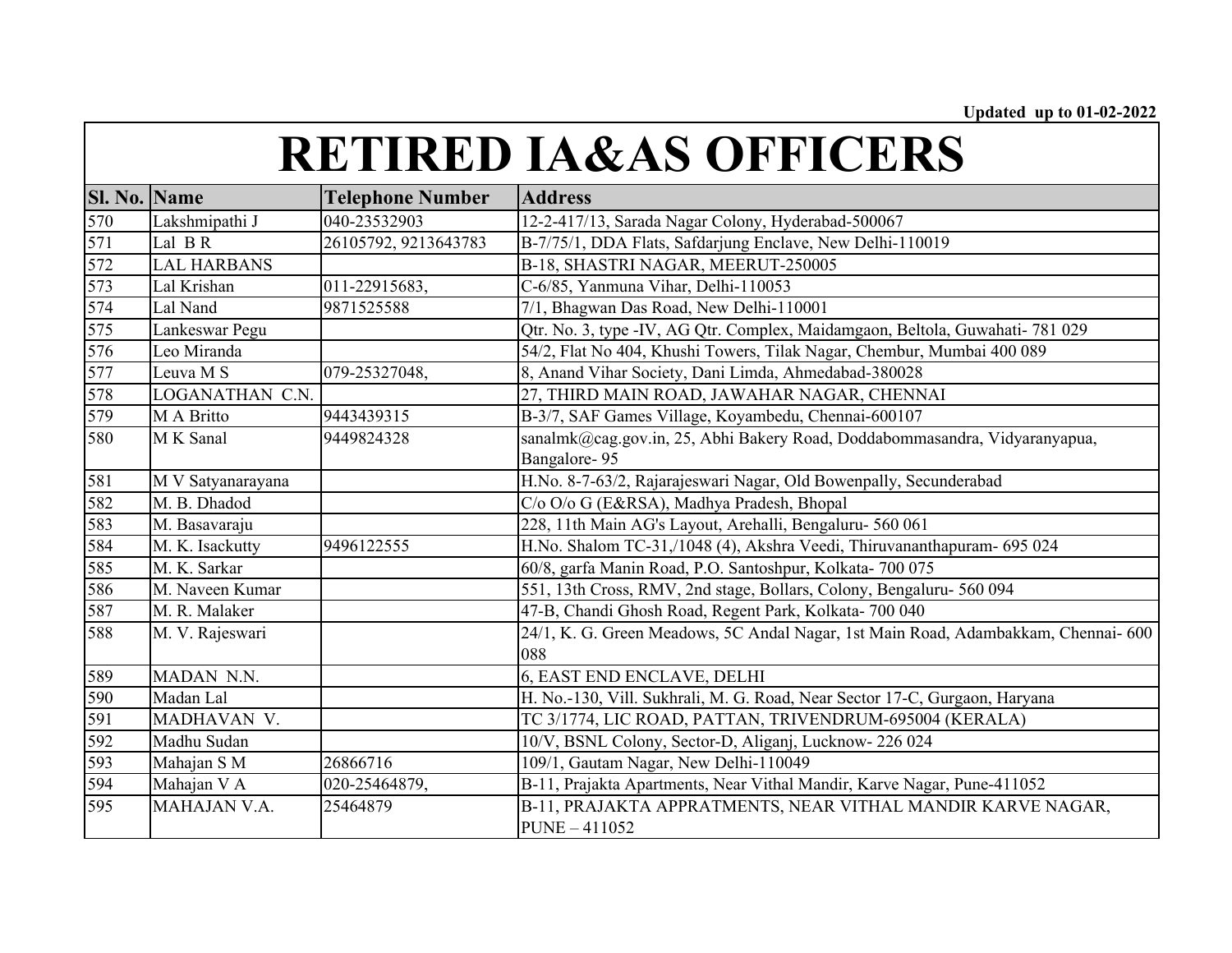| Sl. No. Name |                    | <b>Telephone Number</b> | <b>Address</b>                                                                 |
|--------------|--------------------|-------------------------|--------------------------------------------------------------------------------|
| 596          | MAHASKAL M.G.      |                         | MADHUMALTI AVDOOT SOCIETY, N.S ROAD, VISHNU NAGAR, DOMBIVALI                   |
|              |                    |                         | (WEST), DISTT THANE, MAHARASHTRA-421202                                        |
| 597          | MAHEY B.C.         | 26132545                | FLAT NO. 2206, SECTOR-C, POCKET-2, VASANT KUNJ, NEW DELHI - 110070             |
|              |                    |                         |                                                                                |
| 598          | Mahua Pal          | 8968559491              | H.No. 141, Sector-24A, Chandigarh                                              |
| 599          | MAINI R.L.         |                         | 817, ADARSH NAGAR, JAIPUR-302004                                               |
| 600          | MAITRA S.K.        | 0532-2500767            | 1425, KIDWAI NAGAR, ALLAHPUR, ALLAHABAD-211006                                 |
| 601          | Maitra AK          | 033-23376104            | AB-115, Salt Lake (Sector-1), kolkata-700064                                   |
| 602          | Maiyalagan D       | 044-24723728            | 21/31, I Floor, $97th$ street, $15th$ Sector, KK Nagar, Chennai-600078         |
| 603          | MAJUMDAR B.K.      | 2636367                 | 222 A/2A, GOKUL COLONY, JAYANTIPUR, PREETAM NAGAR, SULEM SARAI,                |
|              |                    |                         | ALLAHABAD-211011                                                               |
| 604          | Mala Sinha         |                         | C-4, Block-6, New Moti Bagh, New Delhi-110 021                                 |
| 605          | MALAKAR S.N.       | 25145514                | KAMAL PARK, BIRAT, KOLKATA-700051                                              |
| 606          | Malashri Prasad    |                         | D-1/17, Rabindra Nagar, New Delhi-110 003                                      |
| 607          | Malay kumar Biswas | 9868206012              | A - 2/25, Plot No. 40, H Enclave, Dwarka, New Delhi - 75, biswasMK@cag.gov.in  |
| 608          | Malhotra ML        | 22151513                | 8, Sreshtha Vihar, I.P. Extension II, Delhi-110092                             |
| 609          | Malhotra SL        | 26561425, 9899404639    | 2/16, Sarvpriya Vihar, New Delhi-110016                                        |
| 610          | Malik HC           | 0180-6536655            | 300, Virat Nagar, Panipat-132103                                               |
| 611          | Malotia P N        | 01972-258235,           | Village Kallar, PO Bhira, Tehsil & Distt. Hamirpur-177001                      |
| 612          | MALVIYA B.P.       | 22379051                | A-280, AGCR ENCLAVE, DELHI-110092                                              |
| 613          | MAMDER R.S.        |                         | 121, SHRESHTHA VIHAR, NEW DELHI-92                                             |
| 614          | Mandal GH          | 033-24628774            | Purbasha, Balia (East), Garia Station Road, Kolkata-700084                     |
| 615          | Mandal Jyotirmoy   | 26136992, 9868128361    | C-I/1045, Vasant Kunj, New Delhi-110070 jmandal1941@indiatimes.com             |
| 616          | MANDAL P.K.        | 23341818                | BG-80, SALT LAKE CITY, SECTOR-II, KOLKATA - 700091                             |
| 617          | Mandal B R         | 022-27711113            | Sadguru Pride, Flat No. 602, Sector42-A, Plot No. 6, Nerul, Navi Mumbai-400706 |
| 618          | Mandal Bidhan      | 9830279326              | E-14, New Garia Co-operative Housing Society Ltd., Kolkata- 700 094            |
| 619          | Manghani SH        | 26927230                | C-112, East of Kailash, 2 <sup>nd</sup> Floor, New Delhi-110065                |
| 620          | Mani GM            | 28124867                | EC-336, SFS Flats, Maya Enclave, Hari Nagar, New Delhi-110064                  |
| 621          | Manjunath H V      | 080-23353964            | 51/35-2, 22nd Cross, 21st Main, Vijaynagar, Bangalore-560040                   |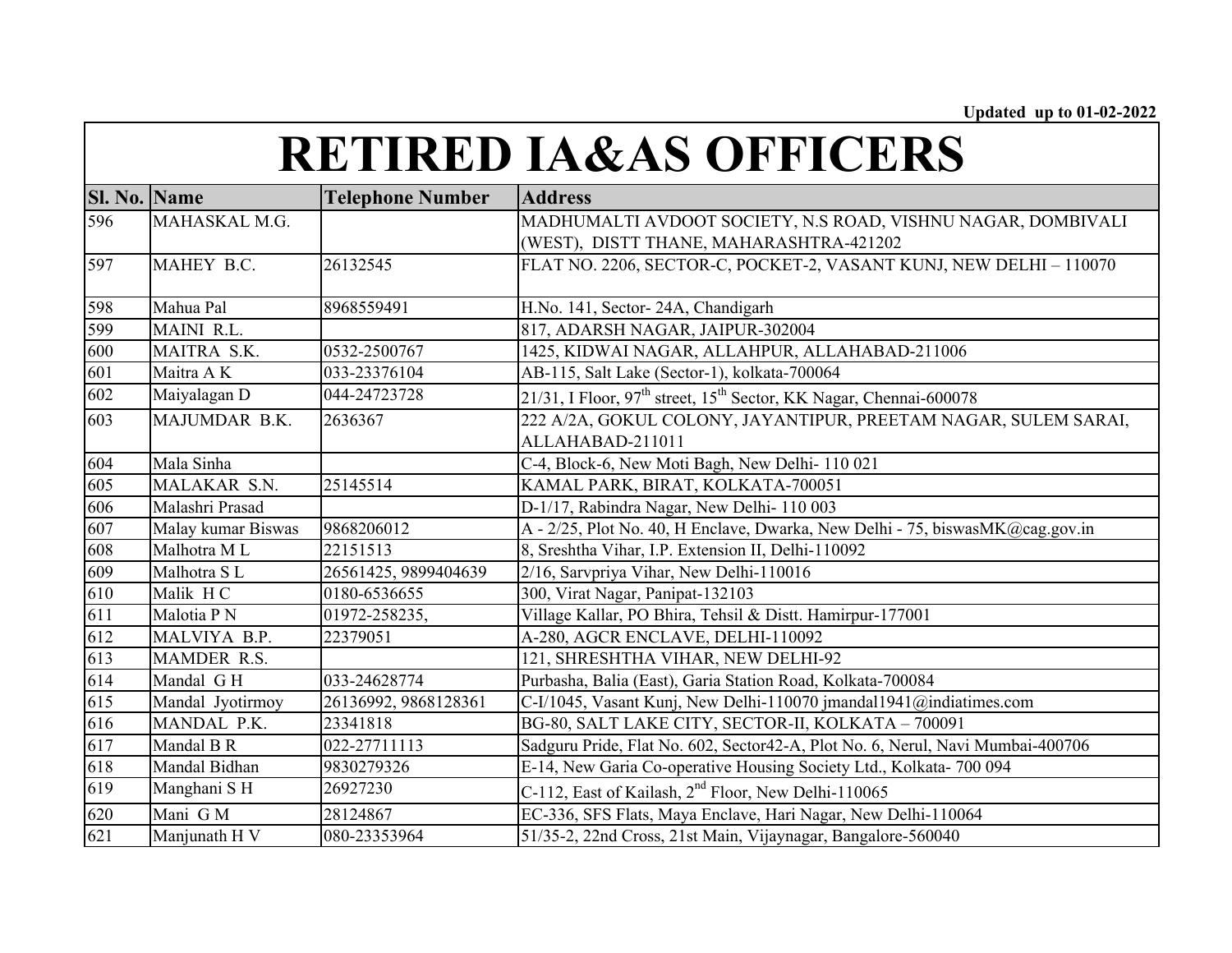| <b>Sl. No. Name</b> |                     | <b>Telephone Number</b>                    | <b>Address</b>                                                                                                            |
|---------------------|---------------------|--------------------------------------------|---------------------------------------------------------------------------------------------------------------------------|
| 622                 | Manmohan Kumar      | 0172-2577160,                              | 625, Sector-8, Panchkula                                                                                                  |
| 623                 | MANN S.S.           | 2772133                                    | 258, SECTOR-15-A, CHANDIGARH                                                                                              |
| 624                 | Mansoor Abbas Abdi  |                                            | 156B/17B, Shams Nagar, Kareli, Allahabad-211001                                                                           |
| 625                 | MANTRA S.K.         |                                            | 23/47/56-D, KIDWAI NAGAR, ALLAHAPUR, ALLAHABAD-211006                                                                     |
| 626                 | Marwaha RP          | 0135-27636600-<br>8126409167               | 24, Vasant Vihar, Phase-I, PO New Forest, Dehradun-248 006, tarunmarwaha@vsnl.com                                         |
| 627                 | Mathur B P (Dr.)    | 0120-2450870, 0120-<br>2451806, 9810271222 | 1621, Brahmaputra Apartments Sector-29, Noida-201303 drbpmathur@gmail.com<br>bpmathur@hotmail.com                         |
| 628                 | Mathur J B          | 27316406, 9811220257                       | SD-85, Pitampura, Delhi-110034                                                                                            |
| 629                 | MATHUR M.M.         | 22040516                                   | A-22, SILVER OAK APARTMENTS, 109, INDRAPRASTHA EXTENSION, DELHI-<br>110092                                                |
| 630                 | MATHUR S.M.S.       | 2431006                                    | H. NO. 9, HARI SINGH NAGAR, RESIDENCY ROAD, JODHPUR                                                                       |
| 631                 | Mathur A K          | 26105614                                   | 6 Munnla Enclave, New Delhi-110067                                                                                        |
| 632                 | <b>MATHUR J.B.</b>  | 27316406                                   | SD-85, PITAMPURA, DELHI - 110 088                                                                                         |
| 633                 | <b>MATHUR J.S.</b>  | 033-4738552                                | 2, SAJAHAN ROAD, P.O. BARUIPUR, DISTT. SOUTH 24 PARGANS, WEST<br><b>BENGAL-743302</b>                                     |
| 634                 | MATHUR K.P.         |                                            | C-1208, ARAVALI MARG, INDIRA NAGAR, LUCKNOW                                                                               |
| 635                 | Mathur M M          | 22249217, 9868242329                       | B-29, Takshila Apartments, 57, I.P. Extension, Patparganj, Delhi-110092<br>madan mathur@yahoo.co.in, mathurmm@hotmail.com |
| 636                 | Meena, Jagan Lal    | 9001195151                                 | V-8, AG Colony, Bajaj Nagar, Jaipur                                                                                       |
| 637                 | Meenai Ghazala      | 9818185764                                 | D-I/49, Rabindra Nagar, New Delhi-110 003                                                                                 |
| 638                 | Meenakshi Mishra    | 9869039055                                 | C/o O/o Principal Director of Audit, Railway-Commercial, 'B' Wing, 4th floor, I.P. Bhawan,<br>New Delhi.                  |
| 639                 | Mehan V K           | 0172-2661778,                              | 3397, Sector-32D, Chandigarh                                                                                              |
| 640                 | MEHBOOB ALI K. K.   |                                            | X-421, POST OFFICE ROAD, MANNUTHY, THRISSUR-680651                                                                        |
| 641                 | Mehra R K           | 27243922                                   | D-135, Ashok Vihar, Phase-I, Delhi-110052                                                                                 |
| 642                 | Mehrotra J S        | 0532-2545372                               | B-177, Mehdauri Housing Colony, Teliarganj, Allahabad-211004                                                              |
| 643                 | MEHTA S.M.          | 2541631                                    | 69, SECTOR-16, CHANDIGARH                                                                                                 |
| 644                 | Menghani, Raj Kumar | 9460709898                                 | 51/109, Pratap Nagar, Jaipur- 302 033                                                                                     |
| 645                 | MENON A.K.          |                                            | D-1/148, SATYA MARG, CHANKYA PURI, NEW DELHI                                                                              |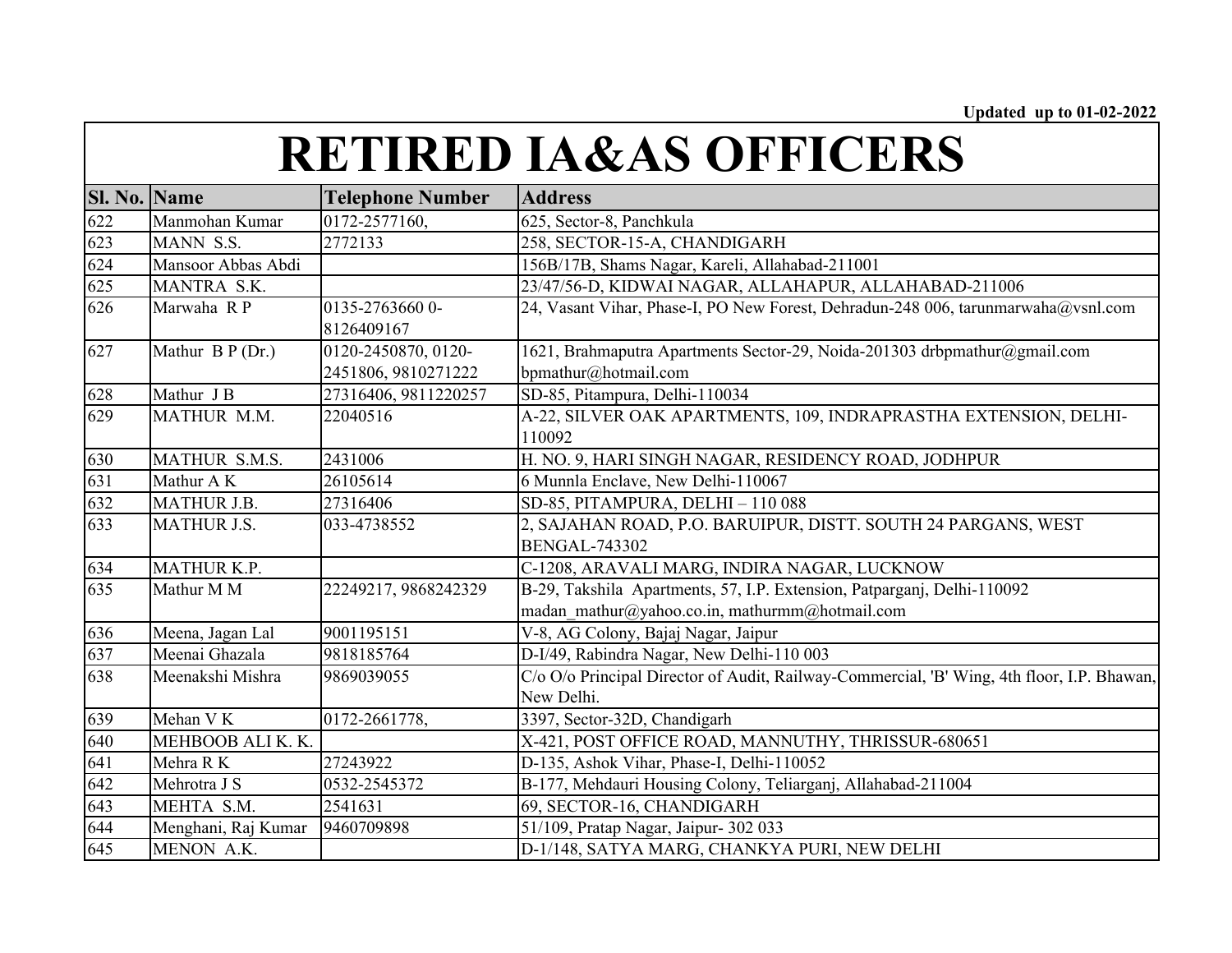| Sl. No. Name |                       | <b>Telephone Number</b> | <b>Address</b>                                                                                         |
|--------------|-----------------------|-------------------------|--------------------------------------------------------------------------------------------------------|
| 646          | <b>MENON INDIRA</b>   | 4918396                 | FLAT NO. 19, VAIBHAV, PURVATHI STREET, SUBBACH AVENUE,                                                 |
|              | (Ms.)                 |                         | KALAKSHETRA COLONY, CHENNAI -600090                                                                    |
| 647          | Menon $\overline{K}S$ | 0124-2588702,           | T-10/1702, Valley View Estate, Gurgaon Faridabad Road, Gurgaon-122003                                  |
|              |                       | 9810365050              | sashimenon <ksm1946@gmail.com 99,="" delhi-110092<="" shreshta="" td="" vihar,=""></ksm1946@gmail.com> |
| 648          | Meshram P R           | 0712-2450102,           | Plot no. 249, Near Ingole Press, Lendhra Park, Ramdas Peth, Nagpur-440010                              |
| 649          | Minakshi Ghose        |                         | C-II/31/Satya Marg, Chanakyapuri, New Delhi-110 021                                                    |
| 650          | Minesh Kumar          | 9313822223              | C-16, UG-3, Surbhi Plaza Apartment, Shyam Park Extention, Sahibabad-201005                             |
| 651          | MISHRA P.N.           |                         | FLAT NO. B-81, RAIDS LINE, DELHI UNIVERSITY CAMPUS, DELHI-110007                                       |
| 652          | Mishra CR             | 0674-2395875            | Plot No. 20, Madhusudan Nagar, Unit IV, Bhubaneswar                                                    |
| 653          | <b>MISHRA</b>         | 52450                   | QRS NO. TYPE III/250, NEW AG COLONY, BHUBANESWAR-751001                                                |
| 654          | Mishra K S            | 0532-2550696            | 19/5, Karela Bagh Colony, Allahabad                                                                    |
| 655          | Mishra Sanat Kumar    |                         | 9437299844,0674-2596724 Plot No-72A-Forest Park BBSR-751009                                            |
| 656          | Misra Amita           |                         |                                                                                                        |
| 657          | <b>MISRA</b>          | 0674-2416875            | PLOT NO. 20, MADHUSUDAN NAGAR, BHUBANESWAR-751001                                                      |
| 658          | Misra K B             | 0751-6532005            | A-44, Gandhi Nagar, Gwalior                                                                            |
| 659          | Misra Rama Shankar    | 0141-2781546, 2670088   | 256, Narsingh Temple, Purohit Para, Brahmpuri, Jaipur-302002                                           |
| 660          | Mittal AP             | 28080927, 9868531919    | B-601, Happy Home Apartments, Plot-12A, Sector-7, Dwarka, New Delhi-110075                             |
| 661          | Mittal CP             | 0124-2360044,           | B-974, Palam Vihar, Distt., Gurgaon-122017                                                             |
| 662          | Mittal PK             | 22917192                | V-580, Opp. Little Flower Public School, Lane No. 15, Vijay Park, Mauj Pur, Delhi-110053               |
| 663          | MODI T.C.             | 2393858                 | 30/175, KAVERI PATH, MANSAROVAR, JAIPUR - 302004                                                       |
| 664          | <b>MOHAN K. RAM</b>   |                         | NO. 26, BINNY LAYOUT, II STAGE, II MAIN, NEAR CORDIAL SCHOOL, VIJAYA                                   |
|              |                       |                         | NAGAR, BANGALORE-560040                                                                                |
| 665          | MOHANTY N.            | 0694-2390976            | 18, MADHUSUDAN NAGAR, UNIT-IV, BHUBANESWAR - 751 001                                                   |
| 666          | <b>MOHANTY</b>        | 0674-2390976            | PLOT NO. 18, MADHUSUDAN NAGAR, UNIT - IV, BHUBANESW AR                                                 |
| 667          | Mohd. Anwar Khan      |                         | Shivaji Nagar, PO-R.K. Puri, Gwalior- 474 011                                                          |
| 668          | Mohinder Singh        |                         | H.No. 42, Sector-70, Mohali-160 071                                                                    |
| 669          | Mohinder Singh        |                         | H.No. - 3055, Sector-71, Sas Nagar, Mohali, Chandigarh                                                 |
| 670          | Mohindra A S          | 26851293                | C-9, Usha Niketan, Safderjung Development Area, New Delhi-110016                                       |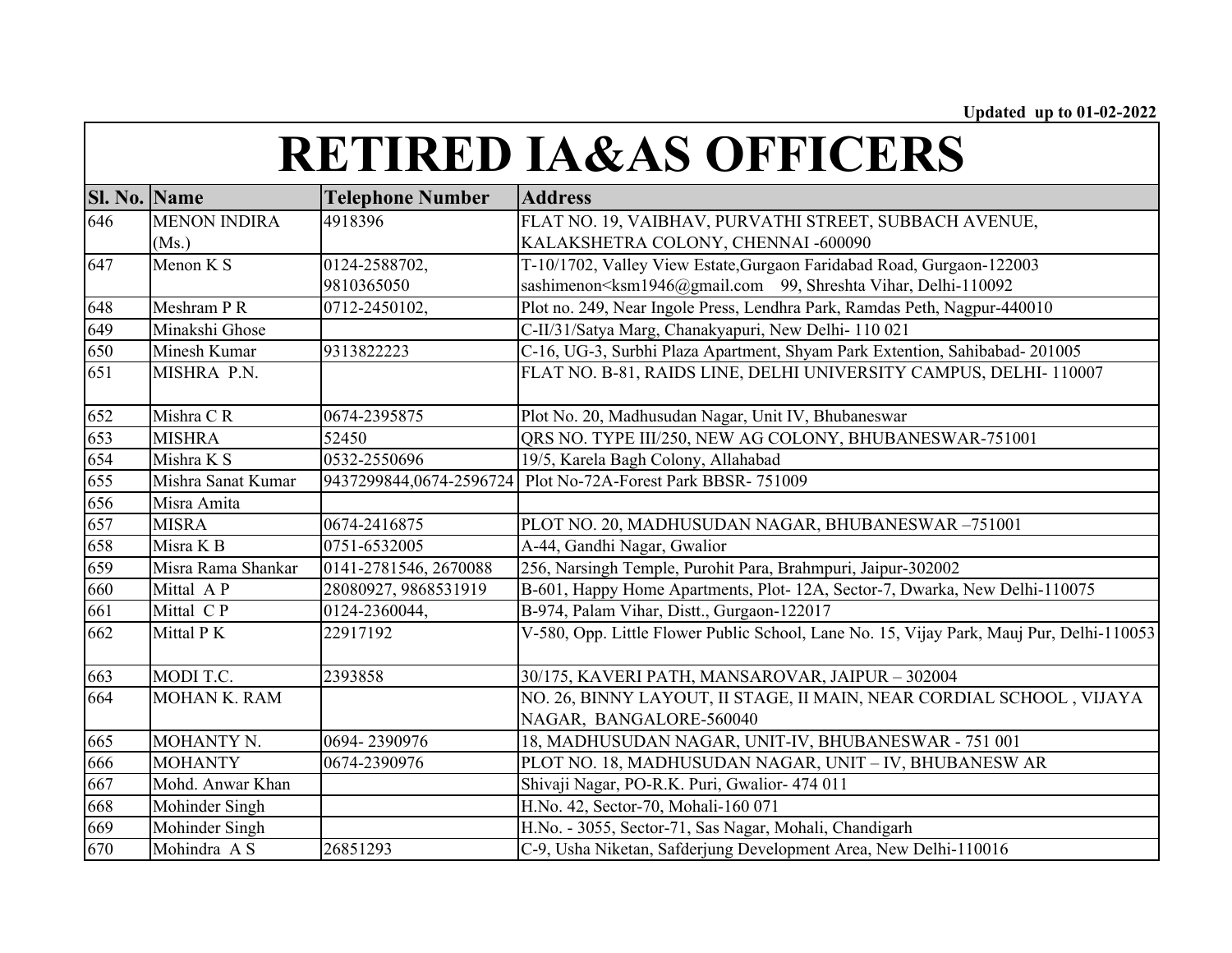| Sl. No. Name      |                       | <b>Telephone Number</b> | <b>Address</b>                                                                                               |
|-------------------|-----------------------|-------------------------|--------------------------------------------------------------------------------------------------------------|
| $\frac{671}{672}$ | Moitra SK             | 0532-2500767            | 1425, Kidwai Nagar, Allahpur, Allahabad-211006                                                               |
|                   | MOITRA SUHAS CH.      |                         | 60, SARADA PALLY, MANIKDANGA ROAD, P.O. GHOLIBAZAR, DT. 24                                                   |
|                   |                       |                         | PRAGANAS (N)-743170                                                                                          |
| 673               | Moorthi VR            | 0471-2314265            | TC-4/2024 (MC 40), Mummys Colony, Kamalam, Kawdiar, Thrivananthapuram -695003                                |
| 674               | Mridula Sapru         |                         | pradhan Mahalekhakar Niwas, Opposite AG Office Doranda, Ranchi- 834 002                                      |
| 675               | Ms. ANITA             | 7042501234              | 930, ABC Pocket, Basantkunj, New Delhi                                                                       |
| 676               | Ms. G Janbagalakshmi  |                         | Flat No. 6, Lekha Apartments, Mint Compound, Saifabad, Hyderabad- 500 004                                    |
| 677               | Ms. Jayasree Rajmohan |                         | Ishita, 2nd Cross, Ramaiah Reddy Layout, Chikkabanaswadi, Bengaluru- 560043                                  |
| 678               | Ms. Meenakshi Gupta   | 9971309900              | D-6, Tower No. 8, New Moti Bagh, New Delhi                                                                   |
| 679               | Ms. R Vedavalli       |                         | C-I, Block-A, V.B. Residency, Kaloor, Kochi- 682017                                                          |
| $\frac{680}{681}$ | Ms. Saroj Punhani     | 9811644460              | B-43, Nivedita Kunj, Sector-10, R.K. Pram, New Delhi-110022                                                  |
|                   | Ms. Shubha Kumar      | 9971898333              | B-5, Tower 6, New Moti Bagh, South West Delhi, Delhi-110023                                                  |
| 682               | Ms. Suman Solanki     |                         | H.No. 1684, Street No. 20, Raj garh Colony, Delhi- 110031                                                    |
| 683               | Ms.Rudra Saha         |                         | GC-224, Salt Lake, GC Block, Sector -, Kolkata-700106                                                        |
| 684               | MUKHARJI S.R.         |                         | PLOT NO. 250, SECTOR-8, VIDYADHA NAGAR, JAIPUR                                                               |
| 685               | Mukherjee Harshamoy   | 0651-2500139            | House No. -1, Road No.-6, Kilburn Colony, P.O. Doranda, Ranchi-834002                                        |
| 686               | Mukhopadhyay DK       |                         | 033-23590843 9874569938 Block-AL, No. 149, Sector --II, Salt Lake City, Near Water Tank No. 8, Bidhan Nagar, |
|                   |                       |                         | Kolkata-700091                                                                                               |
| 687               | Mukhopadhyay          | 9868113776              | A-7/6, Vasant Vihar, New Delhi-110057, a mukho@yahoo.com                                                     |
| 688               | Mukhopadhyay P K      | 28042395, 9811628596    | Flat No. 152. Navsansad Vihar Plot No 4, Sector 22, Dwarka New Delhi 110075                                  |
|                   |                       |                         | pranab20@hotmail.com                                                                                         |
| $\frac{689}{690}$ | Mukut Mukherjee       |                         | E-601, Kamdhenu Homz, Near Eaden Garden Banquet, Jammu- 181121                                               |
|                   | Mundra B P            | 01463-242730,           | 1/262, Housing Board Colony, P.P. Madan Ganj, Kishangarh Distt. Ajmer                                        |
| 691               | MUNISAMY K.           | 22470309                | 2/214, FIRST STREET, RAGHAVA NAGAR, MADIPAKKAM, CHENNAI - 600091                                             |
| 692               | Murali Rama(Ms.)      | 25087561, 9868211226    | 155, Shriniketan CGHS Ltd., Plot No. 1, Sector-7, Dwarka, New Delhi-110075                                   |
| 693               | MURTHI K.N.           | 23548216                | PLOT NO. 210, ROAD NO. 14, JUBLEE HILLS, HYDERABAD-500033                                                    |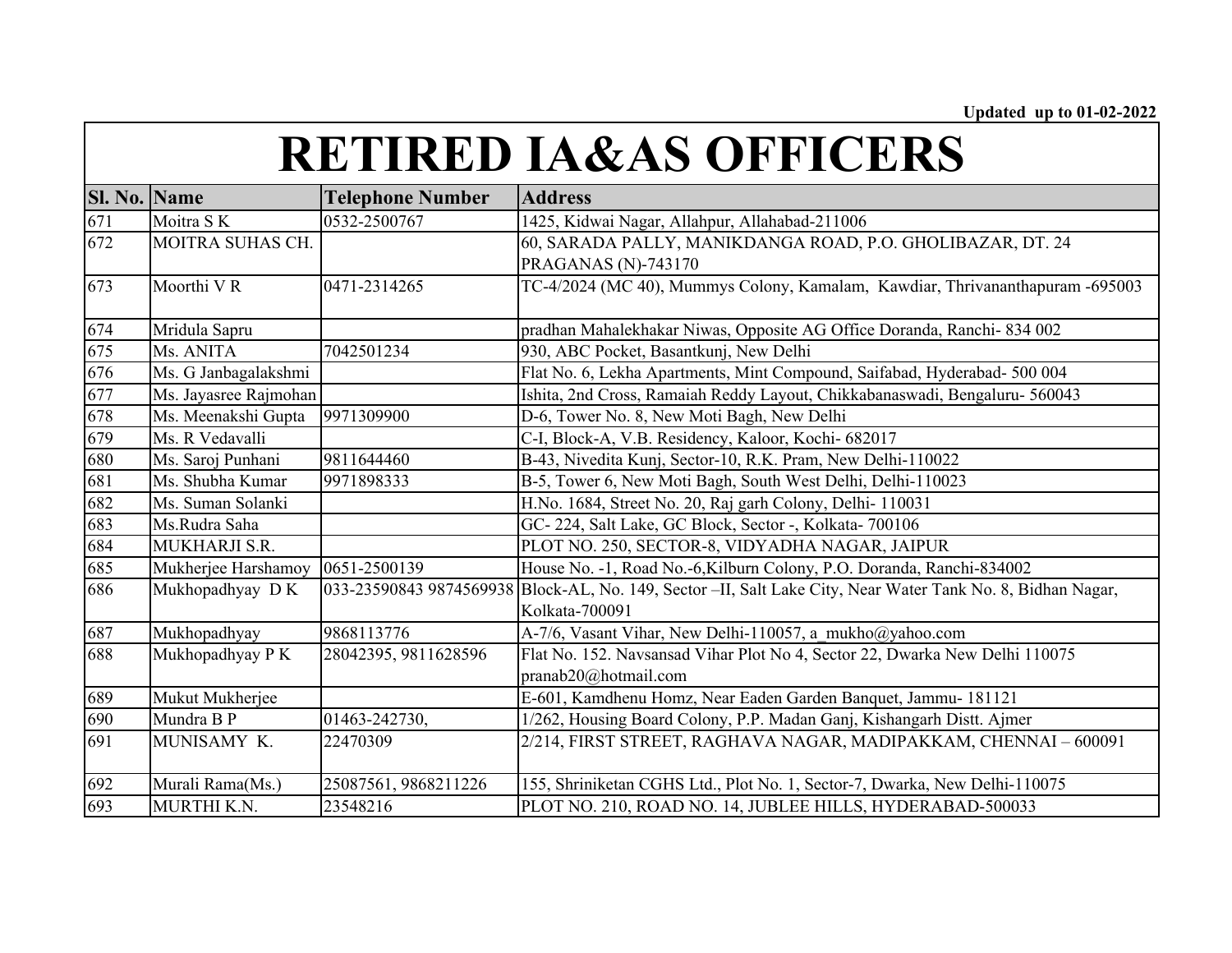| Sl. No. Name |                      | <b>Telephone Number</b> | <b>Address</b>                                                                        |
|--------------|----------------------|-------------------------|---------------------------------------------------------------------------------------|
| 694          | MURTHY C.            | 23411196                | 153, ANPIRASI, 2 <sup>ND</sup> MAIN ROAD AG'S OFFICE LAYANE, NEW BEL ROAD, RMV II     |
|              | <b>NARAYAN</b>       |                         | STAGE, 3RD STREET, BANGALORE-560094                                                   |
| 695          | MURTHY H.            | 26577970                | NO. 44, 'SREE SHARADA' SUSHEELA ROAD, LAL BAGH, UPPARAHALLI,                          |
|              | <b>SREENIVASA</b>    |                         | BANGALORE-560004                                                                      |
| 696          | Murthy K S R         | 040-27846458            | 302, SMR Majestic Jupital Colony, Road No. 2, Sikh Road, Secunderabad-500009          |
| 697          | MURTHY K.            | 040-23810354            | D/42, MADHURA NAGAR, HYDERABAD-500038                                                 |
| 698          | MURTHY N.            |                         | NO. 2, DURH ARASH, STREET, KAVERI RANGAN NAGAR, SALIGRAMAM,                           |
|              | <b>KRISHNA</b>       |                         | CHENNAI-13                                                                            |
| 699          | MURTHY P.            | 223229                  | 6-3-596/41, SRI VENKATA RAMANA NAGAR, HYDERABAD-500004                                |
| 700          | <b>MURTHY P.V</b>    | 6426103                 | NO. 385/3, HIG FLATS, GREEN GARDENS, L-BLOCK, ANNA NAGAR (EAST),                      |
|              | <b>KRISHNA</b>       |                         | <b>CHENNAI - 600012</b>                                                               |
| 701          | MURTY J.K.           | 0674-2394058,           | PLOT NO. 38, MADHUSUDAN NAGAR, UNIT-IV, BHUBANESWAR-751001                            |
| 702          | Murty M S N          | 0674-2743687,           | Plot No M. I. G. 15/3, Chandrasekharpur, Bhubaneswar-16                               |
| 703          | Murty, V             |                         | H.No. 3-9-470, Plot No-16, Aditya Nagar, Mansoorabad, Hyderabad-500 068               |
| 704          | MURUGESAN S.         | 24860205                | PLOT NO. 297, RAMAKRISHNA NAGAR, KAMRAJ SALAI, ALWARTHIRU NAGAR                       |
|              |                      |                         | POST, CHENNAI-600087                                                                  |
| 705          | Murugesan S          | 044-24860205            | Plot No. 297, Ramakrishna Nagar, Kamaraj Salai, ALwar Thirunagar Post, Chennai-600087 |
| 706          | <b>MUSSNU CHAMBI</b> |                         | 111, SANDELPUR, MANISAMPUR, DISTT. 24, PARGANAS (NORTH)                               |
| 707          | <b>MUSTAFA S.</b>    |                         | 49, PUNJAB BANK COLONY, IDGOH HILLS, BHOPAL-462001                                    |
| 708          | Muthukumar K         | 22742014                | F-479, Sector-A, Vasant Kunj, New Delhi-110070                                        |
| 709          | MUTHUKUMAR K.        |                         | 23A, THORN HILL ROAD, ALLAHABAD                                                       |
| 710          | Mythili G (Ms.)      |                         | A-506, Riverview Apartments, Asur CGHS Ltd. Mayur Vihar Phase-I, Delhi-110091         |
| 711          | N S Pillai           |                         | TC-27/1387 (2), Apartment -I, SFS Only One, Nandavana, Thiruvananthapuram- 695004     |
| 712          | N. Chellam           |                         | Plot No. 29, 2nd Cross St., AG's Colony, Chromepet, Chennai- 600 044                  |
| 713          | N. K. Gupta          |                         | H.No. A-55, Nityanand Nagar, Jaipur- 302 021                                          |
| 714          | N. Karunakaran       |                         | C/o O/o PDA, Central, "Lekha pariksha Bhavan", 361, Anna Salai, Chennai- 600 018      |
| 715          | N. Murali            |                         | H. No. 13-A, Om Sakthi Nagar, 2nd Street, Valsarvakkam, Chennai- 600 087              |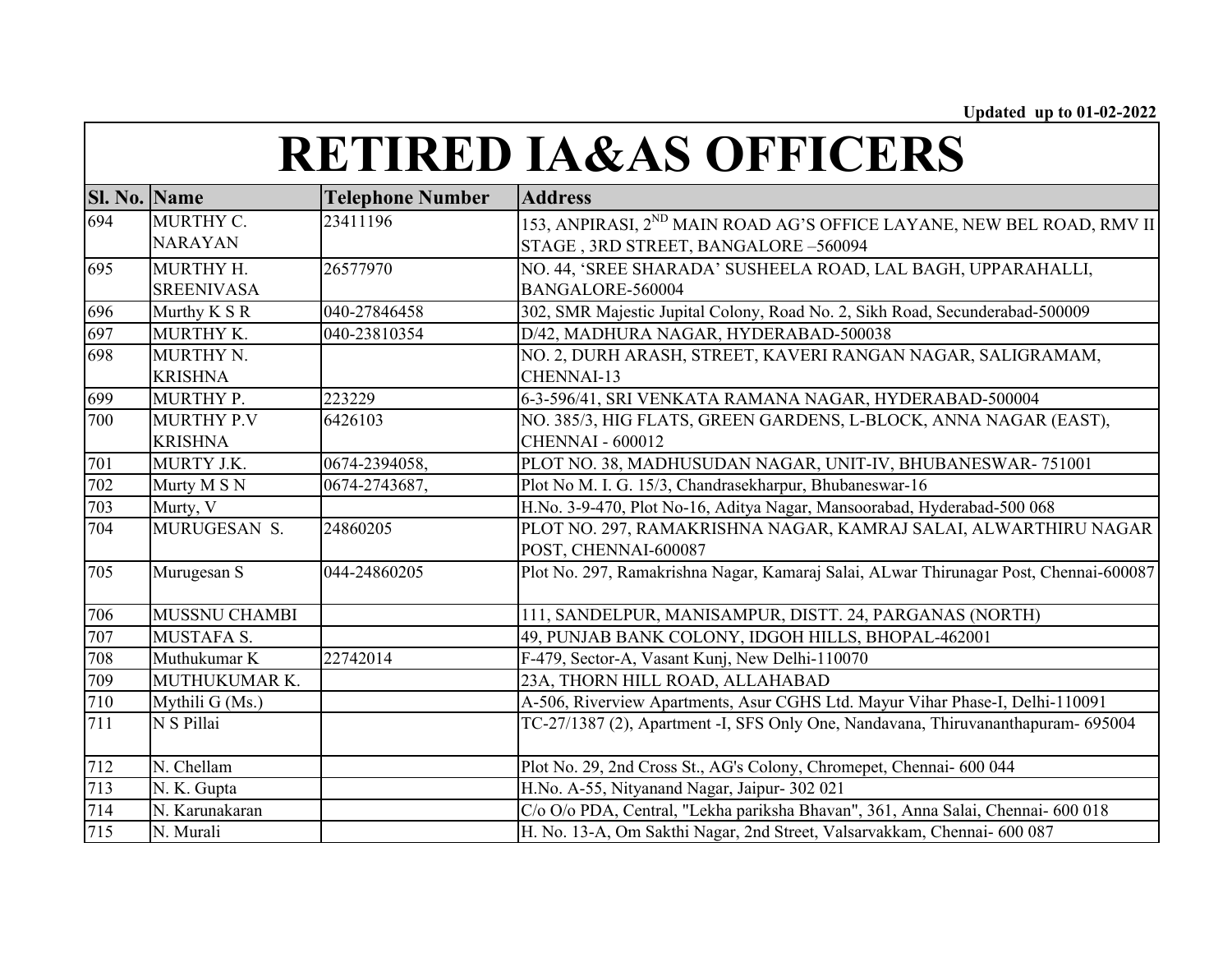| Sl. No. Name |                        | <b>Telephone Number</b> | <b>Address</b>                                                                      |
|--------------|------------------------|-------------------------|-------------------------------------------------------------------------------------|
| 716          | N. Ruth                |                         | C/o O/o Accountant general (Audit), Manipur, Imphal                                 |
| 717          | <b>NABAR ARUN</b>      |                         | 71, HOTEL SWAGATH, ROYAPETTAH, CHENNAI-14                                           |
| 718          | NACHIR M.L.            | 643231                  | C/O LT. CDR SUJAY NADIR, LOCKER NO. 419, DEFENCE SERVICE, STAFF                     |
|              |                        |                         | COLLEGE, WELLINGTON (NILGIRIS)                                                      |
| 719          | Nadir ML               | 26212908                | B-13, Pamposh Enclave, New Delhi-110048                                             |
| 720          | Nag M B                |                         | Block- B/6, Flat No. 90, Kendriya Vihar Housing complex, VIP Road, Kolkata-700052   |
| 721          | NAGARAJAN E.R.         | 044-28474172, 24618636  | 9, TEACHER'S COLONY, ROYAPETTAH, CHENNAI                                            |
| 722          | Nagarajan S-I          | 044-24422064,           | 12 (old 10), First East St. Tiruvanmiyur, Chennai-600041 sushilanagarajan@gmail.com |
| 723          | Nagarajan S-II         | 044-22774400            | FlatI-2, Sivakami Apts. Somasundaram St. Muthuvel Nagar East Tambaram, Chennai-     |
|              |                        |                         | 600059                                                                              |
| 724          | NAGARAJAN S.           | 24422064                | No. 12, FIRST EAST STREET, THIRUVANMIYUR, CHENNAI-600041                            |
| 725          | <b>NAGARAJAN T.B</b>   | 04362-237491            | 1686, ELLAIAMAN KOIL STREET, TANJAVUR, TAMIL NADU - 613009                          |
| 726          | NAGESWARAM A.S.        |                         | VILLAGE PERMUALSANNIDI STREET, ARIYANAYAKI, PURUM VIS PETTAI,                       |
|              |                        |                         | TIRUNEVLI, T.N                                                                      |
| 727          | NAIK M.N.K             |                         | FA & CAO KERALA SRTC, THIRUVANTHAPURAM (ON DEPUTATION)                              |
| 728          | <b>NAIK</b>            |                         | AT PO GALUSAHI, DISTRICT MAYURBHANJU, ORISSA                                        |
| 729          | Nair V Gopinathan      |                         | Sree Lekshmi, Kra B-104, Kolloor, Kannammoola, Thiruvananthapuram-695011            |
| 730          | <b>NAIRK</b>           |                         | KUMARA KRIPA COTTON HILL, VAZHUTHA CAUD, TRIVENDRUM-695014                          |
|              | <b>SUKUMARAN</b>       |                         |                                                                                     |
| 731          | NAIR <sub>N</sub> .    |                         | TC 21/1179, NENDUMOUX, KARAMAN, TRIVENDRUM-2, KERALA                                |
| 732          | Nair P G K             | 9.52717E+11             | Sector F/3, Sterling City, Bopal, Ahmedabad-380058 nairpgk@rediffmail.com           |
| 733          | Nair P R               | 26493241, 9818896654    | 108, Asiad Village, New Delhi-110049                                                |
| 734          | <b>NAIR P.N</b>        |                         | J-49, KRIPA, JYOTHI NAGAR, KESAVADASAPURAM, THIRUVANANTHAPURAM-                     |
|              | <b>BALAKRISHNA</b>     |                         | 695004                                                                              |
| 735          | <b>NAIR R. KUMARAN</b> | 2436307 I, 2460929 (O)  | FLAT NO. 2-C, REGENTS COURT, KURAVANKONAM, KAWDIYAR,                                |
|              |                        |                         | TRIVANDRUM-695 003                                                                  |
| 736          | Nair S                 | 0471-2743013            | Remya, ARA-27, ANjali Nagar, Pettah, Thrivananthapuram                              |
| 737          | Namita Sekhon          | 9417002403              | House No. 65, Phase-3A, Sector-53, SAS Nagar, Mohali, Punjab- 160059                |
| 738          | Nand Kishore           | 9871179361              | S/o Nathu Singh, Q.B.10, Hastinapur, Distt. Meerut, Uttar Pradesh                   |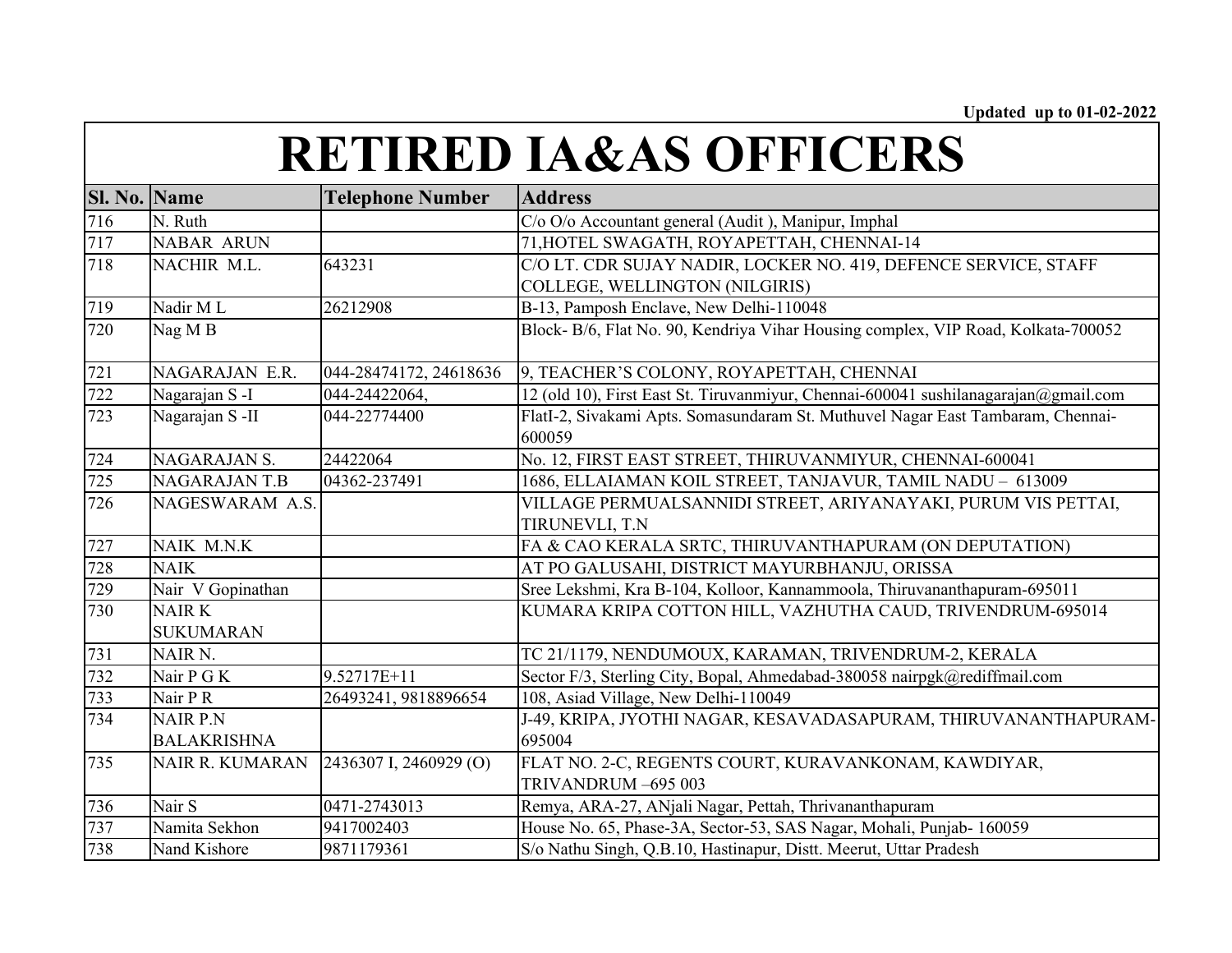| Sl. No. Name |                                     | <b>Telephone Number</b> | <b>Address</b>                                                                                                                                  |
|--------------|-------------------------------------|-------------------------|-------------------------------------------------------------------------------------------------------------------------------------------------|
| 739          | Nand Lal                            |                         | 7/1, Bhagwan Das Road, New Delhi-110001                                                                                                         |
| 740          | Nanda Arun Kumar                    | 0674-2590496,           | Sundrapada, Bhubaneswar                                                                                                                         |
| 741          | Nandwani Om Praklash 0141-2624770,  |                         | Flat No. 403, Abhinav, Gali No. 5, Raja Oark, Jaipur                                                                                            |
| 742          | NARASIMHAN N.                       | 23513666                | H. NO. 12-2-828/A/13, AMBA GARDENS, MEHDIPATNAM, HYDERABAD - 500028                                                                             |
| 743          | Narasimhan K                        | 044-26490841            | B-15/341, Kendriya Vihar, Poonamallee High Road, Chennai-600077                                                                                 |
| 744          | Narasimhan R                        | 044-24939974            | Flat No. 2A, Krishna Mandir, 25 (old 13), Thiruvengadam St. Mandeveli, Chennai-600028                                                           |
| 745          | Narasimhan T                        | 044-28191836            | Flat 1C Sreshta Veda Vilas, No. 15, Egmore High Road, Chennai-600008                                                                            |
| 746          | Narasimhan T S                      | 044-24987788            | 3A, "Shantiniketen Apts" 70 (old66), Poes Garden, Chennai-600086                                                                                |
| 747          | NARAYAN P.<br><b>SURYA</b>          | 0674-2775916            | PLOT NO. 3922, A/2, RATHAKAR BAGH, TANKAPANI ROAD,BHUBANESWAR                                                                                   |
| 748          | Narayan Shovana (Ms.) 0124-4001961, | 9811173734, 9810725342  | C-9, Pushpanjali Farms, Shahi Road, Bijwasan, New Delhi-110061 or C-2650, Sushant<br>Lok-I, Gurgaon-122002 Shov2@hotmail.com or shov2@gmail.com |
| 749          | NARAYANA B.C.L.                     | 08555-288203            | C-3, PRASANTHI APARTMENTS, OPPOSITE TO GOKULAM, PRASANTHI<br>NILAYAM - 515 134, ANANTHAPUR DISTRICT, ANDHRA PRADESH                             |
| 750          | Narayana B                          | 040-23510407            | 9-4-84/31, Kakatiyanagar, Hyderabad-500008                                                                                                      |
| 751          | Narayana Murthy C                   | 080-23411196            | 153, "ANGIRSA", II Main Road, AG's Layout, R.M.V. II Stage, Bangalore-560094                                                                    |
| 752          | <b>NARAYANA RAO</b>                 | 2221142                 | Q. R NO. 22/A, GEETANJALI, LAXMI NAGAR, NAGPUR-440022                                                                                           |
| 753          | Narayana Swami KN                   | 0471-2490019            | Gokulam, 124, Vinayakanagar, Thiruvananthapuram -695018 knnswami45@yahoo.co.in                                                                  |
| 754          | NARAYANAMURTH 080-3411196<br>Y C.   |                         | 153 "ANGIPASH", 2 <sup>ND</sup> MAIN ROAD, A.G'S OFFICE LAYOUTS, NEW B.E.L ROAD,<br>BANGALORE-560094                                            |
| 755          | NARAYANAN L.S.                      | 24890002                | 7, 80 <sup>TH</sup> STREET, OPP. POLICE TRG. COLLEGE, ASHOK NAGAR, CHENNAI-600083                                                               |
| 756          | NARAYANAN S.<br><b>SAMNATH</b>      | 455945                  | ASTITAVA, 2 <sup>ND</sup> FLOOR, 16, THIRD CROSS ROAD, RA PURAM, CHENNAI-28                                                                     |
| 757          | Narayanan CK                        |                         | TC9/267, Bhagavathy Lane, Sasthamangalam, Thiruvananthapuram                                                                                    |
| 758          | Narayanan K                         | 044-22375089            | 4, Bharathi St. Gomthi Nagar, Selayur post, Chennai-600073                                                                                      |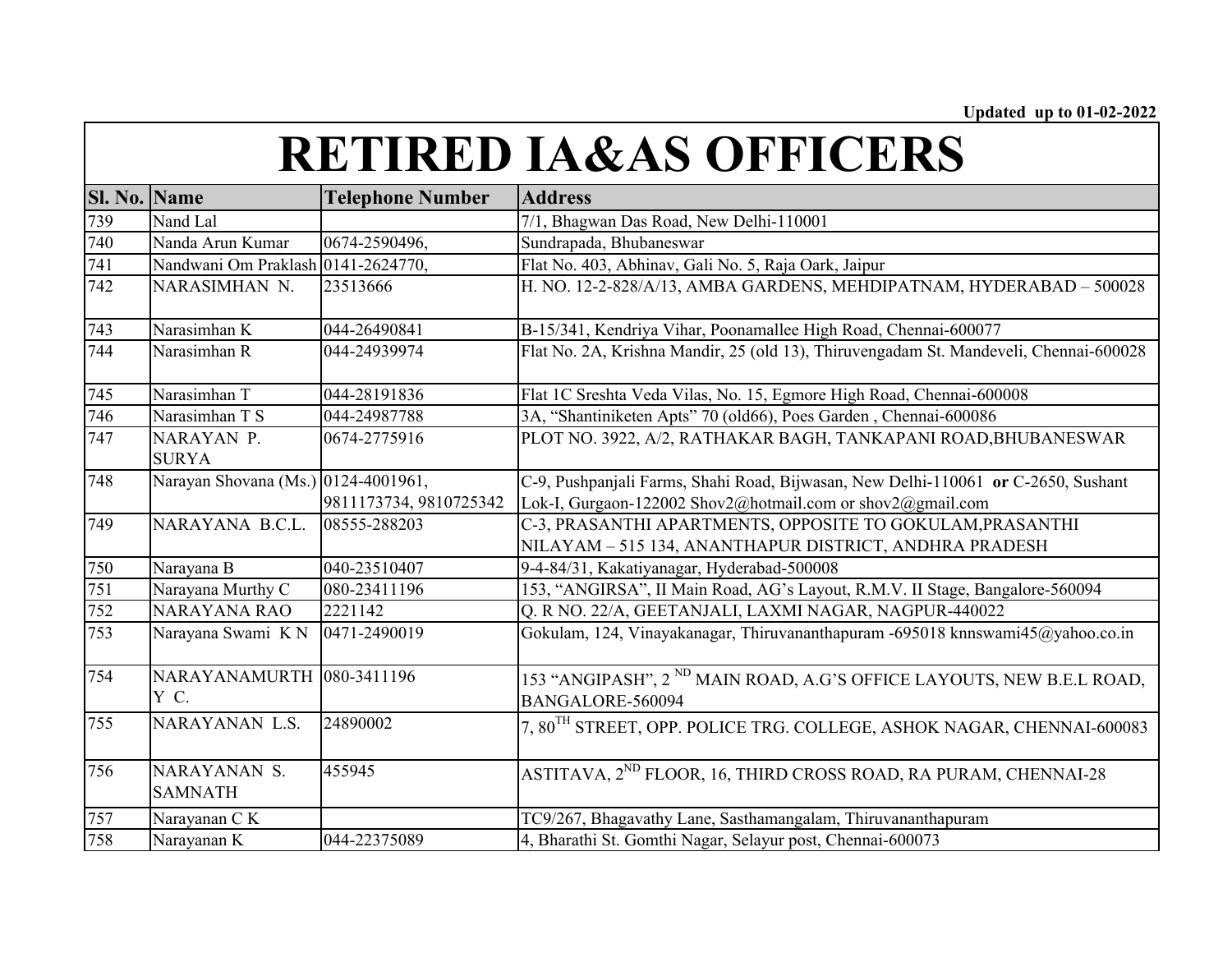| <b>Sl. No.</b> | <b>Name</b>                | <b>Telephone Number</b>      | <b>Address</b>                                                                       |
|----------------|----------------------------|------------------------------|--------------------------------------------------------------------------------------|
| 759            | Narayanan L S              | 0413-2293032                 | 68, Nanbargal Nagar, Reddy Palayam, Pondicherry-605010                               |
| 760            | Narayanan S Babu           | 0471-2434900,                | VH-382 Kailas, Cooperative Collage Road, East Pattom, Thiruvananthapuram-695004      |
|                |                            | 9447965625                   | babunarain@rediffmail.com                                                            |
| 761            | NARAYANASWAMY 079-27434793 |                              | SARDAR SAROVAR NARMADA NIGAM LTD.12, SACHIVALYA COMPLEX,                             |
|                | N.                         |                              | GANDHI NAGAR (GUJARAT)/ M-41-241, Pragatinagar, Ahmedabad-380013                     |
| 762            | Narayanswamy K             |                              | Samruddhi Near Dharnidhar Park, Vastrapur, Ahmedabad-380015                          |
| 763            | NARSIMHAN N.               | 253660                       | H. NO. 12-2-828/A/13, AMBA GARDEN, MEHDIPATNAM, HYDERABAD-500028                     |
| 764            | Narsimhan L D              | 079-26925817,                | 42, Jodhpur Park Society, Near Ramdev Nagar, Satallite Road Ahmedabad - 380015       |
| 765            | Natarajan S                | 26892734, 26891970,          | 2608, Sector-D, Pocket-2, Vasant Kunj, New Delhi-110070/ M 12/B, 3RD AVENUE,         |
|                |                            | 9810052703                   | ASHOK NAGAR, CHENNAI-600083                                                          |
| 766            | Natesha Rao B              | 040-24548207,                | Plot no. 107, Sripuram Colony, Malakpet, Hyderabad-500036                            |
| 767            | NATH R.                    | 2226675                      | 2565, PHASE-VII, MOHALI                                                              |
| 768            | NATH SHIV KARAN            | 2341067                      | 411, SURESH NAGAR, THATIPUR, GWALIOR-474011                                          |
| 769            | NATRAJAN K.                | 4913956                      | NO. H-141/3, 31 <sup>ST</sup> CROSS STREET, BASANT NAGAR, CHENNAI-600090             |
| 770            | NATRAJAN S.                |                              | A-11, PRAKRUTI, 367-368, VELACHERY ROAD, VIJAYANAGAR, CHENNAI-<br>600042             |
| 771            | Nawani R M                 | 25073173, 9871297620         | Flat No. 472, Plot No. 2, Guru Apartment, Sector-6, dwarka, New Delhi-110075         |
|                |                            |                              | nawani1949@yahoo.mail.com                                                            |
| 772            | Nayyar K L                 | 0172-2772250                 | 1254, Sector-15-B, Chandigarh                                                        |
| 773            | Negeswara Rao S            | 040-23742064,                | F-68, 1st Floor, Madhuranagar, S.R. Nagar, Hyderabad-500038                          |
| 774            | Nimje V M                  | 9372823659, 0712-<br>2749038 | Plot No. 5, Uday Nagar, Near N.I.T Garden, Near New Subhedar Layout, Nagpur- 440 024 |
| 775            | Niranjan Pant              |                              | B-7, Towr-9, New Moti Bagh, New Delhi-110 021                                        |
| 776            | Nishi Kant Gautam          | 7985601506                   | 630/V, Shivaji Nagar, opposite Hanuman Mandir, Gurugram                              |
| 777            | Noor Mohiuddin T           | 044-24362245,                | 30 (Old 61/3), I Main Road, West CIT Nagar, Chennai-600035                           |
| 778            | O K KUMARAN                |                              | 17818, MANIMEGALAI STREET, MADIPAKKAM, CHENNAI-600091                                |
| 779            | Om Prakash                 |                              | C/o O/o PAG, (G&SSA), Uttar Pradesh, Allahabad                                       |
| 780            | Om Prakash (I)             |                              | 812, Laxmibai Nagar, New Delhi-110 003                                               |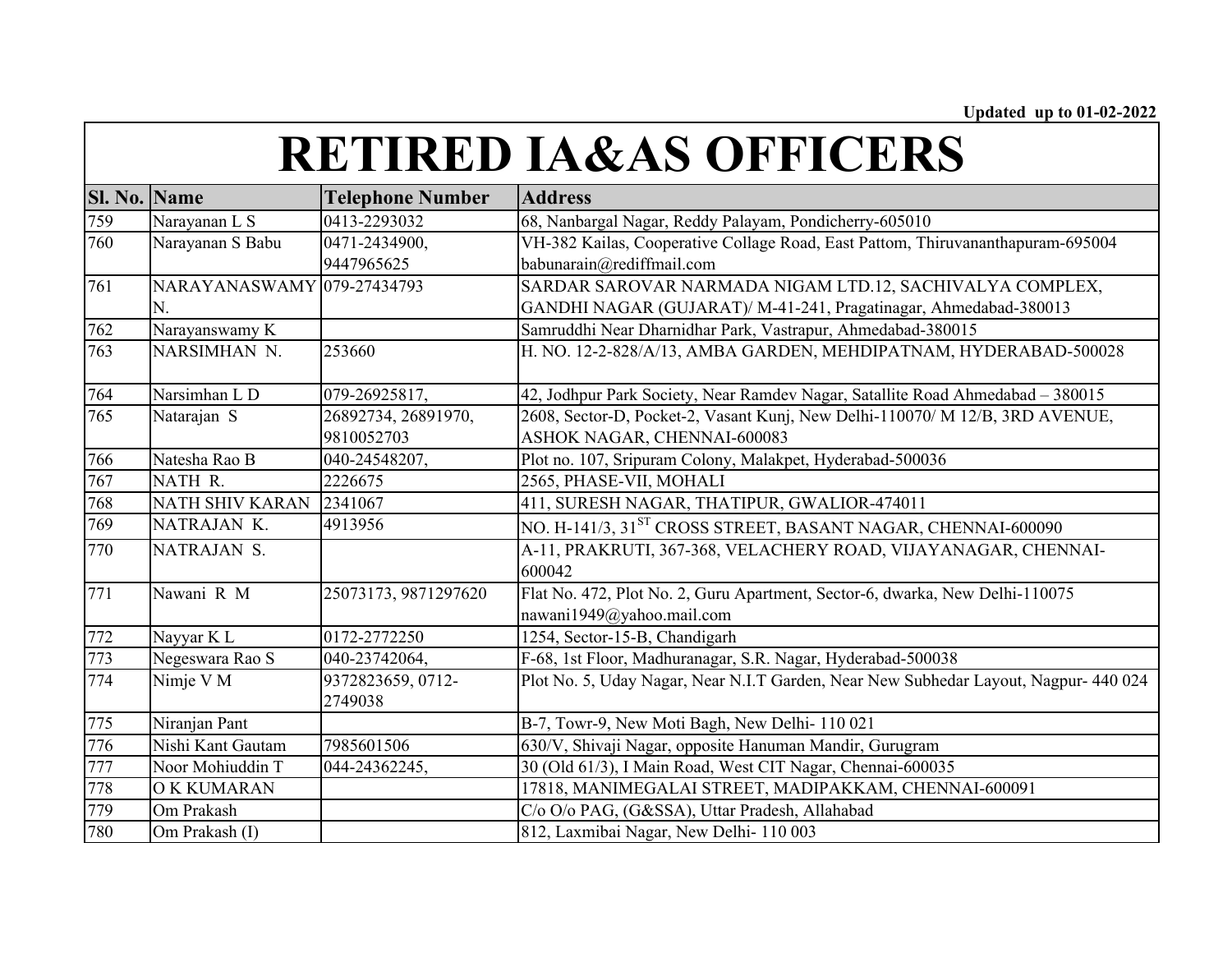| <b>Sl. No. Name</b> |                            | <b>Telephone Number</b> | <b>Address</b>                                                                                   |
|---------------------|----------------------------|-------------------------|--------------------------------------------------------------------------------------------------|
| 781                 | Oza B M                    | 079-26642078,           | G-501, Tulip Citadel, Ambawadi, Shreyas Tekra, Bhuderpura Road, Ahmedabad-380015                 |
|                     |                            | 9376195586, 9825049401  | bmoza@yahoo.com bmoza@hotmail.com bmoza@icenet.net                                               |
| 782                 | $\overline{P}$ Annie Helan | 9446101498              | helenpa@cag.gov.in, TC-12/465(2), Tekkumoodu, Thiruvananthapuram-35                              |
| 783                 | P N Sharma                 | 9501226989              | H.No. 208, NAC, Manimajra, Chandigarh-160 101                                                    |
| 784                 | P. A. Ratnaparkhi          |                         | Bungalow No.28/1, Type-VI, Quarter No. 1, IA&AS officers Colony, Civil Lines, Nagpur-<br>440 001 |
| 785                 | P. Basumatary              |                         | AI, Pooja Apartment, K. K. Road, Chenikuthi, Hillside, Guwahati- 781 003                         |
| 786                 | P. D. Mahale               |                         | H.No. 217,, B-2, Yamuna National games Village, Koramangala, Bengaluru- 560 047                  |
| 787                 | P. J. Mathew               | 9632353774              | #77,, Eden Light, 1B Cross, 5th Main, A.G's Layout, Arehalli, Bangalore- 560061                  |
| 788                 | P. K. Mishra               |                         | D-I/49, Bharti Nagar, New Delhi- 110 003                                                         |
| 789                 | P. N. Seshadri             |                         | Flat No. B-101, Bliss vasanth Oscar Complex, Mulund (West), Mumbai- 400 080                      |
| 790                 | P. R. Mahusudhan           |                         | No. 4/32B, palani Murugam Apartments, 1st Main Road, Royala Nagar, Ramapuram,                    |
|                     |                            |                         | Chennai                                                                                          |
| 791                 | P. S. Iyengar              |                         | B-3/11, SAG games Village, Koyambedu, Chennai- 600 107                                           |
| 792                 | P. Sathyanarayanan         |                         | H.No. F-3, Gokul Flats, thiyagaraya graministreet, T. Nagar, Chennai- 600 017                    |
| 793                 | P. Sesh Kumar              |                         | D-I/114, Ravindra Nagar, New Delhi-110 003                                                       |
| 794                 | Padma S (Ms.)              | 044-24357638            | 16, Sixth Street, Nandanam Extn. Chennai-600035                                                  |
| 795                 | PADMANABHAN R.             | 4831432                 | PLOT NO. 117, ILLANGO NAGAR, NEAR THANIGAI STREET,                                               |
|                     |                            |                         | VIRUGAMBAKKAM, CHENNAI-92                                                                        |
| 796                 | Padmanabhan M S            | 044-26215606            | 2726/A, Sowmyalaxmmi Apartments, 12th Main Road, Y Block, 7th Street, Annanagar                  |
|                     |                            | 09176391071             | West Chennai-600040                                                                              |
| 797                 | Padmanabhan V              | 044-22343888            | Flat2, Sri Padma Bhavani Apts. 4 (old 24), 45th St. Nanganallur, Chennai-600061                  |
| 798                 | Painkras M S               |                         | No. 153, B, Maravankudiyiruppu Nagarcoil-2, Kanyakumali District (TN)                            |
| 799                 | Palit Sabyasaachi          | 9437034599              | Plot No2c/176, Sector-9 C.D.A Markat Nagar Cuttack Pin 753014                                    |
| 800                 | Panchapakesan S            | 040-27707342            | 203, The Land Mark, West Mared Pally, Secunderabad-500026/ TATA KOTHARI                          |
|                     |                            |                         | STEELS LTD., KOTHARI BLDGS., CHENNAI-600034                                                      |
| 801                 | PANDAV <sub>N.</sub>       | 0680-2291625            | PANDAV COLONY (NEAR ENGG. SCHOOL) INDUSTRIAL ESTATES, APPNORIH                                   |
|                     |                            |                         | ROAD, P.O. - BEHHAMPUR - 760 010, DISTT. - GANJARN, ORISSA                                       |
|                     |                            |                         |                                                                                                  |
| 802                 | Pandey Chandrika           | 0612-2250974            | H. No. 148, Alkapuri, Gardanibagh, Gardani P.O. Anisabad, Patna                                  |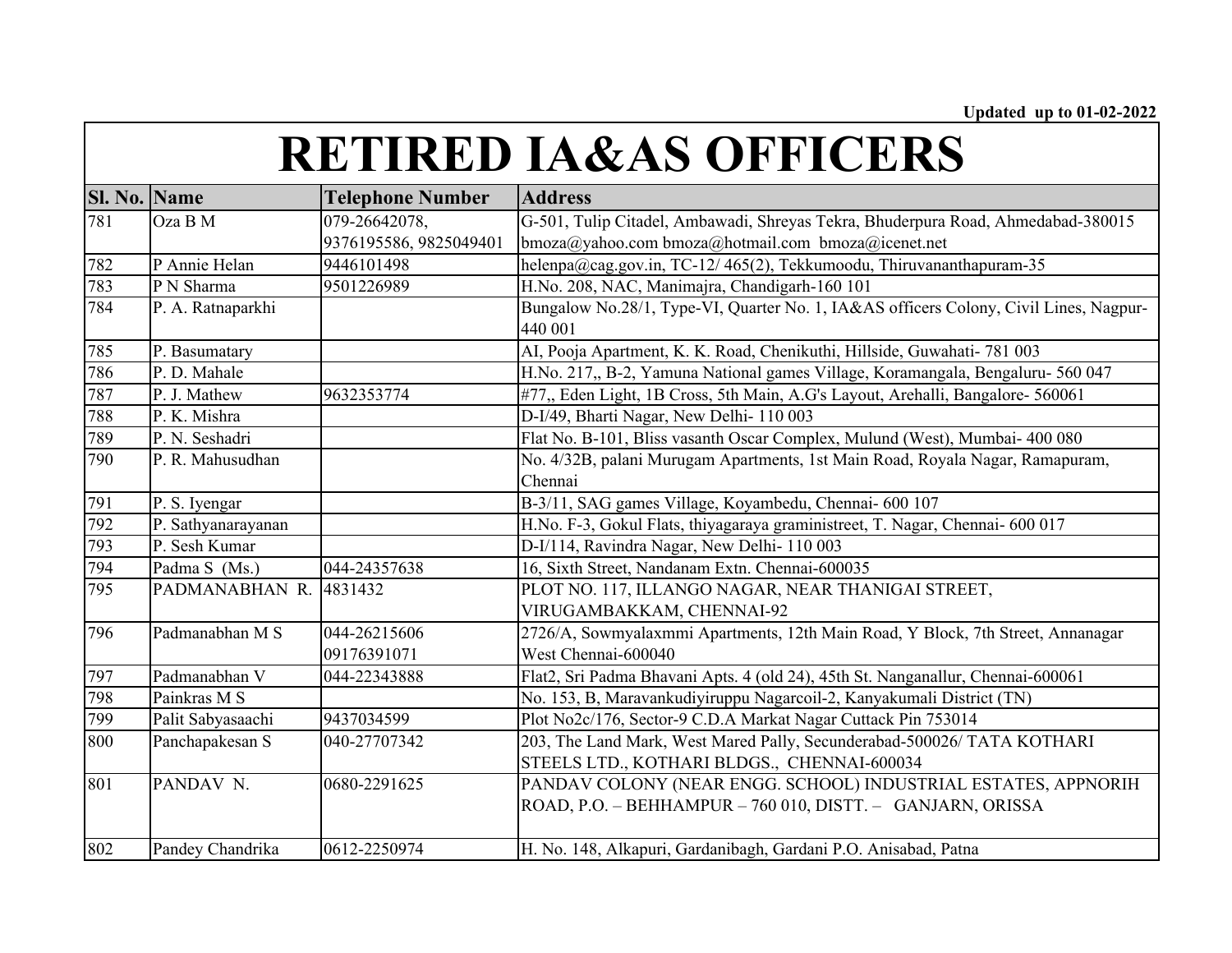| Sl. No. | <b>Name</b>         | <b>Telephone Number</b> | <b>Address</b>                                                                                            |
|---------|---------------------|-------------------------|-----------------------------------------------------------------------------------------------------------|
| 803     | Pandey Shailendra   | 23385059/26259271       | 1-B, Hudco Place (Type VI) Andrew Ganj, New Delhi-110049 spandey@nic.in                                   |
| 804     | PANDIT C.D.         |                         | 5/1, AGA ABBAS ALI ROAD, BANGALORE-42                                                                     |
| 805     | Pangotra ML         | 0172-2675147,           | 1148/3, B2, Mohali mlpanghotra@rediffmail.com                                                             |
| 806     | Paniker M Rajan     | 0471-2324858 & 2724858  | Saritha, TC 15/163, Vellayambalam, Thiruvananthapuram                                                     |
| 807     | Parag Prakash       |                         | D-1, Block-6, New Moti Bagh, New Delhi-110023                                                             |
| 808     | Parmeswar R         | 29233535, 9810343439    | E-22 Greater Kailash-I, New Delhi-110048                                                                  |
| 809     | Parmod Kumar        |                         | 1-A/B-5, Sector -34, Noida-201 301                                                                        |
| 810     | Parthasarathy M     | 044-22350823            | 3/1, Temple Avenue, Srinagar Colony, Saidapet Chennai-600015                                              |
| 811     | Parthasarathy M V S | 040-24064896            | Flat No. 404, Hardhik's Residence, SBH Colony, Saifabad, Hyderabad-500059,                                |
|         |                     |                         | pardhasaradhymvs@yahoo.com                                                                                |
| 812     |                     |                         | PARTHASARTHY R. 51299800 (O) 26850115 (I) OFF-B-6/10, SAFDARJUNG ENCLAVE, NEW DELHI-110029 RES-E-26, (1ST |
|         |                     |                         | FLOOR), GREEN PARK, MAIN, NEW DELHI-16                                                                    |
| 813     | Pascal Minj         | 9007382964              | Bankra dakshin Pally, PO- Bankra, Howrah-711 403 (West Bengal)                                            |
| 814     | PATANKAR S.M.       | 6895605                 | SECTOR C, POCKET-3, FLAT NO. 3189, VASANT KUNJ, NEW DELHI-110037                                          |
|         |                     |                         |                                                                                                           |
| 815     | Pathak GN           | 22541745                | C-52, Preet Vihar, Delhi-110092                                                                           |
| 816     | Pathak Jagat Narain | 0651-201329             | 98, AG Cooperative Colony, Kadru, P.O. Doranda, Ranchi-834002                                             |
| 817     | PATNAIK M.N         | 2557016, 9337100343     | NO. N-2/6, IRC VILLAGE, BHUBANESWAR-751016                                                                |
| 818     | Patni L C           | 0141-2622664            | C-56, Ram Marg, Tilak Nagar, Jaipur-302004                                                                |
| 819     | Pijush Kanti Das    | 8902755355              | C/o O/o Accountant General (A&E), Chhattisgarh, Raipur                                                    |
| 820     | Pillai S B          |                         | Anu Graham, TC/8/1738-1, Near Central Maintenance Works, Thirumala,                                       |
|         |                     |                         | Thiruvananthapuram-695006                                                                                 |
| 821     | Pillai V            |                         | Sruthi, ARA-202-TC-22/842, Manacaud, Thiruvananthapuram-695009                                            |
| 822     | PILLAY A.R.         | 2215170,                | D-BLOCK, TYPED, CPWD QRS, VIJAY NAGAR, BANGALORE-560040                                                   |
| 823     | Podder SK           | 022-29655519,           | 3-B, 1002, Whispering Palms, Lokhandwala Township, Akurli Road, Kandivli (E), Mumbai-                     |
|         |                     | 9224412081              | 400101 sisirkumar3@gmail.com                                                                              |
| 824     | Pohurkar VR         | 0712-2290661,           | 28, Public Cooperative Housing Society, Shankar Nagar, Khamla Road, Nagpur-440025                         |
|         |                     | 9422820332              |                                                                                                           |
| 825     | PONNAMMA K.         |                         | H. NO. 44, PADMA NAGAR, FORT, P.V.M                                                                       |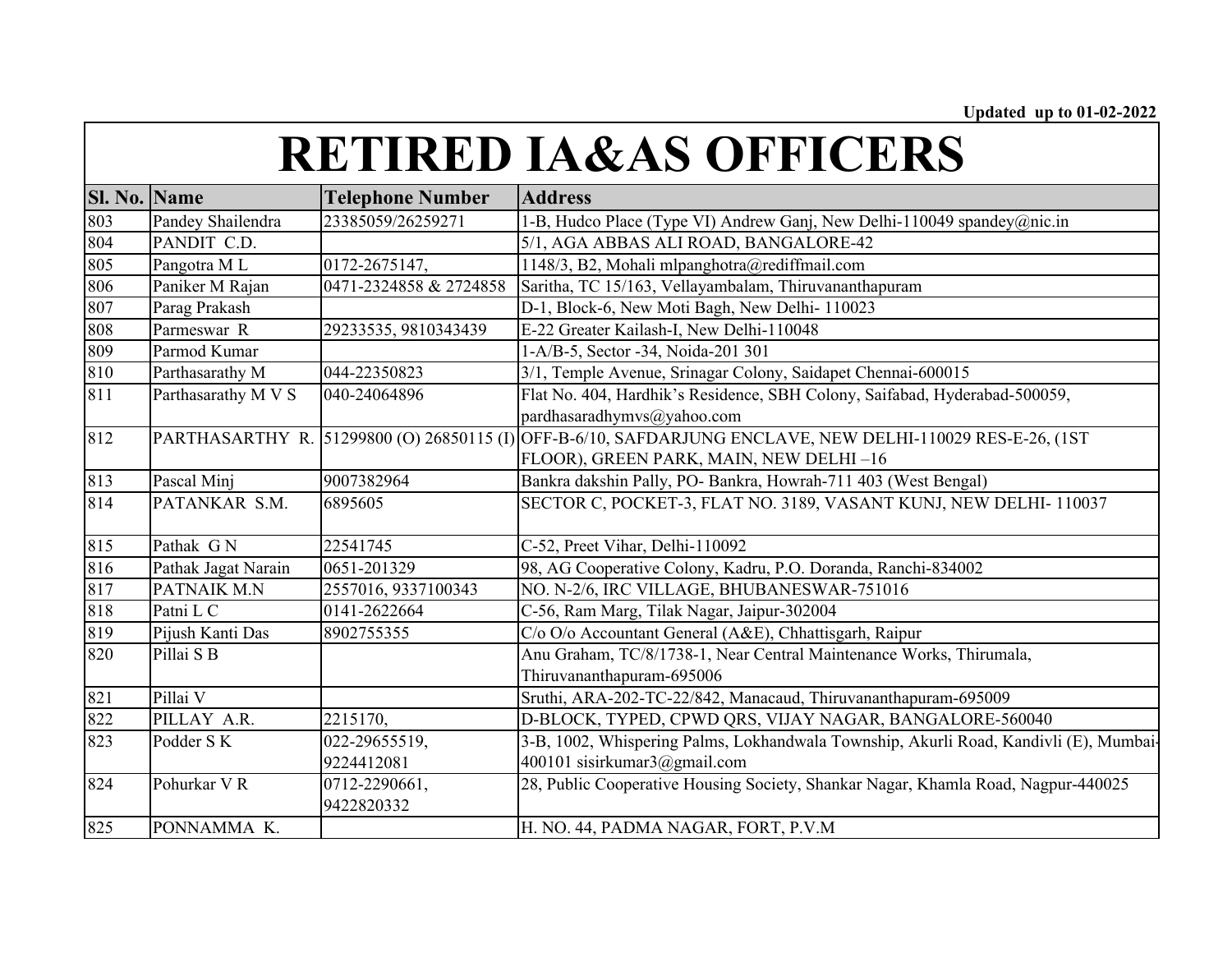| Sl. No. | Name                 | <b>Telephone Number</b> | <b>Address</b>                                                                                                                                   |
|---------|----------------------|-------------------------|--------------------------------------------------------------------------------------------------------------------------------------------------|
| 826     | Pophale Pramod       | 9930425128              | Door No. 14-21,/4.3rd Street, Srinivasapuram colony, Ramanathapur, Hyderabad- 500 013                                                            |
| 827     | Prabhakar A K        | 0487-2556968,           | Sreevalsam No. 3, Pavizham Apartment, West Nada Guruvayur                                                                                        |
| 828     | Prabhakar Lal        |                         | V/6, New IA&AS Officers Colony, Dr. Lohia Marg, Allahabad- 211 001                                                                               |
| 829     | Prabhakar S S        | 0751-2340364,           | 311, Suresh Nagar, Thatipur, Gwalior                                                                                                             |
| 830     | Prabhakaran M        | 9986040297              | No. 1731, Haripriya, 89th Cross, Kumaraswamy Layout, Bangalore-560078<br>shrihari.prabhakar@gmail.com                                            |
| 831     | Prabhat Chandra      |                         | 10-F, K.G. Marg, Above SBI (Rasme), Allahabad- 211 002                                                                                           |
| 832     | Pradeep Kumar        |                         | Flat No. 180, F-Block, Gangatri Apartment, Vikashpuri, New delhi-110018                                                                          |
| 833     | Prakasa Rao M        | 040-27059652            | Plot No. 519, H.No. 20-39/1, Gautham Nagar, Malkajgiri, Hyderabad-500047                                                                         |
| 834     | Prakasa Rao V        | 040-23513650,           | Flat No. 104, Ayodyya Apartments, Ayodhyanagar, Hyderabad-500028                                                                                 |
|         |                      | 9441186521              | vopra99@yahoo.com                                                                                                                                |
| 835     | PRAKASAAN            | 33547                   | 10-1-18/50, SHYAM NAGAR COLONY, HYDERABAD-500004                                                                                                 |
| 836     | PRAKASH GIAN         | 26836157/26910475       | D-1089, NEW FRIENDS COLONY, NEW DELHI-65                                                                                                         |
| 837     | Prakash Kumar Kapoor |                         | C/o-O/o Principal Accountant General (Audit)-II, West Bengal, CGO Complex, 3rd MSO<br>Building, 5th Floor, DF Block, Salt Lake, Kolkata- 7000064 |
| 838     | PRAKASH VED          |                         | B-I/258, JANAK PURI, DELHI-110057                                                                                                                |
| 839     | Prakashrao K S       | 0891-2797106,           | Door No. 9-172, Ravi Nagar, Naiduthota, Visakhapatnam-530047                                                                                     |
| 840     | Prasad LN            |                         | 172, New AG Cooperative Colony, Kadru, P.O. Doranda, Ranchi-834002                                                                               |
| 841     | PRASAD ADYA,         |                         | 370, LAXMI BAI NAGAR, NEW DELHI                                                                                                                  |
| 842     | PRASAD D.N.          | 2521327, 9835347620     | DUZRA MOHALLA, NEW ROAD DUZRA, BUDH COLONY, PATNA-800001                                                                                         |
| 843     | Prasad Jayanti       | 9910044453              | B-144, Sector-31, Gautam Buddha Nagar, Noida, Pin Code-201301 (Uttar Pradesh)                                                                    |
| 844     | Prasad Krishna       | 0651-253092             | Flat No. 6, Sahyogi Apartment, Kilburn Colony, Hinoo, Ranchi-834002                                                                              |
| 845     | Prasad Raghunath     | 0612-225634             | 11-A/60, Officer's Flat, Block3, Baily Road, Patna                                                                                               |
| 846     | Prasad Rajendra      | 43062231, 9910728673    | 231, AGCR Enclave, Delhi-110092 rpq2003@gmail.com                                                                                                |
| 847     | Prasad Rajeshwar     | 42334699, 9818412486    | 8-Ambika Vihar, (Near Paschim Vihar), New Delhi-110087 rajeshwar pd@hotmail.com                                                                  |
| 848     | PRASAD SAHDEO        | 301320                  | 3/12, JAWAHAR NAGAR, RANCHI-834008                                                                                                               |
| 849     | Prasenjit Mukherjee  | 9717771630              | Flat 1201, Tower E, Bestech Park View Spa, Sector 47, Haryana, Gurugram 122001                                                                   |
| 850     | Praveen Kishore      |                         | A-4 C/167, Janakpuri, New Delhi- 110058                                                                                                          |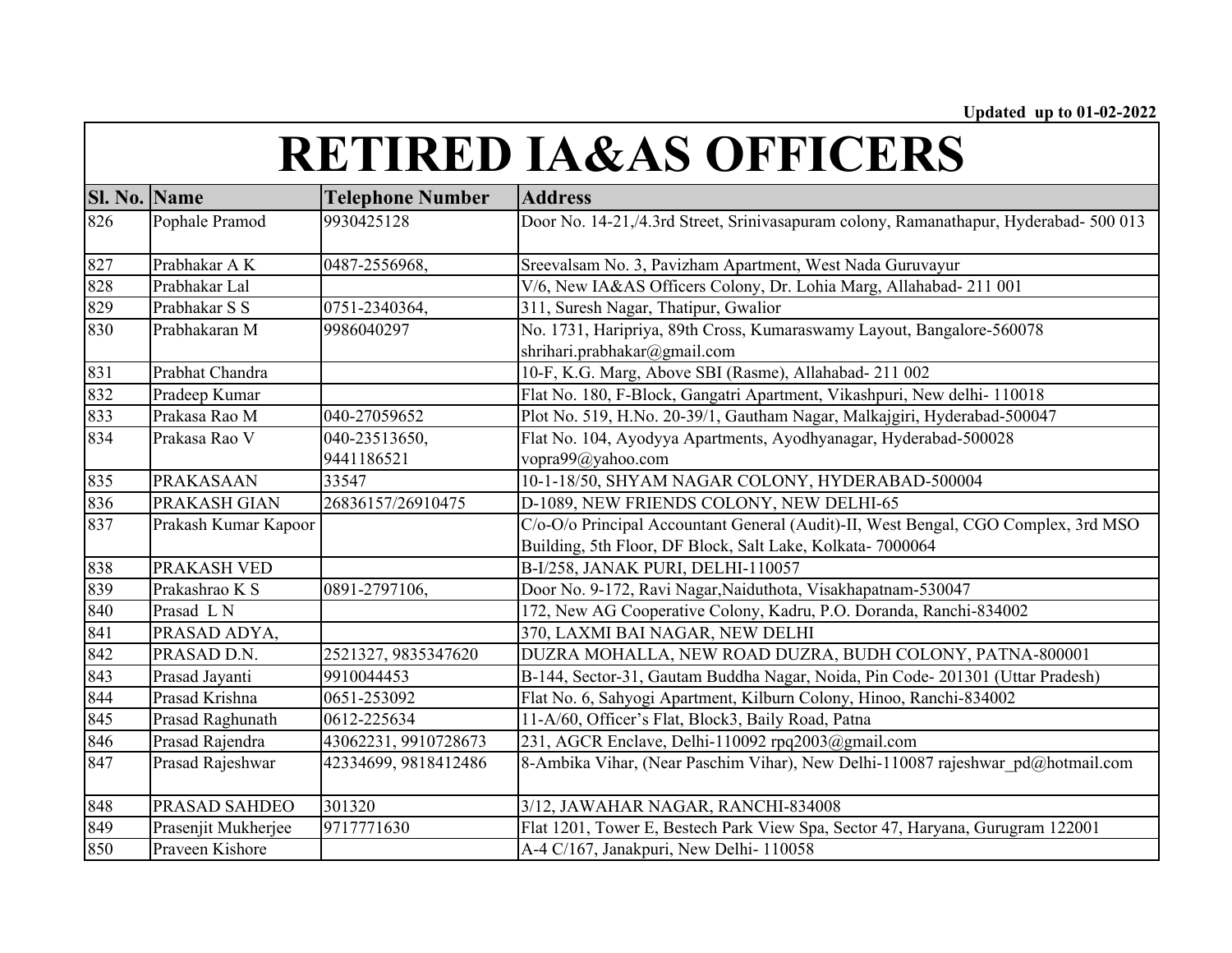| <b>RETIRED IA&amp;AS OFFICERS</b> |
|-----------------------------------|
|-----------------------------------|

| Sl. No. | <b>Name</b>                     | <b>Telephone Number</b> | <b>Address</b>                                                                       |
|---------|---------------------------------|-------------------------|--------------------------------------------------------------------------------------|
| 851     | Praveen Kumar Chopra 9810878938 |                         | House No. A-4C/167, Janak Puri, Est Delhi, Delhi- 110058                             |
| 852     | Praveen Kumar Tiwari 9650033773 |                         | 5 GF2, ATS Kokoon, Sec-109, Dwarka Expesway Gurugram                                 |
| 853     | Prem Kumar Kataria              |                         | 8205, Sector- B-11, Vasant Kunj, New Delhi-110070                                    |
| 854     | Premkumar M                     | 22521091, 42444914      | E-334, Nirman Vihar, Delhi-110092                                                    |
| 855     | Priyolkar MY                    | 022-26208190            | 'Shimpla" Flat No 1A, Vigneshwra Hart Society, 35 Juhu Versova Road, Andheri (West)  |
|         |                                 |                         | Mumbai - 400053                                                                      |
| 856     | <b>Purushottam Dass</b>         | 9412054532              | 21, Hill View Colony, Near Asian School, Indira Nagar, Dehradun                      |
| 857     | Pushpa Devi                     |                         | 149, Priyadarshni Nagar, Lane No 3, Talab Tillo, Jammu                               |
| 858     | R Gururajan                     |                         | Flat No. 6, No.17/7, Sri Ganesh Flats, 27th Street, Nanganallur, Chennai- 600061     |
| 859     | R Jambunathan                   |                         | Flat No. 11, Block-B, B-3, SAF Games Village, Koyambedu, Chennai- 600107             |
| 860     | R Rama Rao                      | 0674-2396228,           | Plot No. 103, Shri Jagnannath Complex, M-56, Madhusudan Nagar, Unit-IV, Bhubaneswar- |
|         |                                 | 9438326019              | 751001                                                                               |
| 861     | R S Rangarajan                  | 9500070110              | 50, First Auenue Indira Nagar, Adyar Chennai- 600 020                                |
| 862     | <b>R SRIDHAR</b>                |                         | C/o- O/o PRINCIPAL ACCOUNTANT GENERAL (AUDIT)-I, TAMIL NADU, LEKHA                   |
|         |                                 |                         | PARIKSHA BHAVAN, 361, ANNA SALAI, TEYNAMPET, CHENNAI- 600018                         |
|         |                                 |                         |                                                                                      |
| 863     | R Srinivasan                    |                         | C-73, Nivedita Kunj, R. K. Puram, Sector-10, New Delhi-110 022                       |
| 864     | R. Anantharaman                 |                         | A-201, Mahavir Apartment, Sector- 42, Nerul (W), Navi Mumbai- 400 706                |
| 865     | R. Balasubramanian              |                         | IV/25, Quarter No. 1, Besant Nagar, Chennai- 600 090                                 |
| 866     | R. Chouhan                      |                         | C/o PAG (ERSA), Rajashtan, Jaipur                                                    |
| 867     | R. J. Parate                    |                         | Plot No. 9, Swaraj Nagar, Manewada Ring Road, Nagpur- 440 027                        |
| 868     | R. K. Khare                     |                         | 22, vankhandeshwar Nagar, Thatipur, Gwalior- 474 002                                 |
| 869     | R. K. Mehta                     |                         | 8/10, Alopibath, Punjabi Colony, Allahabad-211 006                                   |
| 870     | R. N. Ghosh                     |                         | A-7-5, Yarrows Appt., C-58/5, Sector-62, Noida- 210 301                              |
| 871     | R. Nagarajan                    |                         | F-3, thiruvadi Flats- 4, parangusapura, Street, Kodambakkam, Chennai- 600 024        |
| 872     | R. R. Gandhi                    |                         | B-1210, GTB Nagar, Allahabad                                                         |
| 873     | R. Rajendran                    |                         | C/o O/o PAG, (A&E), Karnataka, Park House Road, PB No.5329/5359, Bengaluru-560       |
|         |                                 |                         | 001                                                                                  |
| 874     | R. S. Tayde                     |                         | 41-D, Pahnala Building, Near Dhirubhai Ambani Schoo, BKC, Bandra (East), Mumbai- 400 |
|         |                                 |                         | 051                                                                                  |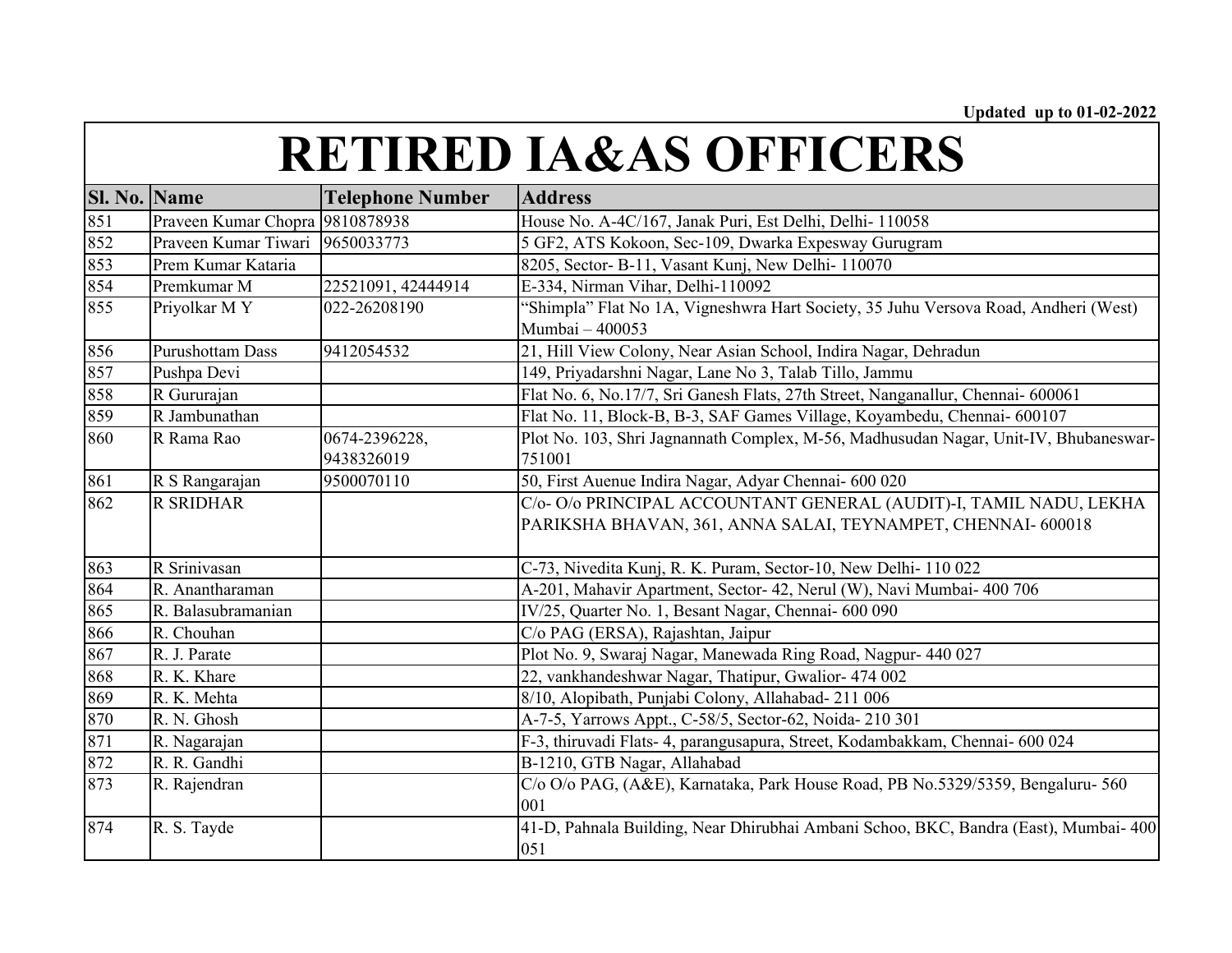| Sl. No. Name |                      | <b>Telephone Number</b> | <b>Address</b>                                                                         |
|--------------|----------------------|-------------------------|----------------------------------------------------------------------------------------|
| 875          | R. Sridhara          |                         | #1, 'R'Block, Ground Floor, CPWD Quarters, Vijaya Nagar, Bengaluru- 560 040            |
| 876          | Radha P N            | 0471-2344429            | TC/22/164, Single street, Karamana, Thiruvananthapuram                                 |
| 877          | <b>RADHAKRISHNAN</b> | 24894166, 040-23748978  | M-11-D, ANUGRAHA COLONY, THIRD AVENUE, ASHOK NAGAR, CHENNAI-                           |
|              | S.                   |                         | 600083/ C-43, Steel & Mines Complex Srinagar, Hyderabad-500073                         |
| 878          | Radhey Shyam Gupta   |                         | 17, Sachiwalaya Colony Tonk Bhatak, Jaipur- 302 015                                    |
| 879          | Raghavachari R       | 42019016, 9840412366    | F-2, I Floor, Arunachal Thenral, 14, Eighth cross St. Sastri Nagar, Chennai-600020     |
| 880          | Raghbir Singh        |                         | #2159-B, Sector-42-C, Chandigarh                                                       |
| 881          | Raghubir G C         | 26146414                | A-19, Hillview Apartments, Vasant Vihar, New Delhi-110057                              |
| 882          | Raghunatha Rao K     | 040-23514605            | H. No. 9-4-84/29, Kakatitya Nagar, Hyderabad-500008                                    |
| 883          | Rai Baldev           | 22522385                | D-316, Nirman Vihar, Delhi-110092                                                      |
| 884          | RAINA B.L.           |                         | H. NO. 2133, SECTOR -42-C, CHANDIGARH                                                  |
| 885          | Raj Mulakh           | 0172-4622590            | 590, Shanti Van, Sector-48A, Chandigarh                                                |
| 886          | <b>RAJ DES</b>       |                         | H. NO. 258, BRIHAM NAGAR, KAITHAL ROAD, NEAR LAKHAN PAL PROPERTY                       |
|              |                      |                         | DEALER, KARNAL.                                                                        |
| 887          | Raj Kumar Yadav      |                         | 3811, Kanahiya Nagar, Tri Nagar, Delhi- 110035                                         |
| 888          | <b>RAJ MULKH</b>     | 2632590                 | 590, SECTOR-47, SHANTIVAN SOCIETY, CHANDIGARH                                          |
| 889          | Raja Ram             |                         | 94/24, Kumbha Marg, partap Nagar, Sanganer, Jaipur                                     |
| 890          | Raja Rao S           | 9440763846              | Plot No. 68, Nalanda Nagar, Behind Venkateswara Temple, Hyderguda, Attapur,            |
|              |                      |                         | Hyderabad-500048 seeli rrao@yahoo.co.in                                                |
| 891          | Rajagopalan D        | 26863808                | 149, Munirka Vihar, New Delhi-110062                                                   |
| 892          | Rajagopalan Sudha    | 080-25501313            | No. 394, Mahalakshmi Krupa, 7th Cross, 7th Main, 4th Block, Koramangala, Bangalore-    |
|              | (Ms.)                |                         | 560034                                                                                 |
| 893          | <b>RAJAN PK</b>      |                         | M V/4, NORTH END QRS, SEAGUL STREET, KOCHI-682003                                      |
| 894          | Rajan R S            | 43561412                | Flat 1B "Brindavan" 3 Veeraswamy Road, off Krishnama Road, Nungambakkam, Chennai-      |
|              |                      |                         | 600034 chitrajan2000@yahoo.com                                                         |
| 895          | Rajaram S            | 080-25340067            | D-2, Sai Garden, 1st Cross, Kaggadasapura Main Road, C.V. Raman Nagar Post, Bangalore- |
|              |                      |                         | 560093 captrajaram@rediffmail.com                                                      |
| 896          | RAJARATHINAM S.      | 084-23411184            | 158, AG'S OFFICE LAYOUT, NEW B.E.L ROAD, RMV -II ST AGE, BANGALORE-                    |
|              |                      |                         | 560094                                                                                 |
| 897          | RAJENDRAN A.J.       | 044-28150982, 98400-    | A-12, "PRATIJNA", 23, B.N. ROAD - II, T-NAGAR, CHEN NAI-600017                         |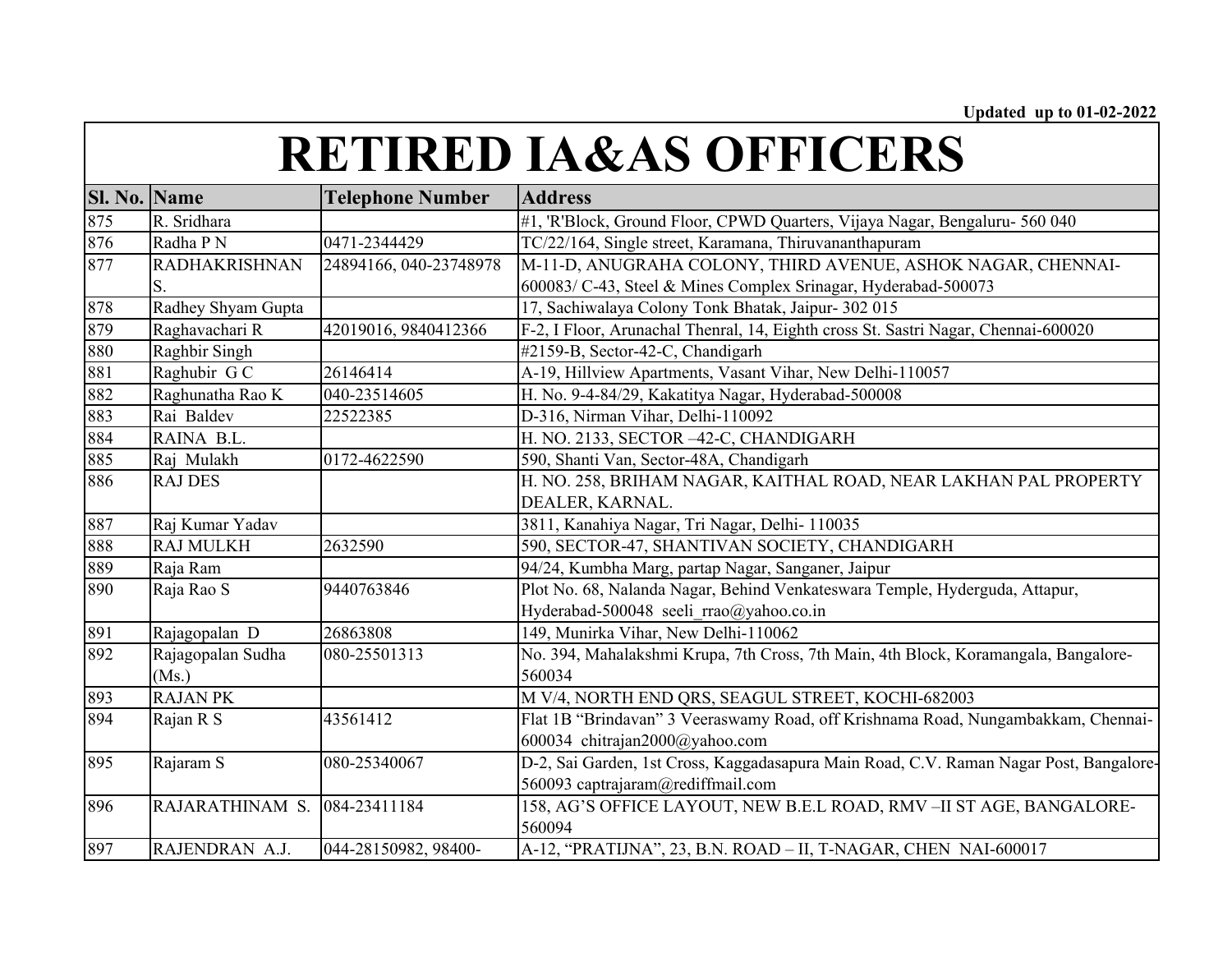| Sl. No. Name |                      | <b>Telephone Number</b> | <b>Address</b>                                                                          |
|--------------|----------------------|-------------------------|-----------------------------------------------------------------------------------------|
| 898          | Rajesh Asthana       |                         | H-204, Ajnara Landmark, Plot No. 18, Sector-4, Vaishali, Ghaziabad - 201 001            |
| 899          | Rajesh Kumar Goel    |                         | C-125, Maharanapartap Enclave, Pitampura, Delhi- 1100034                                |
| 900          | Rajib Sharma         |                         | Flat No. 6-3, MS Flats, Shah Jahan Road, New Delhi.                                     |
| 901          | Rajinder Prasad      | 8558877642              | H. No. 2162-B, Sector-42-C, Chandigarh- 160 036                                         |
| 902          | Rajiva Bhushan Sinha | 9013135541              | C-II/82, Satya Marg, Chanakya Puri, New Delhi-21                                        |
| 903          | Rakesh Gupta         |                         | D-27, Navrachana Group HSG Socirty, East Arun Nagar, Sahadra, Delhi- 110 032            |
| 904          | Rakesh Jain          | 9968283328              | D-5, Tower-10, New Moti Bagh, New Delhi-23                                              |
| 905          | Ram Daulat           | 0172-2663370,           | 370, Sector 45-A, Chandigarh                                                            |
| 906          | Ram Dihal            | 900521906               | Village & PO Shagaura, Distt. Gorakhpur (UP) -273413                                    |
| 907          | Ram Kashi            | 9818952427              | E-1042, Gaur Green City, Indrapuram, Ghaziabad (Uttar Pradesh)                          |
| 908          | <b>RAM LAKHI</b>     | 0184-2203208            | H. NO. 1308, SECTOR-13, URBAN ESTATE, KARNAL (HARYANA)                                  |
| 909          | Ram Lubhaya          | 9814308260              | 158/XI, Mohali                                                                          |
| 910          | <b>RAM M.R SOBHA</b> |                         | NO. 4, 1 MAIN ROAD, DONLUR-II STAGE, BANGALORE-560072                                   |
| 911          | Ram Nath             | 0172-2226675,           | 2565, Phase-VII, Mohali                                                                 |
| 912          | Ram Sarup Dass       |                         | Village Kharar, Distt. Mohali                                                           |
| 913          | <b>RAM SUDAMA</b>    | 230115                  | H. NO. 61, HOUSING BOARD COLONY, BINDRABAN, PALAMPUR, DISTT.                            |
|              |                      |                         | KANGRA (H.P)-176061                                                                     |
| 914          | Rama Chandra H S     | 080-26590366,           | 861, 11 'B' Cross, 22 Main, II Phase, J.P. Nagar, Bangalore-560078                      |
|              |                      | 9902036631              | hs ramachandra47@yahoo.co.in                                                            |
| 915          | Rama Krishna K       | 040-23511501            | 12-2-709/C/84, PadmanabhaNagar, Hyderabad-500028                                        |
| 916          | <b>RAMA KRISHNAN</b> |                         | $12^{\rm TH}$ AVENUE, RAGHAR REIDY COLONY, JAFFERKHAMPET, CHENNAI-95                    |
|              | A.                   |                         |                                                                                         |
| 917          | Rama Rao K S         | 080-26694884            | 521, 13th 'C' Main Kempegowda Layout BSK, Stage III, Ph. III, BI. III, Bangalore-560085 |
|              |                      |                         |                                                                                         |
| 918          | Rama Rao V N         | 044-42074412            | Coral Crown, 43/21, Second Main Road, R.A. Puram, Chennai-600028                        |
| 919          | RAMACHANDERAN-       |                         | 41A, SECOND CROSS STREET, AG'S OFFICE COLONY, KOTIVAKKAM, CHENNAI-                      |
|              | II K.                |                         | 600044                                                                                  |
| 920          | <b>RAMACHANDRAN</b>  | 4916131                 | 13, 9TH CROSS STREET, SASTRINAGAR, ADYAR, CHENNAI-600020                                |
|              |                      |                         |                                                                                         |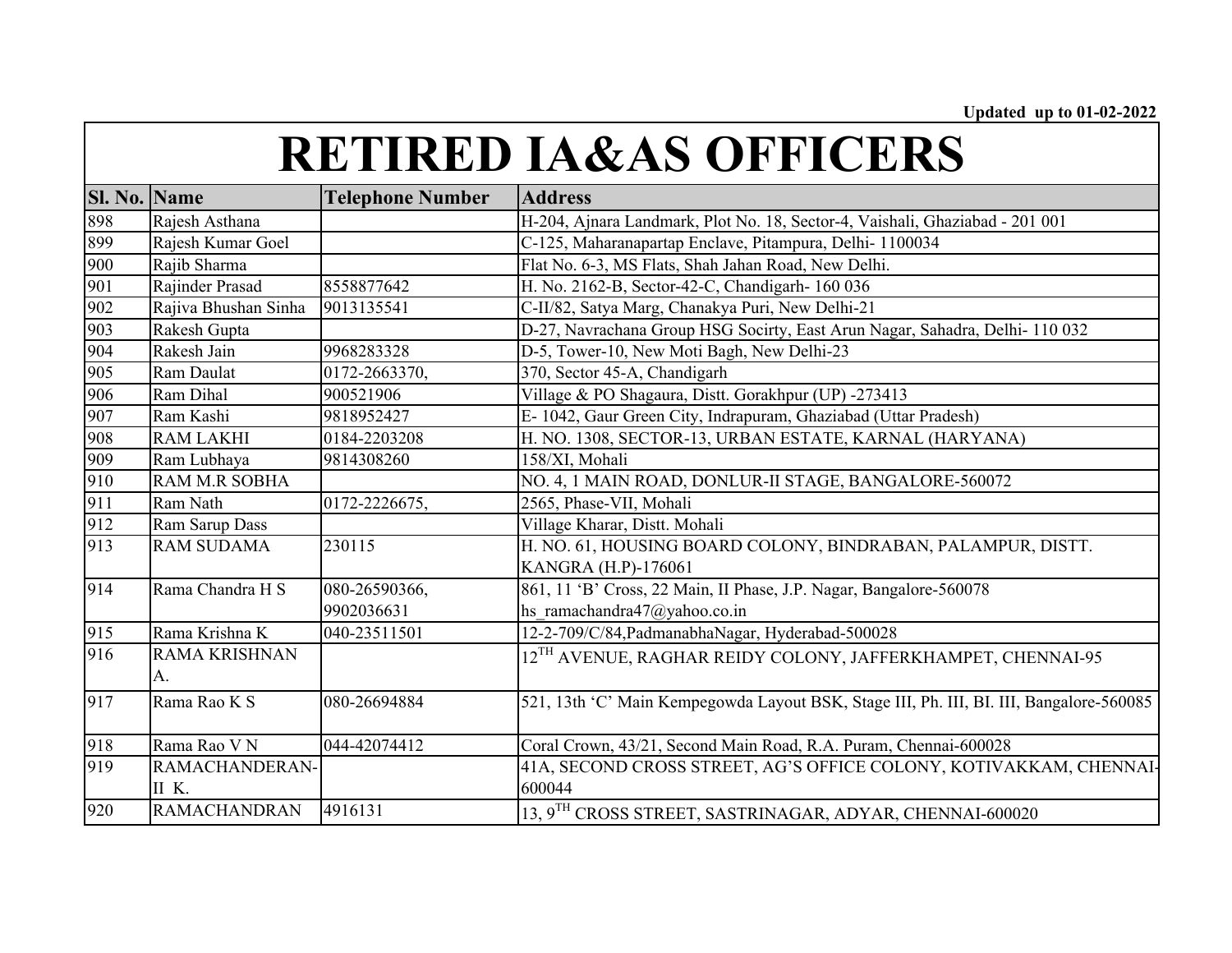| <b>Sl. No. Name</b> |                        | <b>Telephone Number</b> | <b>Address</b>                                                                        |
|---------------------|------------------------|-------------------------|---------------------------------------------------------------------------------------|
| 921                 | <b>RAMACHANDRAN</b>    |                         | MOHENDRA APARTMENTS, RAJENDRA NAGAR, KULUPUADI BORIVILI (EAST)                        |
|                     | M.                     |                         | MUMBAI-66/ A-7, Giri Darshan Cooperative Housing Society Limited, Sreenagar, Wagle    |
|                     |                        |                         | Estate, Thane (W)-400604                                                              |
| 922                 | Ramachandran K         | 044-26213024,           | AL 5 (old 207/1), 11th Main Road, Annanagar, Chennai-600040, kramcha2@gmail.com       |
|                     |                        | 9444033621              |                                                                                       |
| 923                 | Ramachandran P V       | 0487-2307555            | VII/200 K Saketham, Muthuvara, Variyam, Puzhakkal, Thrissur-680553                    |
| 924                 | RAMACHANDRAN-I         | 26213024                | AL-2071, 5, ELEVENTH MAIN ROAD, ANNA NAGAR, CHENNAI-600040                            |
| 925                 | Ramachanrannair N      | 0471-2490704            | GPRA, N/34, Chanrathara, TC/64/115, Narippil Lane, Thiruvananthapuram -695018         |
| 926                 | <b>RAMAIAH</b>         | 25531934                | 179, II CROSS, I BLOCK, KORAMANGALA LAYOUT, BANGALORE -560 034                        |
|                     | <b>ANANTHA</b>         |                         |                                                                                       |
| 927                 | Ramaiah Anantha        | 080-25531934            | 179, 1st Block, 2nd Cross, Koramangala, Bangalore-560034 anantha10@yahoo.com          |
| 928                 | RAMAKRISHNA K.         |                         | 12-2-709/C/84, PADNANABHANAGAR, HYDERABAD-500028                                      |
| 929                 | RAMAKRISHNA P.         |                         | B-3, 27-B, LAWRENCE ROAD, NEW DELHI                                                   |
| 930                 | <b>RAMAKRISHNAN</b>    |                         | 7, 12 <sup>TH</sup> AVENUE, RAGHAVA REDDY COLONY, IST STREET, JAFFERKHANPET,          |
|                     | K.A.                   |                         | CHENNAI-83                                                                            |
| 931                 | <b>RAMAKRISHNAN</b>    | 22391727                | 11 A, KAMBAR STREET, TAMBARAM EAST, CHENNAI - 60005 9                                 |
| 932                 | Ramakrishnan M S       | 022-28946233& 28940974, | Flat No. Q 003, Quality Building, Sonagram Cooperative Housing Society, Laxman Mhatre |
|                     |                        | 9920267062              | Road, Navagaon, Dahisar (W), Mumbai-400068 msk1944@yahoo.com,                         |
|                     |                        |                         | Msk1944@yahoo.co.in                                                                   |
| 933                 | Ramakrishnan M V       | 044-24912211            | H-108/12, Seventh Avenue, Basant Nagar, Chennai-600090                                |
| 934                 | Ramakrishnan P         | 044-24461781            | C-3, II Floor, Prim Rose Apartments, Ellanaimman Koli Street, Adyar, Chennai-600020   |
| 935                 | Ramamurthy K P         | 044-24938690            | 15 "Krishnapuri", RA Puram, Chennai-60028                                             |
| 936                 | Ramamurthy R           | 24613293                | B-20, Riya Sabha Awas, INA Colony, New Delhi-110023 rrmurthy 1933@yahoo.co.in         |
| 937                 | Ramamurthy V V         | 040-23522417            | 12-2-717/1/12, Saptagiri Colony, Rathibowli, Hyderabad-500028                         |
| 938                 | RAMAMURTHY V.R. 832582 |                         | 98, MUNDAKAMNI, MYLAPORE, CHENNAI-600004                                              |
| 939                 | RAMAN A.S.             | 24941340                | 21, ANAND APARTMENTS, 30, DEVADI STREET, MYLAPORE, CHENNAI - 600004                   |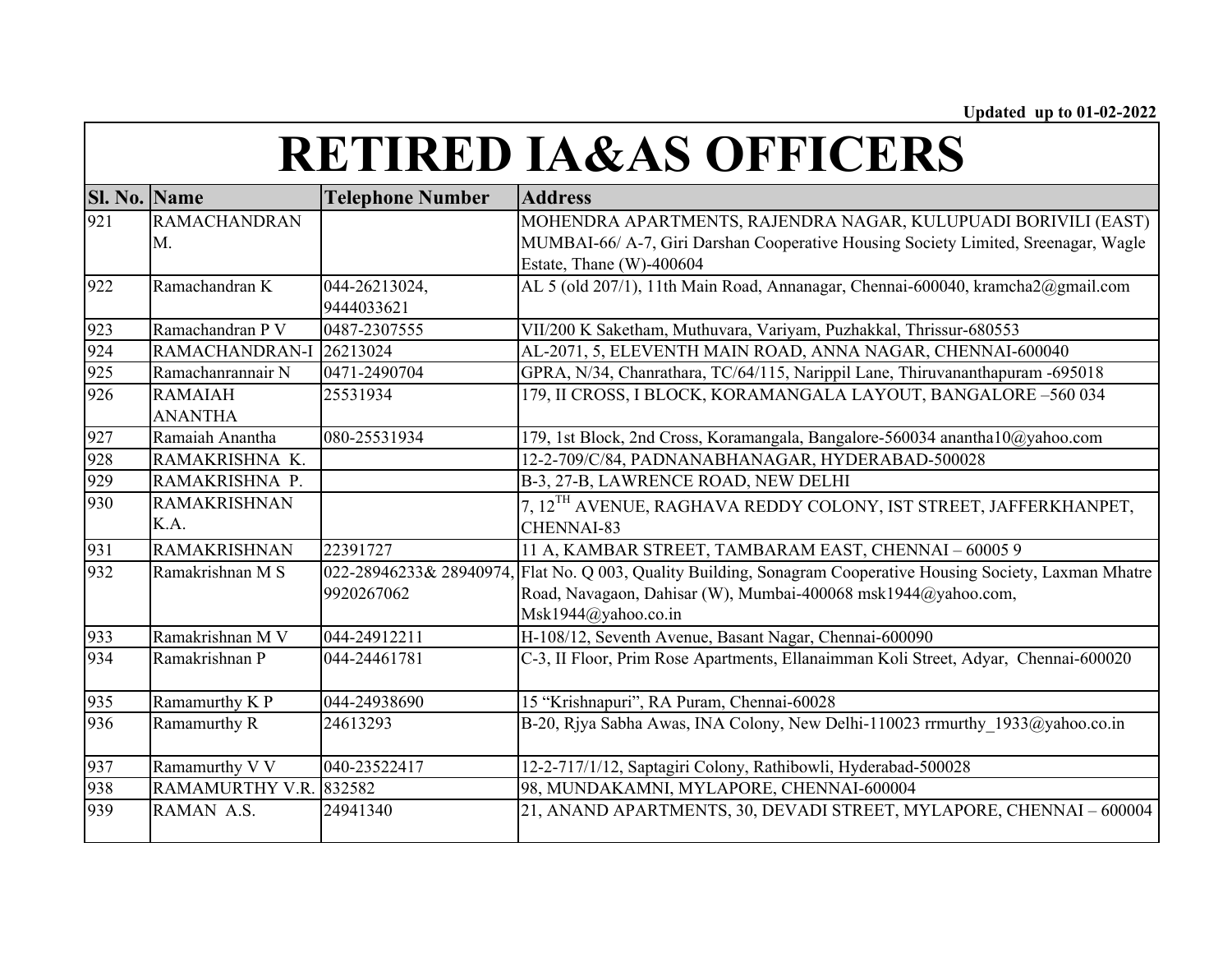| <b>Sl. No. Name</b> |                                | <b>Telephone Number</b>        | <b>Address</b>                                                                                          |
|---------------------|--------------------------------|--------------------------------|---------------------------------------------------------------------------------------------------------|
| 940                 | RAMAN V.                       | 23624586                       | 5, VIVEKANANDA STREET, GANDHI NAGAR, SALIGRAMAM, CHENNAI-600093                                         |
| 941                 | Raman A.S.                     | 044-43527039                   | Flat B1/22, Block I, Gokulam Phase-2, Sri Ramnagar Main Road, Nolambur, Chennai-<br>600095              |
| 942                 | Raman K K                      | 080-23542941,<br>9611123136    | E2/ 505, White House Apartments, Cross 15, 6th Main Block II, RT Nagar, Bangalore-<br>560032            |
| 943                 | Raman Kutty A P                | 080-23283525,                  | No. 32, Sitara, 7th Cross, Prashanthanagar, Bangalore-560079                                            |
| 944                 | Raman R                        | 044-28229989                   | F-1,'K G Centre Court", Jagadambal St., T.Nagar, Chennai-600017                                         |
| 945                 | <b>RAMAN RAJA</b>              |                                | D-32, 7TH CROSS, TILLIA NAGAR, THIRUCHINNAPALLI-600018                                                  |
| 946                 | RAMANARAYANAN 24662192<br>C.R. |                                | FLAT D1, SRIRANGA, NO. 71, DR. RANGACHARI ROAD, MYLAPORE, CHENNAI<br>600004                             |
| 947                 | Ramanatha Sastry E             | 040-23522905                   | 12-2-827/28, Kanti Nagar Colony, Mehdipatnam, Hyderabad-500028                                          |
| 948                 | RAMANATHAN V.                  | 23774342                       | C 004, GROUND FLOOR, PREMIER GRIHALAKSHMI APTS., ILANGO NAGAR<br>SOUTH, VIRUGAMPAKKAM, CHENNAI - 600092 |
| 949                 | Ramanathan R                   | 0124-2563555, 0124-<br>5029074 | E-601, Ambience Lagoon, National Highway 8, Gurgaon-122002 ramu r02@ahoo.co.in                          |
| 950                 | Ramanathan                     | 9560530022                     | D-406, Narmada Apartments, Alaknanda, New Delhi-110 019                                                 |
| 951                 | RAMANI R.                      | 24412878                       | 7, TWENTY FIFTH CROSS STREET, INDIRA NAGAR, CHENNAI - 600020                                            |
| 952                 | Ramanujam                      | 9445687310                     | H.No. 25, Srinivasa Reddy Street, T. Nagar, Chennai- 600 017                                            |
| 953                 | RAMANUJAN S.                   |                                | 29/3, CPWD QRTS, BEAANT NAGAR, CHENNAI-90                                                               |
| 954                 | RAMARAO V.N.                   | 24661603                       | 1/2, VALASUBRAHMANYA COLONY, MYLAPORE, CHENNAI - 60 0004                                                |
| 955                 | RAMASWAMY N.                   |                                | CHAIRMAN OF KSE BOARD), KANNANMULA, TRIVENDRUM                                                          |
| 956                 | <b>RAMASWAMY R</b>             |                                | FLAT NO. C-21, RAJA RAM COLONY, NINTH AVENUE, KODAMBAKKAM,<br><b>CHENNAI-600024</b>                     |
| 957                 | RAMASWAMY SV.                  |                                | 982, SERVICE ROAD, R.P.C. LAYOUT, VIJAYANAGAR, II STAGE, BANGALORE-<br>560040                           |
| 958                 | Ramaswamy B S                  | 26277323, 26274047,            | 140, Mandakini Enclave, Alaknanda, New Delhi-110019                                                     |
| 959                 | Ramaswamy R                    |                                | Flat C-21, Rajaram Colony, Ninth Avenue, Kodambakkam, Chennai-600024                                    |
| 960                 | Ramaswamy R. Iyer              | 41402709, 26972454,            | A-10, Sarita Vihar, New Delhi-110076 rriyer@touchtelindia.net                                           |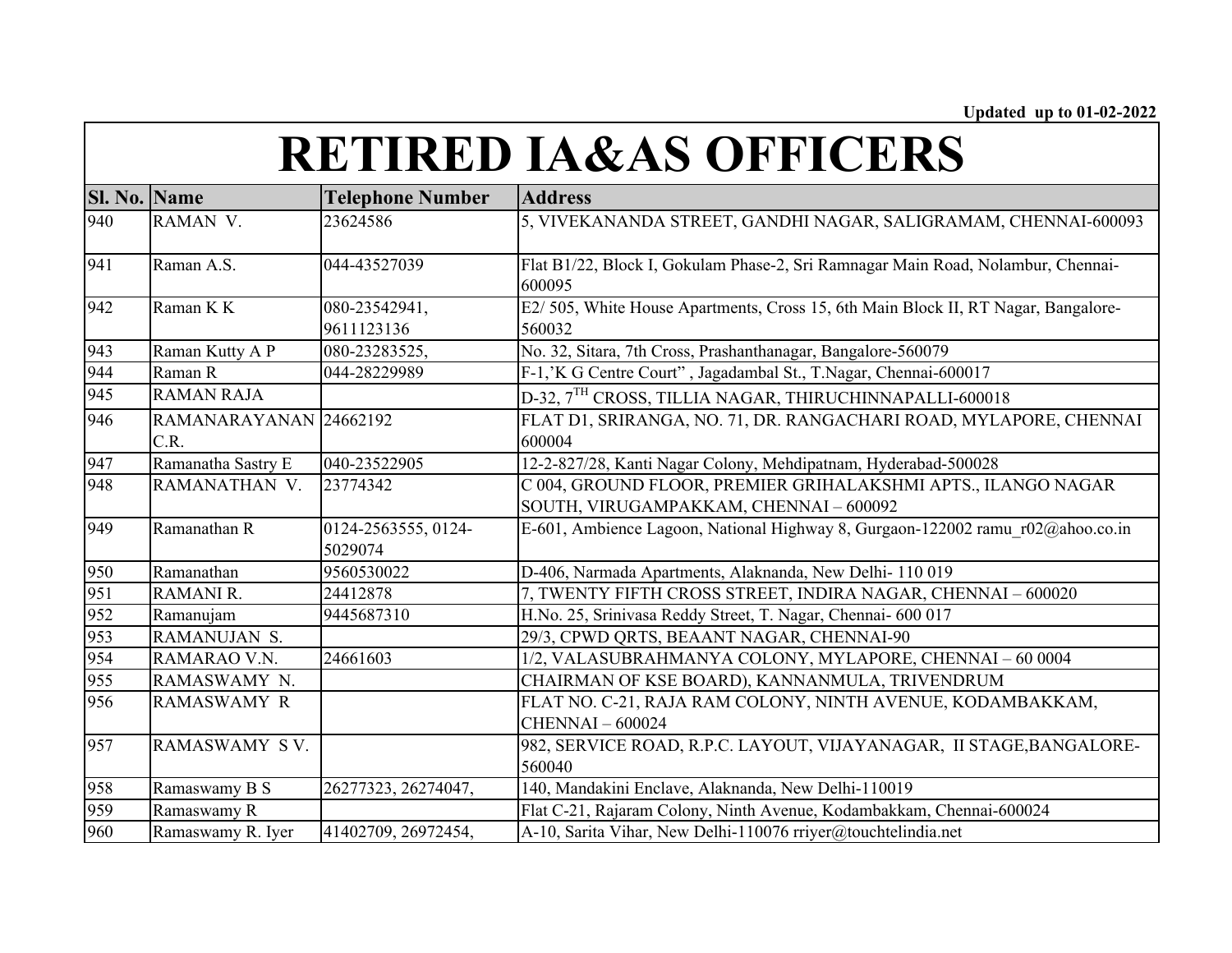| <b>Sl. No.</b> | <b>Name</b>               | <b>Telephone Number</b> | <b>Address</b>                                                                              |
|----------------|---------------------------|-------------------------|---------------------------------------------------------------------------------------------|
| 961            | Ramesh Kumar Juneja       | 9650664321              | C-199, Suraj Mal Vihar, Near Yamuna Sports Complex, New Delhi- 110092                       |
| 962            | Ramesh Kumar Juneja       |                         | C-119, Surajmal Vihar, Delhi- 110092                                                        |
| 963            | RAMIER S.                 | 24891294                | 20, FIFTY FOURTH STREET, ASHOK NAGAR, CHENNAI-600083                                        |
| 964            | Ramotra K S               | 0172-2695338,           | 1763, Sector-39-B, Chandigarh                                                               |
| 965            | Rampal Singh              |                         | Rajiv Nagar (Lower), Section -2, Haridwar Road, Dehradun - 248 001                          |
| 966            | Rana U S                  | 0172-2687603            | 105/2, Sector-55, Chandigarh                                                                |
| 967            | Ranade MY                 | 020-25446288            | 401, Kalpana Apartment, 65/13 Erandwane, Shangrila Garden, Pune-411004<br>m ranade@vsnl.net |
| 968            | Ranajit Dhar              |                         | Bungalow No. -426/B, Nambari, Maligaon, Guwahati                                            |
| 969            | RANGA R.P.                | 23802617                | 61, UMANG, KASHIBAI NAVARANG MARG, GAMDEVI, MUMBAI -400007                                  |
| 970            | <b>RANGA MURTHY</b>       | 226392                  | H. NO. 10-5-3/A/16, AJANTHA APARTMENTS, MASAB TANK, HYDERABAD-                              |
|                | K.S.                      |                         | 500028                                                                                      |
| 971            | RANGACHARI A              | 24617285, 9444224763    | 3, SECOND CROSS STREET, RAMA KRISHNA NAGAR, CHENNAI-600028                                  |
| 972            | Rangachari A              | 044-24617285            | 2 Second Cross St., Ramakrishna Nagar, R A Puram, Chennai-600028                            |
| 973            | RANGACHARI T.             | 0413-2271742            | PLOT NO. 14-15, SECOND STREET, PRIYADARSHNI NAGAR, PONDICHERRY-<br>605006                   |
| 974            | Ranganadhan K V           |                         | 5, Lekha Apartments, Mint Compound, Hyderabad- 500 004                                      |
| 975            | Ranganathan G             | 080-25481582            | Apartment 201, Golden Crescent No.3, Davis Road, Bangalore-560084                           |
| 976            | <b>RANGASWAMY</b><br>K.P. |                         | D-17/1, VIJAY KIRAN APPARTMENTS, 32, VICTORIA ROAD, BANGALORE-560047                        |
| 977            | Rangrajan MT              | 079-26921591            | 87, Jiyotikalash Society, Jodhpur Tekra, Ahmedabad-380015                                   |
| 978            | Ranjan Kumar Ghose        | 9810152001              | DX 145, Kendriya Vihar, Sector 56, Gurgaon                                                  |
| 979            | Ranjendran A J            | 28240982                | A-12 "Pratijina"23, Second Street, North Boag Road, R. Nagar, Chennai-600017                |
| 980            | RAO J.R.                  | 805910                  | 76, RLY COLONY, WEST MARREDPALLEY, SECUNDERABAD-26                                          |
| 981            | RAO K.                    | 23514605                | 9-4-84/29, KAKATIYA NAGAR, HYDERABAD-8                                                      |
| 982            | RAO K.N.                  |                         | 21-B, TELEGRIPH LANE, NEW DELHI                                                             |
| 983            | RAO Q.S.A.                |                         | 665, XITH MAIN ROAD, NEAR 34 <sup>TH</sup> CROSS, IV BLOCK, JAYANAGAR,<br>BANGALORE-560011  |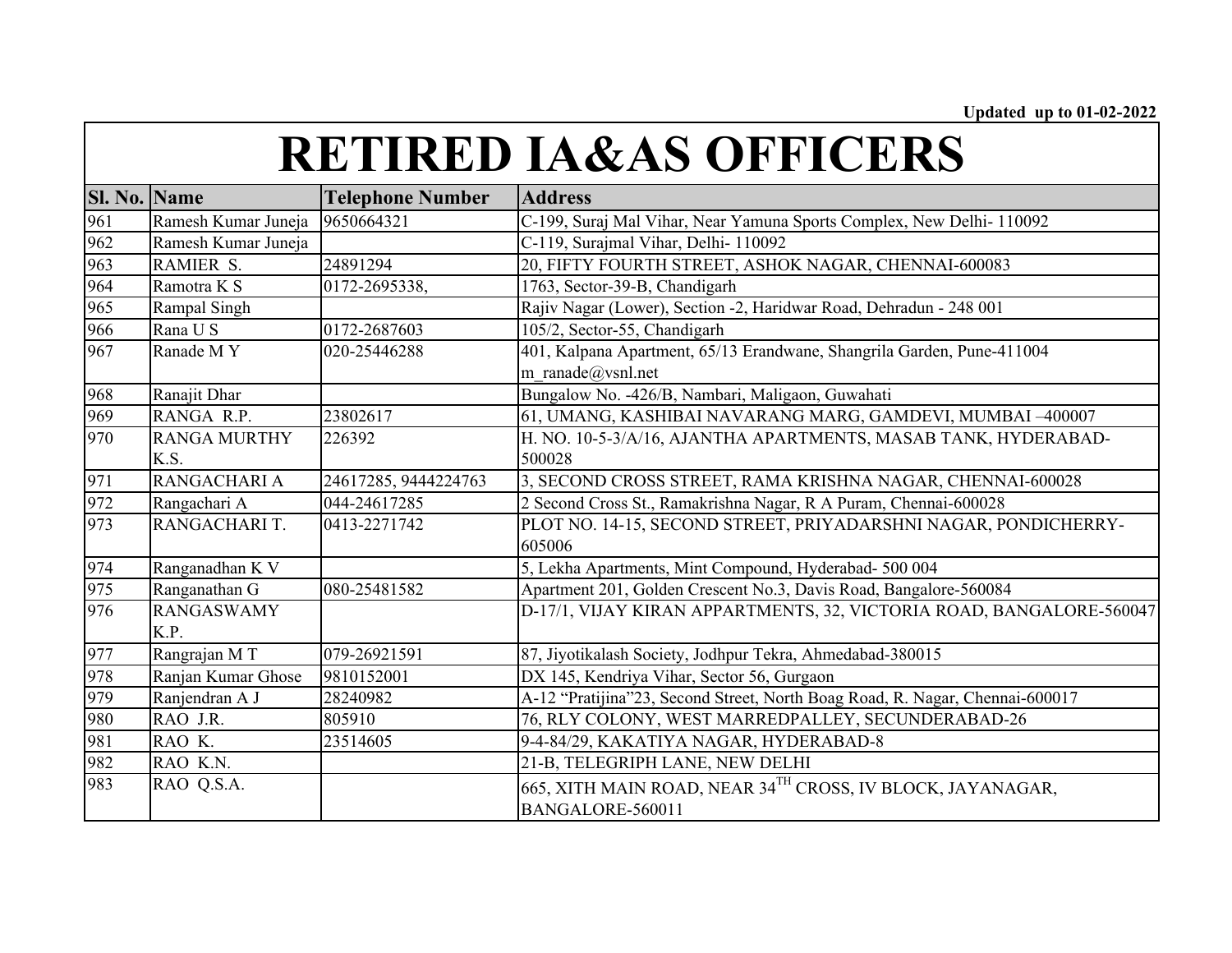| Sl. No. Name |                       | <b>Telephone Number</b> | <b>Address</b>                                                                                   |
|--------------|-----------------------|-------------------------|--------------------------------------------------------------------------------------------------|
| 984          | RAO R. RAMA           | 0674-2396228            | PLOT - 103, SRI JAGANNATH COMPLEX, M/56, MADHUSUDAN NAGAR,                                       |
|              |                       |                         | BHUBANESWAR, DIST. - KHURDA                                                                      |
| 985          | RAO A.                |                         | 6-3-609/112, ANANDANAGAR, KHAIRATABAD, HYDERABAD-500004                                          |
| 986          | RAO A.V. APPA.        | 08555-287557            | R2 B1, SAI VADAN, PRASHANTHI NILAYAM ASHRAM, PUTTAPARTHI, DISTT. -                               |
|              |                       |                         | ANANTAPUR, ANDHRA PRADESH - 515 134                                                              |
| 987          | RAO B. NATESHA        | 24548207                | PLOT NO.107, SRIPURAM COLONY, MALAKPET, HYDERABAD-500 36                                         |
| 988          | RAO BHIMA N.          | 55983406, 9866799359    | BANALATHA KUTEER, PLOT NO. 430/431, PRAJAY SAI GARDENS,                                          |
|              |                       |                         | BADLAGUDA, POST-CHIRYAL, KEESARA MANOAL, R.R. DIST RICT-501301                                   |
| 989          | RAO G.                | 23324135                | 6-3-595/40, PADAMAVATHI NAGAR, KHAIRATABAD, HYDERABAD -500 004                                   |
|              | <b>RAMACHANDRA</b>    |                         |                                                                                                  |
| 990          | Rao K K               |                         | No. 237, 18th Main, VI Block, Koramangala, Bangalore-560095                                      |
| 991          | Rao K N               | 22721624, 22721625      | F-291, Saraswati Kunj, Plot No. 25, I.P. Extension, Patparganj, Delhi-110092                     |
| 992          | <b>RAO K VASUDEVA</b> | 23300998                | "KRISHNA" 2080, 9 <sup>TH</sup> CROSS ROAD, VIJAYA NAGAR, II STAGE, BANGALORE-                   |
|              |                       |                         | 560040                                                                                           |
| 993          | RAO KRISHNA A.        |                         | 23522544 (I), 23416924/25 (i) NO.44, KAKATIYANAGAR, HYDERABAD – 500 008 (ii) 6-3-871, SNEHALATA, |
|              |                       | (0)                     | 2ND FLOOR, GREENLANDS ROAD, BEGUMPET, HYDERABAD - 500 016                                        |
|              |                       |                         |                                                                                                  |
| 994          | RAO N. BHIMA          | 840954                  | PLOT NO. 3, AMRITAVARSHINI, SITA RAM NAGAR, STAFF ROAD, SIKH                                     |
|              |                       |                         | VILLAGE, SECUNDERABAD-500003                                                                     |
| 995          | RAO R.S.A             | 26641432                | 665, 11 <sup>TH</sup> MAIN ROAD, NEAR 34 <sup>TH</sup> CROSS, 4TH BLOCK, JAYANAGAR,              |
|              |                       |                         | BANGALORE-560011                                                                                 |
| 996          | Rao S. Raghab         | 9777675708              | Flat-9, Block-5, Metro City Apartments , Bhubaneswar-751012                                      |
| 997          | <b>RAO SARASWATHI</b> | 805910                  | 76, RAILWAY COLONY, WEST MAREDPALLY, SECUNDERABAD-500026                                         |
| 998          | RAO V. PRAKASHA       | 23513650                | FLAT NO. 104, AYODHYA APARTMENTS, 12-2-790/33, AYODHYA NAGAR,                                    |
|              |                       |                         | HYDERABAD-500028                                                                                 |
| 999          | Rashmi Jain           | 9810096192              | H.No. 40, Sector- 15-A, Noida, Uttar Pradesh.                                                    |
| 1000         | Ratnam KR             | 044-26266636            | 74/F, Z-110, MIG Flats, V Avenue, Annanagar, Chennai-600040                                      |
| 1001         | Rauf Abdul            |                         | AG (A&E), Assam, Maidamgaon, Beltola, Guwahati -781 029                                          |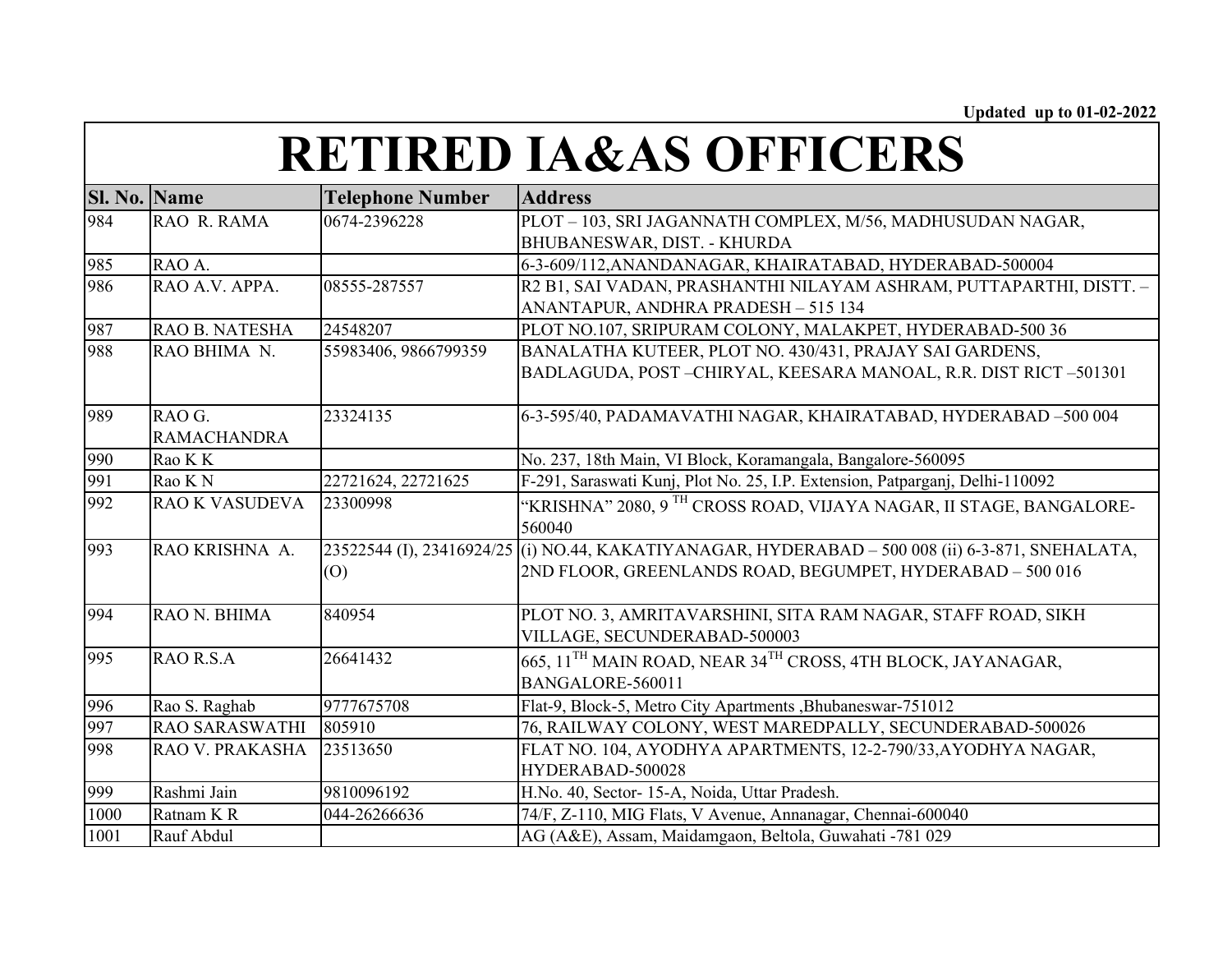| <b>Sl. No. Name</b> |                       | <b>Telephone Number</b> | <b>Address</b>                                                                     |
|---------------------|-----------------------|-------------------------|------------------------------------------------------------------------------------|
| 1002                | Ravindran K           | 0471-2479613,           | TC-28/2493, Saranalaya, Old Sreekanteswaram Road, K.R.A.F.-18, Chettikulanagar,    |
|                     |                       | 9447020561              | Thiruvananthapuram-695001                                                          |
| 1003                | Rawal, Girish Kumar   | 8651111418              | 33-F, Jayantipur, Preetam Nagar, Allahabad- 211 001                                |
| 1004                | Rawat Satish Chander  |                         | C/50, New AG Colony, Patna                                                         |
| 1005                | RAY M.L.              | 337-4625                | BF-295, SALT LAKE, KOLKATA-700 064                                                 |
| 1006                | Ray Samar             | 033-24406991,           | 7/9, Cornfield Road, Kolkata-700019 samarray@hotmail.com                           |
| 1007                | Reena Garg            |                         | A-206, Sarita vihar, New Delhi- 110 076                                            |
| 1008                | Rengachari T          | 0413-2271742            | Plot No. 14-15, First Main Road, Priyadarshani Nagar, Puducherry-605006            |
| 1009                | Renubala Parija       | 9437561807              | C/o: Sri K. C. Parija, Plot NO. NY-292/F, IRC Village, Nayapalli, Bhubaneswar      |
| 1010                | Revathy Iyer          |                         | 1501-02, B Wing, TRIBECA, Hiranandani Estate, Ghodbunder Road, Thane West, Mumbai- |
|                     |                       |                         | 400607                                                                             |
| 1011                | Revthy Bedi           |                         | D-2, Tower No.7, New Moti Bagh, New Delhi-110 023                                  |
| 1012                | Rita Mitra            | 9818414393              | Flat No. 5162, ATS One Hamlet, Sector-104, Noida-201301                            |
| 1013                | RON K.N.              | 5794460                 | D-57, NARAYANA, NEW DELHI-28                                                       |
| 1014                | ROY N.R.              |                         | P.O NARAYANPUR, KANHINARA, 24, PRAGANAS (N), KOLKATA                               |
| 1015                | Roy Nirmalendu        | 033-25903717,           | Shanti Kunja Badra Ghose Bagan Italgachi, Kolkata - 700079                         |
| 1016                | <b>ROY BISHWANATH</b> | 2664-2319               | FLAT NO. S-2, MAY FAIR SANTOSH APARTMENT, BEHIND UTTARPARA                         |
|                     |                       |                         | AMARENDRA, VIDYAPITH (BOYS), 68, RAMLAL DUTTA ROAD, P.O.                           |
|                     |                       |                         | BHADRAKALI, DISTT. HOOGHLY- 712232                                                 |
| 1017                | <b>ROY CHINTA</b>     | 24123633                | WIB (M)-13/5, GOLF GREEN, PHASE—II, KOLKATA – 700095                               |
| 1018                | Roy Choudhury S S     | 26170166                | 103, Munirka Enclave, New Delhi-110067                                             |
| 1019                | Roy Choudhury S.      | 9436111255              | Sudhir Niwas, Link Arbuthnot Road, Nongrimmaw, Shillong-793011                     |
| 1020                | Roy N                 | 033-25119477            | Shanti Kunj, Badra Ghosh Bagan Italgacha, Kolkata                                  |
| 1021                | Roy S Mathrani        | 9958433677              | 1394, Sector-C, Pocket-1, Vasant Kunj, New Delhi- 110070                           |
| 1022                | Roy T M               | 9435101283              | Flat No. Block -D/44, Amar Enclave, CID Bus Stop, Beltola, Guwahati-781028         |
| 1023                | <b>ROZIKA ROKHUM</b>  | 223853                  | 6/V, NEC COMPLEX, MOTI NAGAR, SHILLONG                                             |
| 1024                | <b>S</b> C Pandey     | 9810158995              | 319, Sanjay gandhi Puram, Faizabad road, Luckhnow                                  |
| 1025                | <b>S GUNASEKARAN</b>  |                         | C/o-O/o DIRECTOR GENERAL OF COMMERCIAL AUDIT & EX-OFFICIO,                         |
|                     |                       |                         | MEMBER AUDIT BOARD, INDIAN OIL BHAVAN, 139, UTHAMAR GANDHI,                        |
|                     |                       |                         | SALAI, NUNGAMBAKKAM, CHENNAI-600034                                                |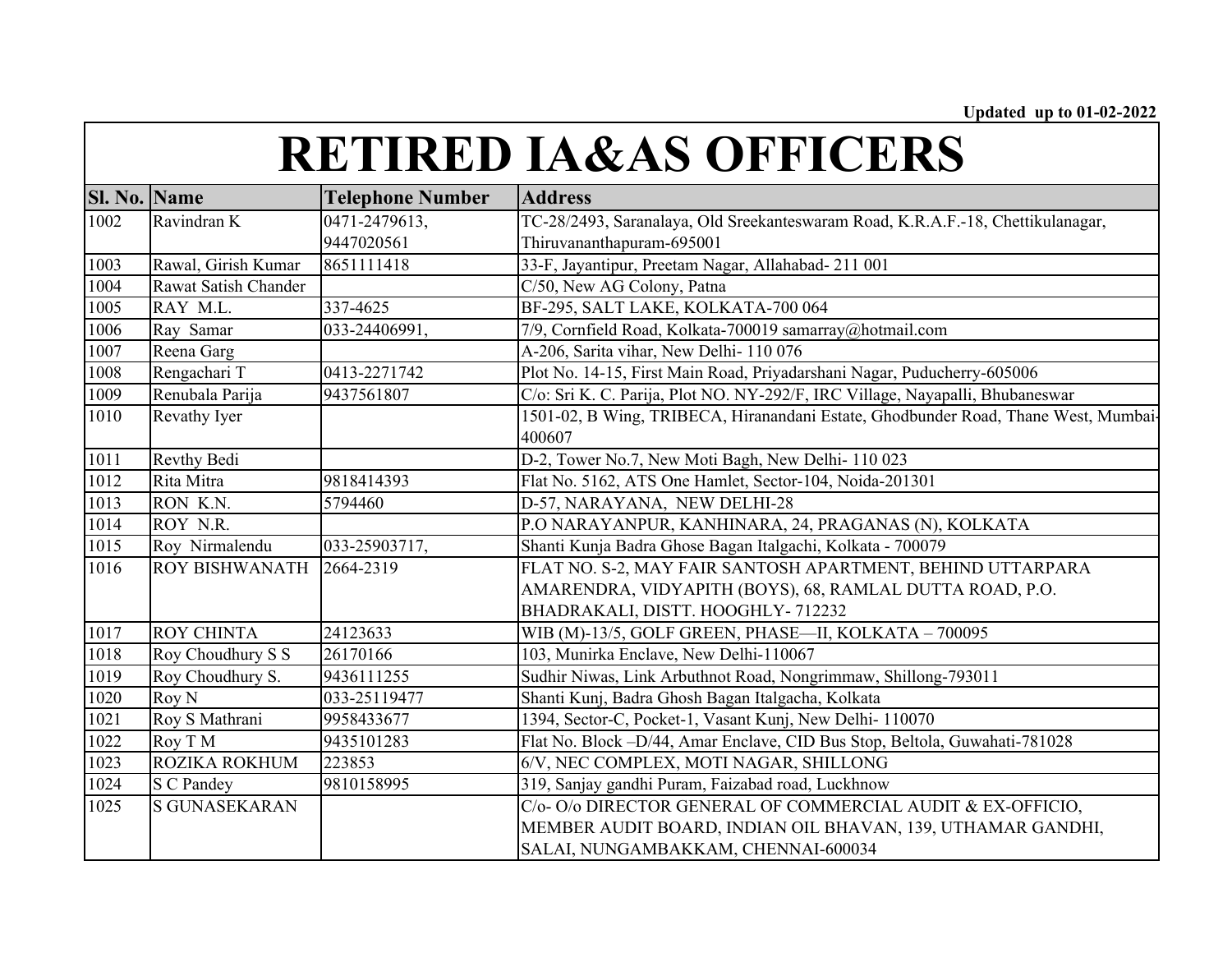| <b>Sl. No. Name</b> |                     | <b>Telephone Number</b> | <b>Address</b>                                                                      |
|---------------------|---------------------|-------------------------|-------------------------------------------------------------------------------------|
| 1026                | S K Chauhan         |                         | Flat No. 487, Pocket- L, Sarita Vihar, New Delhi- 110076                            |
| 1027                | <b>S</b> K Rathee   |                         | 227, Arjun Nagar, 2nd Floor, Front Portion, Safdurjunj Enclave, New Delhi-110 030   |
| 1028                | S Lakshminarasimhan |                         | C/o - O/o Princial Accountant General (G&SSA), Tamil Nadu, Lekha Pariksha Bhavan,   |
|                     |                     |                         | 631, Anna Salai, Teynampet, Chennai- 600 018                                        |
| 1029                | S S Sarfare         |                         | 1/403, Vraj Apartment, Vishnu Park, Konkanipada, Dahisar (E), Mumbai- 400068        |
| 1030                | S. C. Singla        |                         | 2161-B, Sector-42C, Chandigrh- 160 036                                              |
| 1031                | S. Chakraborty      | 9432288079              | Govt. Colony Road, Bandipur, Khardah, West Bengal- 700 118                          |
| 1032                | S. D. Pillai        |                         | Rada Nivas, NRA-91, Observatory View, Nandvana, Thiruvananthapuram- 695 033         |
| 1033                | S. Ganesan          |                         | B-3/8, IAAS Officers Quarters, SAF Games Village, Koyambedu, Chennai- 600 107       |
| 1034                | S. K. Bose          |                         | Flat No. E-I, Monami Aptt., Mahamaya Tala, Mondir Road, Kolkata- 700 084            |
| 1035                | S. K. Sinha         |                         | D-2, Indumati Apartment, Doranda, ranchi-834 002                                    |
| 1036                | S. L. Bhan          |                         | Centaur Lake View Hotal, Srinagar- 190 009                                          |
| 1037                | S. Muruguiah        |                         | B-I, CPWD, Haddows Road, Chennai- 600 006                                           |
| 1038                | S. N. Parmar        |                         | Ravi, 4, Jasani Park, NearAirport Road, Rajkot- 360 007                             |
| 1039                | S. Nandkeolyar      | 9810189228              | H. No. C-II/35, Tilak Lane, New Delhi-110 001                                       |
| 1040                | S. Prabhu           |                         | 515, 5th Floor, yamuna Bolock, NationalGames Housing Complex, Bengaluru- 560 047    |
| 1041                | S. R. Bhat          |                         | No. 108, 1st Cros, Balaji Krupa Layout, R.K. Hegde Nagar, Bengaluru- 560 077        |
| 1042                | S. Raghavan         |                         | C/o PD, RTI, AG's Office Complex, 361, Anna Salai, Chennai- 600 018                 |
| 1043                | S. Satyanarayana    |                         | D0120, Madhura Nagar, Hyderabad- 500 038                                            |
| 1044                | S. Senthilvelan     |                         | Flat No. 6, Lekha Apartments, Mint Compound, Saifabad, Hyderabad- 500 004           |
| 1045                | S. Viswanathan      |                         | TC 36/1138, Karthik Krwa 67A, Kattachal Road, Thirumala PO, Thiruvananthapuram- 695 |
|                     |                     |                         | 006                                                                                 |
| 1046                | Sahai Jai Dev       | 0172-2266466,           | 322, Phase-III-A, Mohali                                                            |
| 1047                | Sahajpal Usha (Ms.) | 26029144                | 258, Narmada Apartments, Alaknanda, New Delhi-110019                                |
| 1048                | Sahoo DC            | 0674-2545030,           | Plot No. A-145, Saheed Nagar, Bhubaneswar-751007                                    |
| 1049                | <b>SAKENE H.P</b>   | 48645                   | C-32, PARTAP MARG, TILAK NAGAR, JAIPUR                                              |
| 1050                | <b>SAKSANG R.K</b>  |                         | F. NO. 998, VIKAS KUNJ, VIKAS PURI, NEW DELHI                                       |
| 1051                | SAKSENA R.K.        | 2368817                 | 149, C.P COLONY MORAR, GWALIOR-474006                                               |
| 1052                | SAKSENA V.D.        | 0532-2500474            | 1451, KIDWAI NAGAR, ALLAHPUR, ALLAHABAD-211006                                      |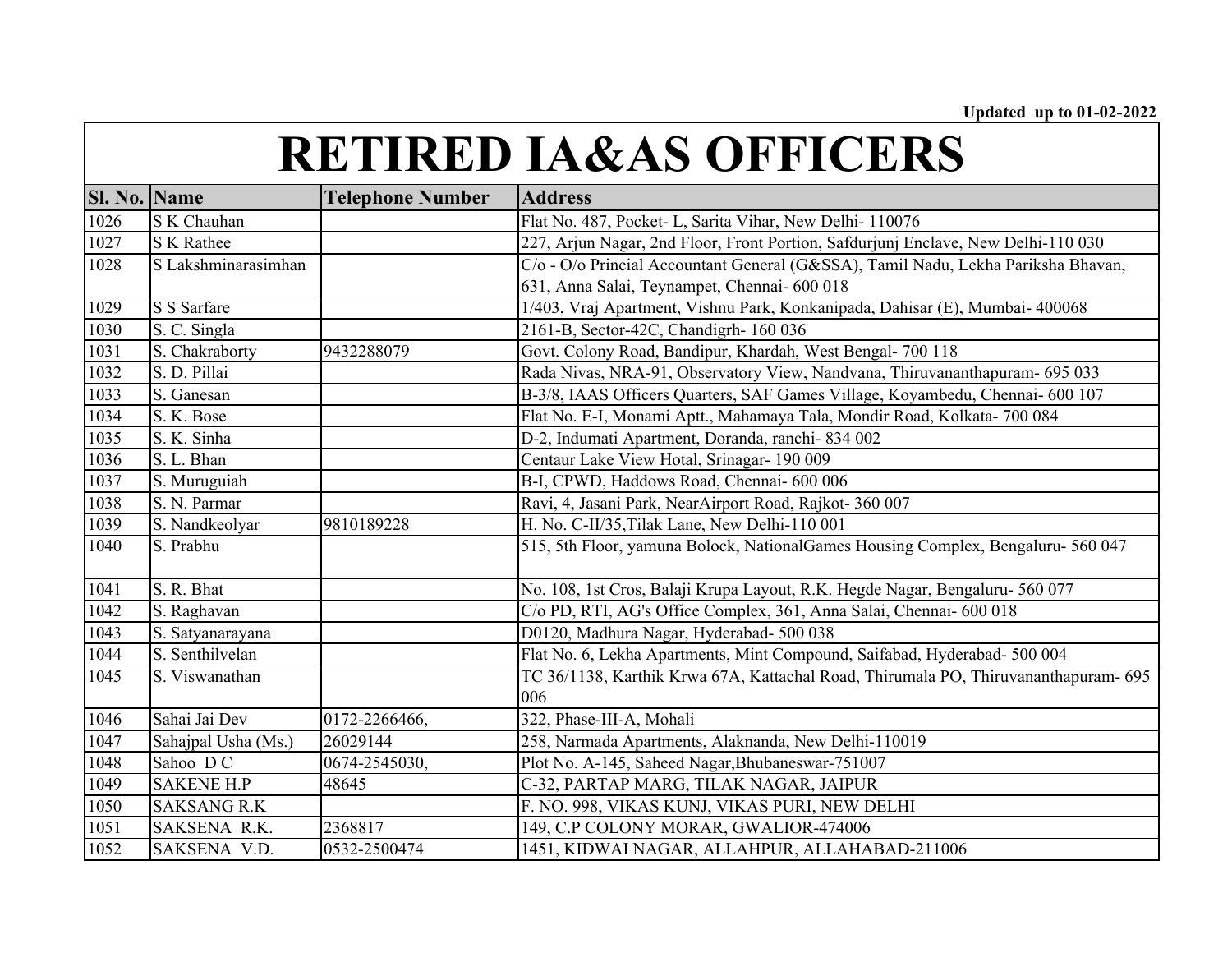| Sl. No. Name      |                                     | <b>Telephone Number</b> | <b>Address</b>                                                                                                                        |
|-------------------|-------------------------------------|-------------------------|---------------------------------------------------------------------------------------------------------------------------------------|
| 1053              | SAKSENA B.N.                        | 2324943                 | 65, SHRI RAM COLONY, JHANSI ROAD, GWALIOR-474002                                                                                      |
| 1054              | SAMPATH K.                          |                         | 1431, SOUTH END 'A' ROAD, JAYA NAGAR, 9TH BLOCK, BANGALORE-560069                                                                     |
| 1055              | Sampath Narayanan S                 | 044-24355945, 044-      | "Astitva"-II Floor, 18 (Old 16), Third Cross Road, R A puram, Chennai-600028                                                          |
| 1056              | <b>SAMPOORNAM R</b>                 | 24510243                | GOKULAM, 20, SRINIVASAPURAM, THIRUVANMIYAR, CHENNAI- 600041                                                                           |
| 1057              | SAMPURANAN R.                       |                         | PLOT NO. 20, SRINIVASPURAM, THIRUVANMIYR, CHENNAI-41                                                                                  |
| 1058              | Sandeep Singh                       | 8979904467              | 44, Teg Bahadur Road, Dehradun-240001                                                                                                 |
| $\frac{1}{1059}$  | Sanfui AK                           | 033-24336632            | Uttar Ukilpara, P.O. Baruipur, 24-Parganas (S)-302                                                                                    |
| 1060              | SANKAR,<br><b>KRISHNAMURTHY</b>     |                         | AG-4, SWAGATH APARTMENTS, 4, PONDICHERRY ROAD, KOTTUR, CHENNAI-<br>600 085                                                            |
| 1061              | <b>SANKARA MENON</b>                | 4928154                 | 4/201 A, MGR ROAD, PULASAKKAM, CHENNAI-600041                                                                                         |
| 1062              | Sankaran AN                         | 25528803                | BI-A/12A, Janakpuri, New Delhi-110058                                                                                                 |
| 1063              | Sankaranarayana CB                  | 0422-2604718            | Vela-18, Santhoshima Comfar House, Pachapalayam, Giruvanimani Road, Coimbattore-<br>641010                                            |
| 1064              | SANKARANARAYA                       | 223573/2023321          | FINANCIAL CONTROLLER EXPORT CREDIT GUARANTEE CORPN OF INDIA                                                                           |
|                   | NAN K.H.                            |                         | LTD., NARIMAN POINT, MUMBAI-400021                                                                                                    |
| $\overline{1065}$ | SANKRANARAYAN                       | 37595                   | 12-2/419/1'2/2, ALPATINAGAR, MEHDIPATNAM, YDERABAD-500028                                                                             |
| 1066              | SANTHAKUMARI B.                     |                         | REEMA NIWAS, RISHI MANGLAM, TRIVANDRUM                                                                                                |
| 1067              | SANTHANAM P.B.                      | 4894496                 | NO. 7, RAM COLONY, WEST MAMBALAM, CHENNAI-33                                                                                          |
| 1068              | <b>SANTHANAM</b>                    | 24894496                | 7, RAM COLONY, WEST MAMBALAM, CHENNAI - 600033                                                                                        |
| 1069              | Sanyal TK                           | 26493364, 9810568884    | C-1/61, Bapa Nagar, New Delhi-110003                                                                                                  |
| 1070              | Sapra SR                            | 0120-2702028,           | Flat Bo-3, Mahalakshmi Apartments, 16-M Block, Kavi Nagar Ghaziabad-201002                                                            |
| 1071              | Sapru Ashok Kumar                   |                         | C/O Dr. S.S. Toshokani, D-8/8050, Vasant Kunj, New Delhi                                                                              |
| 1072              | Sarangapani K S                     | 044-24357268            | 30 (Old 31), Apartment 3A Srinivas, Maharaja Surya Rao Road, ALwarpet, Chennai-600018                                                 |
| 1073              | SARANGARAJAN S. 080-23331384        |                         | 89, (B.M.P. 62), MANORAYANAPALYA 2 <sup>ND</sup> CROSS, PAPPIAH REDDY BLOCK<br>(NR.) SULTANPALYA, R.T. NAGAR POST, BANGALORE - 560 32 |
| 1074              | Saraswathi R Rao (Ms.) 040-27706554 |                         | 76, Indira Puri Railway Colony, West Marredpally, Secunderabad - 500026                                                               |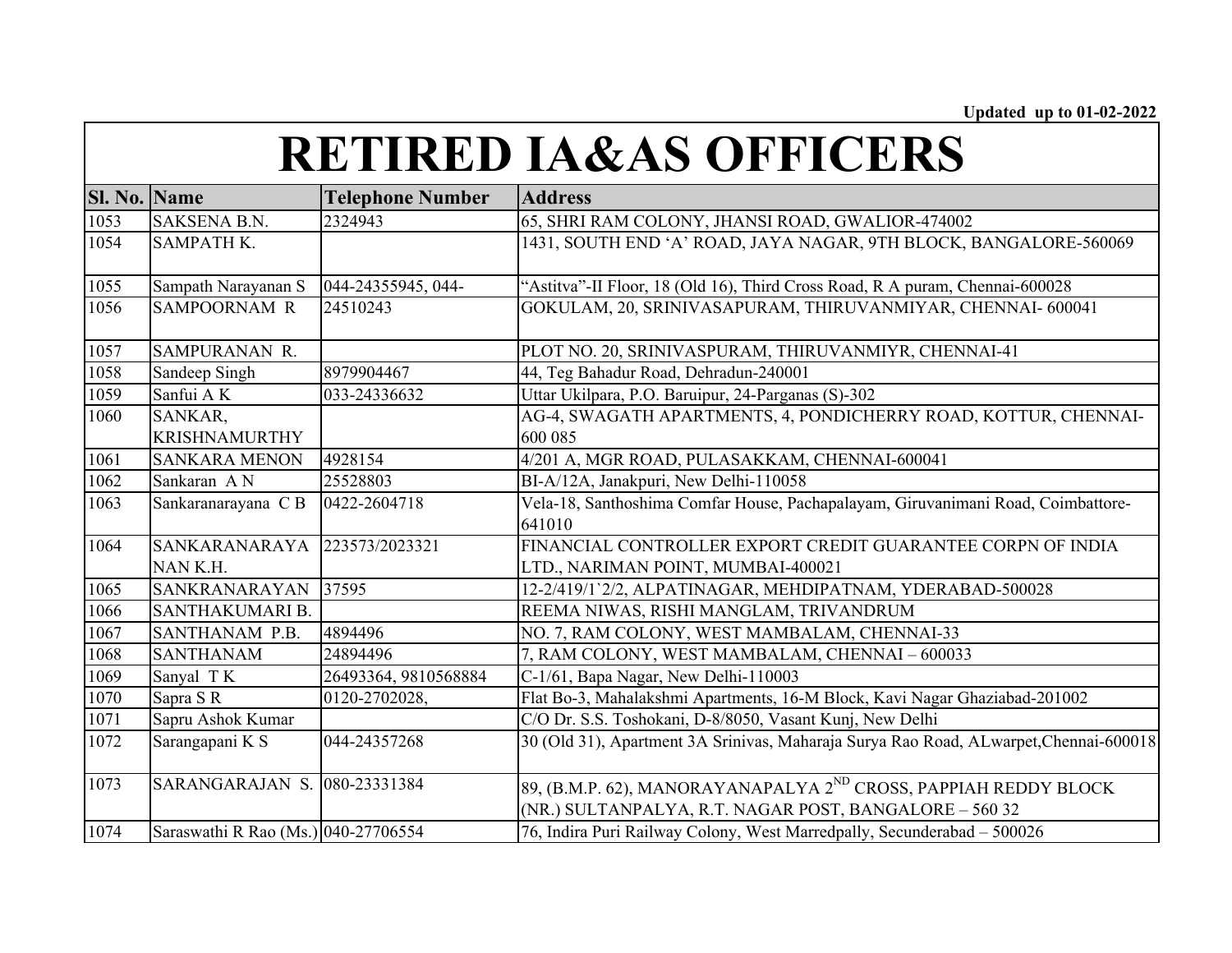| <b>Sl. No. Name</b> |                       | <b>Telephone Number</b> | <b>Address</b>                                                             |
|---------------------|-----------------------|-------------------------|----------------------------------------------------------------------------|
| 1075                | Sareen V K            | 0172-2774102,           | 1228/19B, Chandigarh vksareen@yahoo.com                                    |
| 1076                | SARIN M.C.            | 2203633                 | C-156, ANAND VIHAR, DELHI-92                                               |
| 1077                | Sarkar PK             | 26944150, 9810327509    | 272, Poket-G, Sarita Vihar, New Delhi-110076                               |
| $1078\,$            | SARKAR J.L.           |                         | 3/B, DOVER LANE EXTN., GARIAHAT, KOLKATA-29                                |
| 1079                | Sarkar S P            | 033-24213780            | 35B, Moore Avenue, Kolkata-700040                                          |
| 1080                | Sarkar Shakti Pada    |                         | 36, Tagore Hill Road, Morahabadi, Ranchi (Jharkhand)                       |
| 1081                | <b>SARMA B.S.R</b>    |                         | A-10, AMBA GARDENS, MEHDIPATNAM, GARDENS, HYDERABAD-500028                 |
| 1082                | Sarma J K             | 040-230731132,          | 76, Shivbagh, Ameerpet, Hyderabad-500060                                   |
| 1083                | SARMA M.              |                         | 16-11-16/C/A/4, FLAT NO. 258, SRIPURAM COLONY, MALAKPET, HYDERABAD-        |
|                     | <b>SRIRAMA</b>        |                         | 500036                                                                     |
| 1084                | <b>SASTRI K.H.</b>    |                         | 12-62, ROAD NO. 3, SRI RAMAKRISHNAPURAM, HYDERABAD-500035                  |
| 1085                | Sastry LRK            | 040-24030651            | 14-135/1, Srinagar, L.B. Nagar, Hyderabad-500074                           |
| 1086                | Sastry KH             | 9951881127              | Flat no. 2/2, Kendriya Vihar, Mayuri Nagar, Miyapur, Hyderabad-500050      |
|                     |                       |                         | jcharyulu@iict.ap.nic.in                                                   |
| 1087                | Sastry K S            | 040-23323588            | 101, Akshaya Apartments, 6-3-565, Somajiguda, Hyderabad-500082             |
| 1088                | <b>SASTRY K.</b>      | 23411265, 9346202663    | H. NO. 18/2RT, LIGH SCHEME (6-3-712/85) PANJAGUTTA COLONY, HYDERABAD-      |
|                     | <b>JANARDHANA</b>     |                         | 500082                                                                     |
| 1089                | Satish Loomba         |                         | M-44, 1st Floor, Greater Kailash, Part-Ii, New Delhi-110 048               |
| 1090                | SATYAWADI Y.C.        | 9818883413              | F-21, UNITECH, SOUTH CITY, RAIBARELI ROAD, LUCKNOW - 25                    |
| 1091                | <b>SAXENA B.B.L</b>   |                         | SHRI RAM BHAWAN, 3-C, HARI OM COLONY, MOROR, GWALIOR                       |
| 1092                | SAXENA H.P.           | 2622845                 | C-32, PRATAP MARG, TILAK NAGAR, JAIPUR-302004                              |
| 1093                | <b>SAXENA N.S.</b>    |                         | B-186, JANTA COLONY, JAIPUR                                                |
| 1094                | <b>SAXENA RAM</b>     |                         | 149, CHANDRAPRASTHA COLONY, MORAR, GWALIOR                                 |
| 1095                | Saxena V <sub>D</sub> | 0532-2500474 0-         | 1451, Kidwai Nagar, Allahpur, Allahabad-211006                             |
| 1096                | Saxena V P            | 9425680332              | HB-Abhiruchi Parisar, Old Subhash Nagar, Bhopal-462023                     |
| 1097                | Seethapathi, P        | 7588179613              | H.No. Old 43/1, New 89/1, Apparswamy Koil St., Mylapore, Chennai - 600 004 |
| 1098                | SEETHARAMAN N.        | 22473195                | PLOT NO. 4, ROAD NO. 6, AMBAL NAGAR, NEW CSI STREET PAUL'S CHURCH          |
|                     |                       |                         | ROAD, KIZHAKATTALAI, CHENNAI - 600117                                      |
| 1099                | Sehgal A M            | 0120-2482112,           | B-112, Sector-51, Noida anandsehg@gmail.com am sehgal@yahoo.co.in          |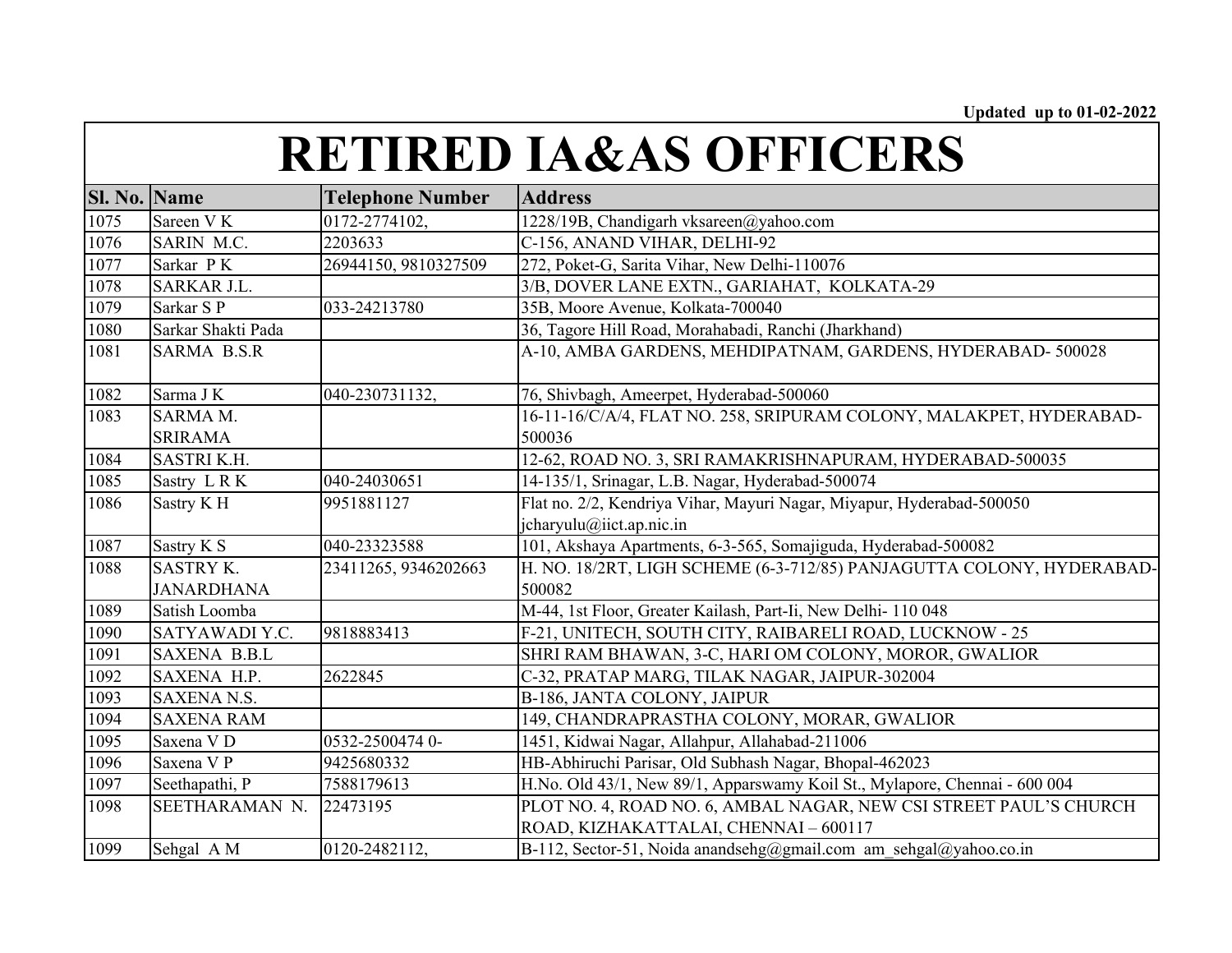| <b>Sl. No. Name</b> |                       | <b>Telephone Number</b> | <b>Address</b>                                                                       |
|---------------------|-----------------------|-------------------------|--------------------------------------------------------------------------------------|
| 1100                | Sehgal BL             | 0172-2692053            | 1039/37-C, Chandigarh                                                                |
| 1101                | <b>SEN GUPTA B.</b>   | 2359-0912               | CL-107, SALT LAKE CITY, SECTOR-II, KOLKATA-700091                                    |
| 1102                | Sen PM                | 25035422                | F-1/139, Mahavir Enclave, Street No.1, Nasirpur Road, P.O. Palam Colony, New Delhi-  |
|                     |                       |                         | 110045                                                                               |
| 1103                | SENGUPTA MK.          | 641894                  | W.R RLY STATION, KONNAGAR, P.O BARABABERO, HOOGHLY-712246                            |
| 1104                | SENGUPTA R.N.         | 0532-2501488            | 234/148-C, BHAGAMBARI ROAD, BHARDWAJ, PURAM, ALLAHABAD                               |
| 1105                | Seshadri K            | 044-28133116            | No. 38 (old 23), Masilamani Mudali Road, Balaji Nagar, Royapettah, Chennai-600014    |
| 1106                | Seshasayee K          | 080-26636024            | 'VIJAYASREE', No. 71, 13th Main 4th Block East, Jayanagar, Bangalore-560011          |
| 1107                | SETHARAMAN N.         | 22473195                | PLOT NO. 4, ROAD NO. 6, AMBAL NAGAR, NEW CSI STREET PAUL'S CHURCH                    |
|                     |                       |                         | ROAD, KIZHAKATTALAI, CHENNAI-600117                                                  |
| 1108                | SETHARAMAN S.         | 26266399                | 1013, FOURTHEENTH STREET, G BLOCK, ANNA NAGAR, CJHENNAI                              |
| 1109                | Sethi S K             | 25120141                | EA-368, Maya Enclave, SFS Flats, New Delhi-110064                                    |
| 1110                | Sethumadhavan K       | 0491-2509637            | Chandrodayam, Chaithra Nagar, Kodunthirapuley PO Palakkad-678004                     |
| 1111                | Sethumadhavan T       | 080-41313376,           | B-504, Mantri Classic, 8th Cross, I Main, S.T. Bed Lay out, Koramangala (4th Block), |
|                     |                       | 9880528544              | Bangalore-560034 thayyil sethumadhavan@yahoo.com indu.sethumadhavan@gmail.com        |
| 1112                | Sethuraman S          | 044-26266399            | 1013, Fourteenth St. G Block, Annangar, Chennai-600040                               |
| 1113                | Sethuraman T K        | 044-28151130            | Apartment B4,"Prabhat Apartments" 1, Kamala Bai St. T. Nagar, Chennai-600017         |
| 1114                | Shah S S (Ms)         | 9099020450              | E-2/4, GOVERNMENT COLONY, SHROFF ROAD, NEAR BAHUMALI                                 |
| 1115                | Shah Abul Lais        |                         | 216/184A, Pura Manohar Das, Akbarpur, Allahabad-211003                               |
| 1116                | Shah P B              | 079-27558647            | 25, Suryanagar Society, Opp. Gandhi Ashram Post Office, Ahmedabad-380027             |
| 1117                | Shailendra Sardana    | 9993902099              | 203, Hill View Apartment, Harishankar Puram, Gwalior                                 |
| 1118                | Shakyawar L D         | 9425302650              | Flat No. 16, Rajvihar-II, Opp. Piplani Petrol Pump, Sector-A, Sonagiri, Bhopal       |
| 1119                | <b>SHAMBWANI B.D.</b> | 26241882                | 6/14, SHRI RAMAKRISHNA CO-OP HOUSING SOCIETY, NORTH SOUTH ROAD-9,                    |
|                     |                       |                         | J.V.P.D. SCHEME, JUHU, MUMBAI-400049                                                 |
| 1120                | SHANGLU A.N.          |                         | 237, STONLEYROAD, KAMLA NAGAR, ALLAHABAD-211002                                      |
| 1121                | Shankar Narayan       |                         | 9-D, Hudco Place, Andrews Ganj, New Delhi- 110 049                                   |
| 1122                | Shantanu Basau        |                         | Type- VI/2, IA&AS Officers residential Complex, Lakhimi Nagar, Hatigaon, Guwahati    |
| 1123                | SHAOO D.C.            | 0674-2531491            | QRS. NO. VII-C/4, UNIT-I, BHUBANESWAR                                                |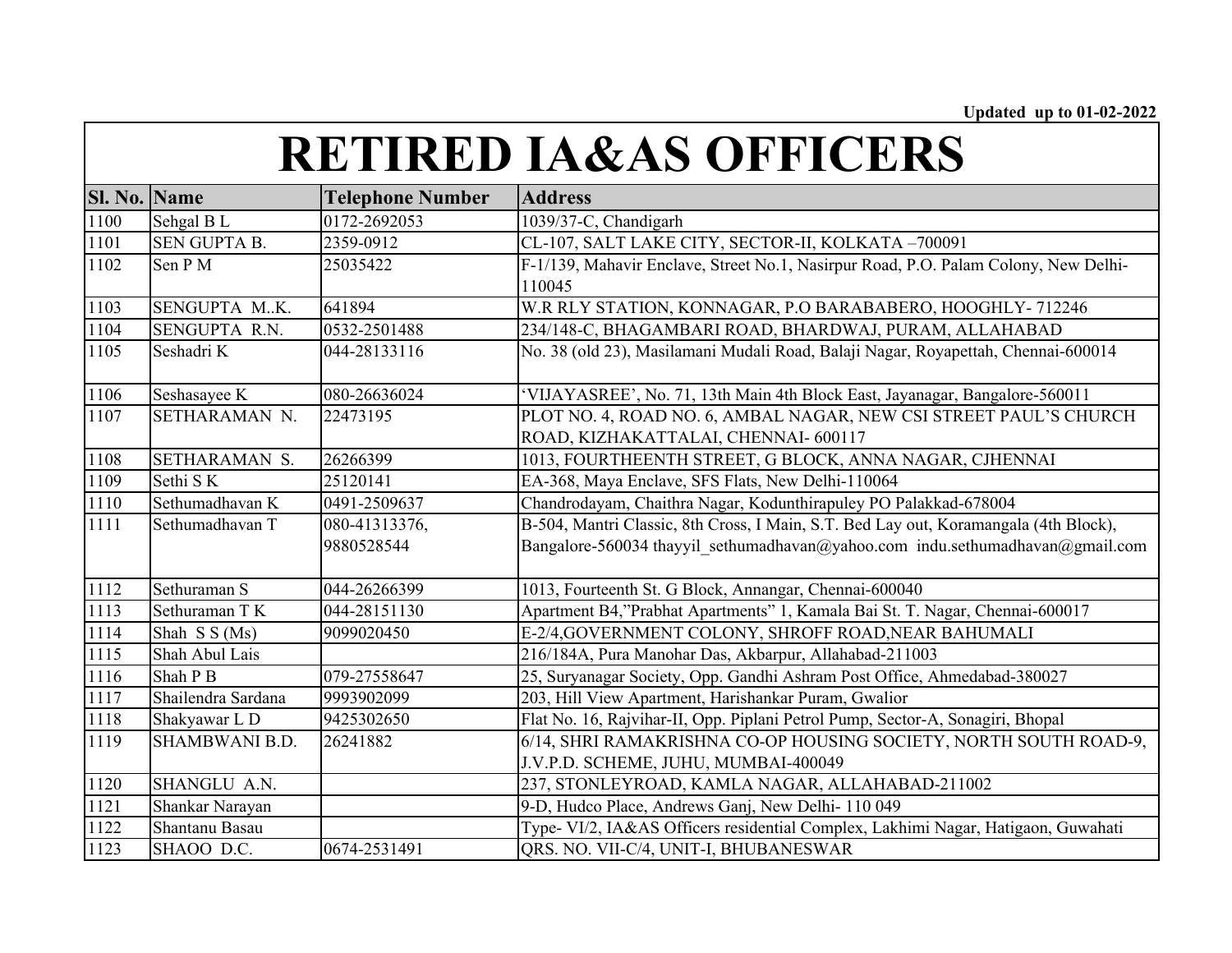| <b>Sl. No. Name</b> |                       | <b>Telephone Number</b> | <b>Address</b>                                                                     |
|---------------------|-----------------------|-------------------------|------------------------------------------------------------------------------------|
| 1124                | SHARMA I.J.           | 22081030, 9911122638    | MEGHKUTEER, X/861, GALI NO. 11, CHAND MOHALLA, GANDHI NAGAR DELHI-                 |
|                     |                       |                         | 110031                                                                             |
| 1125                | <b>SHARMA J. RAMA</b> | 23399984                | H. NO. 6-3-596/19, VENKATRAMANA NAGAR, KHAIRATABAD, HYDERABAD-                     |
|                     | <b>KRISHNA</b>        |                         | 500004                                                                             |
| 1126                | SHARMA J.R.           | 2632908                 | 227, KENDRIYA VIHAR, SECTOR-48, CHANDIGARH                                         |
| 1127                | SHARMA K.A.           | 555333                  | G.H. 37, FLAT NO. 23, MDC, SECTOR 5, PANCHKULA                                     |
| 1128                | SHARMA K.C.           | 545796                  | R-B-21, AMCERGANJ, PARI BAZAR, BHOPAL-462001                                       |
| 1129                | SHARMA N.N.           | 0141-2783874            | 55/40, MANSAROVAR, JAIPUR - 302 020                                                |
| 1130                | SHARMA R.D.           |                         | HOUSE NO. 649, SECTOR-2, PANCHKULA, HARYANA                                        |
| 1131                | SHARMA T.R.           |                         | C-237, DAYANAND MARG, TILAK NAGAR, JAIPUR                                          |
| 1132                | Sharma Amar Singh     | 0177-2628814            | Amrik Singh Building, Top Floor, Opp. IGNOU, Khalini, Shimla-171002                |
| 1133                | Sharma B B            | 9816208002, 01892-      | House No.555, Depot Bazar, Dharamshala Distt. Kangra(HP) -176215                   |
| 1134                | Sharma DP             | 22374695                | 117, A.G.C.R. Enclave, Delhi-110092                                                |
| 1135                | Sharma Dinesh         | 0141-2547605,           | 7/395, Malviya Nagar, Jaipur-302017                                                |
| 1136                | Sharma G N            | 0177-2670241,           | Anand Niwas, Near DAV School, Lane-15, Sector-4, New Shimla (HP)                   |
| 1137                | Sharma Janak Raj      | 0172-2665300            | 2142/42-C, Chandigarh                                                              |
| 1138                | Sharma K A            | 0172-2555333            | GH-37, Flat-23, MDC, Sctor-5, Panchkula                                            |
| 1139                | Sharma L R            | 0177-2640820, 094184-   | Nav Rag Cottage, Sankti, Sanjauli - 171006                                         |
| 1140                | Sharma M M            | 25597634, 9350557478    | B-3B/5A, Janak Puri, New Delhi-110058                                              |
| 1141                | Sharma R K            | 0177-2640154            | North Oak Building, Sanjauli, Shimla-171006                                        |
| 1142                | Sharma R L            | 0177-2625490            | Vikas Niwas, Near Gagan Niwas, Kasumpti, Shimla-171009                             |
| 1143                | Sharma S N            | 27012143, 27031388,     | 60, Millan Apartments, Zone-H-4/5, West Pitampura, Near Police Lines, Delhi-110034 |
|                     |                       | 9873528298              |                                                                                    |
| 1144                | Sharma V P            | 0120-2626755,           | A-51, Brij Vihar, P.O. Chandra Nagar, Ghaziabad-201011                             |
| 1145                | Sheela Wadhwa         |                         | 1042, Sector- 12, R. K. Puram, New Delhi- 110 022                                  |
| 1146                | <b>SHIVARAMAKRISH</b> | 2354438                 | 106-D, AMRUTHA ENCLAVE, ROAD NO. 14, BANJARA HILLS, HYDERABAD-                     |
|                     | NAN D.                |                         | 500034                                                                             |
| 1147                | <b>SHIVARAMAKRISH</b> | 23774918                | PLOT NO. 23, FIFTH STREET, KRISHNA NAGAR, VIRUGAMBAKKAM, CHENNAI                   |
|                     | NAN S.                |                         | $-600092$                                                                          |
| 1148                | SHUKLA G.K.           | 2421492, 9425020541     | B-66, SHAHPURA, BHOPAL - 462 039                                                   |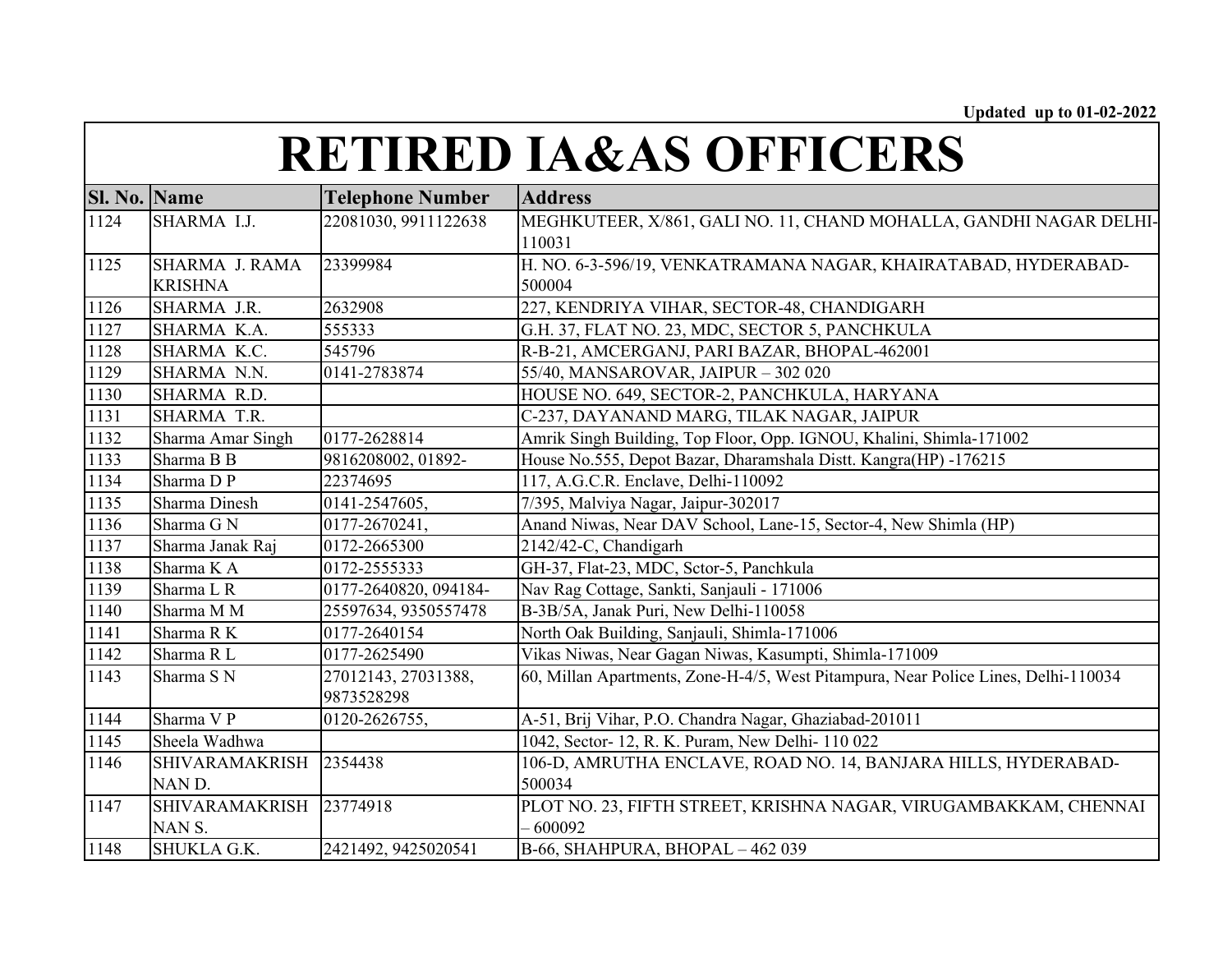| Sl. No. | <b>Name</b>             | <b>Telephone Number</b> | <b>Address</b>                                                                                        |
|---------|-------------------------|-------------------------|-------------------------------------------------------------------------------------------------------|
| 1149    | Shukla P S              | 0532-2637073            | 236, Preetam Nagar, Sulem Sarai, Allahabad-211001                                                     |
| 1150    | Shukla SK               | 9818581212              | 205, Emraid Court-II, Ramprastha Green, Sector-7, Vaishali, Ghaziabad-201010                          |
|         |                         |                         | sks19523@hotmail.com                                                                                  |
| 1151    | Sidharth Godane         |                         | H.No. M-26, Madav Nagar, Jhansi Road, Gwalior- 474 002                                                |
| 1152    | Singh Bhajan            | 9871812156              | H.No. C-2/1, Shyam Vihar, Phase-II, Najafgarh, Delhi-110043                                           |
| 1153    | SINGH G.B.              | 916389583/91635252      | MA 9/S, FLAT NO - 3 - B, GARDEN ESTATE, MAHREAULI R OAD, GURGAON                                      |
|         |                         |                         | (HARYANA)                                                                                             |
| 1154    | Singh Gopal             | 27041108                | Flat No. 37, 2 <sup>nd</sup> Floor, Golden Jublee Apartments, Pocket 10, Sector-11 Extension, Rohini, |
|         |                         |                         | Delhi-110085                                                                                          |
| 1155    | Singh Gurbaksh          | 0124-2389583, 0124-     | M-A-1/5, Flat 3B, Garden Estate Mehrauli-Gurgaon Road, Gurgaon-122002                                 |
| 1156    | Singh IP                | 25868909, 9810042359    | 25, Rajendra Park, New Delhi-110060 ipsingh@prime pci.com                                             |
| 1157    | Singh Kanwar Manjit     | 9999005903              | Rajaram House No.9044/1, West Rohtas Nagar, Shadra, Delhi-110032                                      |
| 1158    | Singh RP                | 27895799, 9013133322    | F-14/22, Sector-15, Rohini, Delhi-110089                                                              |
| 1159    | <b>SINGH BRINJENDRA</b> |                         | A-43, GANDHI NAGAR, GWALIOR-474002                                                                    |
| 1160    | Singh Budhi Chander     |                         | New Road, Dujra, Budha Colony, Patna                                                                  |
| 1161    | <b>SINGH GOPAL</b>      |                         | 30/E, HYDERABAD ESTATE, NAPEAN SEN ROAD, MUMBAI-400036                                                |
| 1162    | Singh Kulwant           | 26862581, 26560840,     | C-31, Green Park Main, New Delhi-110016                                                               |
| 1163    | Singh Lachhman          | 26162158                | E-7/E, DDA Flats, Munirka, New Delhi-110067                                                           |
| 1164    | <b>SINGH LAXMAN</b>     | 6162158 I               | E-7/E, DDA FLATS, MUNIRKA, NEW DELHI                                                                  |
| 1165    | Singh Manjit            | 26565734, 26853351      | C-2/28, Safdarjung Development Area, New Delhi-110016                                                 |
| 1166    | Singh Mann              | 9418539710              | Village Dwara, PO Dhobi, Distt. Kullu (HP) -175129                                                    |
| 1167    | Singh Mukesh Prasad     | 8853447777              | C/o Ramendra Prasad Singh Toygarh, Barbigha, Monghyr-Bihar                                            |
| 1168    | Singh Nafe              | 9316122718/2579670      | 303, Mamta Enclave, Zirak Pur- Shimla Road, Dakoli, Distt. Mohali, Pin 160104/875,                    |
|         |                         |                         | SECTOR-21, PANCHKULA (HARYANA)                                                                        |
| 1169    | Singh Narendra          | 9958878879              | C-134, Nirala Nagar, Lucknow-226020 (UP)                                                              |
| 1170    | Singh P P               | 25132212                | 60/18, 3 <sup>rd</sup> Floor, Ashok Nagar, P.O. Tilak Nagar, New Delhi-110018                         |
| 1171    | Singh R C               | 9001195151              | D-32, Prem Nagar, Jhotwara, Jaipur-302012                                                             |
| 1172    | Singh Raghubir          | 9914449191              | 710, Sector-40, Cahndigarh                                                                            |
| 1173    | Singh Ram               | 26195268                | 170, Humayun Pur, Safdarjung Enclave, New Delhi-110029                                                |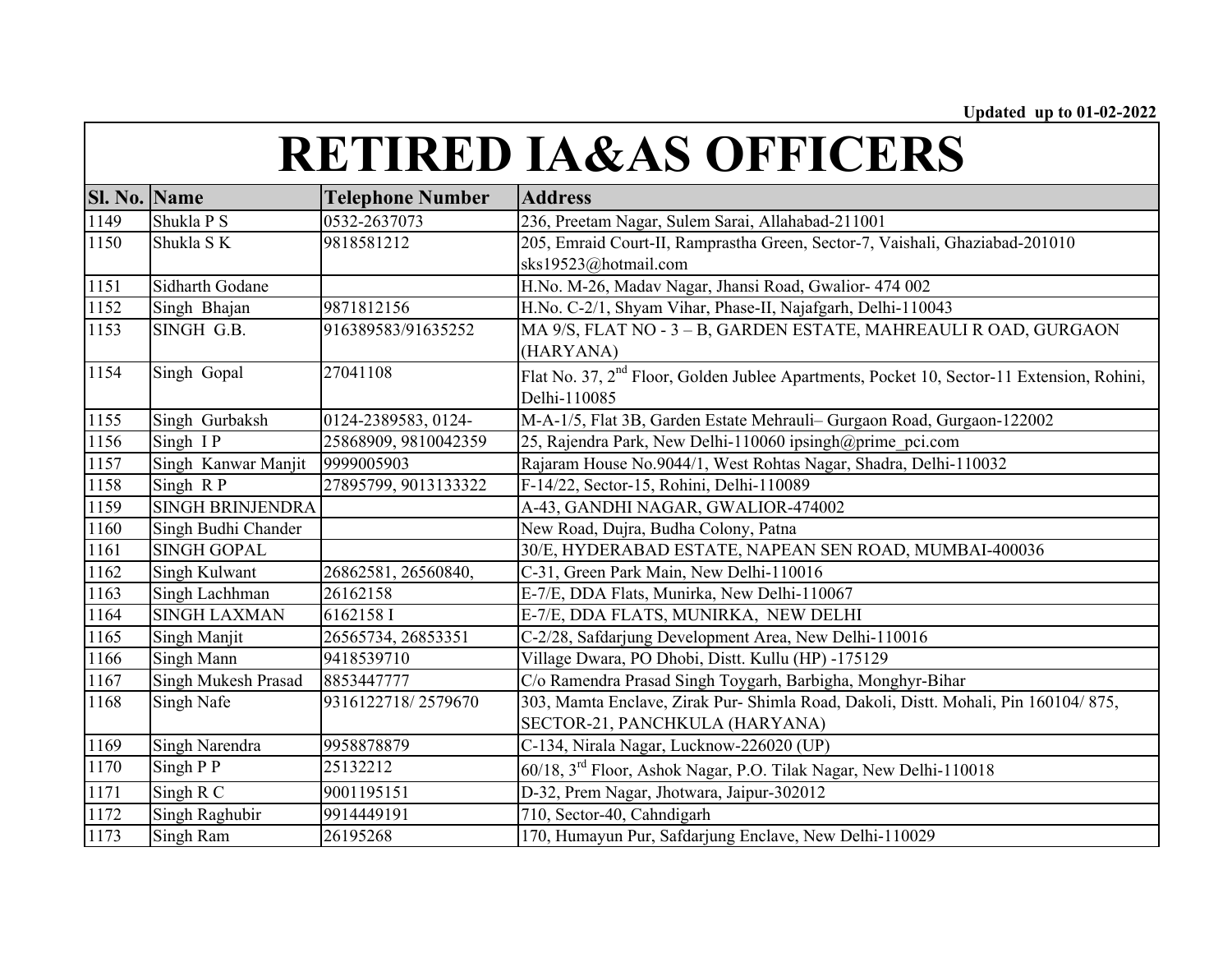| <b>Sl. No. Name</b><br><b>Telephone Number</b><br><b>Address</b><br>1174<br>C-II/60, Shahjahan Road, New Delhi-110001<br>Singh SP<br>9868260355 |  |
|-------------------------------------------------------------------------------------------------------------------------------------------------|--|
|                                                                                                                                                 |  |
|                                                                                                                                                 |  |
| 1175<br>Singh SR<br>E-29, Sector-21, Jalviyu Vihar, Noida-201301<br>0120-2530493                                                                |  |
| 1176<br>Singh, Mahender<br>Village & P.O. Majra Gurdas, Distt. Rewari, Haryana- 123401<br>9467091317                                            |  |
| 1177<br>Singhal PL<br>27677654, 27677655<br>H.No. 75-B, Block B, Gali No. 1, Majlis Park, Delhi-110033                                          |  |
| 1178<br>Singhal S C<br>L-310, SFS Flats, Sarita Vihar, New Delhi-110076<br>26949726, 9212082844                                                 |  |
| 1179<br>SINHA A.P.<br>0562-2570772<br>3/169, PREM NAGAR, DAYALBASGH, AGRA-282005 (U.P)                                                          |  |
| 1180<br>Sinha D C<br>29/1/1, Bondel Road, Kolkata-700019<br>033-22804755                                                                        |  |
| House No. 117-A, New AG Cooperative Colony, Near DAV Kapildev Public School,<br>1181<br>Sinha Debi Charan<br>0651-2834002                       |  |
| Kadru, P.O. Doranda, Ranchi-834002                                                                                                              |  |
| 1182<br>554, Neeti Khand-II, Indirapuram, Ghaziabad (Uttar Pradesh)<br>Sisodia UPS<br>9650943340                                                |  |
| 1183<br>SITARAMAN N.<br>452648<br>44B, MAHARAJA SURYA RAO ROAD, TEYNAMPET, CHENNAI-600020                                                       |  |
| 1184<br>0471-2490217<br>Ranjini, R4, Ram Nagar, Pappanamcode, Thiruvananthapuram -695018<br>Sivakumarannair C                                   |  |
| 1185<br>Sivaramakrishna D<br>106 D, Anuradha Enclave, Road No. 14, Banjara Hills, Hyderabad-500034<br>040-23544356                              |  |
| Sivaramakrishnan S<br>1186<br>044-23774918,<br>Plot No. 23, Fifth St. Krishna Nagar, Virugambakkam, Chennai-600092                              |  |
| 1187<br>6898237<br>173, SECTOR-A, POCKET 'C', VASANT KUNJ, NEW DELHI<br><b>SIVASUBRAMANIA</b>                                                   |  |
| NO. 503, VIDISHA APPARTMENTS, 79, I.P. EXTENSION SOCIETY, PATPARGANJ,<br>1188<br><b>SIVASUBRAMANIA</b><br>2452973                               |  |
| DELHI-110092<br>N N.                                                                                                                            |  |
| SMT.<br>53, GAUTHOMI ENCLAVE, A.W.H.O COLONY, SECTOR-A, SECUNDRABAD-<br>1189                                                                    |  |
| 500009<br><b>KRISHNANKUTTY</b>                                                                                                                  |  |
| 1190<br>26256874/26251084<br>R/24, SOUTH EXTENSION-II, NEW DELHI - 110 049<br>SOBTI M.L.                                                        |  |
| 1191<br>SOBTI, AK<br>70/F, POCKE- 4, MAYUR VIHAR, PHASE- I, DELHI -110 091                                                                      |  |
| 1192<br>2774175<br>SODHI G.S.<br>1585, SECTOR-18-D, CHANDIGARH                                                                                  |  |
| 1193<br>SOMDRARAJAN S.S.<br>17, PRITHVI AVENUE, CHENNAI-600018<br>4996489                                                                       |  |
| FLAT NO. 35, 37, SECOND MAIN ROAD, GANDHI NAGAR, CHENNAI-600020<br>1194<br>SOMDRASAYAN<br>414860                                                |  |
| M.A.                                                                                                                                            |  |
| 1195<br>SOMIAH C.G.<br>115, HAL, EXTN-3, 4 <sup>TH</sup> MAIN, 2 <sup>ND</sup> CROSS, INDIRA NAGAR, BANGALORE-38                                |  |
|                                                                                                                                                 |  |
| 1196<br>Sonam Palwar<br>H.NO.2162-B, sector-42C, Chandigarh                                                                                     |  |
| 1197<br>Soni RK<br>169, Arawali Apartments, Alaknanda, New Delhi<br>26030975                                                                    |  |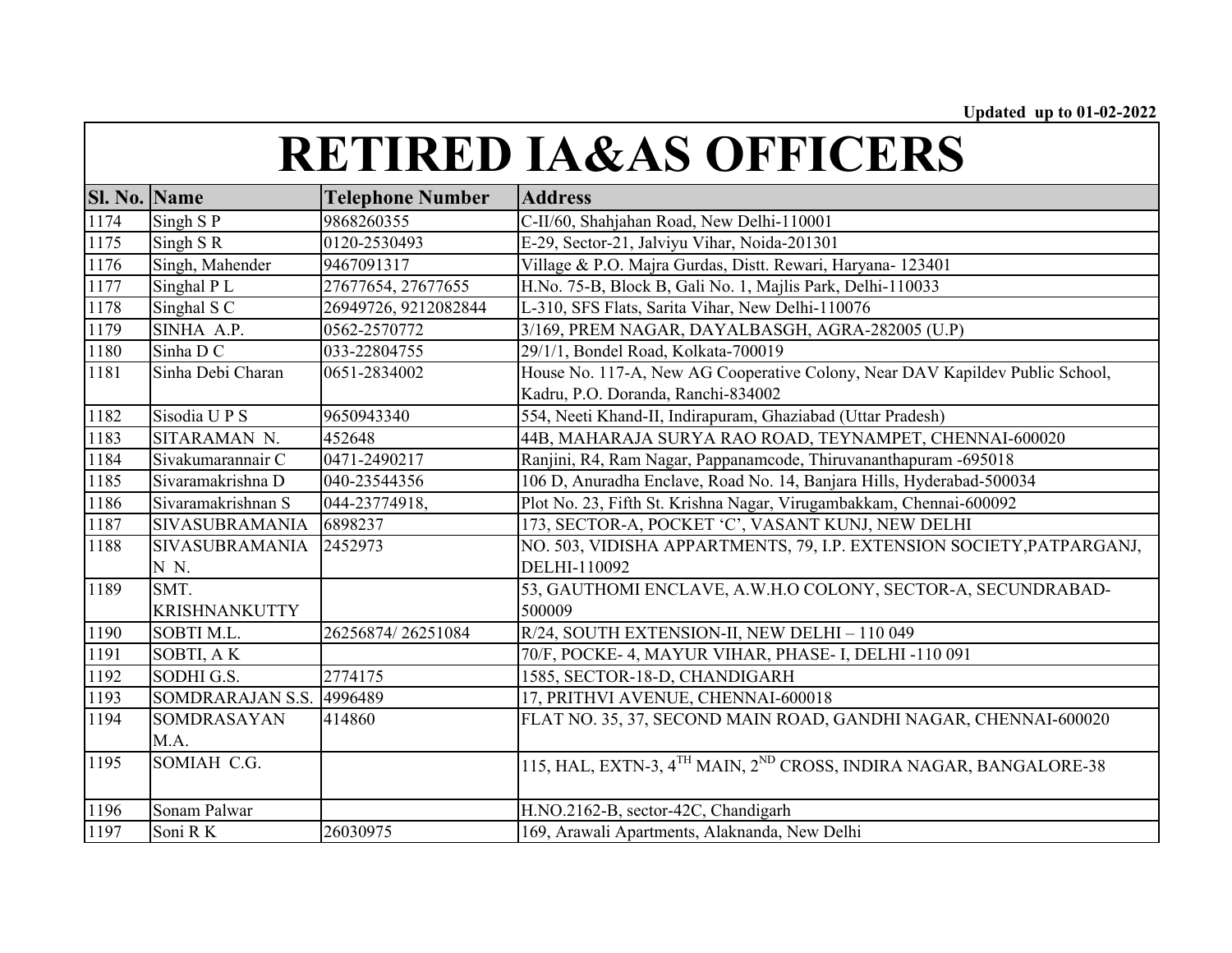| <b>Sl. No. Name</b> |                       | <b>Telephone Number</b> | <b>Address</b>                                                                         |
|---------------------|-----------------------|-------------------------|----------------------------------------------------------------------------------------|
| 1198                | Sonwal R D            | 0751-2341724            | 323, Suresh Nagar, Thatipur Morar, Gwalior-474011                                      |
| 1199                | SOOD M.C.             |                         | V/2, AG OFFICE COLONY, SECTOR '0', ALIGANJ, LUCKNOW                                    |
| 1200                | Soundararajan S-I     | 044-24981279            | Apt 1 (Old 17), Second St. Prithvi Avenue, Abhiramapuram Chennai-600018                |
| 1201                | Soundararajan S -II   | 044-22231625/22236343   | No. 3 III Main Road, Krishna Nagar, Chennai-600044/ 52, MADHU NIVAS, NO. 4,            |
|                     |                       |                         | SIXTH CROSS STREET, CHENNAI-600020                                                     |
| 1202                | SREEKUMAR S.          |                         | 22, BRAWNING WAY, LONDON TW59BE                                                        |
| 1203                | Sridevi V S           | 044-22448362            | D&E-Sunil apartments, 11, Thirumurugan Street, Ganesh Nagar, Velachery, Chennai-       |
|                     |                       |                         | 600042                                                                                 |
| 1204                | Sridhar M.            | 8763750910              | No. 45, 4th Cross Street, Kurinji Nagar, Lawspot, Puducherry- 605008                   |
| 1205                | SRIKANTAN V.          | 25532329                | PARTMENT 012, E BLOCK (PINE), RAHEJA RESIDENCY, 7 CROSS, 3 BLOCK,                      |
|                     |                       |                         | KORAMANGALA, BANGALORE - 560034                                                        |
| 1206                | Srikantan V           | 080-25532329,           | Apartment No. 012, E-Block(Pine) Raheja Residency, 7th Cross, 3rd Block,, Koramangala, |
|                     |                       | 9980836027              | Bangalore-560034                                                                       |
| 1207                | Srinivasan CV         | 22750283                | E-08, Anand Lok Cooperative Housing Society, Mayur Vihar, Phase-I, Delhi-110091        |
| 1208                | SRINIVASAN G.R.       | 26568591                | A-105, WILSON MANOR, 13 <sup>TH</sup> CROSS, WILSON GRAM, BANGALORE – 560 027          |
| 1209                | Srinivasan H          |                         | B-4, Moonlight Apartments, Plot No. 70, I.P. Extension, Patparganj, Delhi-110092       |
| 1210                | SRINIVASAN K.A.       | 24510243                | PLOT NO. 20, GOKULAM, SRINIVASAPURAM, THIRUVANMIYUR, CHENNAI -                         |
|                     |                       |                         | 600041                                                                                 |
| 1211                | SRINIVASAN S.         | 23748015                | 103, SALIVAHANANAGAR, SRINAGAR COLONY P.O., HYDERABAD - 500073                         |
| 1212                | SRINIVASAN T.         | 24892349                | F 1, MALLES RAASI ENCLAVE, NO. 30, EIGHTH AVENUE, ASHOK NAGAR,                         |
|                     |                       |                         | <b>CHENNAI-600083</b>                                                                  |
| 1213                | Srinivasan G R        | 080-26566396            | A-105, Wilson Manor, 13th Cross, Wilson Garden, Banglore-560027                        |
| 1214                | Srinivasan K A        | 044-24510243            | "Gokulam" no. 20, Srinivasapuram, Tiruvanmiyur, Chennai-600041                         |
| 1215                | Srinivasan S-I        | 040-23743015            | 8-3-976/103, Shaliahana Nagar, Hyderabad-500073                                        |
| 1216                | Srinivasan S-II       | 040-23510760            | 18, Kakatiya Nagar, Hyderabad-500008                                                   |
| 1217                | Srinivasan Subhashini | 9686618179              | Apt-S2, Navin's Rahamani, New No. 47,48 Street, Ashoknagar, Chennai- 600083            |
| 1218                | Srinivasan T          | 044-24892349            | F1, Mallace Raasi Enclave, 30, Eighth Avenue, Ashok Nagar, Chennai-600083              |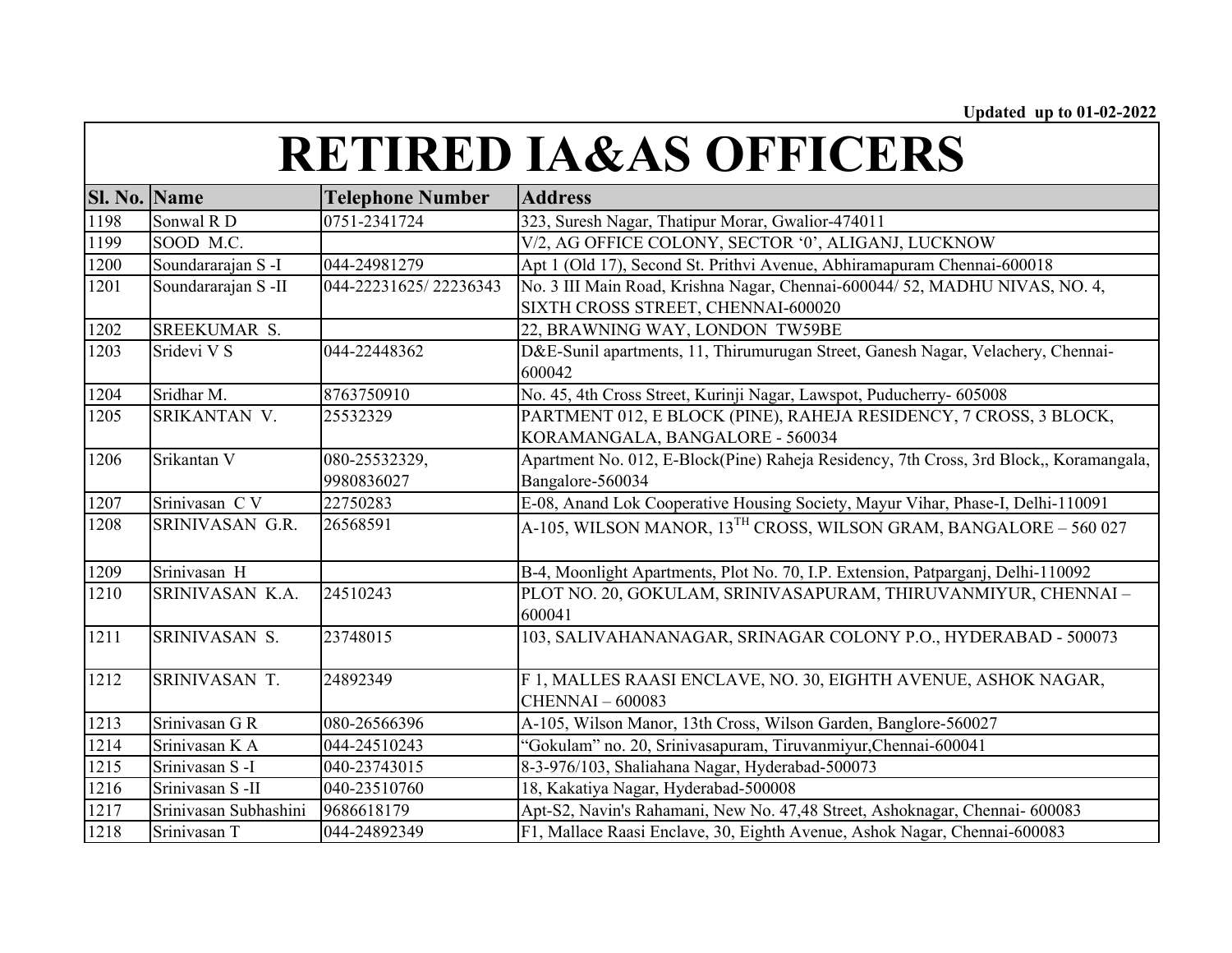| <b>Sl. No. Name</b> |                     | <b>Telephone Number</b> | <b>Address</b>                                                                 |
|---------------------|---------------------|-------------------------|--------------------------------------------------------------------------------|
| 1219                | SRINIVASAN T.G.     |                         | PLOT NO. - 189, BALAJI NAGAR, MADAMBAKKAM, TOWN PANCHYAT EAST                  |
|                     |                     |                         | TAMBARAM, CHENGAL PATTU DISTT., TAMIL NADU - 600 073 (CHENNAI)                 |
|                     |                     |                         |                                                                                |
| 1220                | Sripada Raja T R    |                         | 53, Krishnappa Layout, RMV EXtn, II Stage, Bangalore-560094                    |
| 1221                | SRIRAM K.           | 23511354                | 12-2-823/B/43, INCOME TAX COLONY, MEHDIPATNAM, HYDERABAD- 500028               |
|                     |                     |                         |                                                                                |
| 1222                | Sriram K            | 040-23511354            | 12-2-823/B143, Income Tax Colony, Mehdipatnam, Hyderabad-500028                |
| 1223                | Srirama Sarma M     | 040-24547435            | 16-11-16/c/a/4, Plot No. 258, Sripuram Colony, Malakpet, Hyderabad-500036      |
| 1224                | SRIVASTAVA N.       |                         | C/O BN PRASAD, A-6/2, NIRLA NAGAR, LUCKNOW (UP)                                |
| 1225                | SRIVASTAVA V.K.     |                         | 49/45, MOHA, MOHATSHIMGANJ, ALLAHABAD-211003                                   |
| 1226                | Srivastava KP       | 0751-2340364, 0751-     | 311, Suresh Nagar, Thatipur, Gwalior-474011                                    |
| 1227                | SRIVASTAVA,         |                         | 24, IRWO COLONY, SANGAM VATIKA, JHALWA, ALLAHABAD -211 012                     |
| 1228                | SRYANARAYAN         | 6172404                 | B.A/7/D, DDA FLATS, MUNIRKA, NEW DELHI-67                                      |
| 1229                | STEPHEN S.G.        | 4990632                 | NO. 9, BISHOP WALLACE AVENUE (EAST), CHENNAI-600004                            |
| 1230                | Su Sudha Preeya     |                         | Rugmanivas Old No. 131, New No. 13, Choolaimedu, Chennai- 600094               |
| 1231                | Subba Rao Ch        | 040-27899043            | 3-46-56, Gruhalakshmi Colony, Kakaguda, Secundrabad-500015                     |
| 1232                | <b>SUBBALAKSHMY</b> | 2490713                 | NO. 20, VINAYAKA NAGAR, PAPPANAMCODE P.O, TRIVANDRUM-695018                    |
|                     | AMMAL L.            |                         |                                                                                |
| 1233                | Subbarao G V        | 040-27228198            | 34, Alaramnagar, Near Safilguda RLY Station, Malkajigiri, Secundrabad-500047   |
| 1234                | SUBBARAYAN P.       | 24363612                | NO. 2, IIND MAIN ROAD, SEETHAMAL COLONY, ALWARPET, CHENNAI - 600               |
|                     |                     |                         | 018                                                                            |
| 1235                | Subrahmanyam K      | 0891-2757275,           | 3-62, Santhinarayana M, Pendurthi (PO), Visakhapatnam-531173                   |
| 1236                | Subrahmanyam N      | 040-24551083            | Flat No. 304, Excellancy Apartment, Judge's Colony, Malakpet, Hyderabad-500036 |
| 1237                | <b>SUBRAHMANYAN</b> | 26262361                | 1, KRISHNA APARTMENTS, U-91, THIRD MAIN ROAD, ANNA NAGAR, CHENNAI-             |
|                     | S.R.                |                         | 600040                                                                         |
| 1238                | Subramania K        |                         | Surabhi, TC-20/1272, Sastri Nagar East, Thrivananthapuram-695002               |
| 1239                | <b>SUBRAMANIAN</b>  | 26500712                | 6, FIRST MAIN ROAD, SRINIVASA NAGAR, KOLATHUR, CHENNAI - 600099                |
|                     | V.V.                |                         |                                                                                |
| 1240                | SUBRAMANIAN N.      |                         | BHARATHIAR STREET, SALIGRAMAM, CHENNAI-93                                      |
| 1241                | Subramanian VK      | 044-42105944            | 26, Conransmith Road, North Gopalapuram, Chennai-600086                        |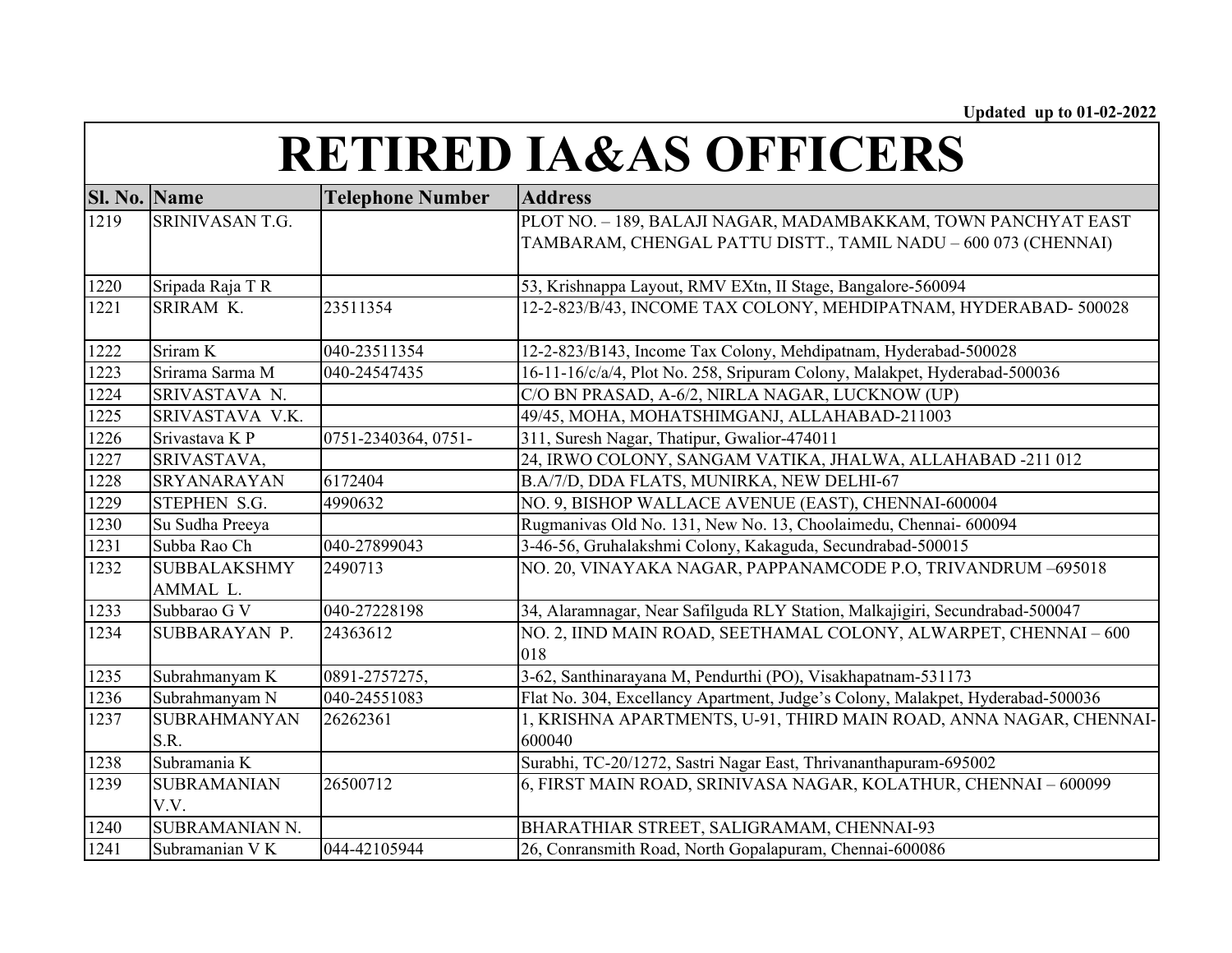| <b>RETIRED IA&amp;AS OFFICERS</b> |  |
|-----------------------------------|--|
|-----------------------------------|--|

| <b>Sl. No. Name</b> |                    | <b>Telephone Number</b> | <b>Address</b>                                                                       |
|---------------------|--------------------|-------------------------|--------------------------------------------------------------------------------------|
| 1242                | Subramanian V V    | 044-26500712            | 6 <sup>th</sup> First Main Raod, Srinivasa Nagar Kolathur, Chennai-600099            |
| 1243                | Subramanya R K     |                         | 573, $10^{th}$ Cross, J.P. Nagar, III Phase, Bangalore - 560078                      |
| 1244                | <b>SUBRAMANYAM</b> | 291537                  | FLAT NO. 306, BUILDING 3, 7-1-58, DIVYASHAKTHI APARTMENTS, OPP. LAL                  |
|                     | G.V.               |                         | BUNGALOWAMCERPET, HYDERABAD-500016                                                   |
| 1245                | <b>SUBRAMANYAM</b> | 52105944                | 26, CONRANSMITH ROAD, NORTH GOPALAPURAM, CHENNAI - 600086                            |
| 1246                | Subramanyam V      | 044-24984063, 044-      | T-1, Pusti Karani Apartments 12, Anand Road, Alwarpet, Chennai-600016                |
| 1247                | Sud J D            | 9878821336              | 336/21-A, Chandigarh                                                                 |
| 1248                | Sudha Krishnan     | 9873157690              | C-3 Ground Floor, Hauz Khas Enclave, New Delhi- 110016                               |
| 1249                | Sudha V.N.         | 0129-4072419            | H.No. 1737, Sector-16, Faridabad-121002                                              |
| 1250                | Sudhir Sharma      |                         | 46, New Vindhyachal Coop Group HSG Society, Sector-13, Rohini, New Delhi-110 085     |
| 1251                | Sukumar Das        | 0651-2500045, 0651-     | 65, New AG Cooperative Colony, Kadru, P.O. Doranda, HPO-02, Ranchi-834002            |
| 1252                | Sukumaran R        | 044-23764449            | Plot No. 16, Annamalai Colony, Virugamabkkam, Chennai-600092                         |
| 1253                | Suman Saxena       | 8130322626              | C-II/29, Tilak Lane, New Delhi- 110 001                                              |
| 1254                | Sundaram P S       | 040-23546712            | G2- Yashoda's Brundvanam, Near Journlist Colony, Plaotno56, Huda Enclave, Film Nagar |
|                     |                    |                         | PO, Hyderabad-500096                                                                 |
| 1255                | Sundararaj, K      | 9445115858              | Flat No. 5, Lekha Apartments, Mint Compound, Saifabad, Hyderabad- 500 004            |
| 1256                | Sundararaman K     | 044-26535089, 26274007  | A/13, Alder Citi Light Meadows 82, Andalammal Street, Nolambur, Chennai-600095/ C-   |
|                     |                    |                         | 6/78, KENDRIYA VIHAR, POONAMALLE HIGH ROAD, CHENNAI- 600077                          |
| 1257                | Sundaresan V       | 044-24938194            | Flat 5, Sahana Apartments, 9, Second Main Road, R A Puram, Chennai-600028/20,        |
|                     |                    |                         | KACHALEESWARAR, AGRAHARAM ARMENIAN STREET, GEORGE TOWN,                              |
|                     |                    |                         | <b>CHENNAI -600001</b>                                                               |
| 1258                | Sundareswaran VT   | 0495-2357736            | Chaithanya, 27/978A, TP Kumaran Nair Road, Thondayad P.O. Chevayur Kozhikod-         |
|                     |                    |                         | 673017                                                                               |
| 1259                | Sunder Rajan N     | 080-25930844            | B-04, Chest nut- Tata Sherwood Apartment, Bangalore-560037                           |
| 1260                | Sunderarajan N     | 044-22550651            | Flat No. 6, 1 Race View Colony, 3 <sup>rd</sup> Street, Guindy, Chennai-600032       |
| 1261                | Sunil Kumar Bahri  |                         | D-I/229, Vinay Marg, Chanakyapuri, New Delhi-110 021                                 |
| 1262                | Sunil Verma        | 9810004383, 011-        | D 325 Defence Colony (4th Floor), New Delhi 110024, linus.verma@gmail.com            |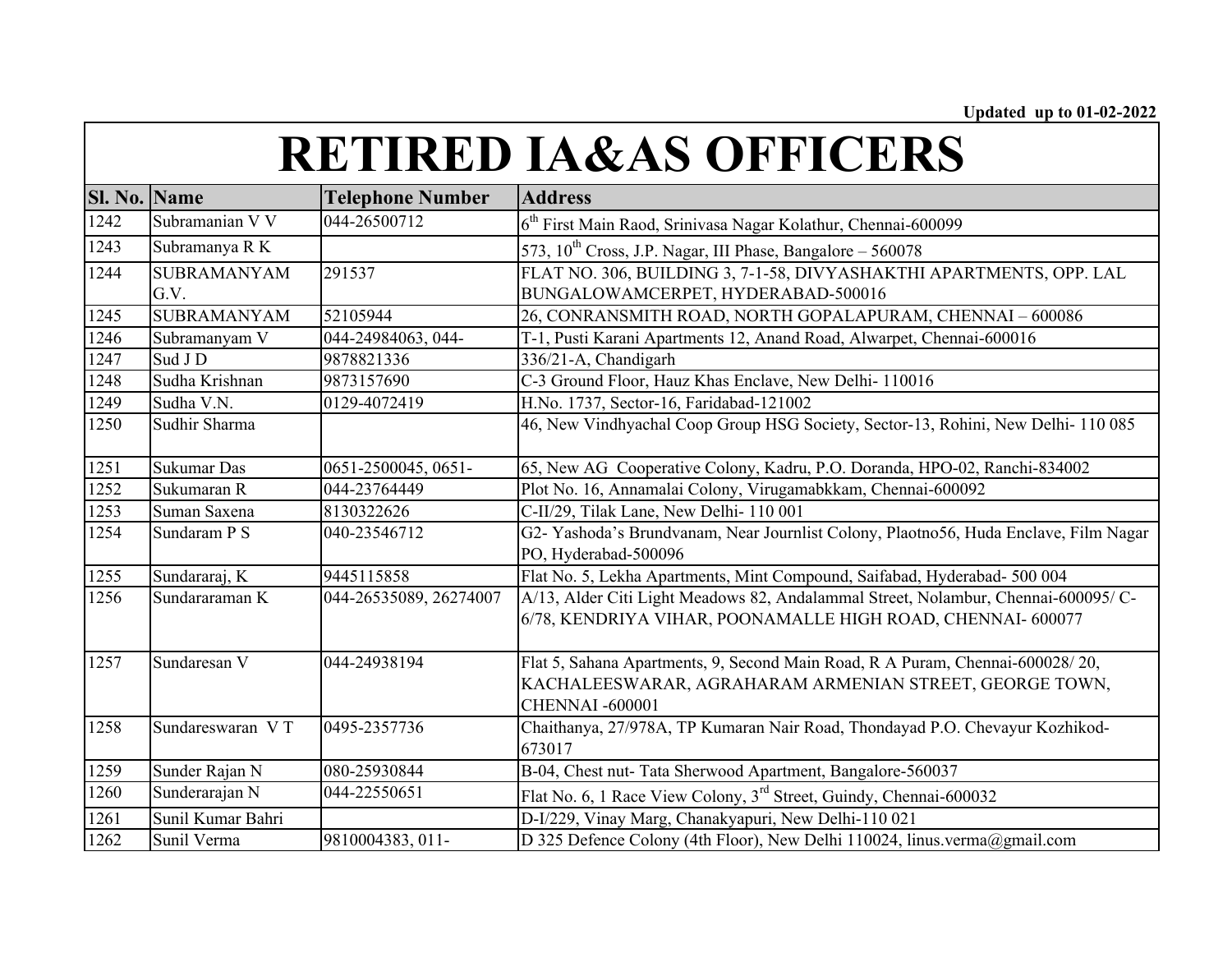| Sl. No. Name |                                    | <b>Telephone Number</b> | <b>Address</b>                                                                  |
|--------------|------------------------------------|-------------------------|---------------------------------------------------------------------------------|
| 1263         | SUNKLA G.K.                        | 721492                  | B-66, SHAHPURA, BHOPAL-462016                                                   |
| 1264         | SURAYANARAYAN                      |                         | PLOT NO. 3922, A/2, RATHNARKAR BAGH, TANKAPANI ROAD, BHUBANESWAR                |
|              | Р.                                 |                         |                                                                                 |
| 1265         | Surender Kumar                     | 9755598994              | Pocket L, Flat No. 487, sarita Vihar, South East Delhi- 110076                  |
| 1266         | Suresh Rao U                       | 9482228933              | Jathabetti, Upoor Village, Uppoor Post, Udupi District-576125                   |
| 1267         | <b>SURI R.C.</b>                   | 6836157                 | C-625, NEW FRIENDS COLONY, NEW DELHI-110065                                     |
| 1268         | <b>SURI R.S.</b>                   |                         | 2105, SECTOR-21-C, CHANDIGARH-160022                                            |
| 1269         | Surinder Pal                       | 25081480, 9868881407    | A-4, New Adarsh Apartment, Plot 22, Sector 10, Dwarka, New Delhi - 110075       |
|              |                                    |                         | Palsurinder3@rediffmail.com                                                     |
| 1270         | Surinder Singh Parmar              | 7508010412              | House No. 2160-A, Sector-42-C, Chandigarh- 160037, ParmarSS@cag.gov.in          |
| 1271         | Surya Prakasam C                   | 040-23393647            | 10-1-18/50, Shyam Nagar, AC Guards, Hyderabad-500004                            |
| 1272         | Suryanarayanan K S                 | 044-43586252,           | 47, III Main Road, Ram Nagar, Nanganallur, Chennai-600061                       |
|              |                                    | 9566028005, 9840456156  |                                                                                 |
| 1273         | Swami S J                          | 9819452815              | E-14/5, Sai Mahal CHS, Opp. DAV School, Sector-48, Nerul(W), Mumbai-400706      |
| 1274         | <b>SWAMINATHAN</b>                 |                         | 10, SWAMINATHAN STREET, MODIPAKKAM, CHENNAI-91                                  |
| 1275         | <b>SWAMINATHAN</b>                 |                         | S-I, CPWD QRS, VIJAYA NAGAR, BANGALORE-560040                                   |
| 1276         | Swaminathan Kalavathi 044-24333379 |                         | 54, Rameswaram Street, T. Nagar, Chennai-600017                                 |
| 1277         | Swaminathan M V                    | 044-28157981            | Apartment 2A, Park View Apartments, 5, Somsundaram St. T Nagar, Chennai-600017  |
| 1278         | Swaminathan V                      | 044-24417784, 044-      | A-3, Swarnamukhi Apartments, 57, Third Main Road, Gandhi Nagar, Adyar, Chennai- |
|              |                                    | 24912281                | 600020                                                                          |
| 1279         | SWAMY N.R.                         |                         | I TENST CROSS STREET, MANDAVALIPAKKAM, CHENNAI-600028                           |
| 1280         | <b>SWARUP</b>                      | 26140164                | A-9/13 B, VASANT VIHAR, NEW DELHI - 110 057                                     |
| 1281         | Sword Vashum                       | 0-9435199816            | PO Tolloi, Kbinungtang, Ukhrul, Disstt. Manipur, Pin: 795142                    |
| 1282         | Syal F C                           | 0141-2602130,           | 764-A, Syal Cottage, Sindhi Colony, Raja Park, Jaipur-302004                    |
| 1283         | T Narasimhan                       |                         | E-I, Paxhamudir Cholai Apartments, 110/44, Perambur, Chennai.                   |
| 1284         | <b>T SELVARAJU</b>                 |                         | O/o PRINCIPAL ACCOUNTANT GENERAL (AUDIT)-I, TAMIL NADU, LEKHA                   |
|              |                                    |                         | PARIKSHA BHAVAN, 361, ANNA SALAI, TEYNAMPET, CHENNAI- 600018                    |
|              |                                    |                         |                                                                                 |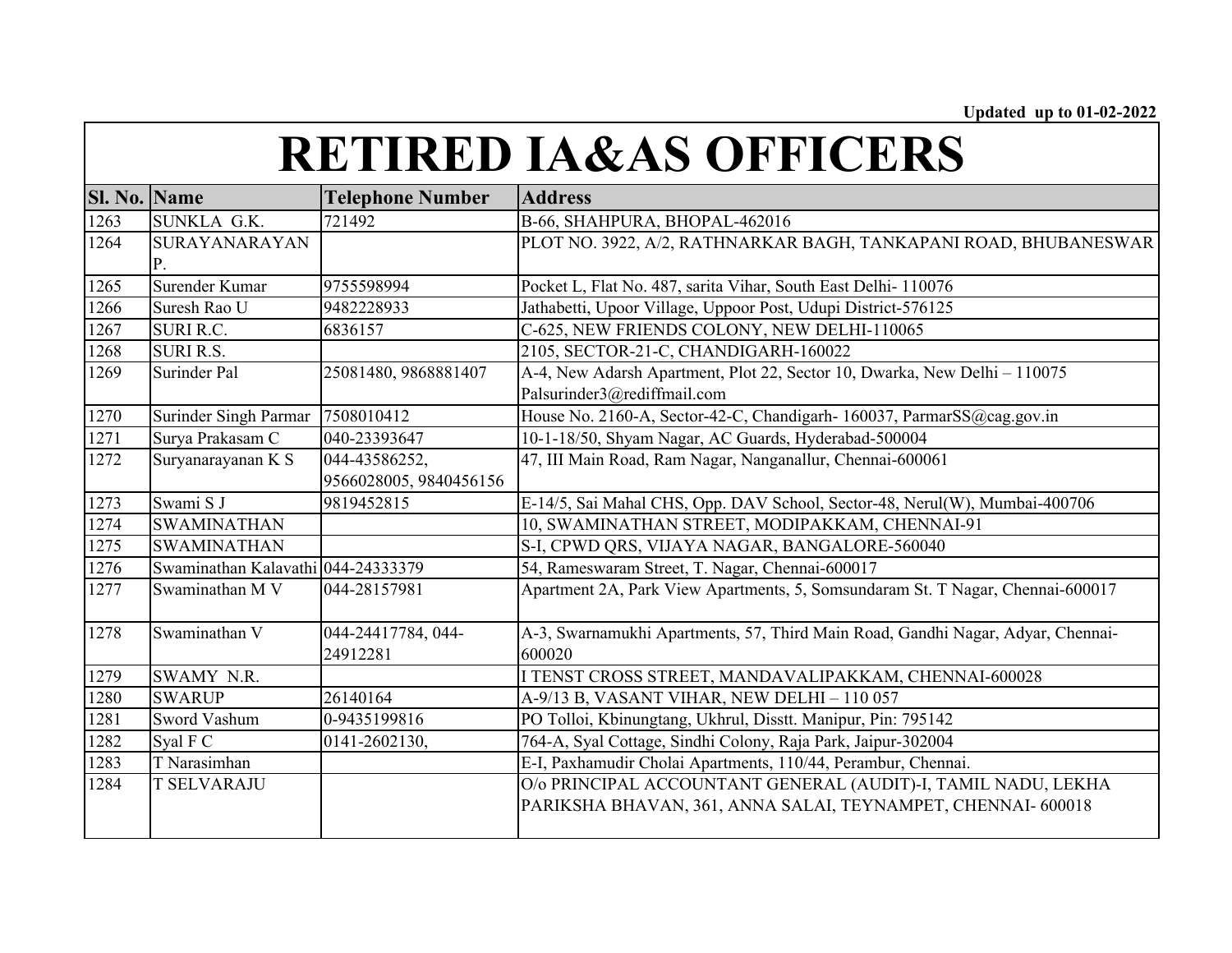| <b>Sl. No. Name</b> |                        | <b>Telephone Number</b> | <b>Address</b>                                                                       |
|---------------------|------------------------|-------------------------|--------------------------------------------------------------------------------------|
| 1285                | T. K. Biwas            |                         | Amar Enclave, Flat No. 31/D, CID Bus Stop, Beltola, Basistha Road, Guwahati- 781 028 |
|                     |                        |                         |                                                                                      |
| 1286                | T. Karunakaran         | 9447080817              | H.No. - TC-28/2727, (16), S-3, 3rd floor, Vignesh Plaza, Kunnumpuram (near Dhayana   |
|                     |                        |                         | Cinema), Trivendrum-695 001                                                          |
| 1287                | T. Madan Mohan         | 9949471551              | Plot NO. 55, Ramachandraiah Colony, Venkatapuram West, Tirmulagherry- 500 015        |
| 1288                | T. Munirathna          |                         | 97/C, Kamarajar Salai, Kandasamy Nagar, chennai- 600 041                             |
| 1289                | T. R. Gurumurthi       |                         | 7, Ayyappa Nagar, Ivth Cross Street, Rajakilpakkam, Chennai- 600 073                 |
| 1290                | T. S. Ramachandrachar  |                         | 18-B, II Main Road, RBI Colonhy, Anandnagar, Bengaluru- 560 024                      |
| 1291                | T. S. Shivappa         |                         | 3949, 17th D Cross, 4th Main Banashankri, 2nd Stage, Bangalore- 560 070              |
| 1292                | T. Theethan            |                         | D-I/4, Bharti Nagar, New Delhi-110 003                                               |
| 1293                | Tadvi KM               | 079-25397934            | D/27, Shri Rang Ashish Society, Maninagar, Canal Road, Ahemdabad-380008              |
| 1294                | Tandon GN              |                         | 379, Sector 15-A, Noida-201301                                                       |
| 1295                | Tara Chand, PPS        |                         | H.No. - C-243, Lal Quarters, Minto Road, New Delhi-110 002                           |
| 1296                | Taraka Brahmam V       | 040-23390137            | 6-3-596/38, Venkataramana Nagar, Colony, Hyderabad, Pin-500004                       |
| 1297                | TARAKABRAHMAM 23390137 |                         | 6-3-596/38, VENKATARAMANA NAGAR, KHAIRATABAD, HYDERABAD-500004                       |
|                     | V.                     |                         |                                                                                      |
| 1298                | Tarsem Chand           | 9417376533              | 1146, Sector-68, Mohali                                                              |
| 1299                | TEJI S.S.              | 2232483                 | 331, PHASE-IX, MOHALI (CHANDIGARH)                                                   |
| 1300                | Thakur AK              | 9810899610              | 14022, ATS Green Paradise, sector CHI-4, Greater Noida (UP) Pin-201308               |
| 1301                | Thakur T N             | 41659501, 9811165559    | B-I/46, 2 <sup>nd</sup> Floor, Safdarjung Enclave, New Delhi-110029                  |
| 1302                | Thangaraj D S          | 044-42084683,           | B-32, Abhirami Apartments, BRP Street, West Mambalam, Chennai-600023                 |
| 1303                | <b>THAPAN ARJUN</b>    | 6326326202              | 6, ADB AVENUE, MANDALUYONG CITY 1550, METRO MANILA, PHIPIPPINES                      |
| 1304                | Thapar DN              | 26962212                | E-19, First Floor, Saket, New Delhi-110067                                           |
| 1305                | Thippaiah L            | 080-23452914            | "SRI NIVAS", 204, MES, Bandappanagar, Bangalore-560054                               |
| 1306                | Thomas M J             | 044-22531801            | 137, V Main Road, AG's Office Colony, Velachery, Chennai-600042                      |
| 1307                | TIWARI A.C.            | 91-573654/4363619       | H.NO. 48, ARUN VIHAR, SECTOR-37, NOIDA, DISTT. GHAZIABAD, UP                         |
| 1308                | Tomar R C              | 079-26929970,           | B-301, Murdhanya Apartment, Opp. ISRO Colony, Ramdevnagar, Satellite Road,           |
|                     |                        | 9427419310              | Ahemedabad-380015                                                                    |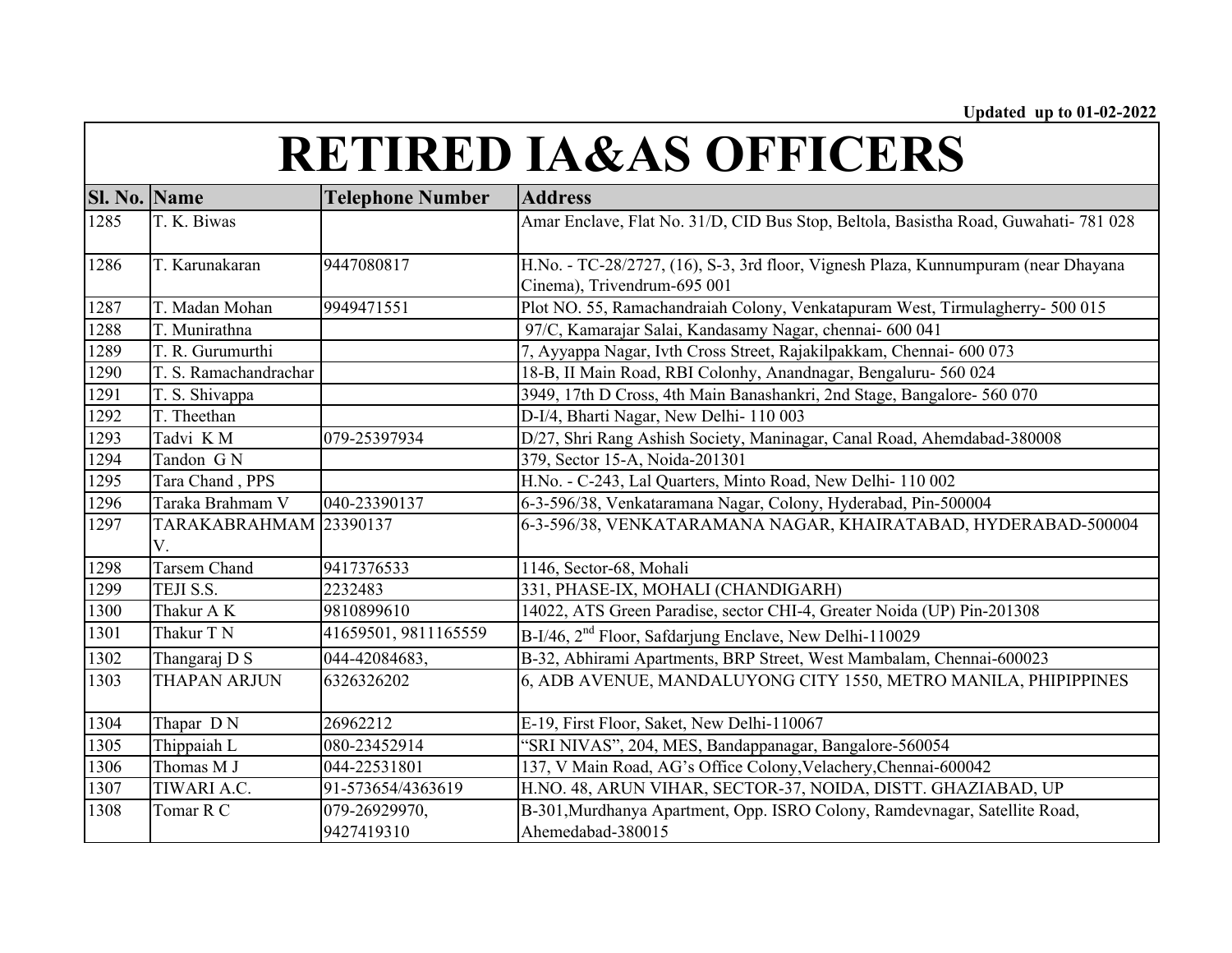| Sl. No. | <b>Name</b>            | <b>Telephone Number</b>      | <b>Address</b>                                                                          |
|---------|------------------------|------------------------------|-----------------------------------------------------------------------------------------|
| 1309    | Tripathi Brahma Dutta  | 0532-2266333,                | 527, D/3, Unchwagarhi Rajapur, Allahabad-211002                                         |
| 1310    | Tripathi Pravin (Mrs.) | 23385311, 9811299200         | D-243, Anupam Garden, Lane 1B, Sainik Farms, New Delhi-110068                           |
|         |                        |                              | pravin.tripathi@gmail.com                                                               |
| 1311    | Tyagarajan K           | 044-24524950                 | 69 (old 29), Kalakshetra Road, Thiruvanmiyur, Chennai-600041                            |
| 1312    | TYAGARAJAN K.          | 24524950                     | 69, KALAKSHETRA ROAD, TIRUVANMIYUR, CHENNAI-600041                                      |
| 1313    | <b>UK</b> Chowdhury    |                              | Devaloke Fort, Flat No.11-E, 142-B, Raja S C Mullick Road, Kolkata -700 032             |
| 1314    | U. R. Deshpande        |                              | 92-D, Panhala Building, R-4/B, G-Block, BKC, Bandra (East), Mumbai- 400 098             |
| 1315    | <b>UNNIKRISHNAN</b>    | 0487-2336984                 | 28/35, KRISHNA VIHAR, VARIUM LANE, NEAR PUNKUNAM RAILWAY                                |
|         | S.V.                   |                              | STATION, THIRUVAMBADI, THRISSUR - 680022                                                |
| 1316    | Unnikrishnan P         | 0487-2380839                 | Anjali, 35 Santhi Nagar, Ayyantaole Chungan, Thrissur-680007                            |
| 1317    | Unnikrishnan S V       | 0487-2336984                 | 28/35, Krishna Vihar, Varium Lane, Near Punkunam Railway Station, Thiruvambadi,         |
|         |                        |                              | <b>Thrissur-680022</b>                                                                  |
| 1318    | Usha Sankar            |                              | H.No.-D-I/34, Bharti Nagar, New Delhi- 110 003                                          |
| 1319    | V Chandrasekaran       | 7397077430                   | No. 105, Limra Manson, Akbar Sahib Street, Triplicant, Chennai- 600 005                 |
| 1320    | V Hari Prasad          |                              | Flat No 517, Kendriya Vihar, Bengaluru- 560 064                                         |
| 1321    | V Ramasubramani        |                              | TC-25/2041, Padmanivas, Dharmalayam Road, Thiruvananthapuram- 695001                    |
| 1322    | V. K. Chandhok         |                              | 3025, Sector-A, pocket-B&C, Vasant Kunj, New Delhi-110 070                              |
| 1323    | V. K. Girijavallabhan  | 9480430916                   | C/o Sree Chitra Tirunal Institute for Medical Science & Technology, Thiruvanathapuram   |
| 1324    | V. K. Kapoor           |                              | F-54/3, GF, Gali No. 2-A, Virender Nagar, New Delhi-110 058                             |
| 1325    | V. V. Piply            |                              | B-2501, GHS-105. Sector-20, Chandigarh- 134 109                                         |
| 1326    | <b>VADOVDU</b>         |                              | 33, 18 <sup>TH</sup> AVENUE, ASHOK NAGAR, CHENNAI-83                                    |
| 1327    | <b>VAIJANAPURKAR</b>   | 25392170                     | A-9, SHRI RANG ASHISH SOCIETY, NEAR CHANDOLA CANAL, MANINAGAR,                          |
|         | M.Y.                   |                              | AHMEDABAD - 380 008                                                                     |
| 1328    | VAIKUNTAM R.           | 23478700                     | 11, NINTH MAIN ROAD, MUTHIAL NAGAR, GOKULA, BANGALORE - 560054                          |
| 1329    | Vaikuntam R            | 080-23478700                 | 11, Ninth Main road, Muthial Nagar, Gokula, Bangaluru-560054                            |
| 1330    | Vaishnavi Tej Narayan  | 9999979623, 0129-<br>2423593 | CAO, National Institute of financial Management, Sector-48, Pali Road, Faridabad-121001 |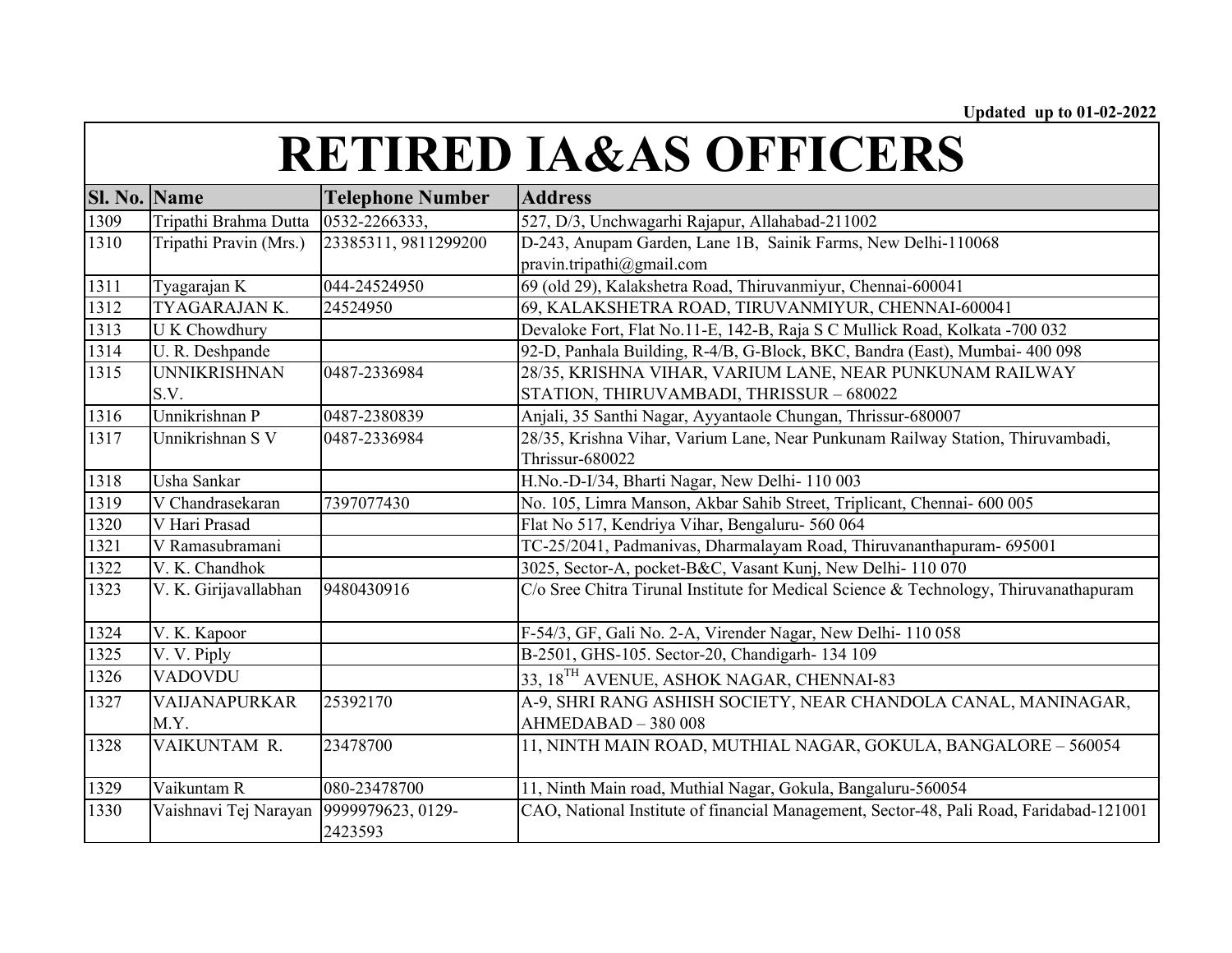| <b>Sl. No. Name</b> |                       | <b>Telephone Number</b> | <b>Address</b>                                                                         |
|---------------------|-----------------------|-------------------------|----------------------------------------------------------------------------------------|
| 1331                | Vani Sriram           | 9550434564              | 1, International Centre for Information Systems & Audit (iCISA) Complex, A-52, Sector- |
|                     |                       |                         | 62, Noida (Uttar Pradesh)                                                              |
| 1332                | VANKATASWAR D.        | 3434886 (PP) 3436487    | NO. 601, 2 IST CROSS, I BLOCK, R.T NAGAR, BANGALORE-560032                             |
| 1333                | VARGHESE K.           | 2541063                 | J/13, JYOTHI NAGAR, TRIVANDRUM - 695004                                                |
| 1334                | Varghese John         | 044-24357747,           | Q-4, Lotus Colony, Nandanam, Chennai-600035 jv@eth.net                                 |
| 1335                | Varghese K            | 0471-2541063            | J-31, Jyothi Nagar, Pattom-PO, Thiruvananthapuram-695004                               |
| 1336                | VARIYAR P.V.S.        |                         | POYLATH, VARIEM, PO. THEKKE VAVANUR, VIA. KOOTTANAD, DISTT.                            |
|                     |                       |                         | PALGHAT, KERALA-679533                                                                 |
| 1337                | Varma Vinod Kumar     | 0532-2551923, 0532-     | HIG-63 Mumfordganj Housing Scheme, Mumforadganj, Allahabad -211002                     |
| 1338                | <b>VARSHNEY</b>       | 2651432                 | 7-NA-10, HAWAHAR NAGAR, JAIPUR - 302004                                                |
| 1339                | Vashisht R C          | 0120-5512511            | C-40, Pocket-I, Kendriya Vihar-II, Sector-82, Noida.                                   |
| 1340                | Vashishtha R N        | 22151694                | 99, Srestha Vihar, Delhi-110092                                                        |
| 1341                | Vasudevakamath G      | 2340972                 | TC-20/1275, Sindoor, E-20, Sastri Nagar, Karamana., P.O. Thiruvananthapuram-695002     |
| 1342                | VASUDEVAN P.V.        | 55395969, 23760062      | TRIPLE C MAJESTY, 48/6, MUTHUKUMARAPPA STREET, SALIGRAMAM,<br>CHENNAI-60 0055          |
| 1343                | Ved Prakash           | 0191-2450876            | C-14, Extension Gandhi Nagar, Jammu Tawi - 180014                                      |
| 1344                | Vedagiri S            | 080-26722350            | "SAPTHAGIRI", No. 747, I-D-Main Road, II Phase, Girinagar, Bangalore-560085            |
| 1345                | Vedakumari V          | 040-23600220            | Plot No. 103, Womens Society, Road No. 7, Jublee Hills, Hyderabad-500034               |
| 1346                | Veeraraghavan J       | 0124-2359388            | G-15/3, DLF, Qutab Enclave, Phase-I, Gurgaon-122002                                    |
| 1347                | Veeraraghavan ST      | 29562260                | N-12-C, Saket, New Delhi-110017                                                        |
| 1348                | VEERASWAMY R.         | 25278965                | 2792, 18 <sup>TH</sup> 'B' MAIN, 5 <sup>TH</sup> CROSS H.AL II STAGE, BANGALORE-560008 |
| 1349                | VELLAPAN S.           |                         | QR. NO. C 7, REC CAMPUS, REC (P.O), CALICUT-673601                                     |
| 1350                | Venkatachalam V       | 079-26746611            | B-804, Nirmal Shanti Towers, Opp. Goyal Park, Ahmedabad-380015                         |
| 1351                | VENKATACHALAN         |                         | FLAT NO. 1/13, REY OFFICERS QRTRS., MUMBAI-400019                                      |
| 1352                | <b>VENKATAKRISHNA</b> | 24992510                | FLAT 34, OLIVER ROAD, MYLAPORE, CHENNAI - 600 004                                      |
| 1353                | Venkataraman C        | 044-28470088            | B-1, Sriji Apt. 25, Rajasekharan St. Mylapore, Chennai-600004                          |
| 1354                | Venkataraman I        | 080-26710730            | 911, 20th Main Banashankari, II Stage, Bagalore-560070                                 |
| 1355                | VENKATARAMAN          |                         | 39, 3RD MAIN ROAD, RAJA ANNAMALAIPURAM, CHENNAI-28                                     |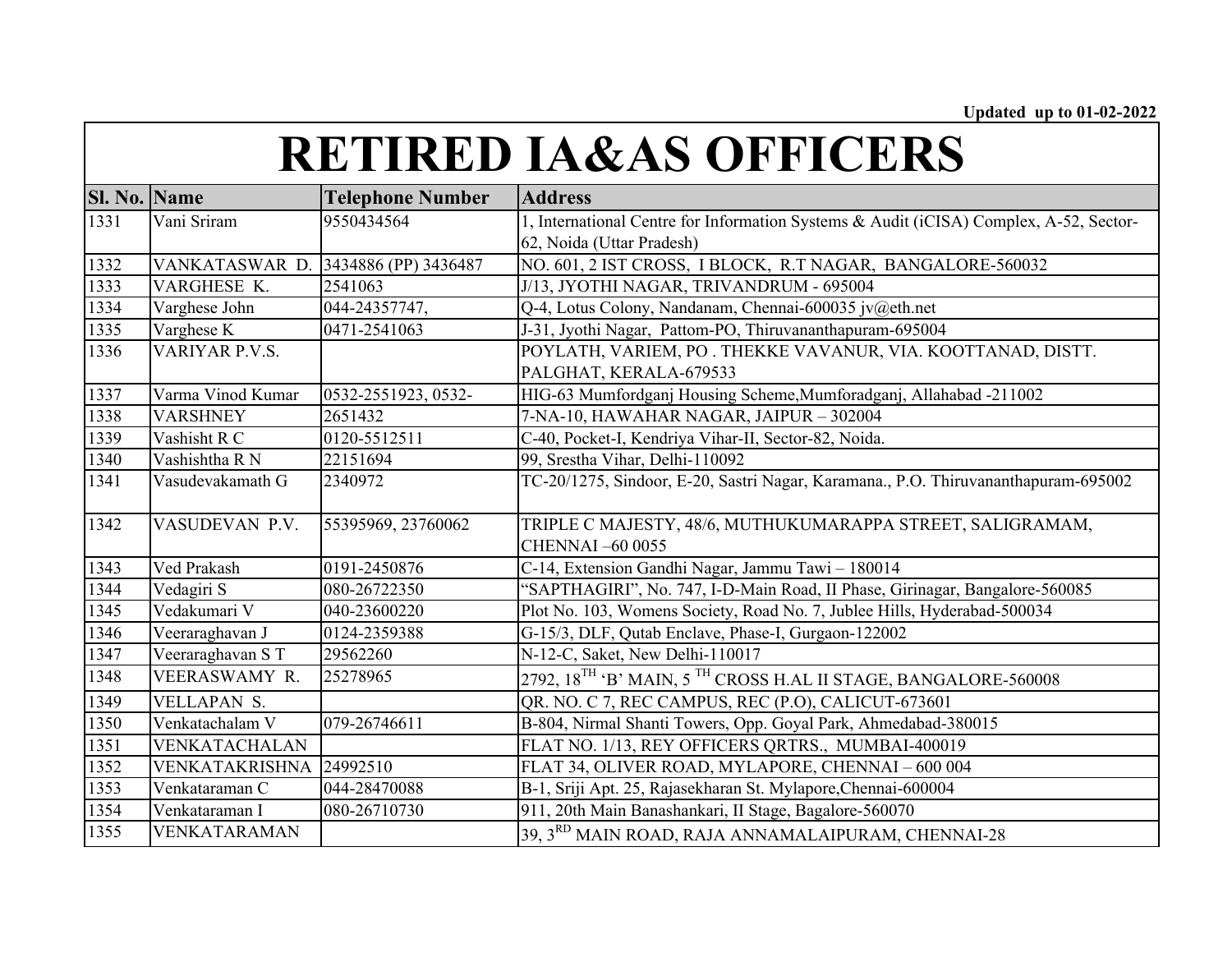| <b>Sl. No. Name</b> |                      | <b>Telephone Number</b> | <b>Address</b>                                                                                                   |
|---------------------|----------------------|-------------------------|------------------------------------------------------------------------------------------------------------------|
| 1356                | Venkatesan R         | 044-24997977            | Flat-6 "Sri Krishna Kripa", 11, Third Cross St., CIT Colony, Chennai-600004                                      |
| 1357                | Venkatesh Mohan      | 8130380222              | Flat No. 12212, ATS Pristine, Sector 150, Gautam Buddha Nagar, Uttar Pradesh-201301                              |
| 1358                | Venkateswar D        | 080-23531828            | 601-21st Cross, I Block, R.T. Nagar, Bangalore-560032                                                            |
| 1359                | VENKATESWARAN        | 323638                  | 607, GARDEN GATE APPARTMENTS, GANDHINAGAR, KOCHI-682020                                                          |
| 1360                | VENKATRAMAN C.       |                         | 28470088/9444018666 (M) B-1, SRIJI APARTMENTS, NEW 63, RAJASEKARAN STREET, MYLAPORE,<br><b>CHENNAI</b> - 600 004 |
| 1361                | VENKITESWARAN        | 2450516/9895026301 (M)  | 23, SUBHASH NAGAR, PERUNTHANNI, TRIVANDRUM-695008                                                                |
| 1362                | <b>VERGHESE JOHN</b> | 24357747                | Q 4, LOTUS COLONY, NANDANAM, CHENNAI - 600035                                                                    |
| 1363                | Verma JP             | 0172-2580040,           | 1006, Sector-16, Panchkula                                                                                       |
| 1364                | VERMA R.K.           | 2620405                 | D-8, BHAGAT SINGH MARG, TILAK NAGAR, JAIPUR 302004                                                               |
| 1365                | VERMA J.P.           | 94170-08364             | HOUSE NO. 006, SECTOR - 16, PANCHKULA - 134 113, CHANDIGARH                                                      |
| 1366                | Verma Leela R        | 0484-2331403            | Mudra, Therick Road, Thippunithura                                                                               |
| 1367                | Verma PK             |                         | H.No. A-7, Street No. 2, Shiv Ram Park, Nangloi, Delhi-110041                                                    |
| 1368                | Verma Preet          | 26877020, 9810156650    | D/325, Defence Colony, New Delhi-110024                                                                          |
| 1369                | Verma SL             |                         | Qtr. No. 2/V, AG Office Colony, shakti Nagar, Jammu -180 001                                                     |
| 1370                | VERMA V.S.           |                         | ESI MS FLATS, SECTOR-13, R.K. PURAM, NEW DELHI                                                                   |
| 1371                | VERMA, RK            | 9650571555              | D6/10, Third Floor Vasent Vihar, New Delhi-110057 rakeshkumar verma@hotmail.com                                  |
| 1372                | Vijay Kumar          | 26271744, 9811819447    | 394, Mandakani Enclave, Alaknanada Complex, New Delhi-110019                                                     |
|                     |                      |                         | vijay.kumar.misra@hotmail.com                                                                                    |
| 1373                | Vijaya Moorthy       |                         | D-1/10, Bharti Nagar, New Delhi-110 003                                                                          |
| 1374                | Vijayaraghavan       | 9650146500              | B-18, 2nd floor, Defence Colony, New Delhi-24                                                                    |
| 1375                | Viswananthan R       | 044-24351378            | Flat D, Block II, "Nu Tech Krishna Villa" 15, Soundararajan St. T. Nagar, Chennai-600017                         |
| 1376                | <b>VISWANATHAN S</b> | 2557134                 | CHAITANYA FLATS, NO. 263, SHIVAJI NAGAR, NAGPUR - 4 40010                                                        |
| 1377                | Viswanathan N        | 26890639, 9810937898    | 1098, Sector-A, Pocket-A, Vasant Kunj, New Delhi-110070                                                          |
| 1378                | Viswanathapillai R   |                         | TC14/1486, Vazhuthakkad, Thiruvananthapuram                                                                      |
| 1379                | Viswanthan N         | 044-24516930,           | H-9/7, TNHB Flats, Thiruvalluvar Nagar, Thiruvanmiyur, Chennai-600041                                            |